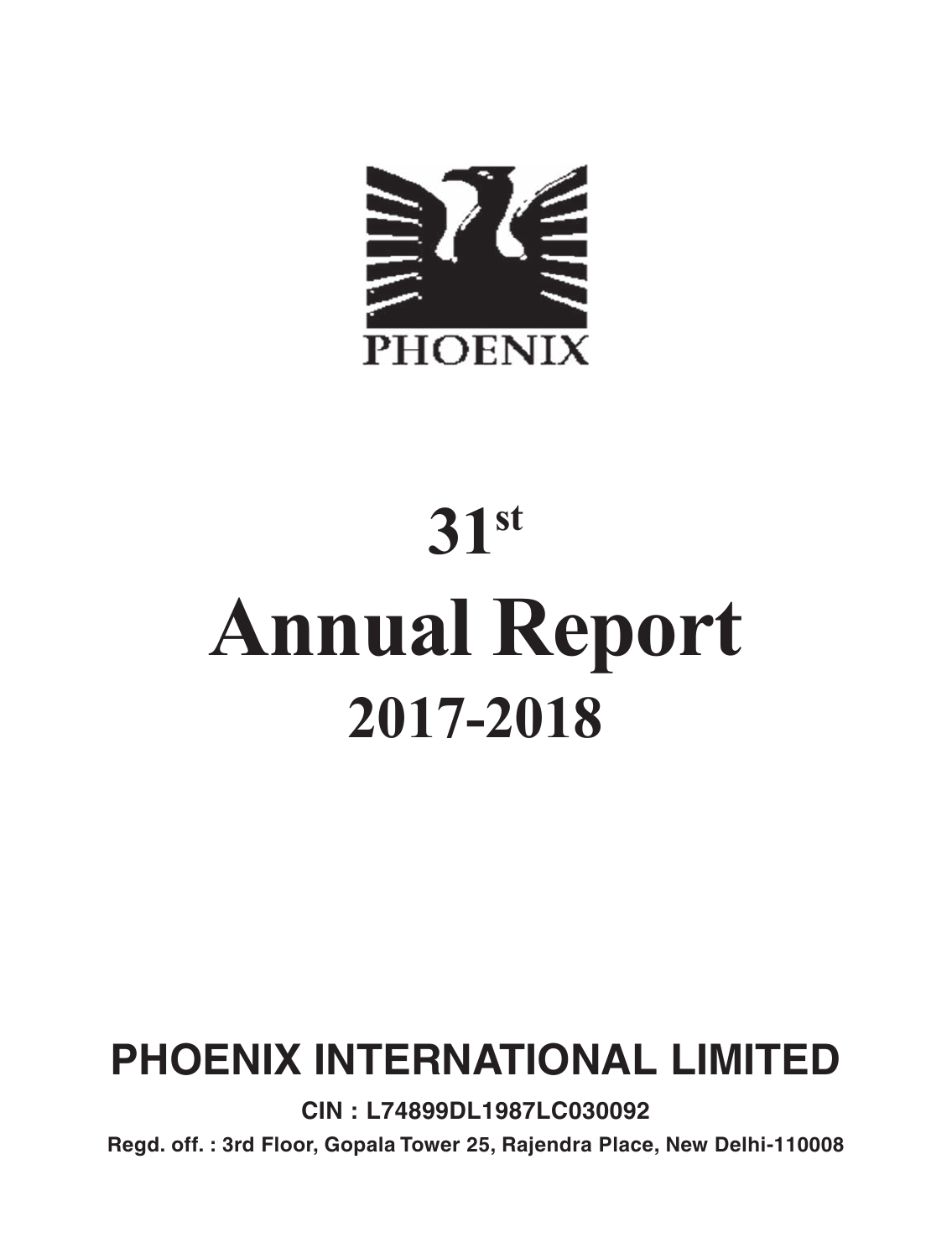#### **BOARD OF DIRCTOR**

Mr. Jitender Pancharia, Non Executive and Independent Director Mr. Narendra Agarwal, Director Mr. Narender Makkar, Executive Director Mr. P.M. Alexander, Director Mrs. Rekha Mittal, Non Executive and Independent Director

#### **KEY MANAGERIAL PERSONNEL**

Mr. Krishna Kumar Venkataramani, Chief Executive Officer Mr. Baby Kutty Daniel, Chief Finance Officer

#### **COMPANY SECRETARY**

Mr. Narender Makkar

#### **AUDITORS**

M/s Pradip Bhardwaj & Co. LG-47, Ansal Fortune Arcade Sector-18, Noida(U.P)-201301

#### **REGISTRAR & TRANSFER AGENT**

Mas Services Ltd. T-34, 2nd Floor, Okhla Industrial Area, Phase-II New Delhi-110020

#### **REGISTERED OFFICE**

3rd Floor, Gopala Tower 25, Rajendra Place, New Delhi-110008

#### **WORKS**

Door No. 35/1, Ground Floor, Five Furlons Road, Maduvankarai, Guindy, Chennai-600032 Telephone : 044-2240638

## **CONTENTS PAGE NO. PHOENIX INTERNATIONAL LIMITED** Director Report & Report on Corporate Govermance 01-33 Auditor Report 34-37 Balance Sheet 38-38 Profit & Loss Account 39-39 Cash Flow Statement 40-41 Significant Accouting Poilcies 42-46 Notes to Accounts 47-67 **CONSOLIDATED FINANCIAL STATEMENTS** Auditiors' Report 68-70 Balance Report 71-71 Profit & Loss Account 72-73 Cash Flow Statement 74-74 Significant Accouting Poilcies 75-79 Notes to Accounts and the SO-100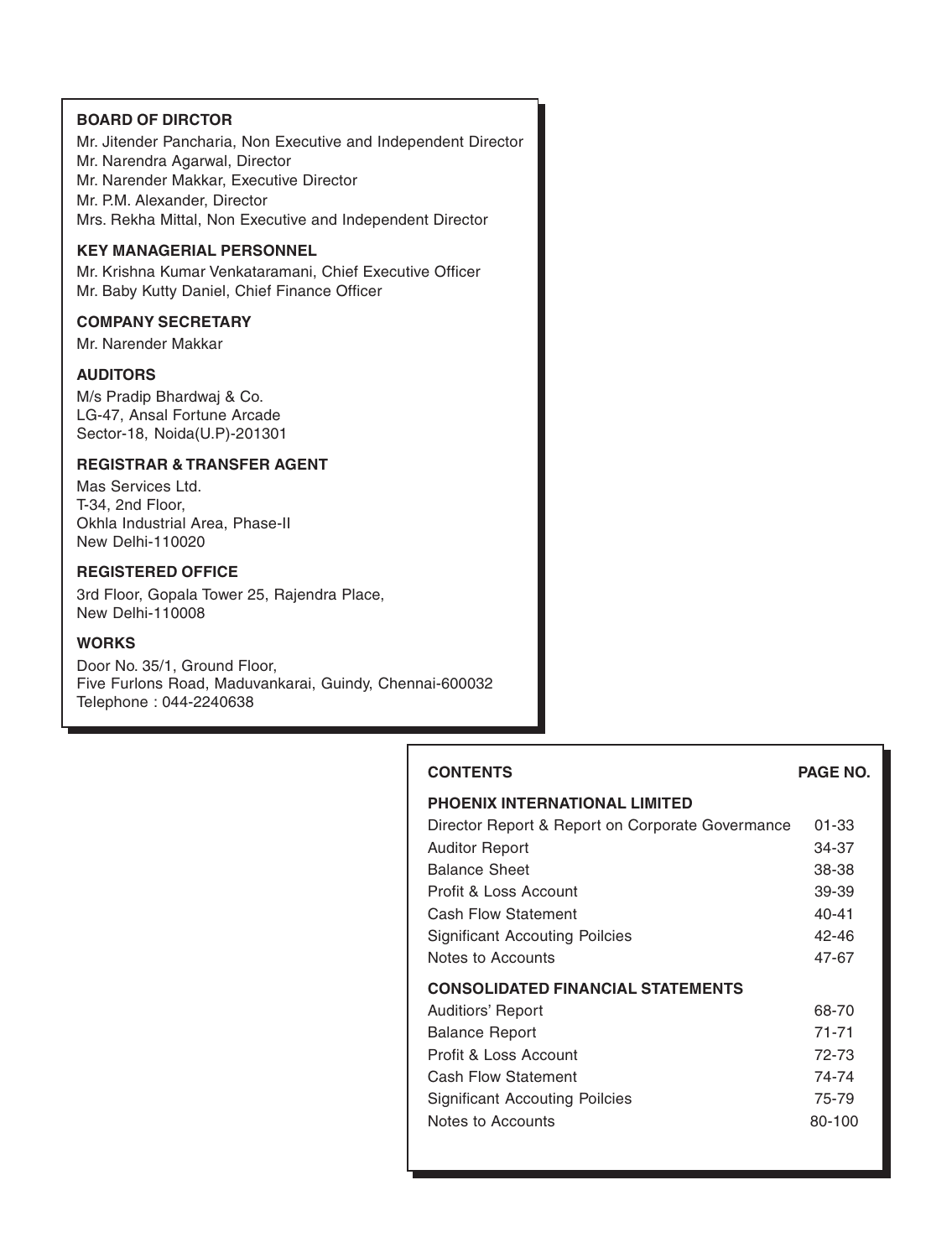

## **Directors' Report**

To,

The Members,

Your Directors have pleasure in presenting their 31st Annual Report on the business and operations of the Company along with the Audited Accounts for the Financial Year ended March 31, 2018.

#### **1. Financial summary or highlights/Performance of the Company**

| <b>Particulars</b>                                                 | <b>Standalone</b>               |                          | <b>Consolidated</b>             |                          |
|--------------------------------------------------------------------|---------------------------------|--------------------------|---------------------------------|--------------------------|
|                                                                    | <b>Year Ended</b><br>31.03.2018 | Year Ended<br>31.03.2017 | <b>Year Ended</b><br>31.03.2018 | Year Ended<br>31.03.2017 |
| Sales & Other Income                                               | 3964.75                         | 4241.41                  | 3,964.75                        | 4.241.41                 |
| Profit / (Loss) before Depreciation                                | 464.71                          | 265.18                   | 454.19                          | 256.82                   |
| Less Depreciation                                                  | 357.02                          | 357.47                   | 357.02                          | 357.47                   |
| Profit / (Loss) after Depreciation but before Extra Ordinary Items | 107.69                          | (92.29)                  | 97.17                           | (100.65)                 |
| Add: Extra Ordinary Items                                          |                                 |                          |                                 |                          |
| Profit / (Loss) after Extra Ordinary Items - but before Tax        | 107.69                          | (92.29)                  | 97.17                           | (100.65)                 |
| Less: Provision for Income Tax/ Deferred Tax Liability             | (82.36)                         | (19.38)                  | (82.36)                         | (19.38)                  |
| Profit / (Loss) After Tax                                          | 190.05                          | (72.90)                  | 179.53                          | (81.26)                  |

#### **2. Dividend**

To implement the plans and to expand the business activities, your Directors do not recommend any dividend for the financial year ended March 31, 2018.

#### **3. Reserves**

The Board has not proposed any amount to carry to any reserves

#### **4. Performance**

On Standalone basis, revenue from operations for FY 2017-18 were Rs. 39.64 Crore as compared to Rs.42.41 Crore in FY 2016-17. Profit after tax for the year was Rs.197.21 lacs as compared to Rs. (66.73) lacs in FY 2016-17

#### **5. Brief description of the Company's working during the year/State of Company's affair**

The division wise working details are as under

| <b>Particulars</b> |        | <b>Rentals Figures In Lakhs</b> | <b>Shoes Figures In Lakhs</b> |
|--------------------|--------|---------------------------------|-------------------------------|
|                    | Sales  | 1631.00                         | 2266.09                       |
|                    | Profit | 51.08                           | 129.15                        |

#### **6. Change in the nature of business, if any**

There were no changes in the nature of business of the Company.

**7. Material changes and commitments, if any, affecting the financial position of the company which have occurred between the end of the financial year of the company to which the financial statements relate and the date of the report**

There are no material changes and commitments which have occurred between the end of the financial year of the company to which the financial statement relate and the date of the report, which may affect the financial position of the company.

#### **8. Details of significant and material orders passed by the regulators or courts or tribunals impacting the going concern status and company's operations in future**

There were no significant and material orders passed by any regulators or courts or tribunals which may impact the going concern status and company operation in future.

#### **9. Details in respect of adequacy of internal financial controls with reference to the Financial Statements.**

The company has identified and documented all key financial controls which impact the financial statements, as part of its standing operating procedures (SOPs). The SOPs are designed for all critical processes across office where financial transactions are undertaken. The SOPs cover the standard processes, risks, key controls and each process is identified to process owner. The financial controls are tested for effectiveness through management ongoing monitoring and review and independently by the internal audit. In our view the internal financial controls, effecting financial statements are adequate and operating effectively.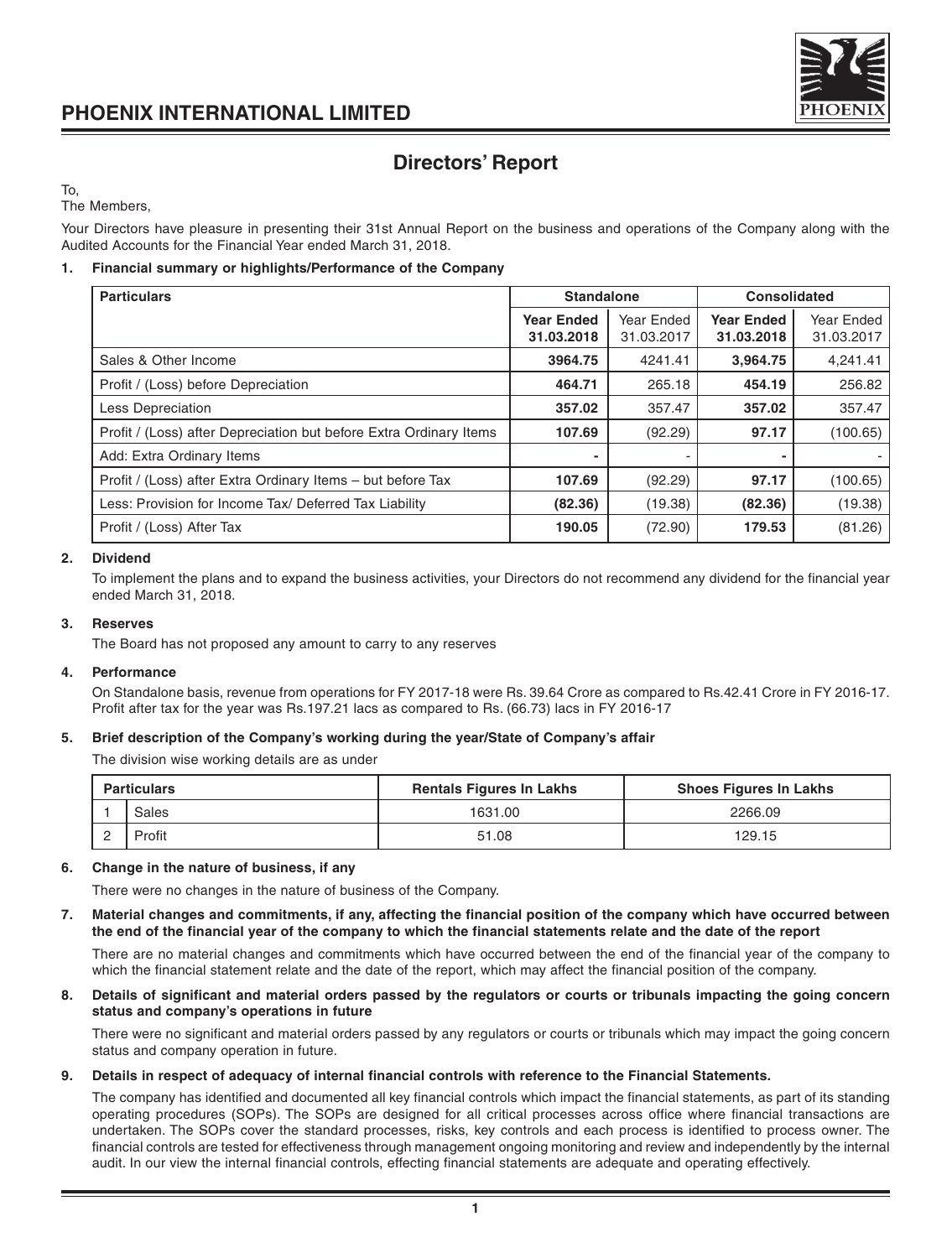



#### **10. Details of Subsidiary Companies**

Phoenix Cement Limited and Phoenix Industries Limited are two subsidiaries companies.

There are no associate companies or joint venture companies as per the Companies Act, 2013.

Consolidated Financial Statements

As required under the SEBI Listing Regulations, consolidated financial statements of the Company and its subsidiaries, prepared in accordance with Accounting Standard 21 issued by the Institute of Chartered Accountants of India, form part of the Annual Report and are reflected in the consolidated financial statements of the Company. Pursuant to Section 129(3) of the Act, a statement containing the salient features of the financial statements of the subsidiary companies is attached to the financial statements in Form AOC-1. (Annexure-1) The Company will make available the said financial statements and related detailed information of the subsidiary companies upon the request by any member of the Company or its subsidiary companies. These financial statements will also be kept open for inspection by any member at the Registered Office of the Company. and the subsidiary companies. Pursuant to the provisions of Section 136 of the Act, the financial statements of the Company, consolidated financial statements along with relevant documents and separate audited accounts in respect of subsidiaries, are available on the website of the Company.

#### **11. Performance and financial position of each of the subsidiaries, associates and joint venture companies included in the consolidated financial statement.**

The performance and financial position of the two subsidiary company are as under.

|                           |                               | (in Rs.)                          |
|---------------------------|-------------------------------|-----------------------------------|
| Performance               | <b>Phoenix Cement Limited</b> | <b>Phoenix Industries Limited</b> |
| Income                    |                               |                                   |
| Expenditure               | (1,78,993)                    | (8,73,453)                        |
| Net Profit / (Loss)       | (1,78,993)                    | (8,73,453)                        |
| <b>Financial Position</b> |                               |                                   |
| <b>Share Capital</b>      | 82,95,35,700                  | 9,43,23,000                       |
| General reserves          | (556, 288, 168)               | (226, 462, 309)                   |

#### **12. Deposits**

The Company has neither invited nor accepted any deposits from the public falling in the ambit of Section 73 of the Act and the Companies (Acceptance of Deposits) Rules, 2014 during the period under review. Accordingly, no disclosures are required in this regard by the Company.

#### **13. Statutory Auditors**

The Statutory Auditor M/s. Pradip Bhardwaj & Co, Chartered Accountant (ICAI Firm Registration No. 013697C), New Delhi, were reappointed for further period of 5 years at the Annual General Meeting held on 28.09.2017, and they have expressed their desire for re-appointment. However in terms of provisions of provision of Section 139 (1) of Companies Act, 2013 and rules made there under, the re-appointment of Auditors is required to be retified by the Members of the Company at Annual General Meeting. The Company has received a letter from auditor confirming that they are eligible for re-appointment as auditors of the Company under Section 139 of the Companies Act, 2013 and meet the criteria for appointment specified in Section 141 of the Companies Act, 2013. Based on the recommendations of the Audit Committee and as per the provision of Section 139(1) of the Companies Act, 2013 and the Board of Directors of your Company proposes to retify the appointment of M/s. Pradip Bhardwaj & Co, Chartered Accountant (ICAI Firm Registration No. 013697C), New Delhi, as Statutory Auditors for further period till the conclusion of 33rd Annual General Meeting .

#### **14. Auditors' Report**

The observation made in the Auditors' Report read together with relevant notes thereon are self explanatory and hence, do not call for any further comments under Section 134 of the Companies Act, 2013. The Auditor's Report does not contain any qualification, reservation, adverse remark or disclaimer.

#### **15. Share Capital**

#### **A) Issue of equity shares with differential rights**

The Company has not issued any Equity Shares during the year under review.

#### **B) Issue of sweat equity shares**

The Company has not issued any Sweat Equity Shares during the year under review.

#### **C) Issue of employee stock options**

As the Company has not issued any Employee Stock Options during the year under review, hence there is nothing to disclose as required under Rule 12 (9) of the Companies (Share Capital and Debentures) Rules, 2014.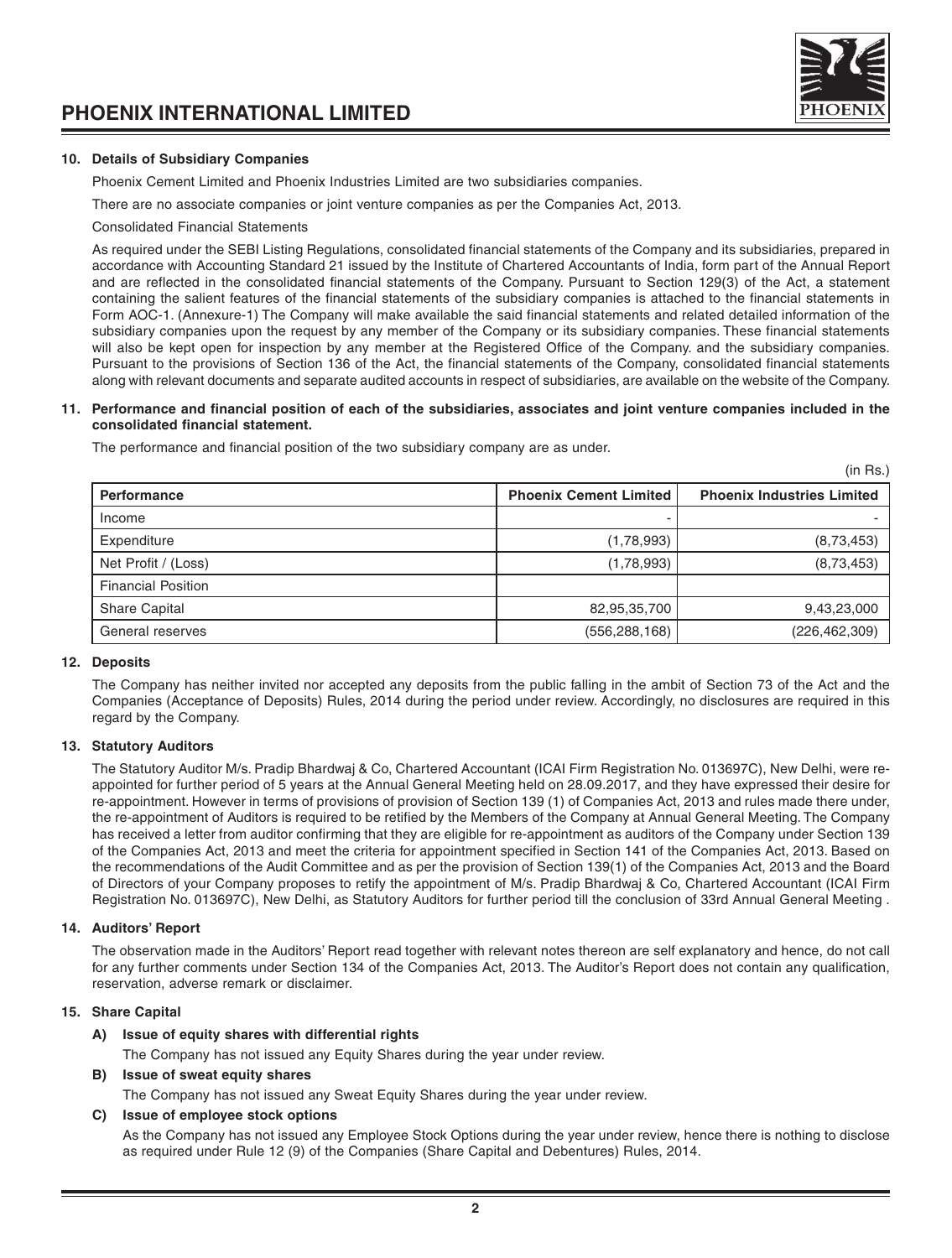



#### **D) Provision of money by company for purchase of its own shares by employees or by trustees for the benefit of employees**

As the Company has not made provision of money for purchase of its own shares by Employee or by trustee for the benefit of employees during the year under review, hence there is nothing required to disclose the details as required under rule 16 (4) of Companies (Share Capital and Debentures) Rules, 2014

#### **E) Listing of Shares**

The Equity Shares of the Company is listed with BSE Limited.

#### **16. Extract of the Annual Return**

As provided under Section 92(3) of the Act, the details forming part of the extract of the Annual Return is annexed herewith in Form MGT 9 **Annexure-2.**

#### **17. Conservation of energy, technology absorption and foreign exchange earnings and outgo**

The particulars as prescribed under sub-section (3)(m) of Section 134 of the Companies Act, 2013 read with Rule 8(3) of the Companies (Accounts) Rules, 2014 are given in the 'Annexure–3, which is annexed hereto and forms a part of the Boards' Report. Foreign exchange earnings and Outgo:

| Description                                                           | Value in Rs. |
|-----------------------------------------------------------------------|--------------|
| Earning in foreign currency/Export Sales                              | NIL          |
| Remittance in foreign currency-material & others including travelling | NIL          |

#### **18. Directors:**

#### **A) Appointment / Re-Appointment of Directors**

Pursuant to the provisions of Section 152 of the Companies Act, 2013 and provision of the Articles of Association of the Company, Mr. Narendra Aggarwal (DIN-00027347) Director of the Company, is liable to retire by rotation and being eligible offers himself for reappointment. The disclosures required pursuant to Regulation 36 of SEBI Listing Regulations are given in the Notice of the AGM, forming part of the Annual Report. Attention of the Members is invited to the relevant items in the Notice of the AGM and the Explanatory Statement thereto.

#### **B) Independent Directors**

All Independent Directors have given declarations that they meet the criteria of independence as laid down under Section 149(6) of the Act and Regulation 16 of the SEBI Listing Regulations.

#### **KEY MANAGERIAL PERSONNEL**

The following Directors/Executives continued as KMPs of the Company during Fiscal 2018:

Mr. Jitender Pancharia, Independent Director

Mrs. Rekha Mittal, Independent Director

Mr. Narender Kumar Makkar, Company Secretary

Mr. Narendra Aggarwal, Director

Mr. P M Alexander, Director

Mr. Krishna Kumar Venkataramani, Chief Executive Officer

Mr. Baby Kutty Daniel, Chief Finance Officer

#### **GOVERNANCE GUIDELINES**

During the year under review, the Company adhered to the Governance Guidelines on Board effectiveness. The Governance Guidelines cover aspects related to composition and role of the Board, Chairman and Directors, Board diversity, definition of independence, director term, retirement age and Committees of the Board. It also covers aspects relating to nomination, appointment, induction and development of directors, director remuneration, subsidiary oversight, Code of Conduct, Board effectiveness Review and Mandates of Board Committees.

#### **Selection and procedure for nomination and appointment of Directors**

The Nomination and Remuneration Committee ("NRC") is responsible for developing competency requirements for the Board based on the industry and strategy of the Company. The Board composition analysis reflects in-depth understanding of the Company, including its strategies, environment, operations, financial condition and compliance requirements. The NRC conducts a gap analysis to refresh the Board on a periodic basis, including each time a Director's appointment or re-appointment is required. The Committee is also responsible for reviewing and vetting the CVs of potential candidate's visà- vis the required competencies, undertake a reference and due diligence and meeting potential candidates, prior to making recommendations of their nomination to the Board. At the time of appointment, specific requirements for the position, including expert knowledge expected, is communicated to the appointee. Criteria for Determining Qualifications, Positive Attributes and Independence of a Director The NRC has formulated the criteria for determining qualifications, positive attributes and independence of Directors in terms of provisions of Section 178 (3) of the Act and Regulation 19 read along with Schedule II of SEBI Listing Regulations, which is annexed as Annexure-4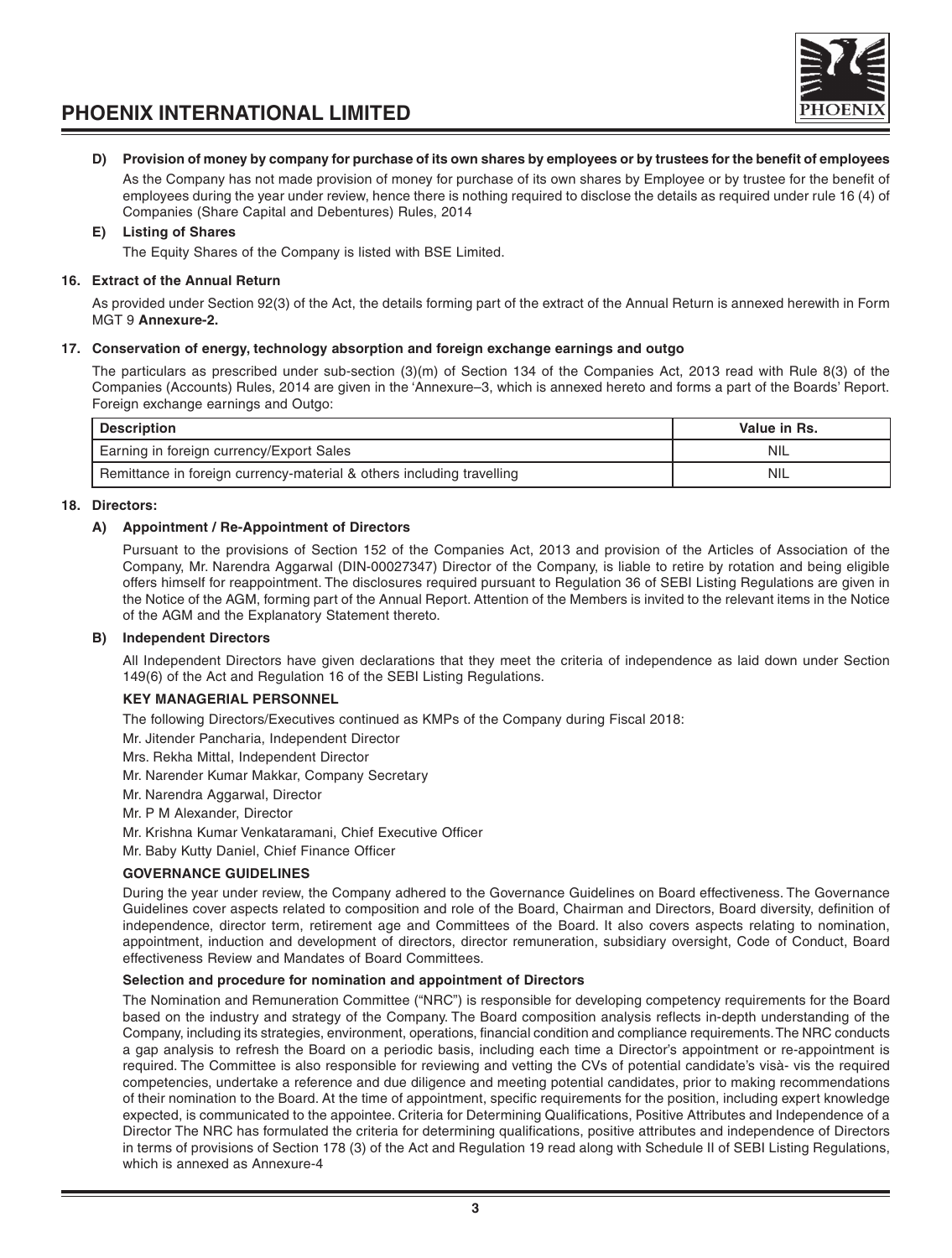



#### **REMUNERATION POLICY**

The Company has in place a Remuneration Policy for the Directors, Key Managerial Personnel and other employees, pursuant to the provisions of the Act and Regulation 19 of SEBI Listing Regulations, and the same is annexed as Annexure-7

#### **BOARD EVALUATION**

Pursuant to the provisions of the Act and the Corporate Governance requirements as prescribed by SEBI Listing Regulations, the Board has carried out an annual evaluation of its own performance and that of its Committees and individual Directors. The performance of the Board and individual Directors was evaluated by the Board seeking inputs from all the Directors. The performance of the Committees was evaluated by the Board seeking inputs from the Committee Members. The NRC reviewed the performance of the individual Directors, a separate meeting of Independent Directors was also held to review the performance of Non-Independent Directors, performance of the Board as a whole and performance of the Chairman of the Company, taking into account the views of Executive Directors and Non-Executive Directors. This was followed by a Board Meeting that discussed the performance of the Board, its Committees and individual Directors.

The criteria for performance evaluation of the Board included aspects like Board composition and structure, effectiveness of Board processes, information and functioning etc. The criteria for performance evaluation of Committees of the Board included aspects like composition of Committees, effectiveness of Committee meetings etc. The criteria for performance evaluation of the individual Directors included aspects on contribution to the Board and Committee meetings like preparedness on the issues to be discussed, meaningful and constructive contribution and inputs in meetings etc. In addition, the Chairman was also evaluated on the key aspects of his role.

#### **FAMILIARISATION PROGRAMME FOR INDEPENDENT DIRECTORS**

The details of the programme for familiarisation of the Independent Directors with the Company in respect of their roles, rights, responsibilities in the Company, nature of the industry in which Company operates, business model of the Company and related matters are put up on the website of the Company.

#### **VIGIL MECHANISM**

The Company has adopted a Whistle Blower Policy establishing vigil mechanism, to provide a formal mechanism to the Directors and employees to report their concerns about unethical behaviour, actual or suspected fraud or violation of the Company's Code of Conduct. The Policy provides for adequate safeguards against victimization of employees who avail of the mechanism and also provides for direct access to the Chairman of the Audit Committee. It is affirmed that no personnel of the Company has been denied access to the Audit Committee.

#### **19. Number of meetings of the Board of Directors**

The Board of your Company met 4 times during the financial year ended 31.03.2018, the details of which are given in the Corporate Governance Report that forms the part of this Annual Report.

#### **20. Committees of the Board**

Currently, the Board has four committees:-

- 1. The Audit Committee,
- 2. The Risk Management Committee
- 3. The Nomination and Remuneration Committee
- 4. Stakeholders Relationship Committee

A detailed note on the composition of the Board and its Committees is provided in the Corporate Governance Report Section of this Annual Report.

#### **21) Particulars of loans, guarantees or investments under section 186**

The details of Loans, Guarantees or Investments made under Section 186 of the Act during the year are given below:

| <b>Description</b>   | <b>Phoenix Cement Limited</b> | <b>Phoenix Industries Limited</b> |
|----------------------|-------------------------------|-----------------------------------|
| Advance Revocable    | Rs.165.51 lacs I              | Rs. 226.87 lacs                   |
| Investment in shares | 4,19,53,510 (Nos.)            | 84,32,300(Nos.)                   |
|                      | Rs. 13,08,46,956              | Rs. 2.71.04.727                   |

#### **22. Particulars of contracts or arrangements with related parties:**

All Related Party Transactions that were entered into during the year were on an arm's length basis and were in the ordinary course of business. There are no materially significant Related Party Transactions made by the Company with promoters, directors, Key Managerial Personnel or other designated persons which may have an potential conflict with the interest of the Company at large. None of the Directors has any pecuniary relationships or transactions vis-à-vis the Company. The policy on dealing with the Related Party Transactions intends to ensure that proper reporting, approval and disclosure process are in place for all transactions between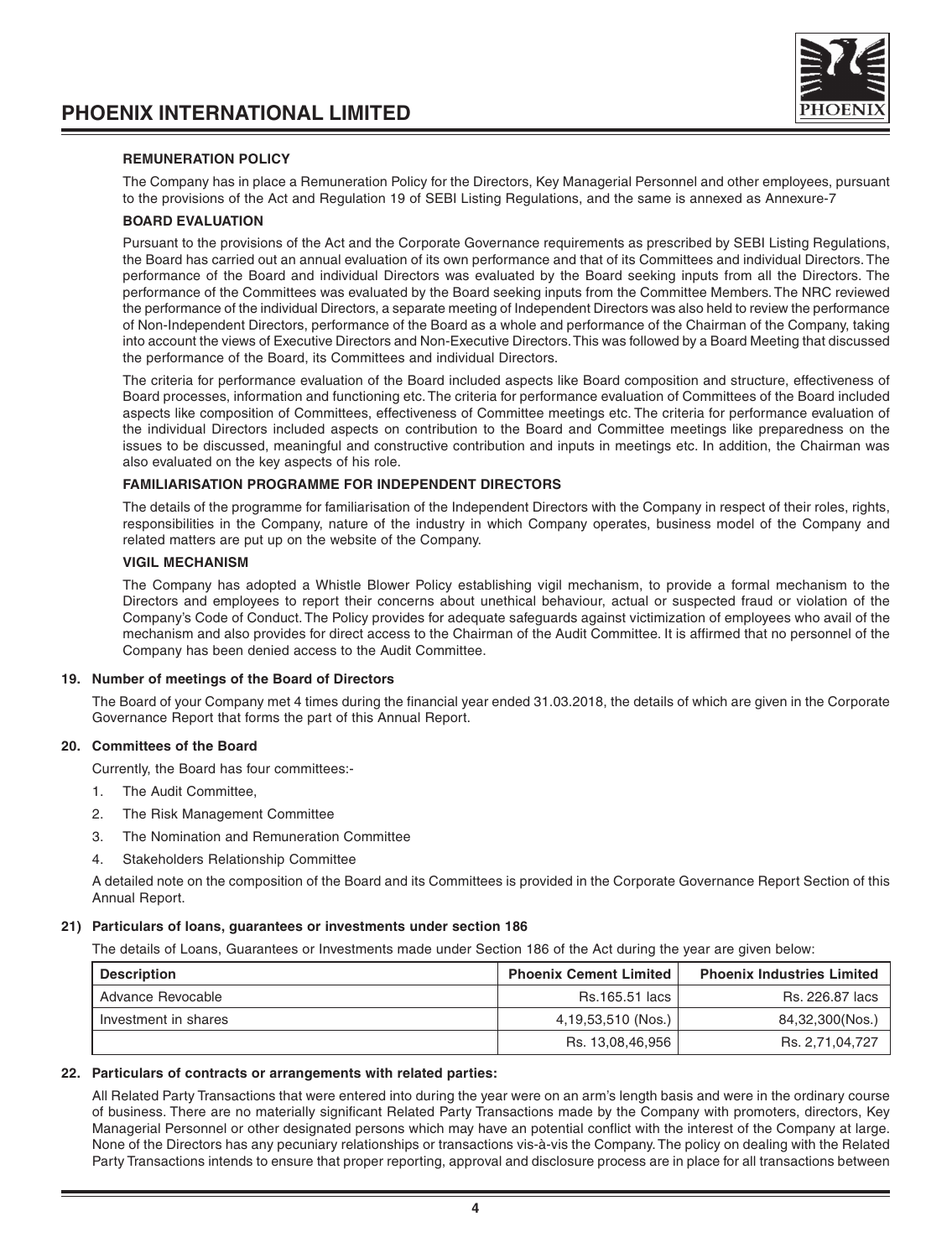the company and Related Parties. This policy specifically deals with the review and approval of Related Party Transactions keeping in mind the potential or actual conflicts of interest that may arise because of entering into these transactions. All Related party Transactions are placed before the Audit Committee for review and approval. Prior omnibus approval is obtained for Related Party Transactions which are of repetitive nature and/or entered in the Ordinary Course of Business and are at Arm's Length.

The Form AOC-2 pursuant to Section 134(3) (h) of the Companies Act, 2013 read with Rule 8(2) of the Companies Account) Rules, 2014 is set out as Annexure-5 to this report

#### **23. PARTICULARS OF EMPLOYEES**

The information on employees who were in receipt of remuneration of not less than Rs.60 lakhs during the year or Rs.5 lakhs per month during any part of the said year as required under Section 197(12) of the Act read with Rule 5(2) of the Companies (Appointment and Remuneration of Managerial Personnel) Rules, 2014 is not provided as the same is not applicable to the Company. Disclosure pertaining to remuneration and other details as required under Section 197(12) of the Act read with rule 5(1) of the Companies (Appointment and Remuneration of Managerial Personnel) Rules, 2014 are Annexed to the report as Annexure-6

#### **24. Secretarial Audit Report**

Pursuant to the provisions of Section 204 of the Companies Act, 2013 and the Companies (Appointment and Remuneration of Managerial Personnel) Rules, 2014 the company has appointed M/s. Shalu Singhal & Co., a firm of Company Secretaries in practice to undertake the Secretarial Audit of the Company. The Secretarial Audit report is annexed herewith as Annexure-8

#### **25. Corporate Governance**

A separate section on Corporate Governance forming part of the Board' Report along with the Certificate from the Auditors of the Company confirming compliance of Corporate Governance norms as stipulated in Regulation 34 of the SEBI Listing Regulations is included in the Annual Report..

#### **26. Risk Management Policy**

Your Company recognizes that risk is an integral part of business and is committed to managing the risks in a proactive

and efficient manner. Your Company periodically assesses risks in the internal and external environment, along with the cost of treating risks and incorporates risk treatment plans in its strategy. The Internal Audit Department facilitates the execution of Risk Management Practices in the Company in the areas of Risk identification; assessement, monitoring, mitigation and reporting. The Company has laid down procedures to inform the Audit Committee as well as the Board of Directors about risk assessment & management procedures and status. The Company has policy to hedge most of the payments of Currency in order to reduce the risk of volatile international market of Foreign Exchange. All properties including building, plant, machinery, furniture, fixture, stock, and Stock in transit of the Company have been properly insured against all kinds of risk.

#### **27. Directors' Responsibility Statement**

Pursuant to Section 134(5) of the Act, the Board to the best of their knowledge and ability, confirm that:—

- (a) in the preparation of the annual accounts, the applicable accounting standards had been followed along with proper explanation relating to material departures;
- (b) the directors had selected such accounting policies and applied them consistently and made judgments and estimates that are reasonable and prudent so as to give a true and fair view of the state of affairs of the company at the end of the financial year and of the profit and loss of the company for that period;
- (c) the directors had taken proper and sufficient care for the maintenance of adequate accounting records in accordance with the provisions of this Act for safeguarding the assets of the company and for preventing and detecting fraud and other irregularities;
- (d) the directors had prepared the annual accounts on a going concern basis; and
- (e) the directors, have laid down internal financial controls to be followed by the company and that such internal financial controls are adequate and were operating effectively.
- (f) the directors had devised proper systems to ensure compliance with the provisions of all applicable laws and that such systems were adequate and operating effectively.

#### **28. Acknowledgements**

An acknowledgement to all with whose help, cooperation and hard work the Company is able to achieve the results.

For and on behalf of the Board of Directors **Phoenix International Limited**

**Sd/- Sd/-** Place: New Delhi **Place: New Delhi Narender Makkar** PM Alexander PM Alexander PM Alexander Chairman Director & Company Secretary Chairman **(DIN-00026857) (DIN-00050022)**

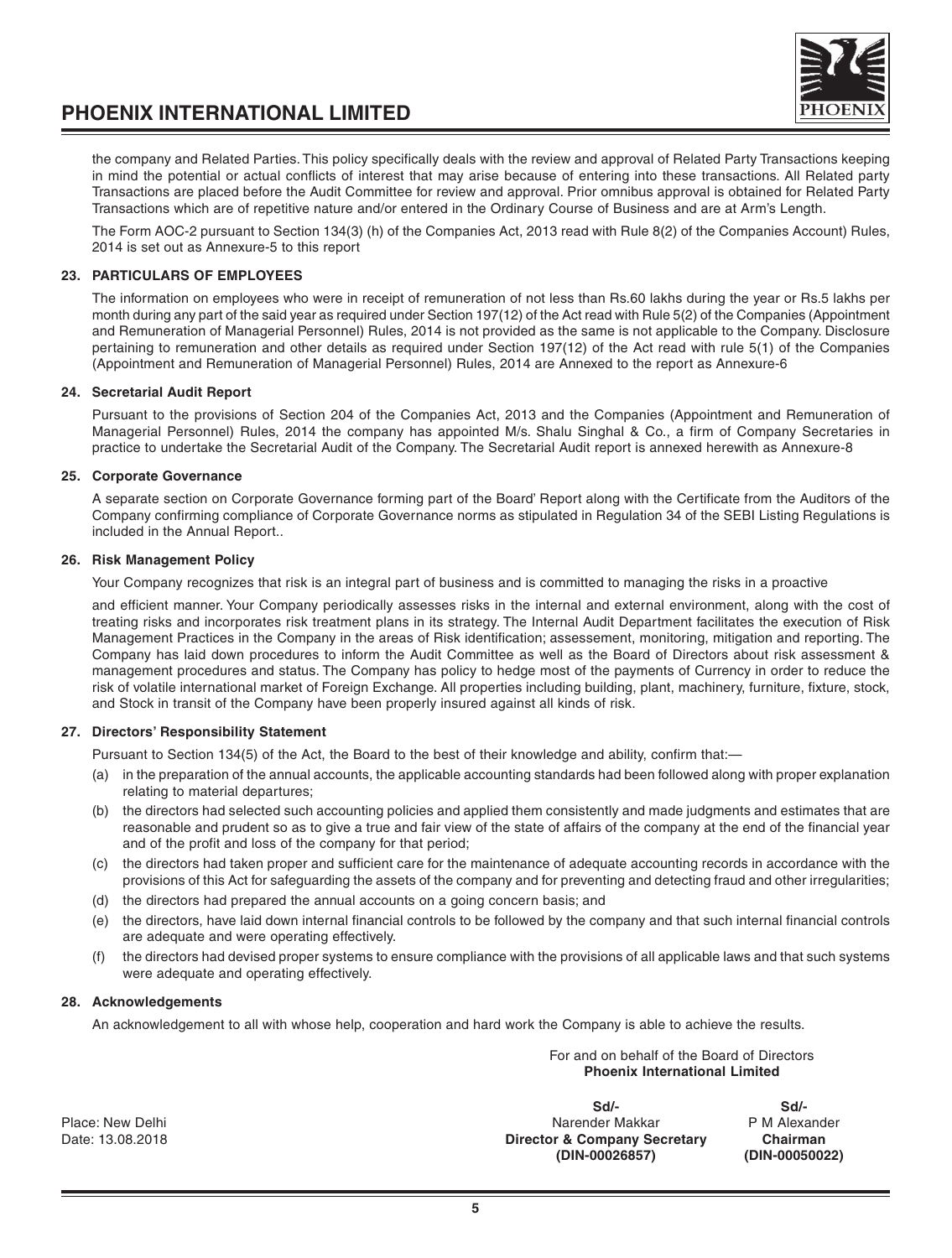



#### **CHAIRMAN AND DIRECTOR CERTIFICATION**

We, P M Alexander, Chairman and Narender Makkar, Director certify to the Board that:

We have reviewed financial statements and the cash flow statement for the financial year ended on 31st March, 2018, and that to the best of our knowledge and belief:

- these statements do not contain any materially untrue statement or omit any material fact or contain statements that might be misleading;
- (ii) these statements together present a true and fair view of the company's affairs and are in compliance with existing accounting standards, applicable laws and regulations.
	- (a) There are, to the best of our knowledge and belief, no transactions entered into by the company during the year which are fraudulent, illegal or violative of the company's code of conduct.
	- (b) We accept responsibility for establishing and maintaining internal controls for financial reporting and we have evaluated the effectiveness of internal control systems of the Company pertaining to financial reporting and we have disclosed to the auditors and Audit Committee, deficiencies in the design or operation of such internal controls, if any, of which we are aware and the steps we have taken or propose to take to rectify these deficiencies.
	- (c) We have indicated to the auditors and the Audit committee:-
		- (i) significant changes, if any, in internal control over financial reporting during the year:
		- (ii) significant changes, if any, in accounting policies during the year and that the same have been disclosed in the notes to the financial statements:
		- (iii) instances of significant fraud of which we have become aware and the involvement therein, if any, of the management or an employee having a significant role in the company's internal control system over financial reporting.

For and on behalf of the Board of Directors **Phoenix International Limited**

**Sd/- Sd/-** Place: New Delhi Narender Makkar P M Alexander Makkar P M Alexander Date: 13.08.2018 **Director & Company Secretary Chairman (DIN-00026857) (DIN-00050022)**

#### **REPORT ON CORPORATE GOVERNANCE**

#### **(1) CORPORATE GOVERNANCE:**

Sound Corporate Governance practices are guided by culture, conscience and mindset of an organization and are based on principles of openness, fairness, professionalism, transparency and accountability with an aim to building confidence of its various stakeholders and paving way for its long-term success. In Phoenix International Limited, Corporate Governance is defined as a systematic process by which companies are directed and controlled keeping in mind the long-term interests of all their stakeholders. Achievement of excellence in good Corporate Governance practices requires continuous efforts and focus on its resources, strengths and strategies towards ensuring fairness and transparency in all its dealings with its stakeholders including society at large. Corporate Governance has indeed assumed greater significance as the world has moved towards closer integration and free trade.

#### **COMPANY'S PHILOSOPHY ON GOVERNANCE:**

Your Company's philosophy on the Corporate Governance is founded upon a rich legacy of fair and transparent governance practices which are essentially aimed at ensuring transparency in all dealings and hence seeks to focus on enhancement of long-term shareholder value without compromising on integrity, social obligations and regulatory compliances. Your Company has continued its pursuit of achieving these objectives through the adoption and monitoring of corporate strategies and prudent business plans, thereby ensuring that the Company pursues policies and procedures to satisfy its legal and ethical responsibilities. The Company's comprehensive written code of conduct serves as a guide for your company and its employees on the standards of values, ethics and business principles, which should govern their conduct. Your company operates within accepted standards of propriety, fair play and justice and aims at creating a culture of openness in relationships between itself and its stakeholders. Even in a fiercely competitive business environment that the Company is operating in, the management and employees of your Company are committed to uphold the core values of transparency, integrity, honesty and accountability, which are fundamental to the Company and for achieving Corporate Excellence.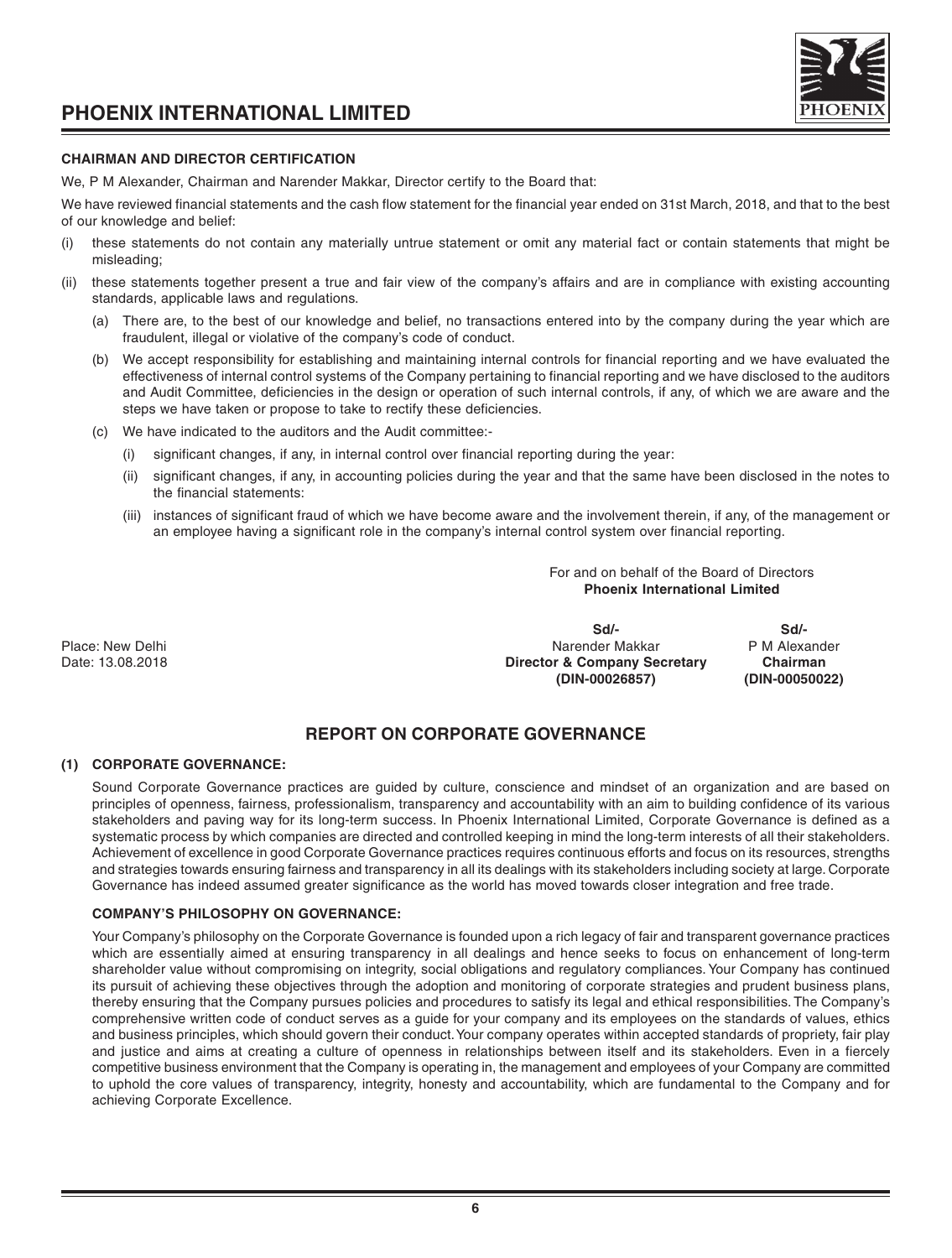

#### **CORPORATE GOVERNANCE PRACTICES:**

The Company's Corporate Governance practices seek to go beyond the regulatory requirements and with a view to ensuring commitment to transparent, law abiding behaviour and good Corporate Governance, the Company has put in place the following practices:-

#### **a) Code of Conduct:**

The Company's Code of Conduct is based on the principle that business should be conducted in a professional manner with honesty, integrity and law abiding behaviour and thereby enhancing the reputation of the Company. The Code ensures lawful and ethical conduct in all affairs and dealings of the Company.

#### **b) Business Policies:**

The Business Policies of Company ensures transparency and accountability to its stakeholders. The policies provide motivation and support for professional development of employees, fair market practices and high level of integrity in financial reporting. The policies recognize Corporate Social Responsibility of the Company and also seek to promote health, safety and quality of environment.

#### **c) Prohibition of Insider Trading:**

The Code on prevention of Insider Trading, which applies to the Board Members and all officers and employees, seeks to prohibit trading in the securities of the Company based on unpublished price sensitive information. Trading window remains closed so long unpublished price sensitive information is not made public.

#### **d) Risk Management:**

The Company has developed and implemented a comprehensive risk management policy for risk identification, assessment and minimization procedure. The risk management procedures are clearly defined and periodically reviewed by the Board of Directors with a view to strengthening the risk management framework and to continuously review and reassess the risk that the Company may confront with.

#### **e) Environment Policy:**

The Company is committed to conducting its business in a manner that values the environment and helps to ensure the safety and health of all its employees and society at large. The policy is aimed towards strengthening pollution prevention and control measures.

#### **f) Equal Employment Opportunity:**

The employment policy of the Company assure that there shall be no discrimination or harassment against an employee or applicant on the grounds of race, colour, religion, sex, age, marital status, disability, national origin, or any other factor made unlawful by applicable laws and regulations. The policy also ensures fair and respectful treatment of all fellow employees.

#### **g) Disclosure Policy**

In line with requirements under Regulation 30 of the Listing Regulations, the Company has framed a policy on disclosure of material events and information as per the Listing Regulations, which is available on our website. The objective of this policy is to have uniform disclosure practices and ensure timely, adequate and accurate disclosure of information on an ongoing basis.

#### **h) Policy for Preservation of Documents**

Pursuant to the requirements under Regulation 9 of the Listing Regulations, the Board has formulated and approved a Document Retention Policy prescribing the manner of retaining the Company's documents and the time period up to certain documents are to be retained. The policy percolates to all levels of the organization who handle the prescribed categories of documents. A brief report on Corporate Governance for the year ended on 31st March 2018 is given below:

#### **(2) Board of Directors**

#### **(A) Composition and Category of Directors**

The Board of Directors comprises of 5 Directors as on 31st March, 2018, which includes one executive director, and four non executive directors including 1 woman director. All the Independent Directors have confirmed that they meet the 'independence criteria as mentioned under Regulation 16(1)(b) of the SEBI Listing Regulations and Section 149(6) of the Act. All the Directors have made necessary disclosures regarding their directorships as required under Section 184 of the Act and on the Committee positions held by them in other companies. The required information, including information as enumerated in Regulation 17(7) read together with Part A of Schedule II of the SEBI Listing Regulations is made available to the Board of Directors, for discussions and consideration at the Board Meetings. The Board reviews the declaration made by the Company Secretary regarding compliance with all applicable laws on a quarterly basis as also steps taken to remediate instances of non-compliance, if any. All the agenda papers for the Board and Committee meetings are disseminated physically. The composition of Board of Directors, their attendance at Board Meetings during the year ended 31st March 2018, the last Annual General Meeting and their Directorships/Committee Memberships in other Companies as on 31st March 2018 is as follows: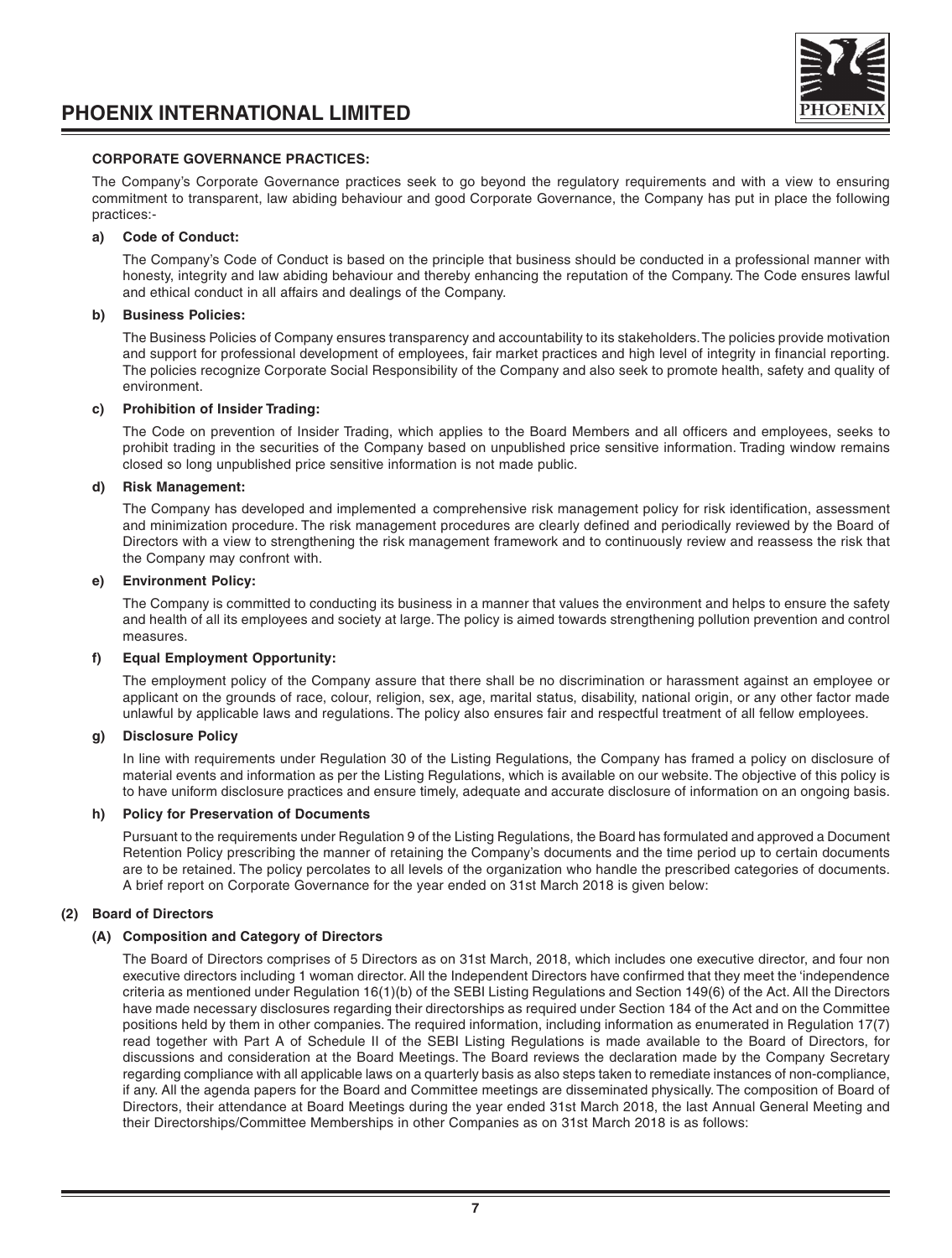

#### **(B) Details of Meeting of Board of Directors held during the year ended on 31st March, 2018**

| Name of the Directors   Category |                                           | No. of Board<br>Meetings held<br>during tenure | No. of Board<br><b>Meetings</b><br><b>Attended</b> | <b>Attendance</b><br>at last AGM | No. of other<br><b>Directorships</b><br>in other<br><b>Companies</b> | As Member in<br><b>Committees</b><br>of other<br><b>Companies</b> | As Chairman<br>in Committees<br>of Other<br><b>Companies</b> |
|----------------------------------|-------------------------------------------|------------------------------------------------|----------------------------------------------------|----------------------------------|----------------------------------------------------------------------|-------------------------------------------------------------------|--------------------------------------------------------------|
| Mr. Narendra Agarwal             | Director                                  | 4                                              | 4                                                  | <b>YES</b>                       | $10*$                                                                |                                                                   | <b>NIL</b>                                                   |
| Mr. Narender Makkar              | <b>Executive Director</b>                 | 4                                              | 4                                                  | <b>YES</b>                       | $9***$                                                               |                                                                   | <b>NIL</b>                                                   |
| Mr. P.M. Alexander               | Non Executive Director                    | 4                                              | 4                                                  | <b>YES</b>                       | $13***$                                                              | 4                                                                 | <b>NIL</b>                                                   |
| Mrs. Rekha Mittal                | Non Executive and<br>Independent Director | 4                                              | 4                                                  | <b>YES</b>                       | <b>NIL</b>                                                           |                                                                   | <b>NIL</b>                                                   |
| Mr. Jitendra Pancharia           | Non Executive and<br>Independent Director | 4                                              | 4                                                  |                                  | <b>NIL</b>                                                           |                                                                   | <b>NIL</b>                                                   |

\* Out of them 1 Directorships are in Private Limited Companies

\*\* Out of them 2 Directorships are in Private Limited Companies

\*\*\* Out of them 5 Directorships are in Private Limited Companies

#### **Notes:**

- 1. None of the Directors on the Board hold directorships in more than ten public companies. Further none of them is a Member of more than ten committees or Chairman of more than five committees across all the public companies in which he/she is a director. Necessary disclosures regarding Committee positions in other public companies as on 31st March, 2018 have been made by the Directors. None of the Directors are related to each other.
- 2. Independent Directors are non-executive directors as defined under Regulation 16(1)(b) of the SEBI Listing Regulations read with Section 149(6) of the Act. The maximum tenure of Independent Directors is in compliance with the Act. All the Independent Directors have confirmed that they meet the criteria as mentioned under Regulation 16(1)(b) of the SEBI Listing Regulations read with Section 149(6) of the Act.
- 3. Other directorships do not include directorships of Private Limited Companies, Foreign Companies and Companies under Section 8 of the Act. Chairmanships/ Memberships of the Board Committees shall only include Audit Committee and Stakeholders' Relationship Committee.
- 4. The Company has proper systems to enable the Board of Directors to periodically review compliance reports of all laws applicable to the Company.
- 5. During the year 2017-2018, information as mentioned in Schedule II Part A of the SEBI Listing Regulations has been placed before the Board for its consideration.

| Date of Board Meetings | No. of Directors Present |
|------------------------|--------------------------|
| 26.05.2017             |                          |
| 26.08.2017             | 5                        |
| 13.12.2017             |                          |
| 13.02.2018             | ᡃ                        |

#### **(C) Details of Meetings of Board of Directors held during the year**

The maximum time gap between any two meetings did not exceed four calendar months.

#### **Annual Independent Directors Meeting:**

During the year under review, an annual Independent Directors meeting in accordance with the provisions of Section 149(8) read with Schedule IV of the Act and Regulation 25(3) and 25(4) of the SEBI Listing Regulations, was convened on March 30, 2018, wherein all Independent Directors were present, to review the performance of the Non-Independent Non-Executive Directors including the Chairman of the Board and performance of the Board as a whole. The Non- Independent Directors did not take part in the meeting.

#### **Board Effectiveness Evaluation:**

Pursuant to the provisions of Regulation 17(10) of the SEBI Listing Regulations and the provisions of the Act, Board evaluation involving evaluation of the Board of Directors, its Committees and individual Directors, including the role of the Board Chairman, was conducted during the year. For details pertaining to the same kindly refer to the Board's Report.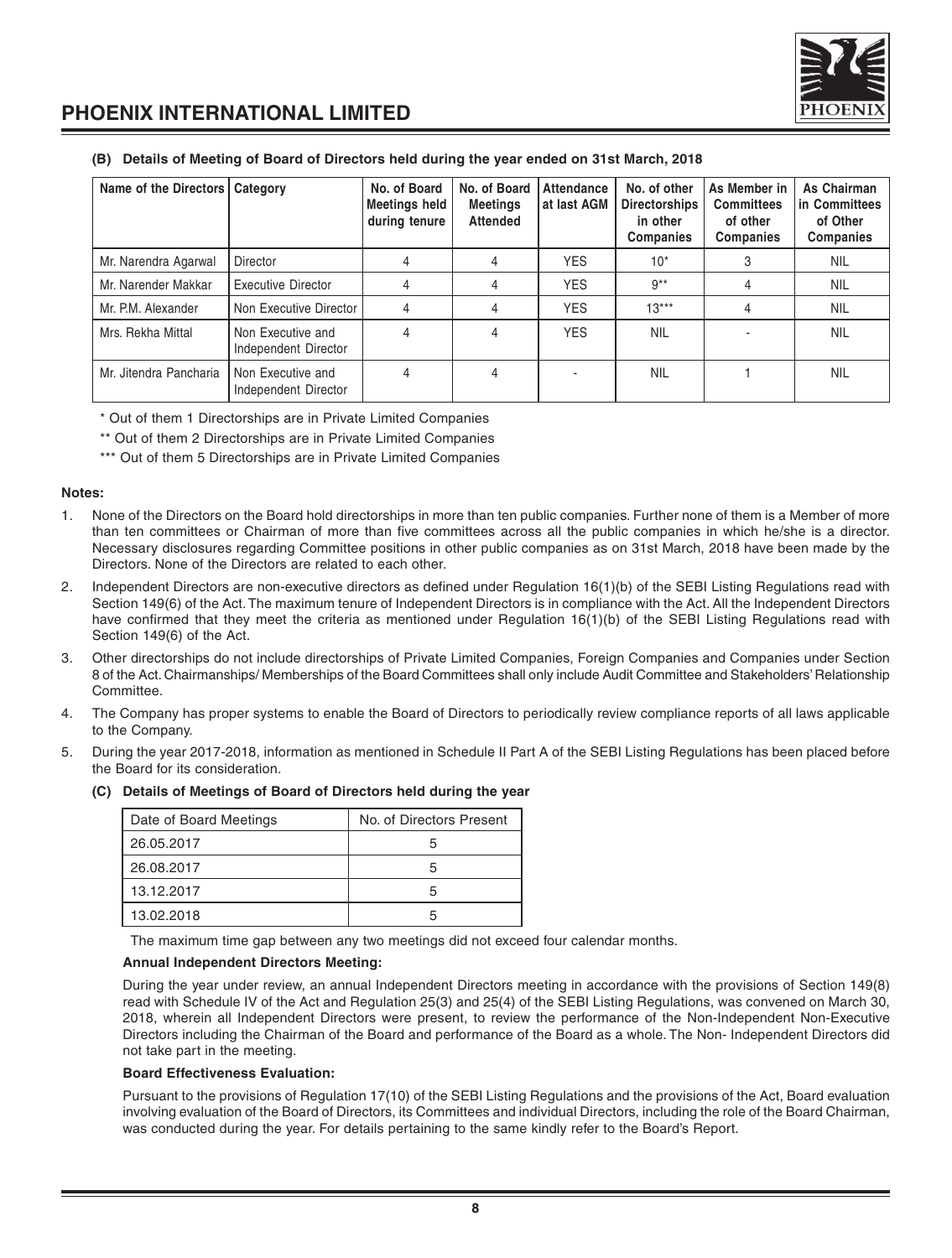#### **Familiarisation Programme:**

Kindly refer to the Company's website for details of the familiarisation programme for Independent Directors in respect of their roles, rights, responsibilities in the Company, nature of the industry in which the Company operates, business model of the Company and related matters.

#### **Information to the Board**

The Company holds at least four board meetings in a year with at least one meeting in each quarter to review the quarterly financial results. The maximum gap between two board meetings is not more than four months. Agenda papers are circulated to the Board members well in advance. In addition to the specific matters which are taken at the Board meetings, the following information is also placed before the Board for its review:

- Annual Operating Plans and Capital budget and any updates in connection therewith.
- Minutes of the meetings of the Audit Committee and all other committees of the Board.
- Terms of reference of the Committees of the Board.
- Statutory Compliance Certificate.
- Information on appointment and resignation of senior officers of the Company.
- Show cause, demand, persecution notices and penalty notices of material importance.
- Any material default in financial obligations to and by the Company, or substantial non recovery for sale of goods by the Company.
- Non-compliance of any regulatory, statutory or listing requirements and shareholders service such as non-payment of dividend, delay in share transfer etc.
- Sale of a material nature, of investments and/or assets, which are not in the normal course of business.
- Any issue involving possible public or product liability claims of a substantial nature, including any judgment or order which may have passed strictures on the conduct of the Company.

#### **(D) Details of Directors seeking re-appointment at the ensuing Annual General Meeting**

In respect of Directors seeking appointment or re-appointment, the relevant information, like brief resume of the Directors, nature of their expertise in specific, functional areas and names of the Companies in which they hold Directorship and Membership of any Committee of the Board is given as annexure to this report.

#### **(3) Risk Management Committee**

#### **(A) Constitution**

The Company has an Risk Management Committee and the terms of reference are in conformity with the powers as stipulated in Regulation 18 of the SEBI Listing Regulations read with Section 177 of the Act.

#### **The following were the members of the Committee during the year 2017-18**

- (A) Mr. Narendra Aggarwal Director
- (B) Mr. Jitendra Pancharia Independent Director
- (C) Mr. P. M. Alexander Director

Mr. Narender Makkar, Company Secretary, is the Secretary of the committee.

#### **(4) Audit Committee**

#### **(A) Constitution**

The Company has an Audit Committee and the terms of reference are in conformity with the powers as stipulated in Regulation 18 of the SEBI Listing Regulations read with Section 177 of the Act.

#### **The following were the members of the Committee during the year 2017-18**

| (A) Mr. Narendra Aggarwal  | Director             |
|----------------------------|----------------------|
| (B) Mr. Jitendra Pancharia | Independent Director |
| (C) Mr. P. M. Alexander    | Director             |

Mr. Narender Makkar, Company Secretary, is the Secretary of the committee.

#### **(B) Terms of Reference**

The role of the Audit Committee of the Company include the following:;

- 1. Oversight of the company's financial reporting process and the disclosure of its financial information to ensure that the financial statement is correct, sufficient and credible.
- 2. Recommending to the Board, the appointment, re-appointment and if required, the replacement or removal of the statutory auditor and the fixation of audit fees.

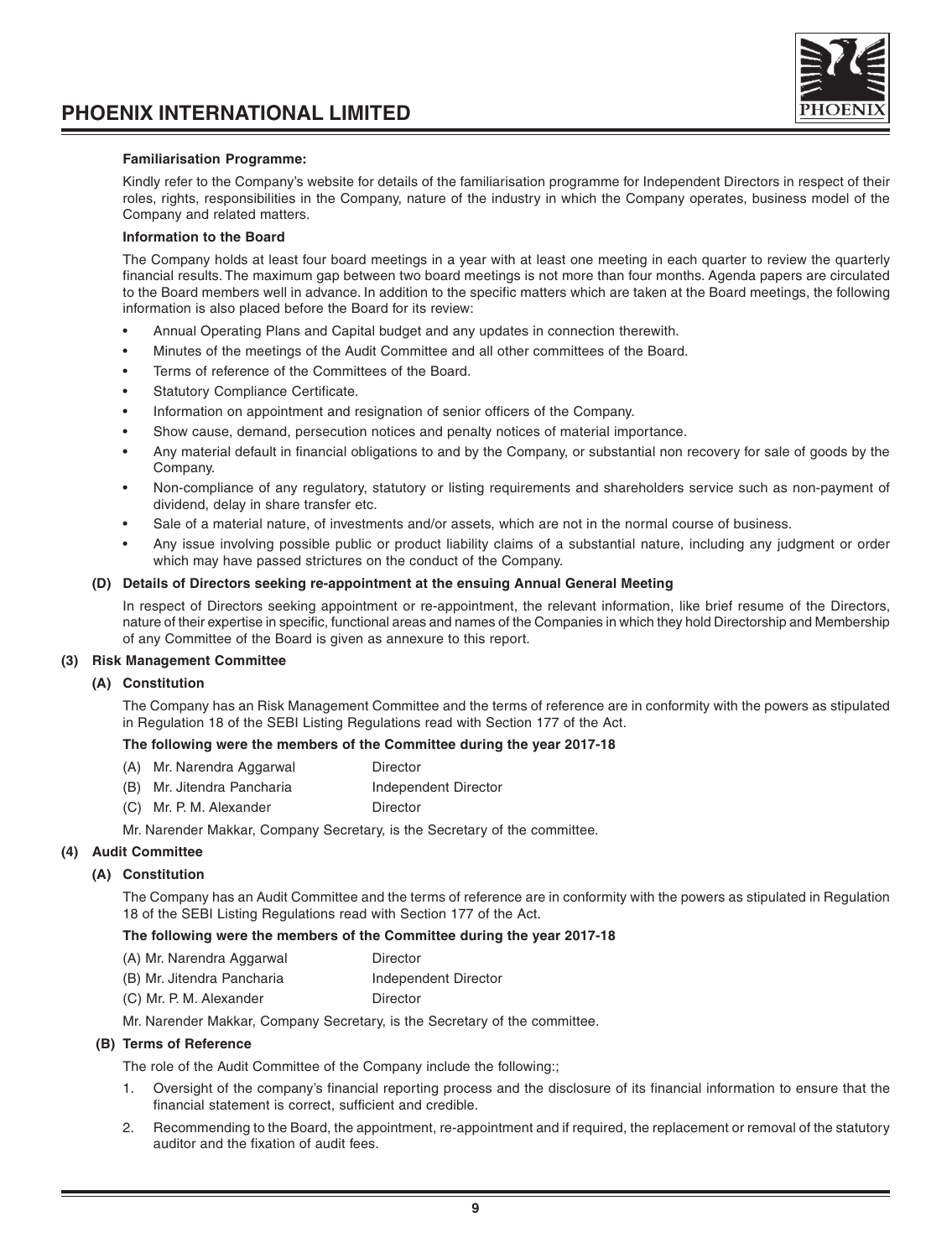

- 3. Approval of payment to statutory auditors for any other services rendered by the statutory auditors.
- 4. Reviewing, with the management, the annual financial statements before submission to the board for approval, with particular reference to:
	- a) Matters required being included in the Director's Responsibility Statement to be included in the Board's report in terms of Clause
	- c) of sub section 3 of Section 134 of the Companies Act, 2013.
	- b) Changes, if any, in accounting policies and practices and reasons for the same.
	- c) Major accounting entries involving estimates based on the exercise of judgment by management.
	- d) Significant adjustments made in the financial statements arising out of audit findings.
	- e) Compliance with listing and other legal requirements relating to financial statements.
	- f) Disclosure of any related party transactions.
	- g) Qualifications regarding audit reports
- 5. Reviewing, with the management, the quarterly financial statements before submission to the board for approval.
- 6. Reviewing, with the management, performance of statutory and internal auditors, adequacy of the internal control systems.
- 7. Reviewing, the adequacy of internal audit function, if any, including the structure of the internal audit department, staffing and seniority of the official heading the department, reporting structure coverage and frequency of internal audit.
- 8. Discussion with internal auditors any significant findings and follow up there on.
- 9. Reviewing, the finding of any internal investigations by the internal auditors into matters where there is suspected fraud or irregularity or a failure of internal control systems of a material nature and reporting the matter to the board.
- 10. Discussion with statutory auditors before the audit commences, about the nature and scope of audit as well as post-audit discussion to ascertain any area of concern.
- 11. To look into the reasons for substantial defaults in the payment to the depositors, debenture holders, shareholders (in case of nonpayment of declared dividends) and creditors.
- 12. To review the functioning of the Whistle Blower mechanism, in case the same is existing.
- 13. Carrying out any other function as required.

The Auditors and the Key Managerial Personnel have a right to be heard in the meetings of the Audit Committee when it considers the Auditor's Report. The Audit Committee is also empowered, pursuant to its terms of reference, to :

- a) Investigate any activity within its terms of reference and to seek any information it requires from any employee.
- b) Obtain professional advice from external sources to carry on any investigation and have full access to information contained in the records of the Company.
- c) Discuss any related issues with the internal and statutory auditors and the management of the Company.
- d) Review and monitor the auditor's independence and performance, and effectiveness of audit process.
- e) Approve subsequent modification of transactions of the Company with related parties.
- f) Discussion with the statutory auditors before the audit commences, about the nature and scope of audit as well as post-audit discussion to ascertain any area of concern.
- g) Look into the reasons for substantial defaults in the payment to the depositors, debenture holders, shareholders and creditors.
- h) Scrutinize the inter-corporate loans and investments and evaluate internal financial controls and risk management systems .
- i) Oversee the vigil mechanism/whistle blower policy of the Company.

The Company has systems and procedures in place to ensure that the Audit Committee mandatorily reviews:

- Management discussion and analysis of financial condition and results of operations.
- Statement of significant related party transactions (as defined by the Audit Committee), submitted by Management.
- Management letters/letters of internal control weaknesses issued by the statutory auditors.
- Internal Audit Reports relating to internal control weaknesses.
- The appointment, removal and terms of remuneration of the chief internal auditor.

Whenever applicable, monitoring end use of funds raised through public issues, right issues, preferential issues by major category (capital expenditure, sales and marketing, working capital etc.), shall form a part of the quarterly declaration of financial results. In addition, the Audit Committee of the Board is also empowered to review the financial statements, in particular, the investments made by the unlisted subsidiary companies, in view of the requirements under Regulation 24 of the SEBI Listing Regulations.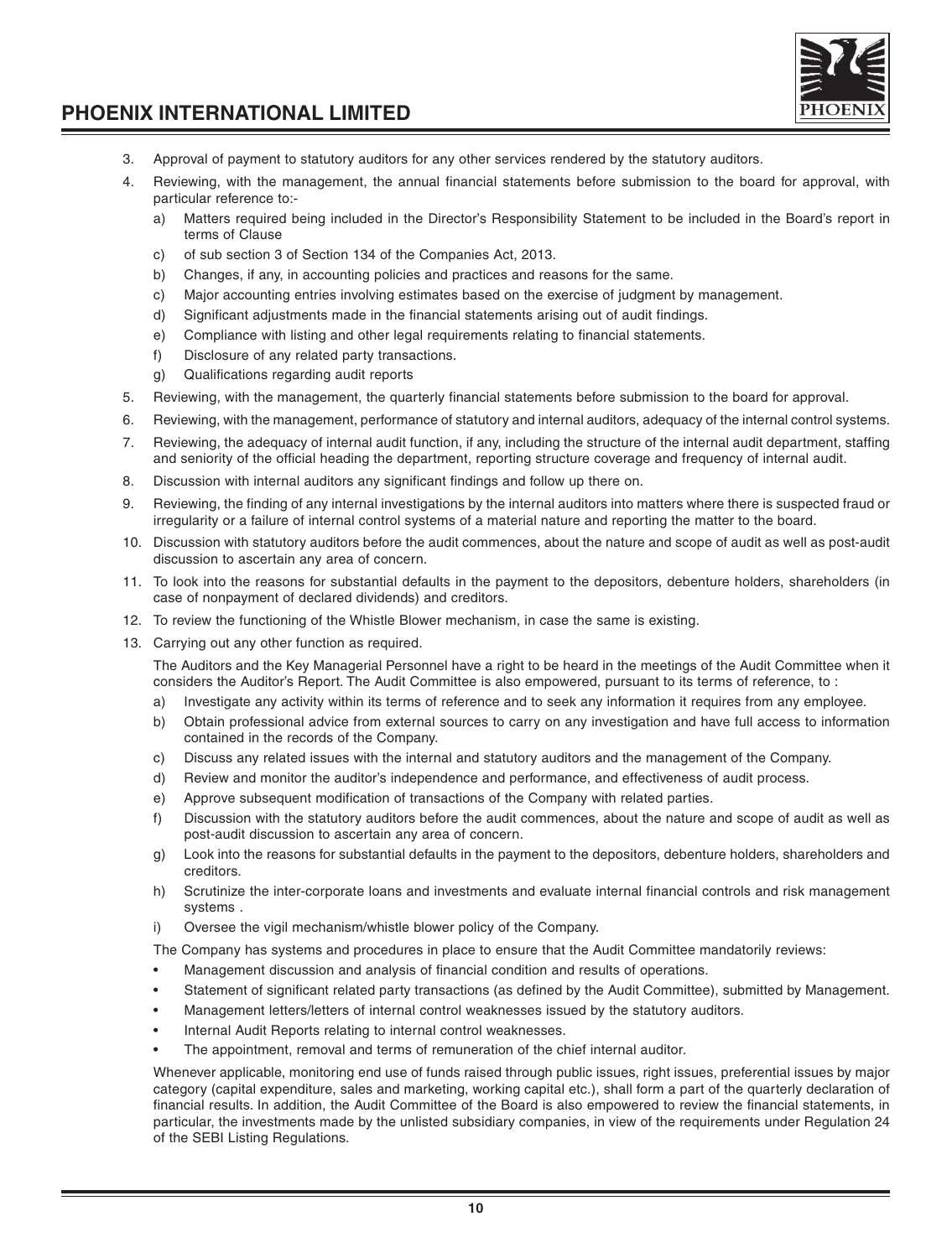

No person has been denied access to the Committee. The minutes of the meetings of the Board of Directors of the unlisted subsidiary companies are periodically placed before the meeting of the Audit Committee of the Board of Directors of the Company.

#### **(C) Meeting and Attendance during the year**

Four meetings of the Committee were held during the year on 26.05.2017, 26.08.2017, 13.12.2017, 13.02.2018.

The attendance particulars are as follows:

| Name of the Director   | <b>Position held</b> | <b>Meeting</b> |                 |
|------------------------|----------------------|----------------|-----------------|
|                        |                      | Held           | <b>Attended</b> |
| Mr. Jitendra Pancharia | Member               |                |                 |
| Mr. Narendra Aggarwal  | Member               |                |                 |
| Mr. P. M. Alexander    | Member               |                |                 |

• Members of the Audit Committee are eminent persons in their fields having expertise in Finance and Accounting. Legal and Commercial

#### **(5) Nomination and Remuneration Committee**

Composition: The Company has a Nomination and Remuneration Committee which comprises of three members, of which one is non executive Director and two are Independent Directors.

- Mr. P.M. Alexander.
- Mr. Jitendra Pancharia and
- Mr. Narendra Aggarwal,

Mr. Narender Makkar, the Company Secretary, acts as Secretary of the Committee.

The terms of reference are in conformity with the provisions of Regulation 19 of the SEBI Listing Regulations, read with Section 178 of the Act.

The role of the Committee inter alia includes the following:

- Identify persons qualified to become directors or hold senior management positions and advise the Board for such appointments/ removals where necessary.
- Formulate criteria for determining qualifications, positive attributes and independence of a director and recommend to the Board a policy relating to the remuneration of directors, key managerial personnel and other employees.
- Evaluate the performance of independent directors and the board of directors and to decide whether to continue the term of appointment of the independent director, on the basis of the report of performance evaluation of independent directors.
- Devise a policy on Board diversity.

In accordance with the recommendation of the Committee, the Company has since formulated a Remuneration Policy for directors, key managerial personnel and other employees of the Company. The Committee is responsible for recommending the fixation and periodic revision of remuneration of the Managing Director. The Committee also decides on payment of commission to non-executive Directors and other senior managerial personnel. The performance evaluation criteria for non-executive including independent directors laid down by Committee and taken on record by the Board includes

- a. Attendance and participation in the Meetings.
- b. Preparedness for the Meetings.
- c. Understanding of the Company and the external environment in which it operates and contributes to strategic direction.
- d. Raising of valid concerns to the Board and constructive contribution to issues and active participation at meetings.
- e. Engaging with and challenging the management team without being confrontational or obstructionist.

The performance evaluation of Independent Directors was done by the entire Board of Directors and in the evaluation, the Directors who are subject to evaluation had not participated.

#### **Meetings:**

Two meetings of Nomination and Remuneration Committee were held on 30.05.2017 and 13.02.2018 during the year. Attendance at meeting during the year is as under.

| <b>DIRECTOR</b>           | <b>NO. OF MEETINGS HELD</b><br><b>DURING TENURE</b> | <b>NO. OF MEETINGS ATTENDED</b> |
|---------------------------|-----------------------------------------------------|---------------------------------|
| Mr. P.M. Alexander        |                                                     |                                 |
| 2. Mr. Jitendra Pancharia |                                                     |                                 |
| 3. Mr. Narendra Aggarwal  |                                                     |                                 |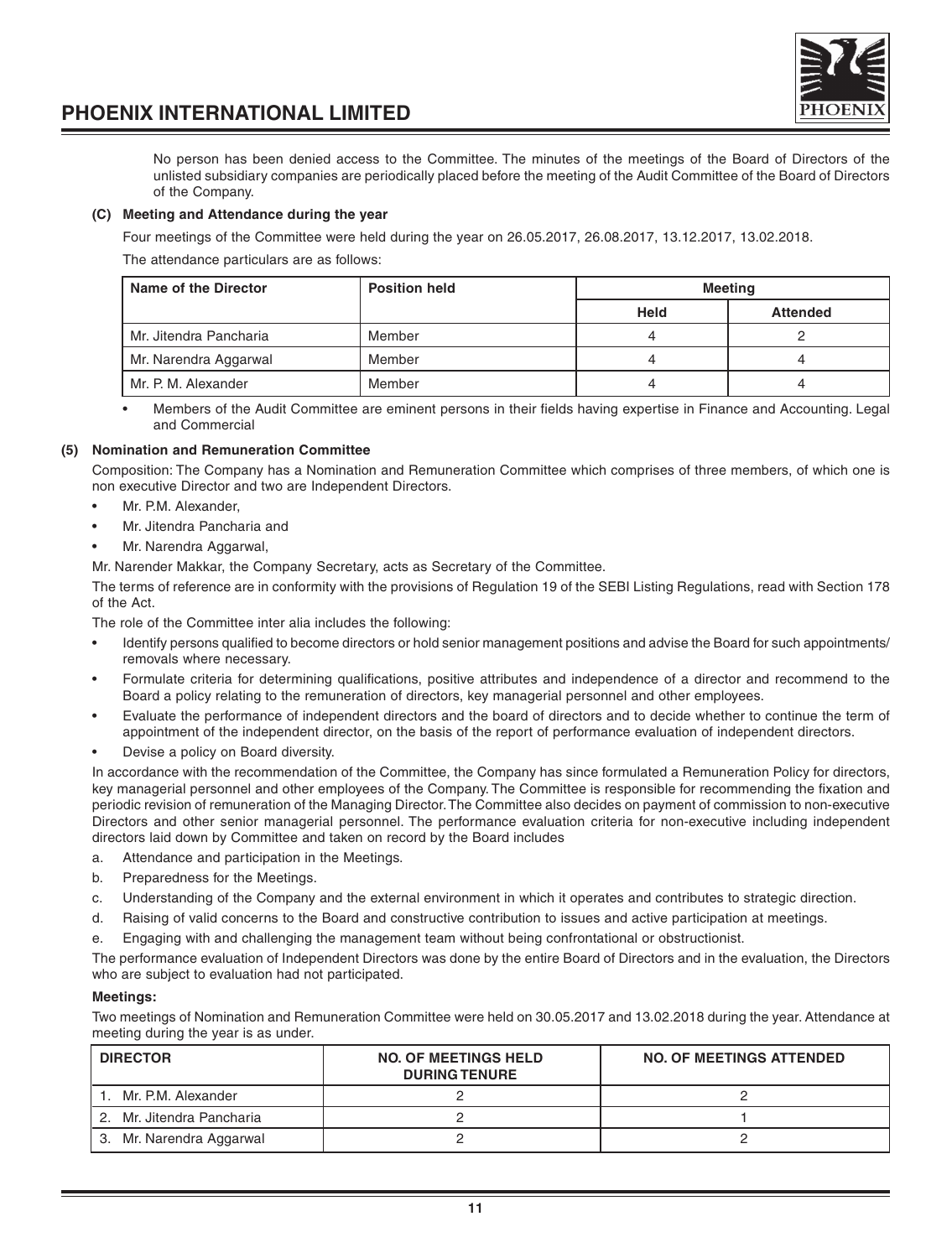

#### **Remuneration to Directors**

The details of the remuneration paid or payable to the Non- Executive Directors and the Executive Director have been given below. (a)

| Sr. No. | Name               | <b>Designation</b>           | All elements of Remuneration package i.e.<br>Salary benefits bonus, pension etc |
|---------|--------------------|------------------------------|---------------------------------------------------------------------------------|
|         | Mr.Narender Makkar | Director & Company Secretary | 25,92,000/-                                                                     |

(b)

| Sr. No.   Name |                         | <b>Designation</b>                  | <b>Sitting Fees</b> |
|----------------|-------------------------|-------------------------------------|---------------------|
|                | Mr Jitendra Pancharia * | Non - Executive Indepndent Director | Rs. 1.00.000/-      |
|                | Mrs. Rekha Mittal**     | Non - Executive Indepndent Director | Rs. 1,00,000/-      |

No commission was paid to the Non- Executive Directors during the year ended 31st March, 2018.

#### **(6) Stakeholders Relationship Committee (formerly termed as Share Transfer and Shareholders' /Investors' Grievance Committee)**

#### **Terms of Reference**

The Company has a Stakeholders' Relationship Committee and the terms of reference of the Stakeholders' Relationship Committee are in conformity with the provisions of Regulation 20 of the SEBI Listing Regulations, read with Section 178 of the Act. The Stakeholders' Relationship Committee specifically looks into the redressal of grievances of shareholders and other security holders such as transfer transmission of shares, issue of duplicate share certificates, recording dematerialization/rematerialisation of shares, non-receipt of Annual Report, non-receipt of declared dividends and other related matters.

Composition: The following were the members of the Committee during the year.

- (A) Mr. Narendra Aggarwal Director
- (B) Mr. Narender Kumar Makkar Company Secretary
- (C) Mr. P. M. Alexander Member Director

Mr. Narender Makkar, Company Secretary, is the Secretary of the committee and is also the Compliance Officer.

The Stakeholders' Relationship Committee of the Board of Directors meets at regular intervals and specifically looks into Redressal of grievances of shareholders and other security holders.

During the financial year, 14 meetings of the committee were held on the following dates;

17072017, 31072017, 04092017, 11092017, 21092017, 03102017, 23102017, 20112017, 04122017, 11122017, 01012018, 15012018, 19022018 and 26032018

Name and designation of Compliance Officer: Mr. Narender Makkar, Company Secretary

#### **Status of Shareholders' Complaints:**

The number of complaints received during the year ended on 31st March, 2018 were 05 (Five), resolved during the year ended on 31st March, 2018 were 5 and there were none pending as at the end of the financial year.

#### **Share Transfer**

Mr. Narender Makkar, Company Secretary and Mr. P D Gupta Manager Corporate Affairs are severally authorised to approve share transfers in physical mode.

#### **Business Risk Management Policy**

Your Company recognizes that risk is an integral part of business and is committed to managing the risk in a proactive and efficient manner. Your Company periodically assesses risk in the internal and external environment, along with the cost of treating risks and incorporates risk treatment plans strategy. The Internal Audit Department facilitates the execution of Risk Management Practices in the Company in the areas of risk identification, assessment, monitoring, mitigation and reporting. The Company has laid down procedures to infoirm the Audit Committee as well as the Board of Directors about risk assessment & management procedures and status.

The Company has policy to hedge most of the payments of currency in order to reduce risk of voilatile international market of foreign exchange. All properties including building, plant, furniture, fixture, stock and stock in transit of the Company have been properly insurred against all kinds of risks.

#### **Independent Directors Meeting**

During the year under review the Independent Directors met on 31.03.2018 interalia to review the performance of non independent directors including that of the Chairman taking into account the views of the executive and non – executive directors; assess the quality, quantity and timeliness of flow of information between the company management and the Board that is necessary for the Board to effectively and reasonably perform their duties and other related matters.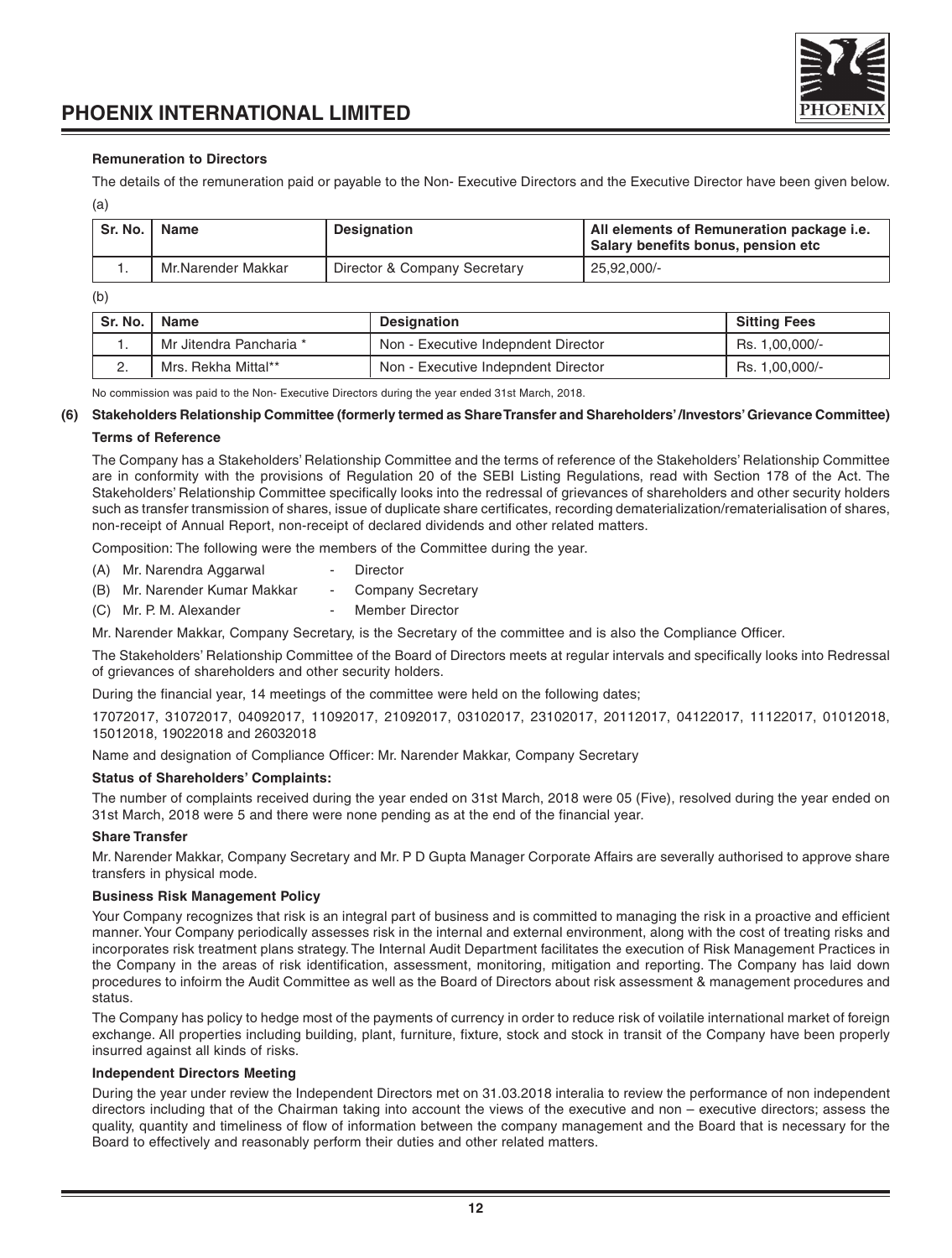

#### **(7) General Body Meetings**

(A) The venue date and time of the last 3 Annual General Meetings were as follows;

| Date & Time                        | Location                                                              |
|------------------------------------|-----------------------------------------------------------------------|
| 30th September, 2015 at 10:00 a.m. | Lok Kala Manch, 20 Institutional Area, Lodhi Road, New Delhi - 110003 |
| 30th September, 2016 at 10:00 a.m. | Lok Kala Manch, 20 Institutional Area, Lodhi Road, New Delhi - 110003 |
| 28th September, 2017 at 10:00 a.m. | Lok Kala Manch, 20 Institutional Area, Lodhi Road, New Delhi - 110003 |

#### **(8) Disclosure**

- I. There were no materially significant related party transaction i.e transactions of the Company of material nature with its promoters, Directors or the Management, their relatives or subsidiaries etc which conflict with the interests of the Company.
- II. Disclosure by Senior Management in accordance with Regulation 26(5) of the SEBI Listing Regulations:

The Senior Management of the Company has confirmed to the Board of Directors that they do not have any personal interest relating to material, financial and commercial transactions entered into with the Company that may have a potential conflict with the interests of the Company at large.

III. Disclosures on Compliance of Law :

The Company has complied with the mandatory requirements of the Stock Exchanges, SEBI and other statutory authorities on all matters related to capital markets during the last three years. No penalties or strictures were imposed by SEBI, Stock Exchanges, or any statutory authorities on any matter related to capital markets during the last three years.

- IV. Vigil Mechanism / Whistle Blower Mechanism: The Company promotes ethical behaviour in all its business activities and hasput in place mechanism of the reporting illegal or unethical behaviour. Employees are free to report violations of laws, rules, regulations or unethical conduct to their immediate supervisor/notified person. The reports received from any employee will be reviewed by the Ethics Office and the Corporate Governance and Stakeholders Relationship Committee. The Directors and Senior Management are obliged to maintain confidentially of such report and ensure that the whistle blowers are not subjected to any discriminatory practices.
- V. Code for Prevention of Insider Trading Practices In compliance with the SEBI Regulation on Prevention of Insider Trading, the Company has in place a comprehensive code of conduct for its Directors and Senior Management Officers. The code lays down guidelines, which advises them on procedures to be followed and disclosures to be made, while dealing with the shares of the Company. The code clearly specifies, among other matters, that Directors and specified employees of the Company can trade in the shares of the Company only during 'Trading Window Open Period'. The trading window is closed during the time of declaration of results, dividend and material events, as per the Code. Mr. Narender Makkar, Company Secretary, is the Compliance Officer who also acts as the Chief Investor Relations Officer.
- VI. Details of compliance with mandatory requirements and adoption of non mandatory requirements All mandatory requirements have been complied with and the non-mandatory requirements are dealt with at the end of the Report.
- VII. Commodity price risk or foreign exchange risk and hedging activities

| Terms of reference of the Committee |                                               | <b>Composition</b> |                                               | <b>Frequency of Meetings</b> |
|-------------------------------------|-----------------------------------------------|--------------------|-----------------------------------------------|------------------------------|
|                                     | To take protective measures to<br>hedge forex |                    | Mr.Jitender Pancharia<br>Independent Director | 26.08.2017 and 13.02.2018    |
|                                     |                                               | 2.                 | Mr. P M Alexander<br>Member                   |                              |
|                                     |                                               | З.                 | Mr. Narendra Aggarwal<br>Member               |                              |

2. To decide on all matters related to Commodities hedging and to take protective measures to hedge commodity price fluctuations

#### **IX. Code of Conduct**

A new code of Business Conduct and Ethics for Members of the Board and Senior Management Personnel which suitably incorporates the duties of Independent Directors as laid down in the Act, has been adopted by the Board, in supersession of the earlier one, to bring it in line with the SEBI Listing Regulations. All Board Members and Senior Management Personnel have affirmed compliance with the Code on an annual basis. A declaration to this effect signed by the Director in terms of SEBI Listing Regulations forms a part of this Annual Report.

There are no pecuniary relationships or transactions with the Non-Executive Directors other than sitting fees paid to them.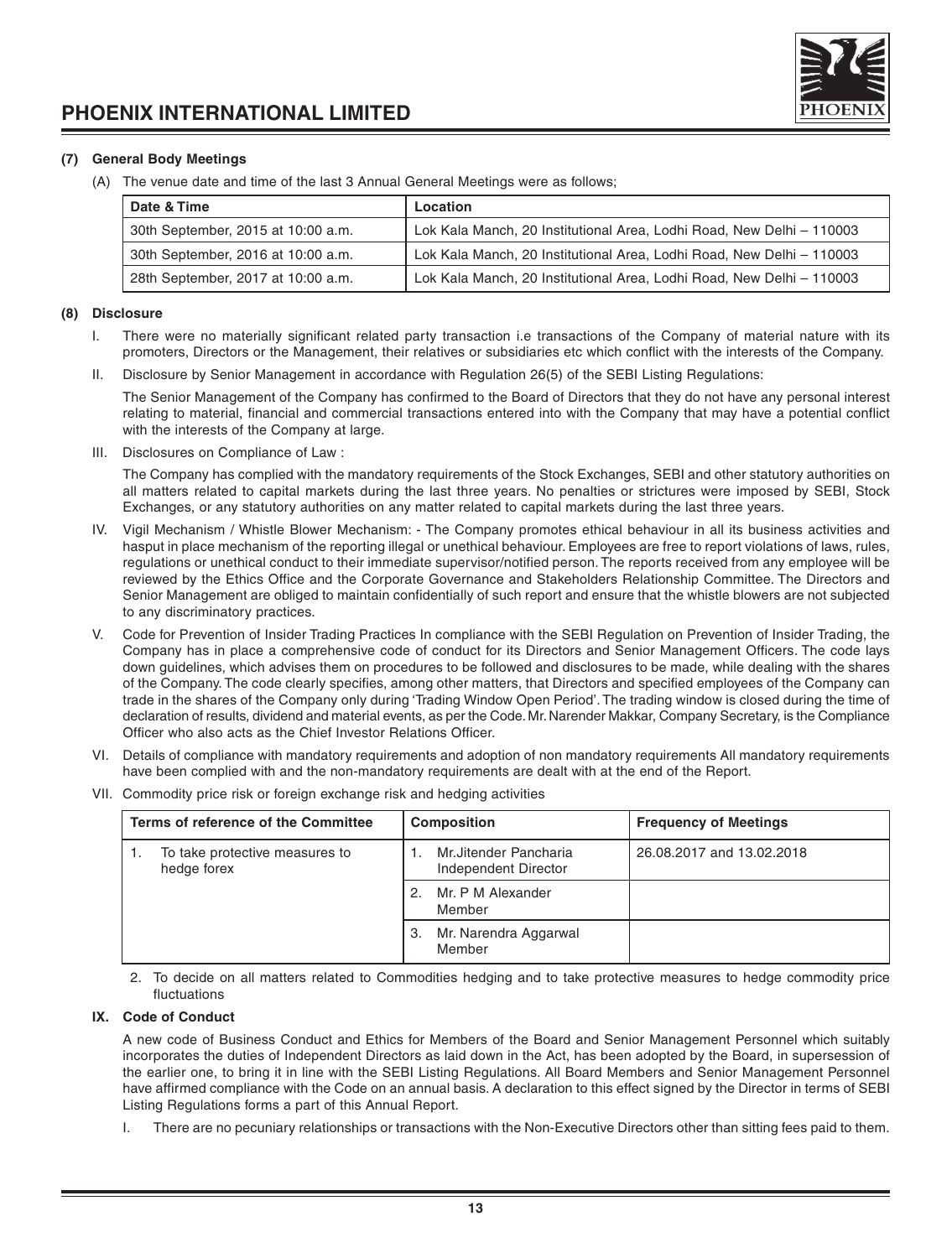

#### **X. CEO and CFO Certification**

The Company Secretary of the Company give quarterly/annual certification of financial reporting and internal controls to the Board in terms of regulation 17(8) and 33(2) of the SEBI (Listing Obligation and requirement), Regulation 2015

#### **(9) Means of Communication**

|      | <b>Quarterly Result</b>                                                                                            | Un-audited quarterly and yearly results have been published.                                                                                                                                                                         |
|------|--------------------------------------------------------------------------------------------------------------------|--------------------------------------------------------------------------------------------------------------------------------------------------------------------------------------------------------------------------------------|
| ii.  | Whether the website also displays official news releases<br>and presentation to institutional investors /analysts. | Website has been developed and is active. Notice of Annual<br>General Meeting along the Annual Report is being sent to<br>each shareholder well within time frame.                                                                   |
| iii. | Newspapers where Audited Financial Results, Unaudited<br>quarterly and yearly results are published                | Financial Chronical Delhi English & Awam E Hind Edition                                                                                                                                                                              |
| iv.  | Whether Management Discussion and Analysis is a<br>part of Annual Report or not.                                   | <b>YES</b>                                                                                                                                                                                                                           |
| V.   | <b>Annual Report</b>                                                                                               | Annual Report containing, inter alia, Audited Annual Accounts,<br>Consolidated Financial Statements, Director's Report, Auditors'<br>Report and other important information is circulated to<br>members and others entitled thereto. |

#### **(10) Subsidiary Monitoring Framework**

All the subsidiary companies of the Company are Board managed with their Boards of Directors having the rights and obligations to manage such companies in the best interest of their Shareholders. As a majority shareholder, the Company nominates its representatives on the Boards of subsidiary companies and monitors the performance of such companies inter alia, by the following means

- a) Financial statements, in particular the investments made by the unlisted subsidiary companies, are reviewed quarterly by the Audit Committee of the Company.
- b) All minute of the meetings of subsidiary companies are placed before the Company's Board regularly.
- c) A statement containing all significant transactions and arrangements entered into by the unlisted subsidiary companies is placed before the Company's Board.

#### **MANAGEMENT DISCUSSION AND ANALYSIS REPORT**

The Indian Footwear Industry has demonstrated exponential growth and continues to take advantage of the favourable current economic climate to further leverage growth opportunities. The Government has acted as an important catalyst in bringing greater investment to this sector and has granted fiscal relief and incentives to augment production and exports. Innovation continues to be the focal point in your Company's manufacturing, sales, marketing and various brand-building efforts. The company has manufacturing facility of shoes uppers at Chennai and achieved a turnover of Rs.3825.80 Lacs during the current year as compared to Rs. 3939.28 Lacs during the previous year. Your Company is always striving to create a favourable work environment with the available resources at its command and is doing its best to retain the available talents within the company. The Company is having expertise in the product line in which it has been operating. The Company in the past was a continuously profit earning and dividend paying Company.

Your company is well aware of the opportunities, threats and risks involved in the business and it takes every effort to convert the threats and risks into opportunities.

Your Company annually reviews "risk maps" to help identify potential business threats. The capability of these risk mitigation plans, developed to redress identified threats, is honed to protect the interests of all Shareholders. Crisis management plans are well documented.

The Company has a proper and adequate system of internal controls to ensure that all assets are safeguarded and protected against loss from unauthorized use or disposition and that transaction are authorized and reported correctly.

Delhi -110003.

#### **(11) General Shareholder Information**

#### **(a) Annual General Meeting**

| Date & Time | 28/09/2018 at 10:00 A.M.                                |
|-------------|---------------------------------------------------------|
| Place       | Lok Kala Manch, 20. Institutional Area, Lodhi Road, New |

**(b) Financial Calendar:** ending March 31

(Tentative)

Financial Results for the Quarter Ended:

30th June, 2018 On or before 13th August, 2018,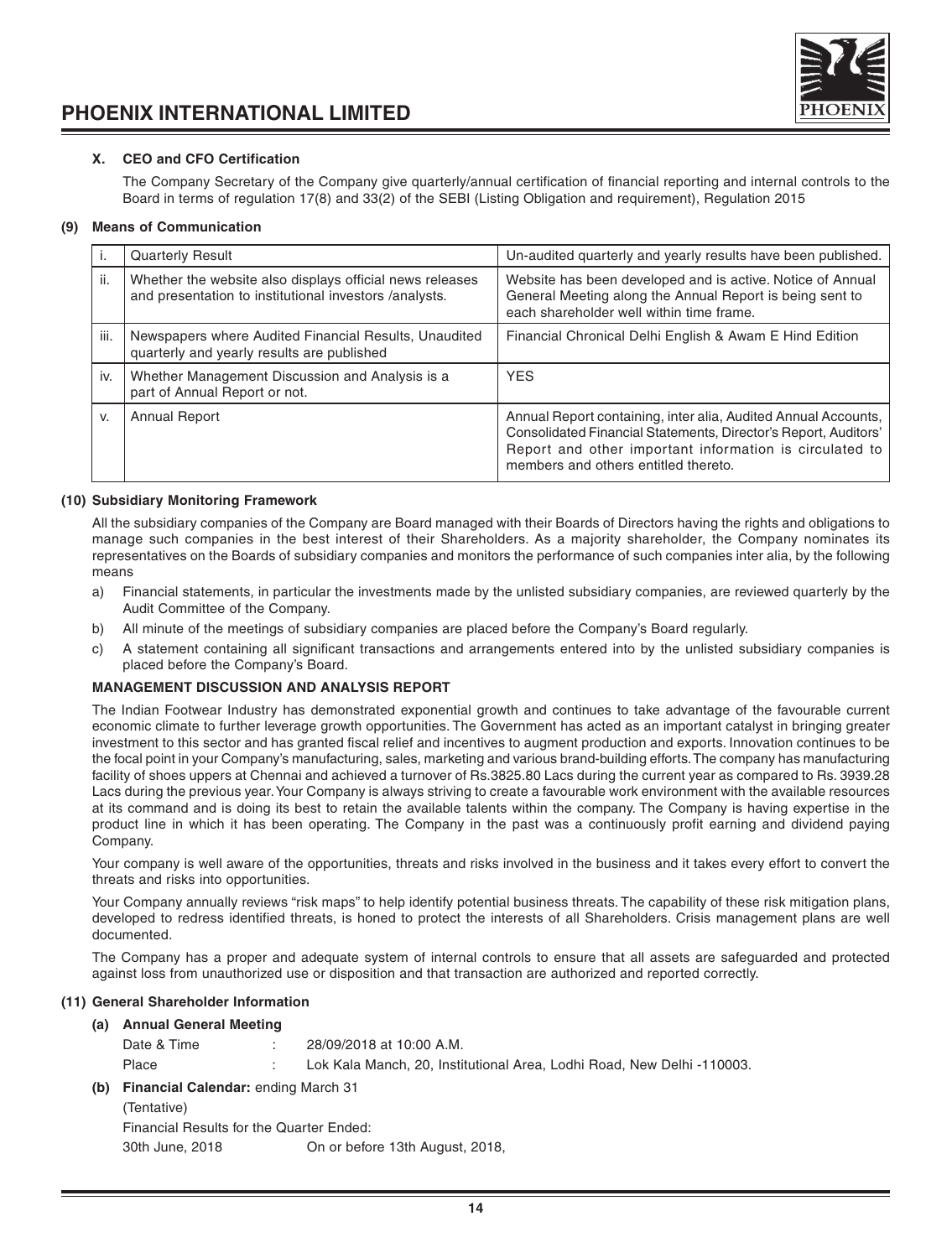| 30th September, 2018 | On or before 14th November, 2018. |
|----------------------|-----------------------------------|
| 31st December, 2018  | On or before 14th February, 2018  |
| 31st March, 2019     | On or before 30th May, 2018       |

**(c) Date of book Closure** 23.09.2018 TO 29th September, 2019

#### **Listing on Stock Exchanges:**

The shares of the Company are listed on the following stock exchanges:

|     | S. No.   STOCK EXCHANGE | <b>ADDRESS</b>                                                                                    |
|-----|-------------------------|---------------------------------------------------------------------------------------------------|
| (a) | <b>BSE Limited</b>      | The Bombay Stock Exchange, Phiroze Jeejeebhoy Tower, 25th Floor,<br>Dalal Street, Mumbai- 400 001 |

The Company has paid Annual Listing Fees for the Financial Year 2017-2018 to Stock Exchanges.

#### **(d) Stock Exchange Code at BSE : 526481**

Stock Market Data: Highest & Lowest during each month in last financial year from April, 2017 to March, 2018 on Bombay Stock Exchange.

| <b>YEAR</b> | <b>MONTH</b> | <b>HIGHEST RATE</b> | <b>LOWEST RATE</b> |
|-------------|--------------|---------------------|--------------------|
| 2017        | April        | 15.38               | 09.00              |
| 2017        | May          | 14.40               | 11.10              |
| 2017        | June         | 11.99               | 10.25              |
| 2017        | July         | 13.50               | 10.41              |
| 2017        | August       | 12.54               | 08.89              |
| 2017        | September    | 13.40               | 09.66              |
| 2017        | October      | 16.22               | 12.12              |
| 2017        | November     | 16.50               | 12.50              |
| 2017        | December     | 15.68               | 12.65              |
| 2018        | January      | 19.59               | 15.00              |
| 2018        | February     | 17.25               | 13.95              |
| 2018        | March        | 19.00               | 13.60              |

#### **(e) Share Transfer System:**

The Company has out sourced share transfer function to M/s Mas Services Limited, which is registered with SEBI as a Category-I Registrar and Transfer Agent.

Share Transfer Process : The shares in physical form for transfer should be lodged at the office of the Company's Registrar and Share Transfer Agent, or at the Registered Office of the Company. The transfers are processed within 10 days from the date of receipt of such request for transfer, if technically found to be in order and complete in all respects. As per directives issued by SEBI it is compulsory to trade in securities of any Company's equity shares in dematerialized form.

#### **(f) Dematerialization of Shares:**

The process of conversion of shares from physical form to electronic form is known as dematerialisation. For dematerializing the shares, the shareholders should open a demat account with a Depository Participant (DP). He/She is required to submit a Demat Request Form duly filled up along with the share certificates to his/her DP. The DP will allocate a demat request number and shall forward the request physically as well as electronically, through NSDL/CDSL, to the Registrar and Share Transfer Agent. On receipt of the demat request both physically and electronically and after verification, the shares are dematerialised and an electronic credit of shares is given in the account of the shareholder. The Company has entered into agreement with NSDL and CDSL for the purpose. The Company ISIN No. is INE245B01011.

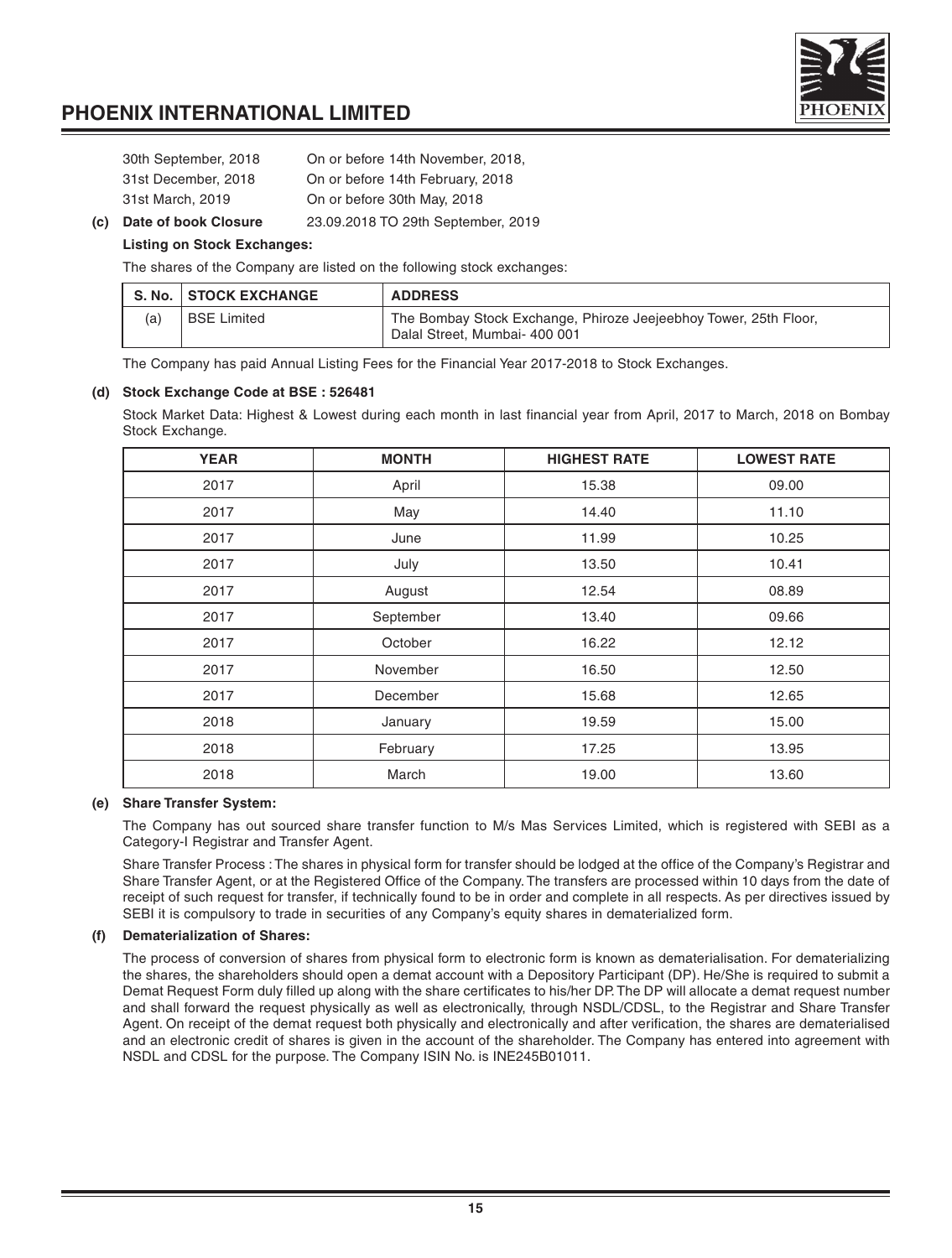

#### **(g) Distribution of Shareholding as on 31st March, 2018**

| <b>Shareholding of Nominal Value (')</b> |               | <b>Shareholders</b> | <b>Share Amount</b> |            |  |
|------------------------------------------|---------------|---------------------|---------------------|------------|--|
|                                          | <b>Number</b> | % to Total          | Amount In (')       | % to Total |  |
|                                          | 2             | 3                   | 4                   | 5          |  |
| Up to 5000                               | 7899          | 90.543              | 14223270            | 8.471      |  |
| $5001 - 10,000$                          | 453           | 5.193               | 3645400             | 2.171      |  |
| 10.001-20.000                            | 167           | 1.914               | 2596110             | 1.546      |  |
| 20.001-30.000                            | 65            | 0.745               | 1663530             | 0.991      |  |
| 30.001-40.000                            | 28            | 0.321               | 972520              | 0.579      |  |
| 40,001-50,000                            | 30            | 0.344               | 1405160             | 0.837      |  |
| 50,001-1,00,000                          | 43            | 0.493               | 3132110             | 1.866      |  |
| 1,00,001- and above                      | 39            | 0.447               | 1402575000          | 83.539     |  |
|                                          | 9065          | 100.000             | 167895600           | 100,000    |  |

#### **(h) (ii) Shareholding Pattern as on 31st March, 2018**

|          | Category                                                                                                                                                                                                            | No. of shares held                    | Percentage of shareholding    |
|----------|---------------------------------------------------------------------------------------------------------------------------------------------------------------------------------------------------------------------|---------------------------------------|-------------------------------|
| Α.<br>1. | Promoter's holding<br>Promoters                                                                                                                                                                                     |                                       |                               |
|          | Indian Promoters<br>$\overline{\phantom{0}}$                                                                                                                                                                        | 27,36,000                             | 16.296                        |
|          | <b>Foreign Promoters</b>                                                                                                                                                                                            | 16.296                                | Nil                           |
| 2.       | Persons acting in concert                                                                                                                                                                                           | 90,53,450                             | 53.923                        |
|          | $Sub - Total:$                                                                                                                                                                                                      | 1,17,89,450                           | 70.219                        |
| В.<br>3. | <b>Non-Promoters Holding</b><br>Institutional Investors<br>Mutual Funds and UTI<br>a.<br>Banks, Financial Institutions, Insurance Companies<br>b.<br>(Central/Sale Govt. Institutions /Non-Government Institutions) |                                       |                               |
| c.       | <b>Flis</b>                                                                                                                                                                                                         | Nil                                   | Nil                           |
|          | <b>Sub Total Nil Nil</b>                                                                                                                                                                                            |                                       |                               |
| 4.       | <b>Others</b><br><b>Corporate Bodies</b><br>a.<br>Indian Public<br>b.<br>NRIs/OCBs<br>C.<br>Any other (please specify) - Clearing Members<br>d.                                                                     | 702385<br>3167292<br>1119394<br>11039 | 4.18<br>18.86<br>6.67<br>0.08 |
|          | Sub-Total                                                                                                                                                                                                           | 50,00,110                             | 29.782                        |
|          | <b>Grand Total</b>                                                                                                                                                                                                  | 1,67,89,560                           | 100.00                        |

#### **Dematerialisation of shares :**

|                |    | DEINGLEFIGHSGLIUH UL SHGLES. |
|----------------|----|------------------------------|
| <b>NSDL</b>    |    | 1615908                      |
| CDSL           | ÷  | 1002869                      |
| Physical       | ÷  | 14170783                     |
| <b>TOTAL</b>   | ÷. | 16789560                     |
| <b>ISIN NO</b> |    | ISIN245B01011.               |
|                |    |                              |

#### **(i) Registrar and Transfer Agent**

| Mas Services Limited. |                                                                      |
|-----------------------|----------------------------------------------------------------------|
| Address               | . T-34.2nd Floor. Okhla Industrial Area. Phase-II. New Delhi -110020 |
|                       | Telephone No : 26387281/82/83                                        |

| Fax    | 26387384         |
|--------|------------------|
| E-mail | info@masserv.com |

#### **Outstanding GDRs/ADRs/Warrants or any convertible instruments, conversion date and likely impact on equity** Nil

#### **(j) Plant Location**

Phoenix International Ltd. No77/70A, Thiruneermalai Main Road, Nagalkeni, Chromepet, Chennai, Tamilnadu India Pin - 600044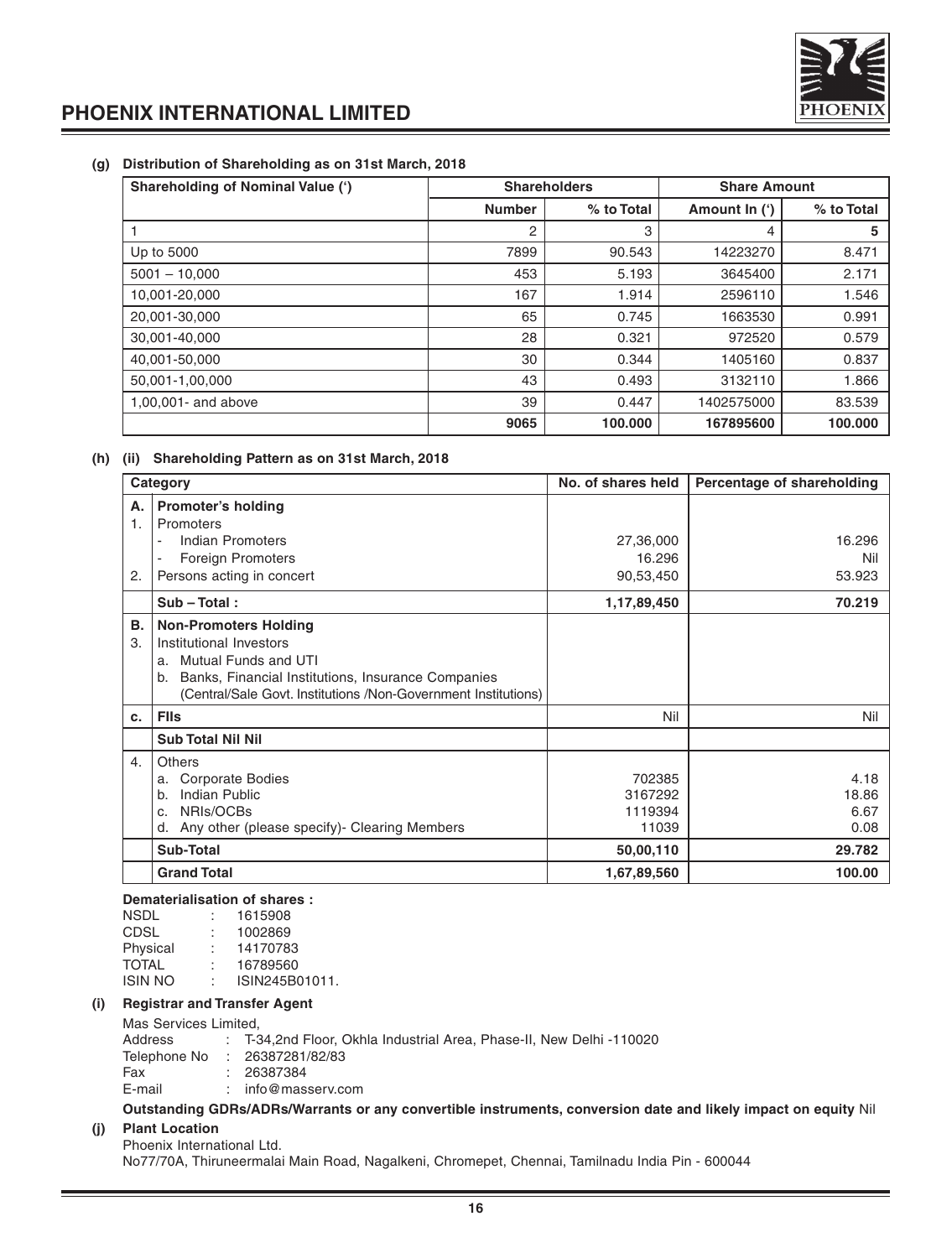

#### **(k) Address for Correspondence**

Phoenix International Limited

3rd Floor, Gopala Tower, 25, Rajendra Place, New Delhi – 110008

Telephone : (91)(11)25747696

Fax : (91)(11)25751937

E-mail : narendermakkar@yahoo.com

#### **(l) Reconciliation of Share Capital**

As stipulated by SEBI, a qualified Practising Company Secretary carries out audit of Reconciliation of Share Capital to reconcile the total admitted, issued and listed capital with National Securities Depository Limited (NSDL) and Central Depository Services (India) Limited (CDSL) and Stock Exchanges.

#### **(m) Details of mandatory requirement of Listing Regulations**

| <b>Particulars</b>                                                                                                  | Regulation                     | <b>No Complied Status</b> |
|---------------------------------------------------------------------------------------------------------------------|--------------------------------|---------------------------|
| Independent director(s) have been appointed in terms of<br>Specified criteria of 'independence' and/or 'eligibility | $16(1)(b)$ & $25(6)$           | Complied with             |
| Board composition                                                                                                   | 17(1)                          | Complied with             |
| Meeting of Board of directors                                                                                       | 17(2)                          | Complied with             |
| Review of Compliance Report                                                                                         | 17(3)                          | Complied with             |
| Plans for orderly succession for appointments                                                                       | 17(4)                          | Complied with             |
| Code of Conduct                                                                                                     | 17(5)                          | Complied with             |
| Fees/compensation                                                                                                   | 17(6)                          | Complied with             |
| Minimum Information                                                                                                 | 17(7)                          | Complied with             |
| Compliance Certificate                                                                                              | 17(8)                          | Complied with             |
| Risk Assessment & Management                                                                                        | 17(9)                          | Complied with             |
| Performance Evaluation of Independent Director                                                                      | 17(10)                         | Complied with             |
| <b>Composition of Audit Committee</b>                                                                               | 18(1)                          | Complied with             |
| Meeting of Audit Committee                                                                                          | 18(2)                          | Complied with             |
| Composition of Nomination & Remuneration Committee                                                                  | $19(1)$ & (2)                  | Complied with             |
| Composition of Stakeholder Relationship Committee                                                                   | $20(1)$ & $(2)$                | Complied with             |
| Vigil Mechanism                                                                                                     | 22                             | Complied with             |
| Policy for related party Transaction                                                                                | $23(1), (5), (6), (7)$ & $(8)$ | Complied with             |
| Prior or Omnibus approval of Audit Committee for all<br>related party transactions                                  | 23(2), (3)                     | <b>NA</b>                 |
| Approval for material related party transactions                                                                    | 23(4)                          | <b>NA</b>                 |
| Maximum Directorship & Tenure                                                                                       | $25(1)$ & $(2)$                | Complied with             |
| Other Corporate Governance requirements with respect to<br>subsidiary of listed entity                              | $24(2)$ , (3), (4), (5) & (6)  | <b>NA</b>                 |

#### **NON MANDATORY REQUIREMENT**

Non Mandatory Requirements will be implemented by the Company as and when required and/or deemed necessary by the Board.

This Corporate Governance Report of the Company is in compliance with the requirements of the SEBI Listing Regulations.

For and on behalf of the Board of Directors **Phoenix International Limited**

**Sd/- Sd/- Sd/- Contains Sd/- Contains Sd/- Contains Sd/- Contains Sd/- Contains Sd/- Contains Sd/- Contains Sd/- Contains Sd/- Contains Sd/- Contains Sd/- Contains Sd/- Contains Sd/- Contains** Place: New Delhi Narender Makkar P M Alexander Makkar P M Alexander Makkar P M Alexander Makkar P M Alexander Makkar Date: 13.08.2018 **Director (DIN-00026857 Chairman Company Secretary (DIN-00050022)**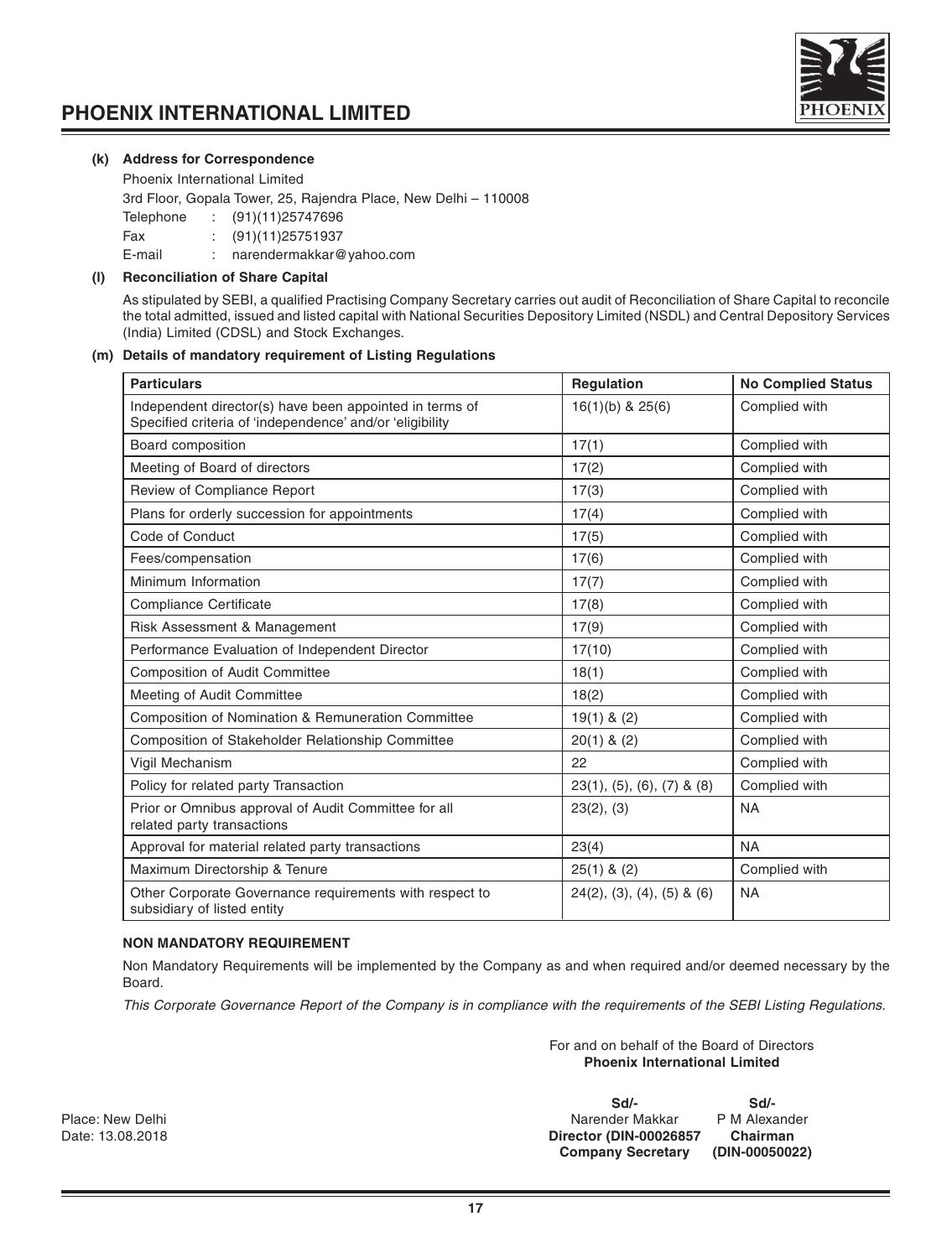

## **ANNEXURE – 2**

#### **CODE OF CONDUCT AND COMPLIANCE WITH THE CODE OF CONDUCT**

"The Company's Board of Directors and Senior Management are responsible for and are committed to setting the standards of conduct contained in this Code and for updating these standards, as appropriate, to ensure their continuing relevance, effectiveness and responsiveness to the need of investors and all other stakeholders as also reflect corporate, legal and regulatory developments. This Code should be adhered to in letter and in sprit."

The Code has been circulated to all the members of the Board and Senior Management and the compliance of the same has been affirmed by them. A declaration signed by Directors is given below:

We hereby confirm that:

The Company has obtained from all the members of the Board and Senior Management, affirmation that they have complied with the Company's Code of Business Conduct and Ethics for Directors and Senior Management Personnel for the financial year ended 31<sup>st</sup> March, 2018 in terms of the SEBI Listing Regulations.

> For and on behalf of the Board of Directors **Phoenix International Limited**

**Sd/- Sd/-** Place: New Delhi Narender Makkar Narender Makkar P M Alexander Makkar P M Alexander Date: 13.08.2018 **Director & Company Secretary Chairman**

**(DIN-00026857 (DIN-00050022)**

## **AUDITOR'S REPORT ON CORPORATE GOVERNANCE**

## To,

#### **THE MEMBERS OF PHOENIX INTERNATIONAL LIMITED**

We have examined the compliance of conditions of Corporate Governance by Phoenix International Limited ("Company") for the year ended on March 31, 2018 as stipulated in Regulations 17, 18, 19, 20, 21, 22, 23, 24, 25, 26, 27 and clauses (b) to (i) of sub regulation (2) of regulation 46 and para C , D and E of Schedule V of the Securities and Exchange Board of India (Listing Obligations and Disclosure Requirements) Regulations, 2015 (collectively referred to as "SEBI Listing Regulations, 2015). The compliance of conditions of corporate governance is the responsibility of the Company's management. Our examination was limited to review the procedures and implementation thereof, adopted by the Company for ensuring the compliance of the conditions of the Corporate Governance. It is neither an audit nor an expression of opinion on the financial statements and records of the Company.

In our opinion and to the best of our information and according to the explanations given to us, and the representations made by the Directors and the management, we certify that the Company has complied with the conditions of Corporate Governance as stipulated in the SEBI Listing Regulations, 2015. .

We further state that such compliance is neither an assurance as to the future viability of the Company nor the efficiency and effectiveness with which the management has conducted the affairs of the Company.

> For **M/s Pradip Bharadwaj & Co, Chartered Accountants**

> > **(Pradip Bhardwaj)**

Place : New Delhi (Partner) Date : 13.08.2018 M. No. : 500219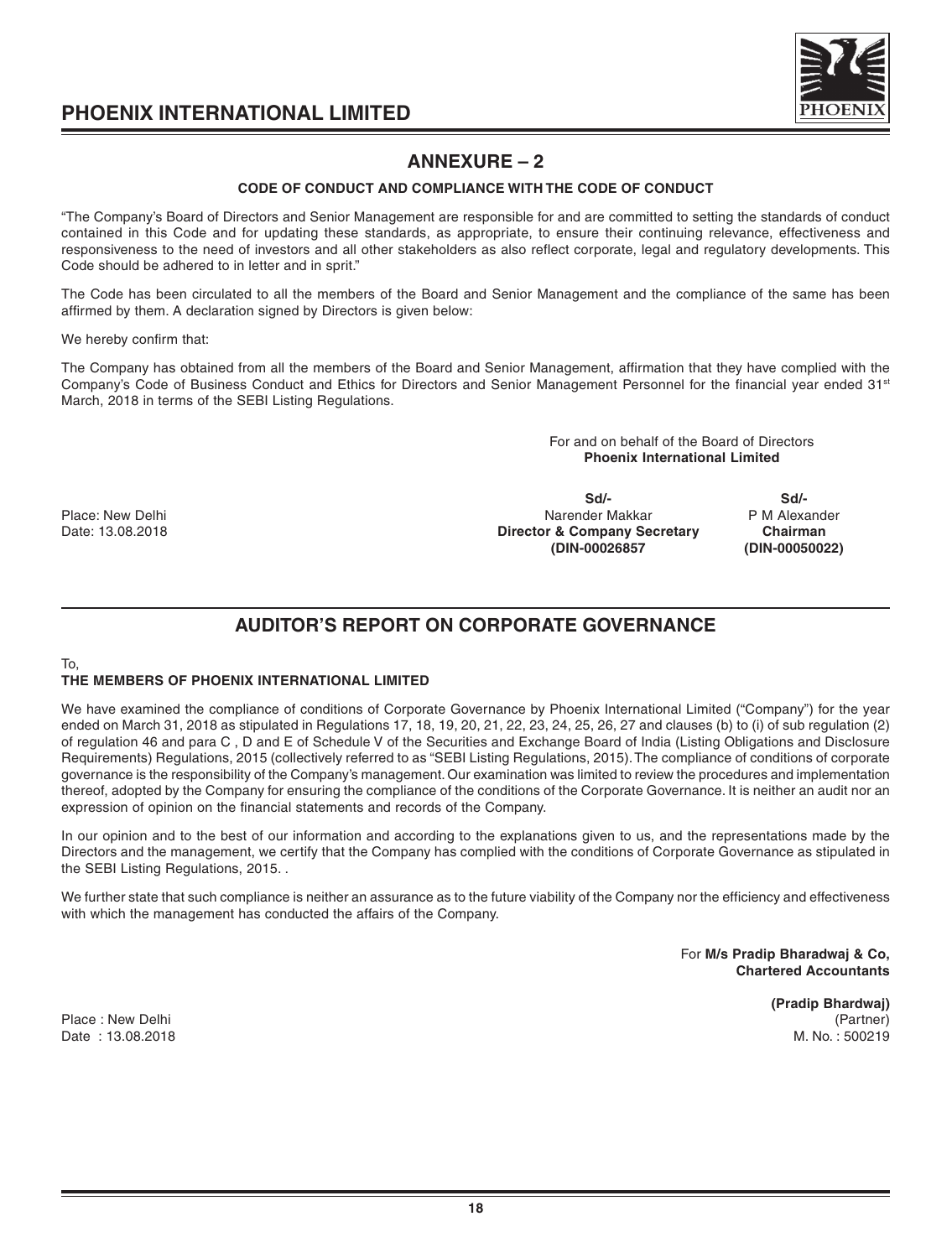

### **Certification by CEO/CFO**

The Board of Directors Phoenix International Limited 3rd Floor, Gopala Tower 25, Rajendra Place, New Delhi-110008

Ref: Certification by CEO/CFO for Financial Year 2017-2018

We, the undersigned, in our respective capacities of PHOENIX INTERNATIONAL LIMITED ("the Company) to the best of our knowledge and belief certify that:

- (a) We have reviewed the financial statements and the cash flow statement for the financial year 2017-2018 and that to the best of our knowledge and belief:
	- i. These statements do not contain any materially untrue statement or omit any material fact or contain statements that might be misleading;
	- ii. These statements together present a true and fair view of the Company's affairs and are in compliance with existing accounting standards, applicable laws and regulations.
- (b) There are, to the best of our knowledge and belief, no transactions entered into by the Company during the year which are fraudulent, illegal or in violation of the Company's code of conduct.
- (c) We accept responsibility for establishing and maintaining internal controls for financial reporting and that we have evaluated the effectiveness of the internal control systems of the Company pertaining to financial reporting and we have disclosed to the auditors and the Audit Committee, deficiencies in the design or operation of such internal controls, if any, of which we are aware and the steps we have taken and/or propose to take to rectify these deficiencies.
- (d) We have indicated to the auditors and the Audit committee, wherever applicable, the following:
	- i. significant changes in internal control over financial reporting during the year;
	- ii. significant changes in accounting policies during the year and that the same have been disclosed in the notes to the financial statements; and
	- iii. instances of significant fraud of which we have become aware and the involvement therein, if any, of the management or an employee having a significant role in the Company's internal control system over financial reporting.

#### **For PHOENIX INTERNATIONAL LIMITED**

**Sd/- Sd/-** Place: New Delhi **New York Constructs Are all the Constructs Are Mr. Baby Kutty V Krishna Kumar Mr. Baby Kutty**<br> **Chief Executive Officer** Chief Finance Officer Chief Finance Officer Chief Finance Officer **Chief Executive Officer**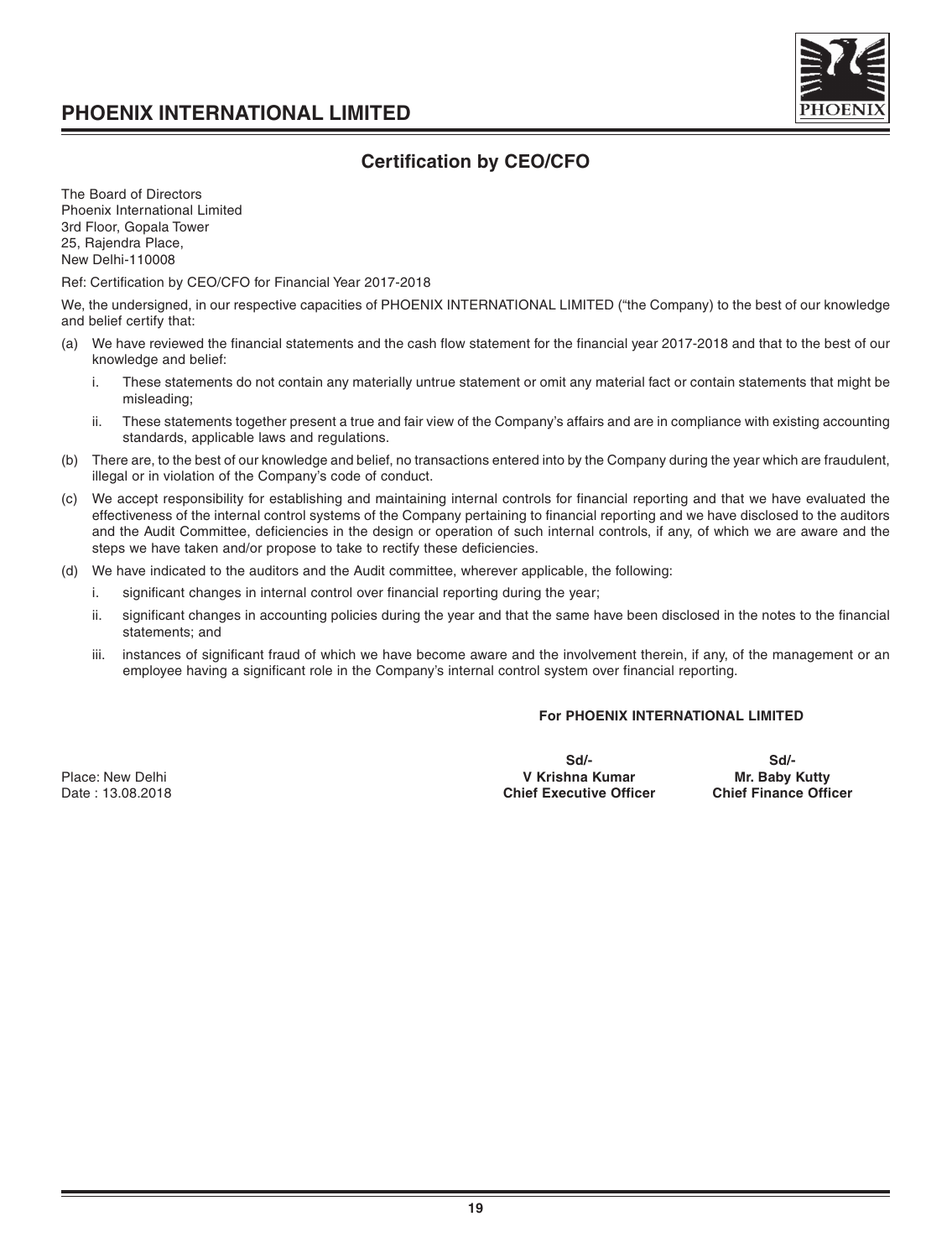

#### **Annexure 1**

#### **Statement containing salient features of the financial statement of subsidiaries/ Associate companies/ joint ventures**

## **Part "A": Subsidiaries**

|     | Name of the subsidiary                                                                                                          | <b>Phoenix Industries Ltd</b> | <b>Phoenix Cement Ltd</b> |
|-----|---------------------------------------------------------------------------------------------------------------------------------|-------------------------------|---------------------------|
| 1.  | Reporting period for the subsidiary concerned,<br>if different from the holding company's reporting period                      | 31.03.2018                    | 31.03.2018                |
| 2.  | Reporting currency and Exchange rate as on the last date<br>of the relevant Financial year in the case of foreign subsidiaries. | <b>NA</b>                     | <b>NA</b>                 |
| 3.  | Share capital (Rs.)                                                                                                             | 94,323,000                    | 829,535,700               |
| 4.  | Reserves & surplus                                                                                                              | (226, 462, 309)               | 556,288,168               |
| 5.  | <b>Total assets</b>                                                                                                             | 127,563,214                   | 317,727,334               |
| 6.  | <b>Total Liabilities</b>                                                                                                        | 127,563,214                   | 317,727,334               |
| 7.  | Investments                                                                                                                     | 117,226,005                   | 199,612,500               |
| 8.  | Turnover                                                                                                                        | <b>NIL</b>                    | <b>NIL</b>                |
| 9.  | Profit before taxation                                                                                                          | (873, 453)                    | (178, 993)                |
| 10. | Provision for taxation                                                                                                          | <b>NIL</b>                    | <b>NIL</b>                |
| 11. | Profit after taxation                                                                                                           | (873, 453)                    | (178, 993)                |
| 12. | Proposed Dividend                                                                                                               | <b>NIL</b>                    | <b>NIL</b>                |
| 13. | % of shareholding                                                                                                               | 89.40%                        | 50.57%                    |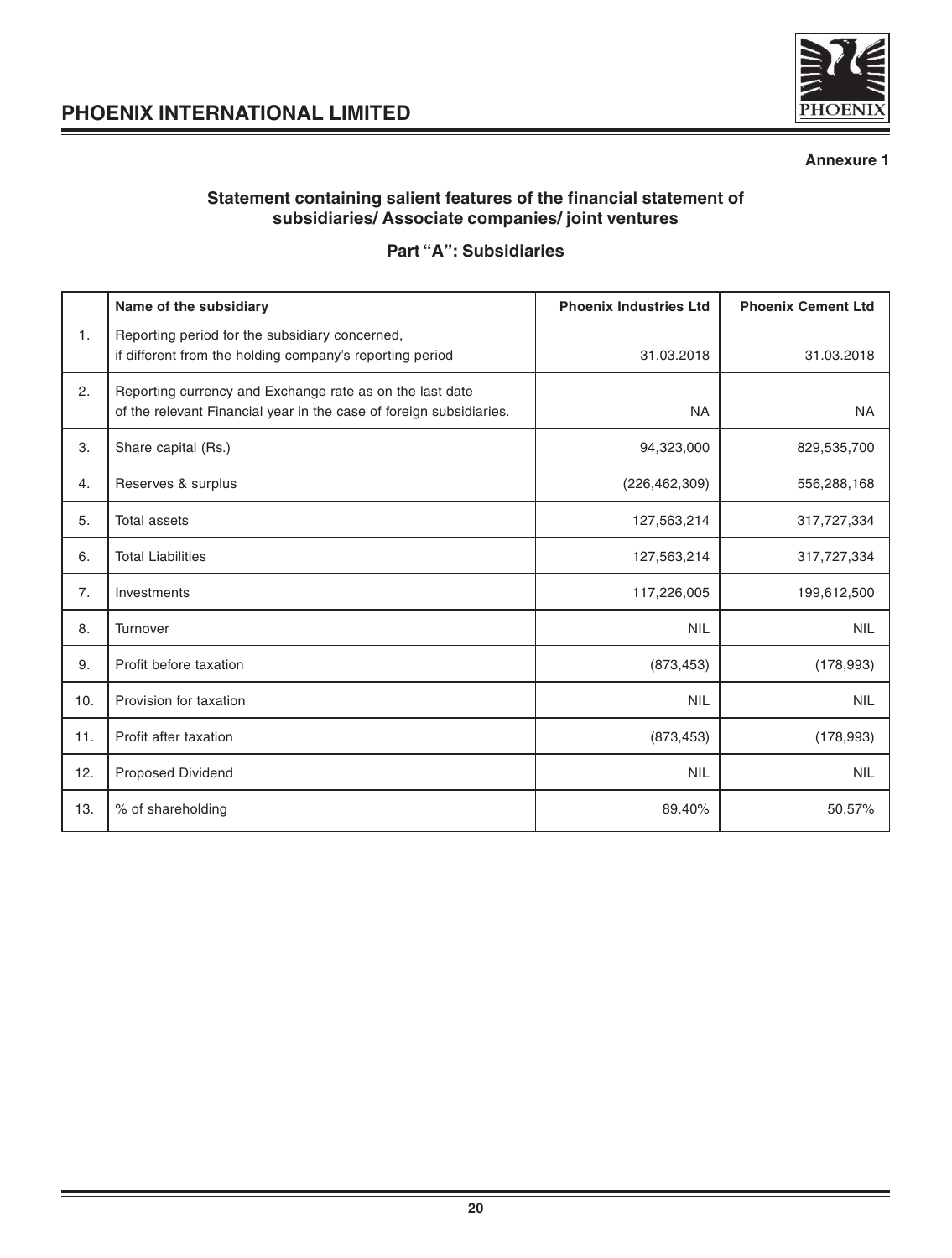



**Annexure 2**

## **FORM NO. MGT 9 EXTRACT OF ANNUAL RETURN**

**As on financial year ended on 31.03.2018**

**Pursuant to Section 92 (3) of the Companies Act, 2013 and rule 12(1) of the Company (Management & Administration) Rules, 2014.**

#### **I. REGISTRATION & OTHER DETAILS:**

|   | <b>CIN</b>                                                                    | L74899DL1987PLC030092                                                 |
|---|-------------------------------------------------------------------------------|-----------------------------------------------------------------------|
|   | <b>Registration Date</b>                                                      | 12/28/1987                                                            |
| 3 | Name of the Company                                                           | PHOENIX INTERNATIONAL LIMITED                                         |
|   | Category/Sub-category of the Company                                          | LIMITED BY SHARES                                                     |
| 5 | Address of the Registered office & contact details                            | 3RD FLOOR, GOPALA TOWER.<br>25 RAJENDRA PLACE DELHI - 110008          |
| 6 | Whether listed company                                                        | <b>YES</b>                                                            |
|   | Name, Address & contact details of the Registrar<br>& Transfer Agent, if any. | MAS SERVICES LIMITED,<br>T-34, OKHLA INDUSTRIAL AREA PHASE -II, DELHI |

#### **II. PRINCIPAL BUSINESS ACTIVITIES OF THE COMPANY**

(All the business activities contributing 10 % or more of the total turnover of the company shall be stated)

| S.<br>No. | Name and Description of<br>main products / services | NIC Code of the<br><b>Product/service</b> | % to total turnover<br>of the company |
|-----------|-----------------------------------------------------|-------------------------------------------|---------------------------------------|
|           | <b>NA</b>                                           |                                           |                                       |
| ◠         |                                                     |                                           |                                       |
| 3         |                                                     |                                           |                                       |

#### **III. PARTICULARS OF HOLDING, SUBSIDIARY AND ASSOCIATE COMPANIES**

| S.<br>No. | Name and address<br>of the Company | <b>CIN/GLN</b>        | <b>Holding/Subsidiary/</b><br>Associate | % ofshares<br>held | Applicable<br><b>Section</b> |
|-----------|------------------------------------|-----------------------|-----------------------------------------|--------------------|------------------------------|
|           | <b>Phoenix Industries Limited</b>  | U74899DL1999PLC101593 | Subsdairv                               | 89.40%             |                              |
|           | <b>Phoenix Cement Limited</b>      | U74899DI1995PLC065806 | Subsdairv                               | 51%                |                              |
|           |                                    |                       |                                         |                    |                              |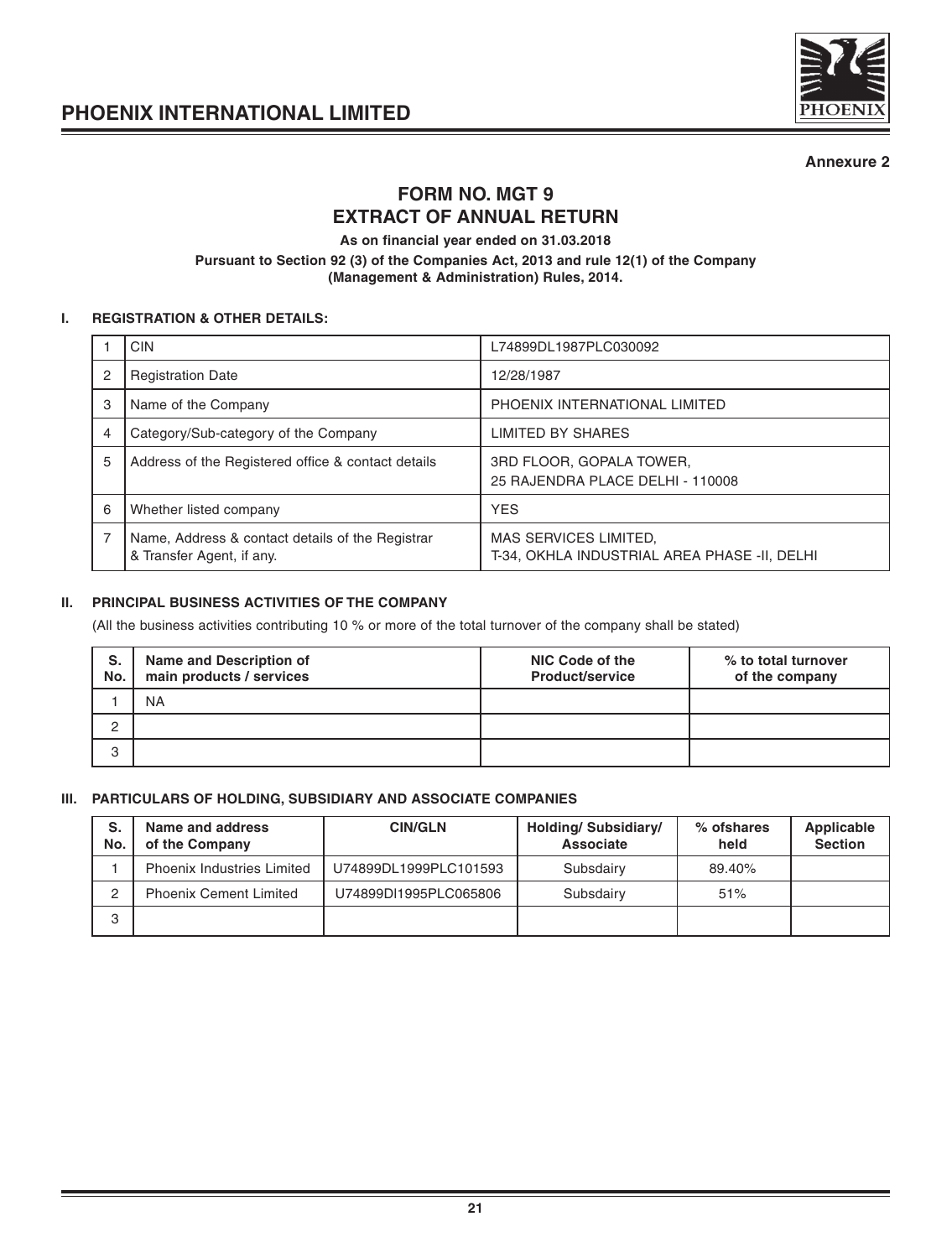

#### **IV. SHARE HOLDING PATTERN**

(Equity share capital breakup as percentage of total equity)

#### **(i) Category-wise Share Holding**

| Category of<br><b>Shareholders</b>                                                        |           | No. of Shares held at the end of the<br>vear (As on 31-March-2018) |           |                                         | No. of Shares held at the beginning<br>of the year (As on 31-March-2017) |                 |                       |                                  | %                            |
|-------------------------------------------------------------------------------------------|-----------|--------------------------------------------------------------------|-----------|-----------------------------------------|--------------------------------------------------------------------------|-----------------|-----------------------|----------------------------------|------------------------------|
|                                                                                           | Demat     | <b>Physical</b>                                                    | Total     | $%$ of<br><b>Total</b><br><b>Shares</b> | Demat                                                                    | <b>Physical</b> | Total                 | $%$ of<br>Total<br><b>Shares</b> | Change<br>during<br>the year |
| A. Promoters                                                                              |           |                                                                    |           |                                         |                                                                          |                 |                       |                                  |                              |
| Indian<br>(1)                                                                             |           |                                                                    |           |                                         |                                                                          |                 |                       |                                  |                              |
| Individual/ HUF<br>a)                                                                     |           | 2,736,000                                                          | 2,736,000 | 16.30%                                  |                                                                          | 2,736,000       | 2,736,000             | 16.30%                           | $0.00\%$                     |
| <b>Central Govt</b><br>b)                                                                 |           |                                                                    | 0.00%     |                                         | 0.00%                                                                    | 0.00%           |                       |                                  |                              |
| State Govt(s)<br>C)                                                                       |           |                                                                    | 0.00%     |                                         | 0.00%                                                                    | 0.00%           |                       |                                  |                              |
| d)<br>Bodies Corp.                                                                        | 106,250   | 8,947,200                                                          | 9,053,450 | 53.92%                                  | 106,250                                                                  | 8,947,200       | 9,053,450             | 53.92%                           | $0.00\%$                     |
| Banks / Fl<br>e)                                                                          |           | 0.00%                                                              |           | 0.00%                                   | 0.00%                                                                    |                 |                       |                                  |                              |
| f)<br>Any other                                                                           |           | 0.00%                                                              |           | 0.00%                                   | $0.00\%$                                                                 |                 |                       |                                  |                              |
| Sub Total (A) (1)                                                                         | 106,250   | 11,683,200 11,789,450                                              |           | 70.22%                                  | 106,250                                                                  | 11,683,200      | 11,789,450            | 70.22%                           | $0.00\%$                     |
| Foreign<br>(2)                                                                            |           |                                                                    |           |                                         |                                                                          |                 |                       |                                  |                              |
| NRI Individuals<br>a)                                                                     |           | 0.00%                                                              |           | 0.00%                                   | 0.00%                                                                    |                 |                       |                                  |                              |
| Other Individuals<br>b)                                                                   |           | 0.00%                                                              |           | 0.00%                                   | 0.00%                                                                    |                 |                       |                                  |                              |
| Bodies Corp.<br>C)                                                                        |           | 0.00%                                                              |           | $0.00\%$                                | 0.00%                                                                    |                 |                       |                                  |                              |
| Any other<br>d)                                                                           |           | 0.00%                                                              |           | $0.00\%$                                | 0.00%                                                                    |                 |                       |                                  |                              |
| Sub Total (A) (2)                                                                         |           |                                                                    |           | 0.00%                                   |                                                                          |                 |                       | 0.00%                            | $0.00\%$                     |
| <b>TOTAL (A)</b>                                                                          | 106,250   | 11,683,200 11,789,450                                              |           | 70.22%                                  | 106,250                                                                  |                 | 11,683,200 11,789,450 | 70.22%                           | $0.00\%$                     |
| <b>Public Shareholding</b><br>В.                                                          |           |                                                                    |           |                                         |                                                                          |                 |                       |                                  |                              |
| <b>Institutions</b><br>1.                                                                 |           |                                                                    |           |                                         |                                                                          |                 |                       |                                  |                              |
| <b>Mutual Funds</b><br>a)                                                                 |           | 0.00%                                                              |           | $0.00\%$                                | 0.00%                                                                    |                 |                       |                                  |                              |
| Banks / Fl<br>b)                                                                          |           | 0.00%                                                              |           | 0.00%                                   | 0.00%                                                                    |                 |                       |                                  |                              |
| <b>Central Govt</b><br>C)                                                                 |           | 0.00%                                                              |           | $0.00\%$                                | 0.00%                                                                    |                 |                       |                                  |                              |
| State Govt(s)<br>d)                                                                       |           | 0.00%                                                              |           | $0.00\%$                                | 0.00%                                                                    |                 |                       |                                  |                              |
| Venture Capital Funds<br>e)                                                               |           | 0.00%                                                              |           | 0.00%                                   | 0.00%                                                                    |                 |                       |                                  |                              |
| <b>Insurance Companies</b><br>f)                                                          |           | 0.00%                                                              |           | $0.00\%$                                | 0.00%                                                                    |                 |                       |                                  |                              |
| Flls<br>g)                                                                                |           | 0.00%                                                              |           | $0.00\%$                                | 0.00%                                                                    |                 |                       |                                  |                              |
| Foreign Venture Capital Funds<br>h)                                                       |           | 0.00%                                                              |           | 0.00%                                   | 0.00%                                                                    |                 |                       |                                  |                              |
| i)<br>Others (specify)                                                                    |           | 0.00%                                                              |           | 0.00%                                   | 0.00%                                                                    |                 |                       |                                  |                              |
| Sub-total $(B)(1)$ :-                                                                     |           |                                                                    |           | 0.00%                                   |                                                                          |                 |                       | 0.00%                            | 0.00%                        |
| <b>Non-Institutions</b><br>2.                                                             |           |                                                                    |           |                                         |                                                                          |                 |                       |                                  |                              |
| Bodies Corp.<br>a)                                                                        |           |                                                                    |           |                                         |                                                                          |                 |                       |                                  |                              |
| Indian<br>i)                                                                              | 219,519   | 530,235                                                            | 749,754   | 4.37%                                   | 260866                                                                   | 514000          | 774,866               | 4.62%                            | 0.25%                        |
| ii)<br>Overseas                                                                           |           |                                                                    |           |                                         |                                                                          |                 |                       |                                  |                              |
| Individuals<br>b)                                                                         |           |                                                                    |           |                                         |                                                                          |                 |                       |                                  |                              |
| i)<br>Individual shareholders holding<br>nominal share capital upto<br>Rs. 2 lakh         | 1,922,051 | 841,183                                                            | 2,763,234 | 16.46%                                  | 1,844,166                                                                | 853,833         | 2,697,999             | 15.10%                           | 0.97%                        |
| Individual shareholders holding<br>ii)<br>nominal share capital in excess<br>of Rs 2 lakh | 308,410   | 25,200                                                             | 333,610   | 1.99%                                   | 330986                                                                   | 48300           | 379,286               | 2.26%                            | 0.31%                        |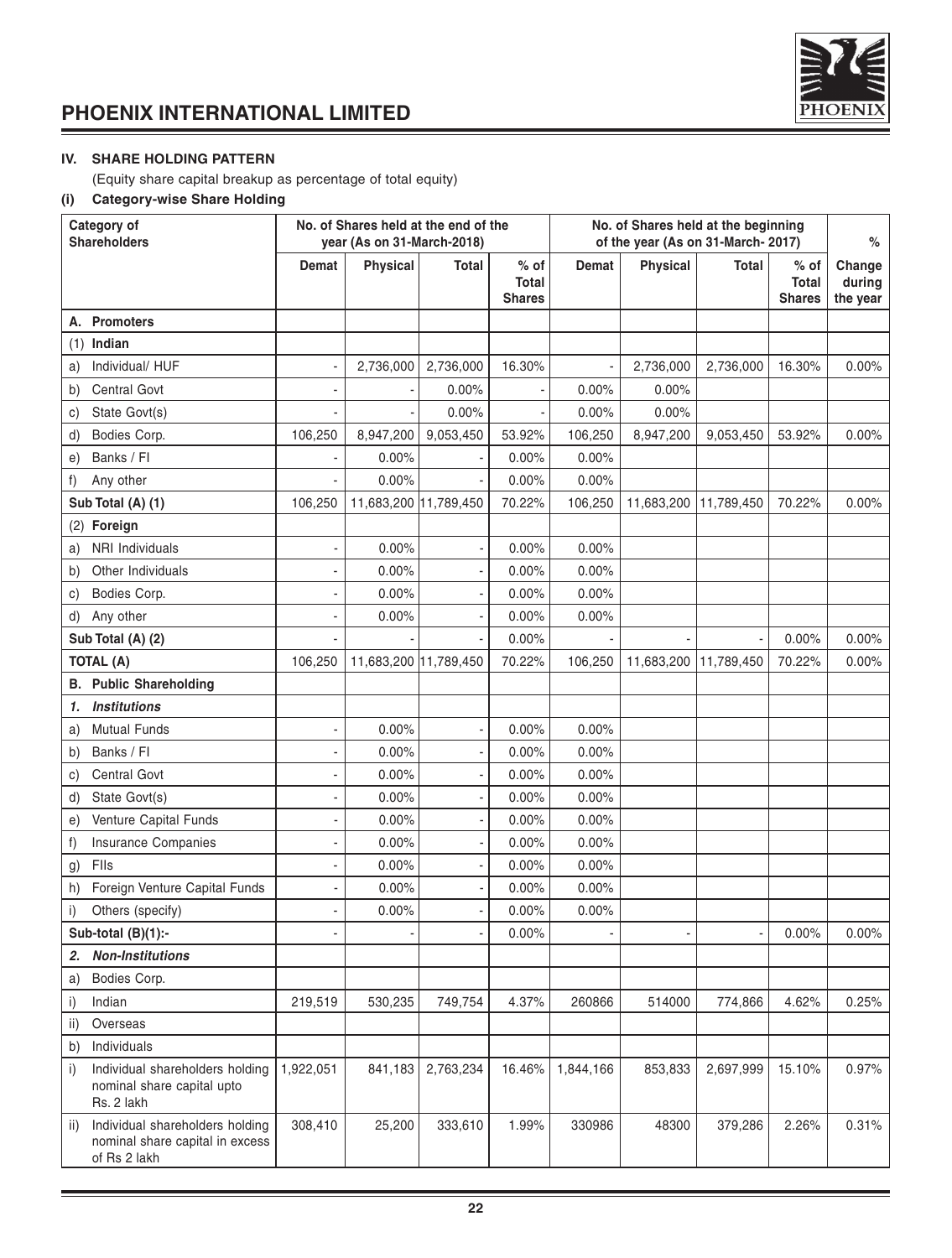

| Category of<br><b>Shareholders</b>                       |           | No. of Shares held at the end of the<br>year (As on 31-March-2018) |           |                                  | No. of Shares held at the beginning<br>of the year (As on 31-March-2017) | %               |                    |                                  |                              |
|----------------------------------------------------------|-----------|--------------------------------------------------------------------|-----------|----------------------------------|--------------------------------------------------------------------------|-----------------|--------------------|----------------------------------|------------------------------|
|                                                          | Demat     | <b>Physical</b>                                                    | Total     | $%$ of<br>Total<br><b>Shares</b> | Demat                                                                    | <b>Physical</b> | Total              | $%$ of<br>Total<br><b>Shares</b> | Change<br>during<br>the year |
| Others (specify)<br>C)                                   |           |                                                                    |           |                                  |                                                                          |                 |                    |                                  |                              |
| Non Resident Indians                                     | 6,158     | 1,120,554                                                          | 1,126,712 | 6.71%                            | 13759                                                                    | 1107400         | 1,121,159          | 6.68%                            | 0.00%                        |
| Overseas Corporate Bodies                                |           |                                                                    |           | $0.00\%$                         |                                                                          |                 |                    | $0.00\%$                         | $0.00\%$                     |
| <b>Foreign Nationals</b>                                 |           |                                                                    |           | $0.00\%$                         |                                                                          |                 | ٠                  | $0.00\%$                         | $0.00\%$                     |
| <b>Clearing Members</b>                                  | 26,800    |                                                                    | 26,800    | 6.26%                            | 26800                                                                    | 26,800          | 0.16%              | 0.00%                            |                              |
| <b>Trusts</b>                                            |           |                                                                    |           | $0.00\%$                         |                                                                          |                 |                    | $0.00\%$                         | 0.00%                        |
| Foreign Bodies - D R                                     |           |                                                                    |           | $0.00\%$                         |                                                                          |                 |                    | $0.00\%$                         | $0.00\%$                     |
| Sub-total (B)(2):-                                       | 2,482,938 | 2,517,172                                                          | 5,000,110 | 29.78%                           | 2,476,577                                                                | 2,523,533       | 5,000,110          | 29.78%                           | 0.00%                        |
| Total Public (B)                                         | 2,482,938 | 2,517,172                                                          | 5,000,110 | 29.78%                           | 2,476,577                                                                | 2,523,533       | 5,000,110          | 29.78%                           | 0.00%                        |
| <b>Shares held by Custodian</b><br>C.<br>for GDRs & ADRs |           |                                                                    |           | $0.00\%$                         |                                                                          |                 |                    | $0.00\%$                         | $0.00\%$                     |
| Grand Total (A+B+C)                                      | 2,589,188 | 14,200,372 16,789,560                                              |           | 100.00%                          | 2,582,827                                                                | 14,206,733      | 16,789,560 100.00% |                                  | $0.00\%$                     |

#### **(ii) Shareholding of Promoter**

| S.<br>No. | <b>Shareholder's Name</b>             |                         | Shareholding at the beginning<br>of the year     |                                                             | Shareholding at the end<br>of the year |                                                  |                                                             |                                                         |
|-----------|---------------------------------------|-------------------------|--------------------------------------------------|-------------------------------------------------------------|----------------------------------------|--------------------------------------------------|-------------------------------------------------------------|---------------------------------------------------------|
|           |                                       | No. of<br><b>Shares</b> | % of total<br><b>Shares</b><br>of the<br>company | % of Shares<br>Pledged/<br>encumbered<br>to total<br>shares | No. of<br><b>Shares</b>                | % of total<br><b>Shares</b><br>of the<br>company | % of Shares<br>Pledged/<br>encumbered<br>to total<br>shares | $%$ change<br>in share<br>holding<br>during<br>the year |
|           | Phoenix International Finance Limited | 106,250                 | 0.63%                                            | $\Omega$                                                    | 106,250                                | 0.63%                                            |                                                             | $0.00\%$                                                |
| 2         | D N Kalsi                             | 1.600                   | 0.01%                                            | 0                                                           | 1,600                                  | 0.01%                                            |                                                             | $0.00\%$                                                |
| 3         | Mayflower Management Services Pvt Ltd | 2,880,000               | 17.15%                                           | $\Omega$                                                    | 2,880,000                              | 17.15%                                           | 0                                                           | $0.00\%$                                                |
| 4         | Vanguard Services Pvt Ltd             | 3,120,000               | 18.58%                                           | 0                                                           | 3,120,000                              | 18.58%                                           |                                                             | $0.00\%$                                                |
| 5         | Spartan Management Services Pvt Ltd   | 2,880,000               | 17.15%                                           | 0                                                           | 2,880,000                              | 17.15%                                           |                                                             | $0.00\%$                                                |
| 6         | <b>Fitzroy Exports Pvt Ltd</b>        | 16,800                  | 0.10%                                            | 0                                                           | 16,800                                 | 0.10%                                            |                                                             | $0.00\%$                                                |
|           | Mayflower Management Services Pvt Ltd | 2.880.000               | 17.15%                                           | $\Omega$                                                    | 2,880,000                              | 17.15%                                           |                                                             | $0.00\%$                                                |
| 8         | <b>Focus Energy Limited</b>           | 200                     | $0.00\%$                                         | $\Omega$                                                    | 200                                    | $0.00\%$                                         | 0                                                           | $0.00\%$                                                |
| 9         | Ajay Kalsi                            | 2,734,400               | 16.29%                                           | 0                                                           | 2,734,400                              | 16.29%                                           |                                                             | $0.00\%$                                                |

#### **(iii) Change in Promoters' Shareholding (please specify, if there is no change) NO CHANGE**

| S.<br>No. | <b>Particulars</b>           | Date | Shareholding at the beginning<br><b>Cumulative Shareholding</b><br>Reason<br>during the year<br>of the year |                 |                                  |               |                         |
|-----------|------------------------------|------|-------------------------------------------------------------------------------------------------------------|-----------------|----------------------------------|---------------|-------------------------|
|           |                              |      |                                                                                                             | No. of shares I | % of total shares                | No. of shares | % of total shares       |
|           | At the beginning of the year |      |                                                                                                             |                 | $0.00\%$                         |               | $0.00\%$                |
|           | Changes during the year      |      |                                                                                                             |                 | $0.00\%$<br>$0.00\%$<br>$0.00\%$ |               | 0.00%<br>0.00%<br>0.00% |
|           | At the end of the year       |      |                                                                                                             |                 | $0.00\%$                         |               | 0.00%                   |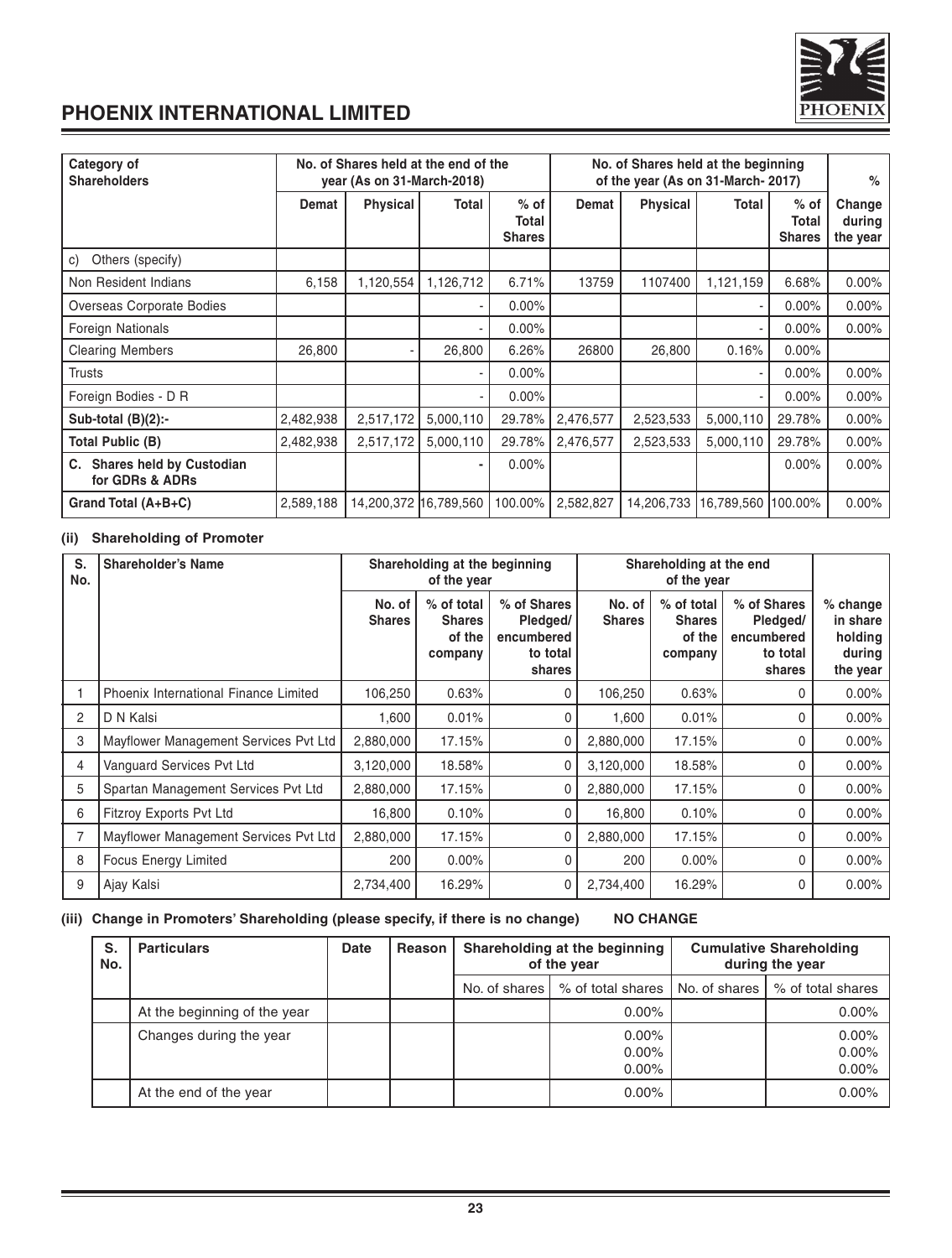

#### **(iv) Shareholding Pattern of top ten Shareholders**

(Other than Directors, Promoters and Holders of GDRs and ADRs):

| S.<br>No. | For each of the<br>Top 10 shareholder | Date | Reason |               | Shareholding at the beginning<br>of the year |               | Shareholding at the end<br>of the year |  |
|-----------|---------------------------------------|------|--------|---------------|----------------------------------------------|---------------|----------------------------------------|--|
|           |                                       |      |        | No. of shares | % of total shares                            | No. of shares | % of total shares                      |  |
|           | DHANASTRA INVESTMENTS LTD             |      |        | 65,300        | 0.39%                                        | 65,300        | 0.39%                                  |  |
| 2         | <b>BDS SHARE BROKERS PRIVATE LTD.</b> |      |        | 38,364        | 0.23%                                        | 43,328        | 0.26%                                  |  |
| 3         | CHAMPION INVESTMENTS LTD              |      |        | 158,000       | 0.94%                                        | 158,000       | 0.94%                                  |  |
| 4         | SANJAY GUPTA                          |      |        | 47,700        | 0.28%                                        | 47,700        |                                        |  |
| 5         | CHANDRA PRABHA GHANDHI                |      |        | 25,464        | 0.15%                                        | 22,570        | 0.13%                                  |  |
| 6         | PARAS MAL PIPRA                       |      |        | 130,151       | 0.78%                                        | 140,123       | 0.83%                                  |  |
| 7         | <b>ML GHANDI</b>                      |      |        | 19,943        | 0.12%                                        |               | 0.00%                                  |  |
| 8         | DORCY HOLDING LIMITED                 |      |        | 150,300       | 0.90%                                        | 150,300       |                                        |  |
| 9         | <b>CARVER FINANCE LIMITED</b>         |      |        | 144,900       | 0.86%                                        | 144,900       | 0.86%                                  |  |
| 10        | DYNAS INVESTMENTS LIMITED             |      |        | 158,200       | 0.94%                                        | 158,200       | 0.009422522                            |  |
| 11        | <b>GJANSHYAM N GAJJAR</b>             |      |        | 16,868        | 0.10%                                        | 16,868        | 0.10%                                  |  |

#### **(v) Shareholding of Directors and Key Managerial Personnel: NO DIRECTORS ARE HOLDING ANY SHARES**

| S.<br>No. | Shareholding of each Directors and<br>each Key Managerial Personnel | Date | Reason |               | Shareholding at the beginning<br>of the year | <b>Cumulative Shareholding</b><br>during the year |                   |
|-----------|---------------------------------------------------------------------|------|--------|---------------|----------------------------------------------|---------------------------------------------------|-------------------|
|           |                                                                     |      |        | No. of shares | % of total shares                            | No. of shares                                     | % of total shares |
|           | Name                                                                |      |        |               |                                              |                                                   |                   |
|           | At the beginning of the year                                        |      |        |               | $0.00\%$                                     |                                                   | $0.00\%$          |
|           | Changes during the year                                             |      |        |               | $0.00\%$                                     |                                                   | $0.00\%$          |
|           | At the end of the year                                              |      |        |               | $0.00\%$                                     |                                                   | $0.00\%$          |
| 2         | Name                                                                |      |        |               |                                              |                                                   |                   |
|           | At the beginning of the year                                        |      |        |               | $0.00\%$                                     |                                                   | $0.00\%$          |
|           | Changes during the year                                             |      |        |               | $0.00\%$                                     |                                                   | $0.00\%$          |
|           | At the end of the year                                              |      |        |               | 0.00%                                        |                                                   | $0.00\%$          |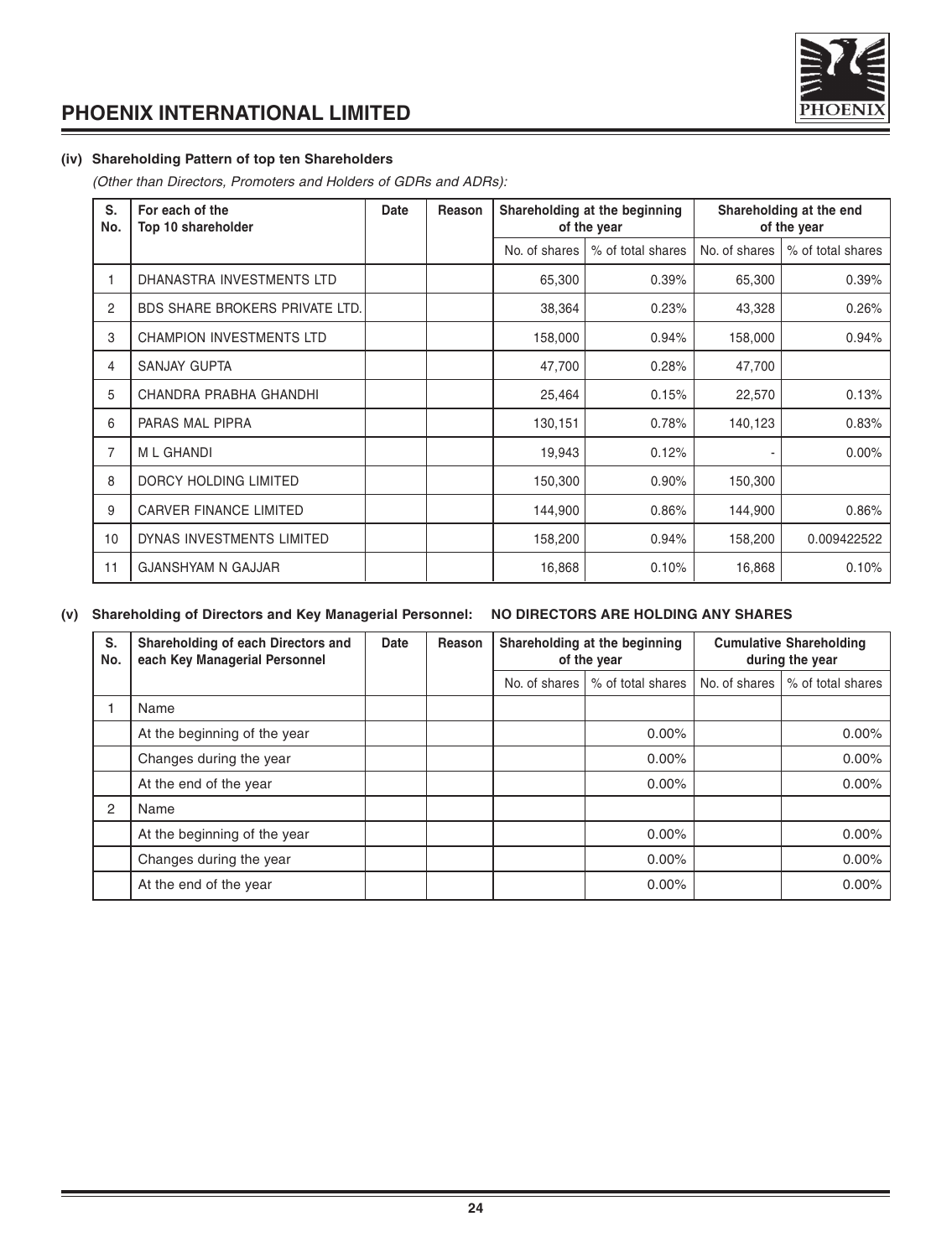

#### **V. INDEBTEDNESS**

Indebtedness of the Company including interest outstanding/accrued but not due for payment.

|                                                     |                                            |                           |                 | (Amt. Rs./Lacs)              |
|-----------------------------------------------------|--------------------------------------------|---------------------------|-----------------|------------------------------|
| <b>Particulars</b>                                  | <b>Secured Loans</b><br>excluding deposits | <b>Unsecured</b><br>Loans | <b>Deposits</b> | Total<br><b>Indebtedness</b> |
| Indebtedness at the beginning of the financial year |                                            |                           |                 |                              |
| <b>Principal Amount</b><br>i)                       |                                            |                           |                 |                              |
| ii)<br>Interest due but not paid                    |                                            |                           |                 |                              |
| iii)<br>Interest accrued but not due                |                                            |                           |                 |                              |
| Total (i+ii+iii)                                    |                                            |                           |                 |                              |
| Change in Indebtedness during the financial year    |                                            |                           |                 |                              |
| * Addition                                          |                                            | 4 <sup>k</sup>            |                 |                              |
| * Reduction                                         |                                            |                           |                 |                              |
| Net Change                                          |                                            |                           |                 |                              |
| Indebtedness at the end of the financial year       |                                            |                           |                 |                              |
| i)<br><b>Principal Amount</b>                       |                                            |                           |                 |                              |
| ii)<br>Interest due but not paid                    |                                            |                           |                 |                              |
| iii)<br>Interest accrued but not due                |                                            |                           |                 |                              |
| Total (i+ii+iii)                                    |                                            |                           |                 |                              |

#### **VI. REMUNERATION OF DIRECTORS AND KEY MANAGERIAL PERSONNEL**

A**.** Remuneration to Managing Director, Whole-time Directors and/or Manager:

| S.No. | <b>Particulars of Remuneration</b>                                                        | Name of MD/WTD/ Manager                                                |                              |                             | <b>Total Amount</b> |
|-------|-------------------------------------------------------------------------------------------|------------------------------------------------------------------------|------------------------------|-----------------------------|---------------------|
|       | Name<br>Designation                                                                       | <b>Mr. Narender Makkar</b><br>Director and<br><b>Company Secretary</b> | Mr. Baby Kutty<br><b>CFO</b> | Mr. V K Kumar<br><b>CEO</b> | (Rs/Lac)            |
| 1     | Gross salary                                                                              | 25,92,000                                                              | 15,60,000                    | 9,26,928                    |                     |
|       | Salary as per provisions contained in<br>(a)<br>section 17(1) of the Income-tax Act, 1961 |                                                                        |                              |                             |                     |
|       | (b) Value of perquisites u/s 17(2) Income-tax<br>Act, 1961                                |                                                                        |                              |                             |                     |
|       | Profits in lieu of salary under section 17(3)<br>(c)<br>Income- tax Act, 1961             |                                                                        |                              |                             |                     |
| 2     | <b>Stock Option</b>                                                                       | <b>NIL</b>                                                             | <b>NIL</b>                   | <b>NIL</b>                  |                     |
| 3     | <b>Sweat Equity</b>                                                                       | <b>NIL</b>                                                             | <b>NIL</b>                   | <b>NIL</b>                  |                     |
| 4     | Commission                                                                                | <b>NIL</b>                                                             | <b>NIL</b>                   | <b>NIL</b>                  |                     |
|       | - as % of profit                                                                          |                                                                        |                              |                             |                     |
|       | - others, specify                                                                         |                                                                        |                              |                             |                     |
| 5     | Others, please specify                                                                    | <b>NIL</b>                                                             | <b>NIL</b>                   | <b>NIL</b>                  |                     |
|       | Total (A)                                                                                 | 25,92,000                                                              | 21,60,000                    | 9,26,928                    |                     |
|       | Ceiling as per the Act                                                                    |                                                                        |                              |                             |                     |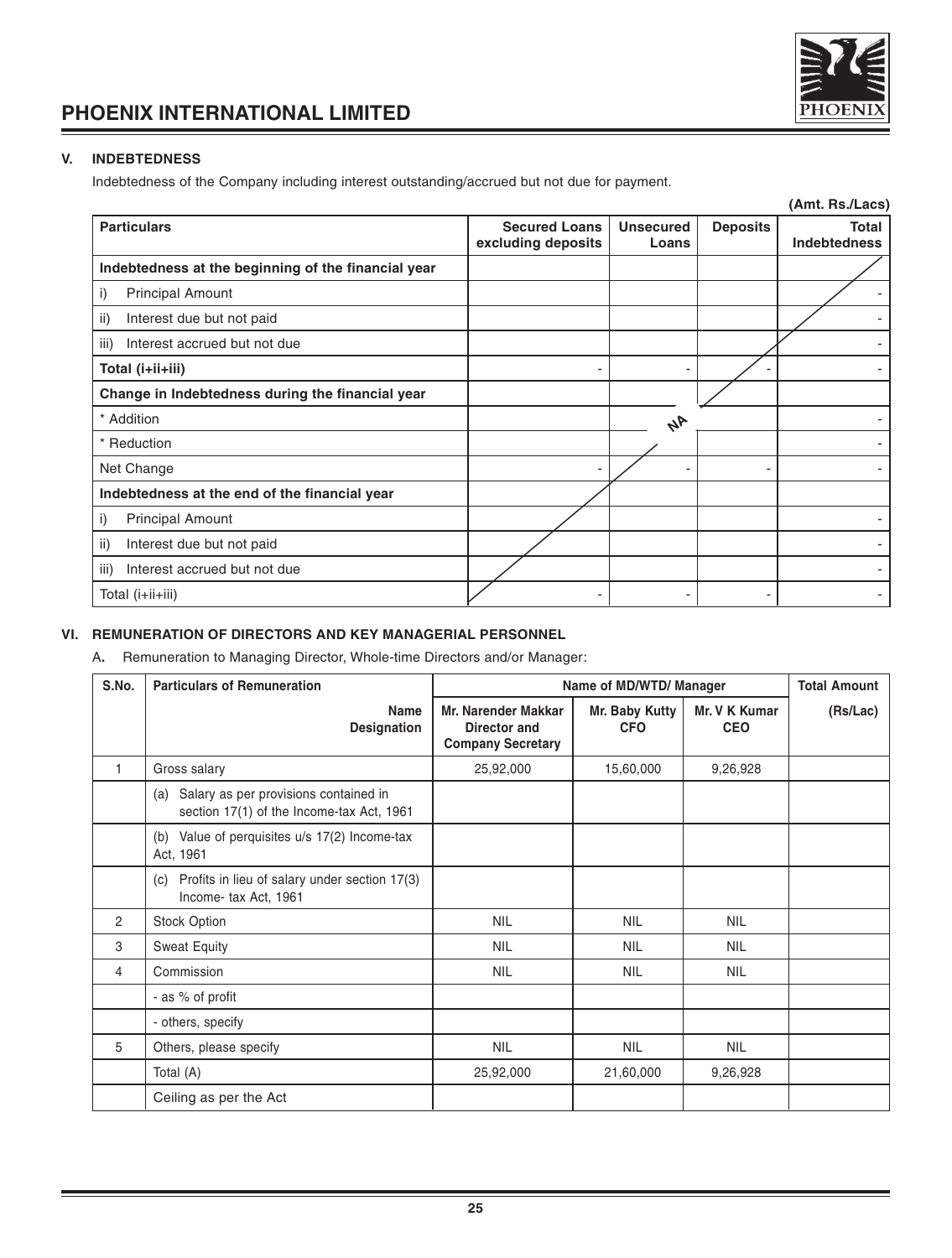

#### B. Remuneration to other Directors

| S.<br>No.      | <b>Particulars of Remuneration</b>         | <b>Name of Directors</b> |    | <b>Total Amount</b><br>(Rs/Lac) |
|----------------|--------------------------------------------|--------------------------|----|---------------------------------|
|                | Independent Directors                      |                          |    |                                 |
|                | Fee for attending board committee meetings |                          |    |                                 |
|                | Commission                                 |                          |    |                                 |
|                | Others, please specify                     |                          |    |                                 |
|                | Total (1)                                  |                          |    |                                 |
| $\overline{2}$ | <b>Other Non-Executive Directors</b>       |                          |    |                                 |
|                | Fee for attending board committee meetings |                          | 44 |                                 |
|                | Commission                                 |                          |    |                                 |
|                | Others, please specify                     |                          |    |                                 |
|                | Total (2)                                  |                          |    |                                 |
|                | Total $(B)=(1+2)$                          |                          |    |                                 |
|                | <b>Total Managerial Remuneration</b>       |                          |    |                                 |
|                | Overall Ceiling as per the Act             |                          |    |                                 |

#### C. Remuneration to Key Managerial Personnel other than MD/Manager/WTD

| S.<br>No.      | <b>Particulars of Remuneration</b>                                                       | Name of Key Managerial Personnel |            |               | <b>Total Amount</b><br>(Rs/Lac) |
|----------------|------------------------------------------------------------------------------------------|----------------------------------|------------|---------------|---------------------------------|
|                | <b>Name</b>                                                                              |                                  |            |               |                                 |
|                | Designation                                                                              | <b>CEO</b>                       | <b>CFO</b> | $\mathsf{cs}$ |                                 |
|                | Gross salary                                                                             |                                  |            |               |                                 |
|                | (a) Salary as per provisions contained in section<br>$17(1)$ of the Income-tax Act, 1961 |                                  |            |               |                                 |
|                | (b) Value of perquisites u/s 17(2) Income-tax<br>Act, 1961                               |                                  |            |               |                                 |
|                | (c) Profits in lieu of salary under section 17(3)<br>Income- tax Act, 1961               |                                  |            |               |                                 |
| $\overline{2}$ | Stock Option                                                                             |                                  |            | 44            |                                 |
| 3              | <b>Sweat Equity</b>                                                                      |                                  |            |               |                                 |
| 4              | Commission                                                                               |                                  |            |               |                                 |
|                | - as % of profit                                                                         |                                  |            |               |                                 |
|                | - others, specify                                                                        |                                  |            |               |                                 |
| 5              | Others, please specify                                                                   |                                  |            |               |                                 |
|                | Total                                                                                    |                                  |            |               |                                 |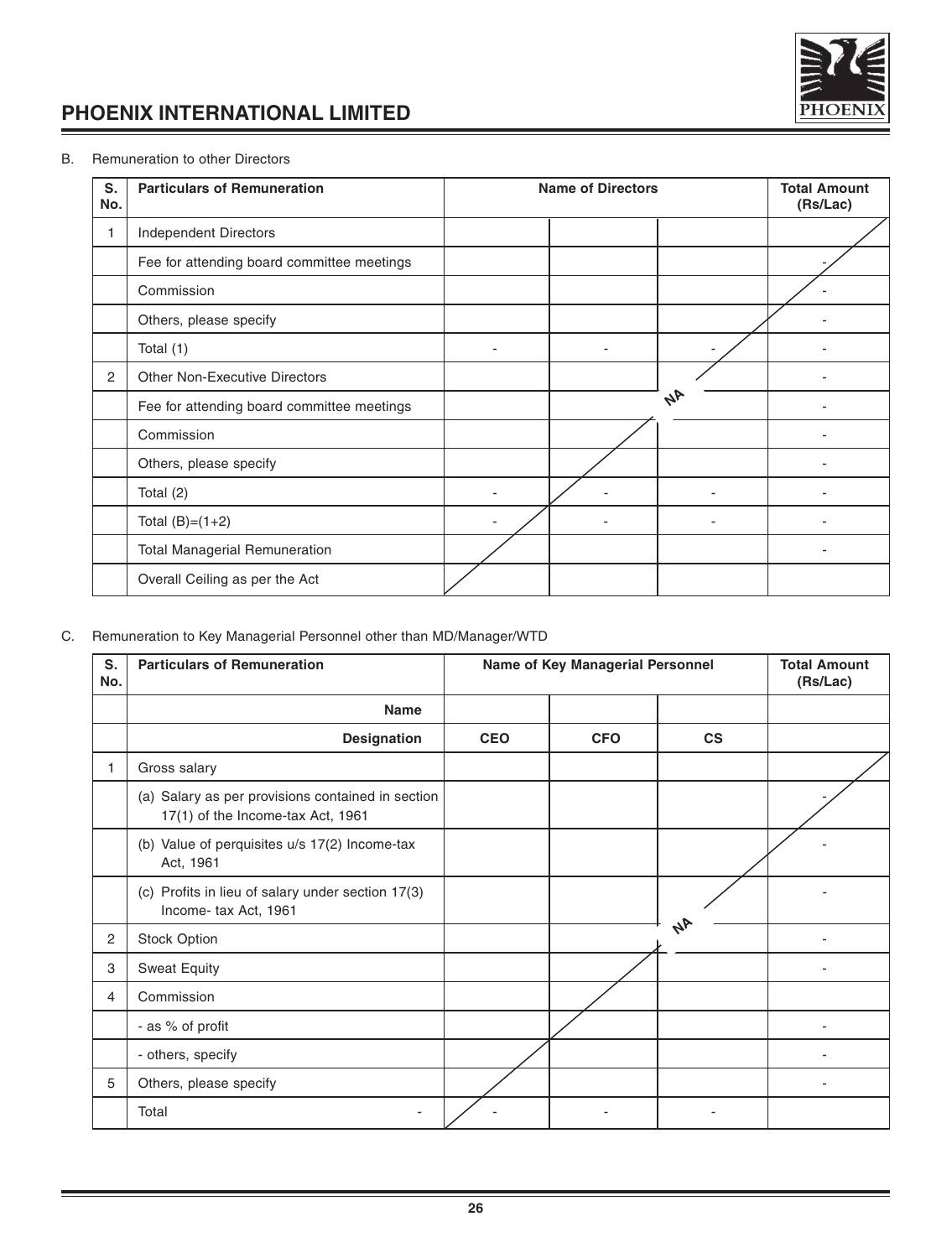

#### **VII. PENALTIES / PUNISHMENT/ COMPOUNDING OF OFFENCES:**

| <b>Type</b> |                           | <b>Section</b><br>of the<br>Companies<br>Act | <b>Brief</b><br><b>Description</b> | Details of Penalty /<br>Punishment/<br>Compounding<br>fees imposed | Authority [RD /<br><b>NCLT/COURT]</b> | Appeal made,<br>if any (give<br>Details) |
|-------------|---------------------------|----------------------------------------------|------------------------------------|--------------------------------------------------------------------|---------------------------------------|------------------------------------------|
| А.          | <b>COMPANY</b>            |                                              |                                    |                                                                    |                                       |                                          |
|             | Penalty                   |                                              |                                    |                                                                    |                                       |                                          |
|             | Punishment                |                                              |                                    |                                                                    |                                       |                                          |
|             | Compounding               |                                              |                                    |                                                                    |                                       |                                          |
| В.          | <b>DIRECTORS</b>          |                                              |                                    |                                                                    |                                       |                                          |
|             | Penalty                   |                                              |                                    | 44                                                                 |                                       |                                          |
|             | Punishment                |                                              |                                    |                                                                    |                                       |                                          |
|             | Compounding               |                                              |                                    |                                                                    |                                       |                                          |
| C.          | OTHER OFFICERS IN DEFAULT |                                              |                                    |                                                                    |                                       |                                          |
|             | Penalty                   |                                              |                                    |                                                                    |                                       |                                          |
|             | Punishment                |                                              |                                    |                                                                    |                                       |                                          |
|             | Compounding               |                                              |                                    |                                                                    |                                       |                                          |

#### **ANNEXURE - 3**

#### **(A) ENERGY CONSERVATION**

Energy conservation is an ongoing process in your company. Your Company is committed to invest in the latest energy efficient technologies, to conserve energy on all location, plants and sites of the Company. As a part of Company's endeavor towards conservation of energy and prevention of energy wastage, constant improvements are undertaken in order to conserve energy on an ongoing basis.

#### **a) The steps taken or impact on conservation of energy:**

- 1) The energy conservation measures indication above has helped the company to restrict the impact of increase in the cost of energy thereby reducing the cost of production of goods. Your company has installed following equipment for energy conservation in manufacturing plants:-
	- Servo motors on molding & cutting at manufacturing plants
	- Variables frequency drive on air compressor
	- Insulation of steam lines in the manufacturing plants
	- Power analyzer in systems in manufacturing plants
	- LED lights installed in manufacturing plants
- 2) The Company has started following initiatives at its manufacturing plants
	- Company has been promoting awareness on regular basis on efficient use of electrical equipments like Air Conditioners, Lightings etc
	- Regular analysis of electrical bills of three phase connections is made for improving power factor

#### **b) The steps taken by company for utilizing sources of energy**

In addition to various initiatives around energy efficiencies, the company is undertaking a pilot project to harness power by commissioning a solar unit in plants.

#### **c) The Capital investment on energy conservation of energy:**

During the year under review company has not made any capital investment for conservation of energy**.**

#### **(B) TECHNOLOGY ABSORPTION**

- i) No further efforts were required for technology absorption
- ii) The company is already deriving benefits with exiting technology
- iii) No technology were imported or any expenditure were incurred in R & D during the year under review.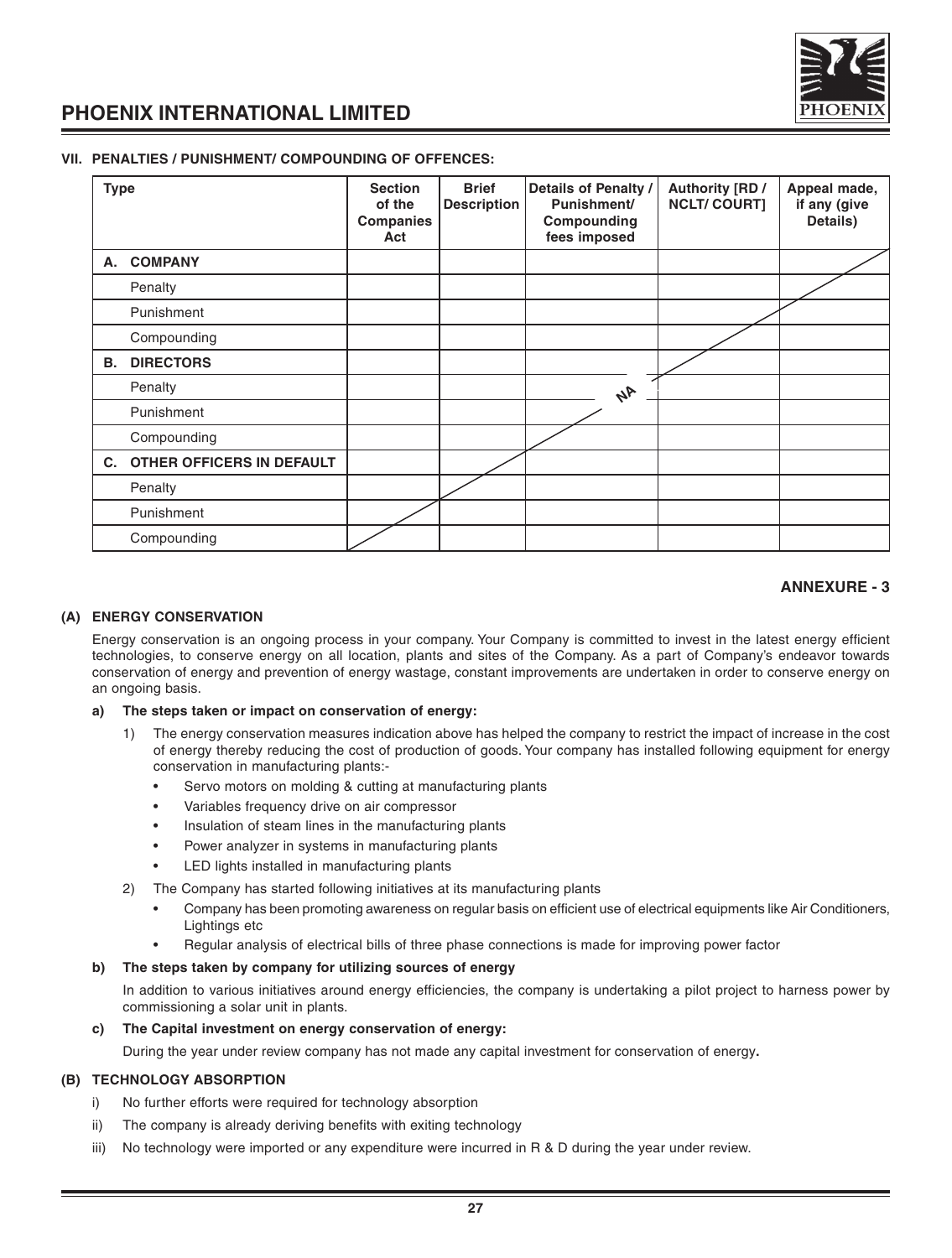

#### **Criteria for determining qualifications, positive attributes and independence of a director**

The Board shall comprise of individuals who have demonstrated significant achievements in business, education, professions, financial sector and public service. They must have the requisite intelligence, education and experience to make a significant contribution to the deliberations of the Board of Directors.

#### **I. QUALIFICATION CRITERIA**

The Nomination and Remuneration Committee of the Board (the "Committee") is responsible for evaluating the qualifications of each director candidate and of those directors who are to be nominated for election by shareholders at each annual general meeting, and for recommending duly qualified director nominees to the full Board for election. The overall ability and experience of individual candidates should determine their suitability. The qualification criteria set forth herein to describe the qualities and characteristics are desired for the Board as a whole and for Board members individually.

#### **A. Director Qualification Review Procedure**

The Board shall determine the director's qualifications to serve on the Board, upon the recommendation of the Committee, prior to nominating said director for election at the Company's next annual general meeting. In addition, with respect to each director candidate considered for election to the Board between annual meetings, prior to such election, the Committee shall evaluate each director candidate and recommend to the Board any duly qualified director candidates for recommendation by the Board. The Director candidate shall be evaluated by the Committee as per the criteria set forth herein.

#### **B. General Director Qualification Criteria**

The Board has not established specific minimum age, education, years of business experience or specific types of skills for Board members, but, in general, expects a candidate to have extensive experience and proven record of professional success, leadership and the highest level of personal and professional ethics, integrity and values. In its evaluation, the Committee shall consider the Board size and composition of the Board according to the following guidelines: – With respect to Board composition as a whole and the Board Committees, the required number of directors who qualify as "independent" pursuant to applicable rules and the Independence Standards as per the provisions of Companies Act, 2013 and the Listing Agreement with the Stock Exchanges (as may be amended from time to time) shall be maintained.

#### **C. Additional Review Criteria**

The Committee shall also consider the personal qualities of each director candidate to be able to make a substantial active contribution to Board deliberations. The director candidate must be willing to commit, as well as have, sufficient time available to discharge the duties of Board membership. The director candidate should be able to develop a good working relationship with other Board members and contribute to the Board's working relationship with the senior management of the Company. The Committee shall also consider its policies with respect to retirement age, change in employment status, as well as all other relevant facts and circumstances in making its recommendations to the Board.

#### **II. INDEPENDENCE STANDARDS**

The following would be the independence review procedure and criteria to assist the Committee evaluate the independence of Directors for recommending to the Board for appointment. A Director is independent if the Board affirmatively determines that the Director does not have a direct or indirect material relationship with the Company, including its affiliates or any member of senior management. "Affiliate" shall mean any company or other entity that controls, is controlled by, or is under common control with the Company.

Also, the candidate shall be evaluated based on the criteria provided under the applicable laws including Companies Act, 2013 read with Rules thereon and the Listing Agreement with the Stock Exchanges. In addition to applying these guidelines, the Board will consider all relevant facts and circumstances in making its determination relative to a director's independence.

#### **A. Independence Review Procedures**

#### **1. Annual Review**

The director's independence for the independent director will be determined by the Board on an annual basis upon the declarations made by such Directors as per the provisions of the Companies Act, 2013 read with Rules thereon and the Listing Agreement.

#### **2. Individual Director Independence Determinations**

If a director nominee is considered for appointment to the Board between annual general meetings, a determination of independence, upon the recommendation of the Committee, shall be made by the Board prior to such appointment. All determinations of independence shall be made on a case-by-case basis for each director after consideration of all the relevant facts and circumstances and the standards set forth herein. The Board reserves the right to determine that any director is not independent even if he or she satisfies the criteria set forth by the provisions of the Companies Act, 2013 read with Rules thereon and the Listing Agreement.

#### **3. Notice of Change of Independent Status**

Each director has an affirmative obligation to inform the Board of any change in circumstances that may put his or her independence at issue.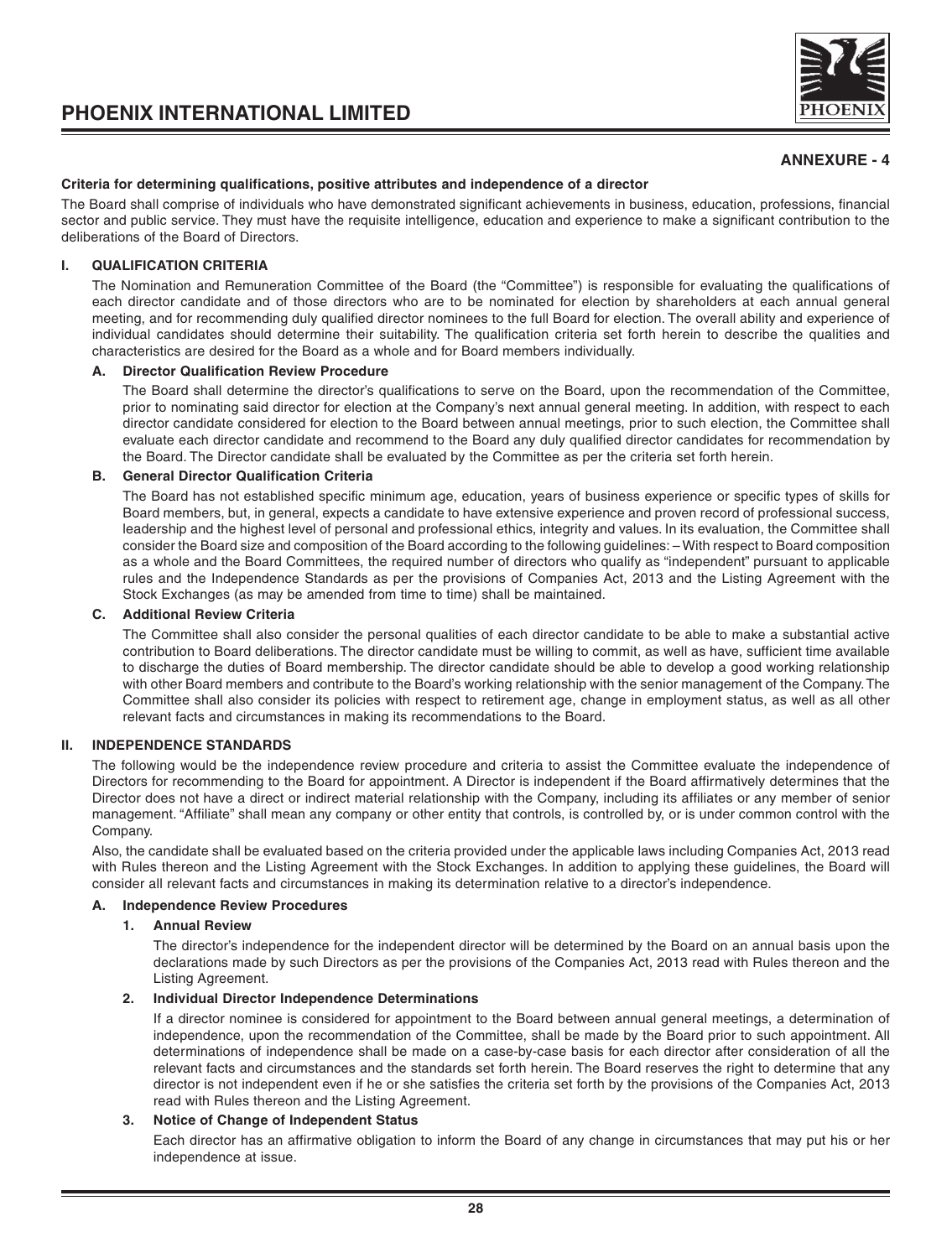

#### **Form No. AOC-2**

(Pursuant to clause (h) of sub-section (3)of section 134 of the Act and Rule 8(2) of the Companies (Accounts) Rules, 2014)

**Form for disclosure of particulars of contracts/arrangements entered into by the company with related parties referred to in sub-section (1) of section 188 of the Companies Act, 2013 including certain arms length transactions under third proviso thereto**

#### **1. Details of contracts or arrangements or transactions not at arm's length basis during the Financial Year 2017 -2018:**

| A | Name(s) of the related party and nature of relationship:                                    |                |
|---|---------------------------------------------------------------------------------------------|----------------|
| B | Nature of contracts/arrangements/transactions                                               |                |
| C | Duration of the contracts / arrangements/transactions:                                      |                |
| D | Salient terms of the contracts or arrangements or transactions including the value, if any: |                |
| Е | Date(s) of approval by the Board:                                                           |                |
| F | Amount paid as advances, if any:                                                            | Not Applicable |
| G | Date on which the special resolution was passed in general meeting as required under first  |                |
|   | proviso to section 188:                                                                     |                |
| Н | Date on which the special resolution was passed in general meeting as required under first  |                |
|   | proviso to section 188:                                                                     |                |

#### **2. Details of material contracts or arrangement or transactions at arm's length basis:**

| A  | Name(s) of the related party and nature of relationship:                                    |                |
|----|---------------------------------------------------------------------------------------------|----------------|
| B  | Nature of contracts/arrangements/transactions:                                              |                |
| C  | Duration of the contracts / arrangements/transactions:                                      | Not Applicable |
|    | Salient terms of the contracts or arrangements or transactions including the value, if any: |                |
| E. | Date(s) of approval by the Board, if any:                                                   |                |
|    | Amount paid as advances, if any:                                                            |                |

For and on behalf of the Board of Directors **Phoenix International Limited**

**Sd/- Sd/-** Place: New Delhi Narender Makkar P M Alexander Makkar P M Alexander Date: 13.08.2018 **Director & Company Secretary Director (DIN-00026857 (DIN-00050022)**

**ANNEXURE - 6**

#### **DETAILS PERTAINING TO REMUNERATION AS REQUIRED UNDER SECTION 197 OF THE COMPANIES ACT, 2013 READ WITH RULE 5(1) OF THE COMPANIES (APPOINTMENT AND REMUNERATION OF MANAGEMENT PERSONNEL RULES, 2014**

The percentage increase in remuneration of Director and Company Secretary during the financial year 2017 – 2018, ratio of the remuneration of each Director of the Company for the financial year 2017 – 2018 and comparison of remuneration of each Key Managerial Personnel (KMP) against the performance of the Company are as under:-

| Sr.<br>No | Name of the Director/KMP<br>and Designation                      | <b>Remuneration of</b><br>Director/KMP for the<br>FY 2017-2018 | % increase in<br>remuneration<br>in the<br>FY 2017-2018 | Ratio of<br><b>Remuneration of</b><br>each Director/<br><b>Employee</b> | Comparison of the<br><b>Remuneration of</b><br>the KMP against the<br>performance of<br>the Company |
|-----------|------------------------------------------------------------------|----------------------------------------------------------------|---------------------------------------------------------|-------------------------------------------------------------------------|-----------------------------------------------------------------------------------------------------|
|           | Mr. Jitendra Pancharia<br>Non Executive and Independent Director | 1,00,000                                                       | <b>NA</b>                                               | <b>NA</b>                                                               | <b>NA</b>                                                                                           |
| 2.        | Mr. Narendra Agarwal Director                                    | <b>NA</b>                                                      | <b>NA</b>                                               | <b>NA</b>                                                               | <b>NA</b>                                                                                           |
| 3.        | Mr. Narender Makkar Executive Director                           | 25,92,000                                                      |                                                         |                                                                         |                                                                                                     |
| 4.        | Mr. P.M. Alexander Director                                      | <b>NA</b>                                                      | <b>NA</b>                                               | <b>NA</b>                                                               | <b>NA</b>                                                                                           |
| 5.        | Mrs. Rekha Mittal<br>Non Executive and Independent Director      | 1,00,000                                                       | <b>NA</b>                                               | <b>NA</b>                                                               | <b>NA</b>                                                                                           |
| 6         | Mr. Baby Kutty Chief Finance Officer                             | 21,60,000                                                      | <b>NA</b>                                               | <b>NA</b>                                                               | <b>NA</b>                                                                                           |
| 7         | Mr.Krishna Kumar Venkataramani<br><b>Chief Executive Officer</b> | 9,26,928                                                       | <b>NA</b>                                               | <b>NA</b>                                                               | <b>NA</b>                                                                                           |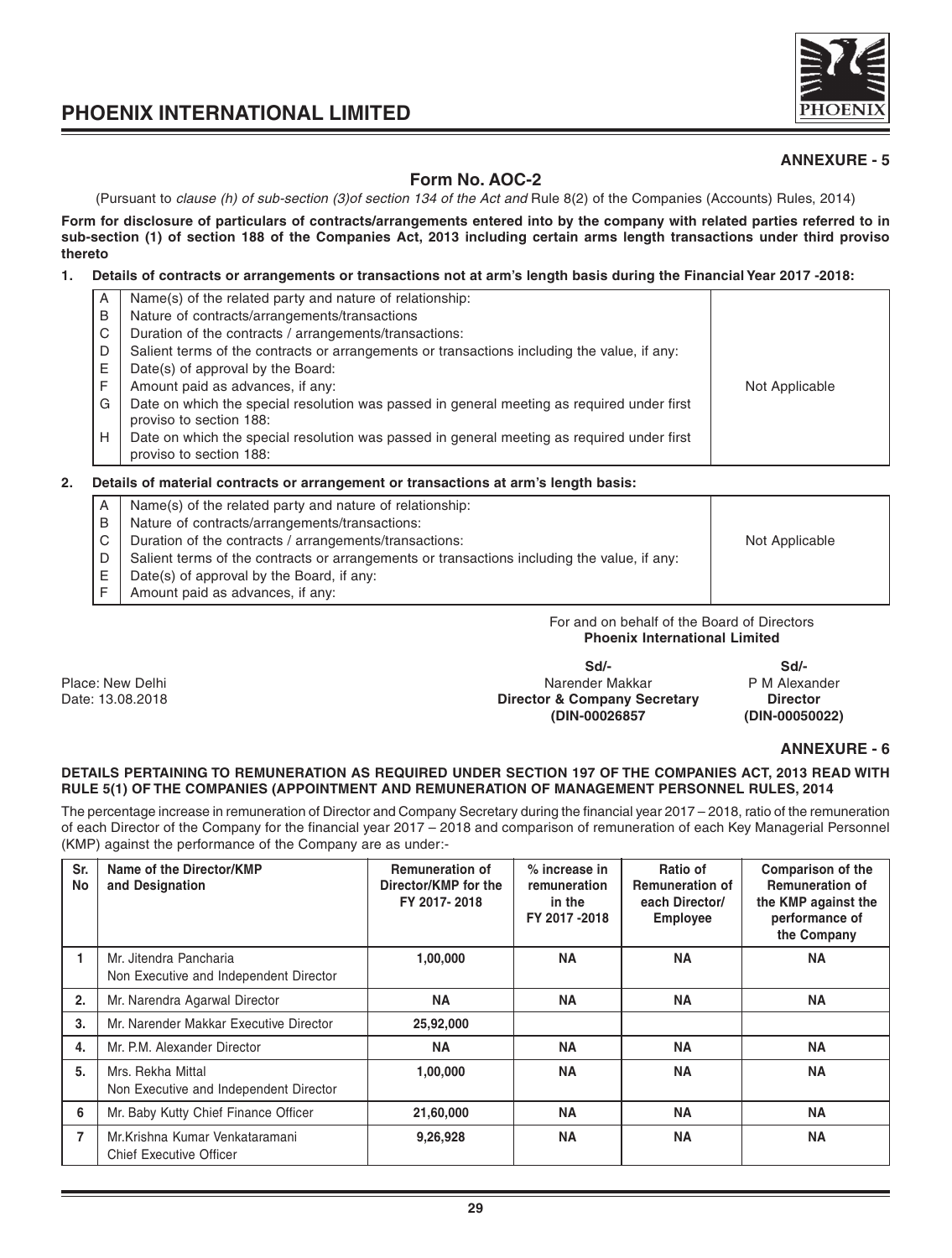

#### **Remuneration Policy**

#### **BACKGROUND**

Phoenix International Limited (hereinafter referred as the 'Company') practices a corporate culture that is based on the tenets of trusteeship, empowerment, accountability, control and ethical practices with transparency at its core for creation of maximum value for the stakeholders.

#### **BRIEF OVERVIEW UNDER COMPANIES ACT 2013**

{Section 178 and Companies [Meetings of Board and its Powers] Rules 2014}

- Constitution of the Nomination and Remuneration Committee consisting of three or more non-executive directors out of which not less than one-half shall be independent directors
- The Nomination and Remuneration Committee shall identify persons who are qualified to become directors and who may be appointed in senior management in accordance with the criteria laid down, recommend to the Board their appointment and removal and shall carry out evaluation of every director's performance.
- The Nomination and Remuneration Committee shall formulate the criteria for determining qualifications, positive attributes and independence of a director and recommend to the Board a policy, relating to the remuneration for the directors, key managerial personnel and senior management personnel i.e. employees at one level below the Board including functional heads.
- The Nomination and Remuneration Committee shall, while formulating the policy ensure that: the level and composition of remuneration is reasonable and sufficient to attract, retain and motivate directors of the quality required to run the company successfully; relationship of remuneration to performance is clear and meets appropriate performance benchmarks; and

remuneration to directors, key managerial personnel and senior management involves a balance between fixed and incentive pay reflecting short and long-term performance objectives appropriate to the working of the company and its goals.

Such policy shall be disclosed in the Board's report.

#### **BRIEF OVERVIEW OF THE REVISED CLAUSE 49 OF LISTING AGREEMENT**

#### **IV. Nomination and Remuneration Committee**

**A.** The company shall set up a Nomination and Remuneration committee which shall comprise at least three directors, all of whom shall be non-executive directors and at least half shall be independent. Chairman of the committee shall be an independent director.

#### **B. The role of the committee shall, INTER-ALIA, include the following**:

Formulation of the criteria for determining qualifications, positive attributes and independence of a director and recommend to the Board a policy, relating to the remuneration of the directors, key managerial personnel and other employees;

Formulation of criteria for evaluation of Independent Directors and the Board;

Devising a policy on Board diversity;

Identifying persons who are qualified to become directors and who may be appointed in senior management in accordance with the criteria laid down, and recommend to the Board their appointment and removal. The company shall disclose the remuneration policy and the evaluation criteria in its Annual Report.

#### **PRESENT POSITION OF DIRECTORS and KMP OF THE COMPANY**

- The Company has constituted a Nomination and Remuneration Committee of the Board of Directors (Board).
- At present there are total Five Directors on the Board of which four (4) are Non-Executive and Independent, and the remaining One (1) is Executive Director.

Director draws remuneration from the Company.

• Key Managerial Personnel (KMP) consists of Director and Company Secretary who is employees.

#### **TERMS OF REFERENCE OF NOMINATION AND REMUNERATION COMMITTEE**

- Formulate the criteria for determining qualifications, positive attributes and independence of a director and recommend to the Board a policy, relating to the remuneration for the directors, key managerial personnel and other employees.
- Act as Selection and Compensation Committee to evaluate suitability of candidates for various senior positions and determine appropriate compensation package for them. Selection of related persons whether or not holding place of profit in the Company to be carried out strictly on merit and where applicable, be subjected to review by the Audit Committee of and/or the Board with approval at each stage being obtained by disinterested Independent Directors only.
- Identify persons who are qualified to become directors and who may be appointed in senior management in accordance with the criteria laid down, and recommend to the Board their appointment and removal.
- Removal should be strictly in terms of the applicable law/s and in compliance of principles of natural justice.
- Formulation of criteria for evaluation of Independent Directors and the Board.
- Devising a policy on the Board diversity.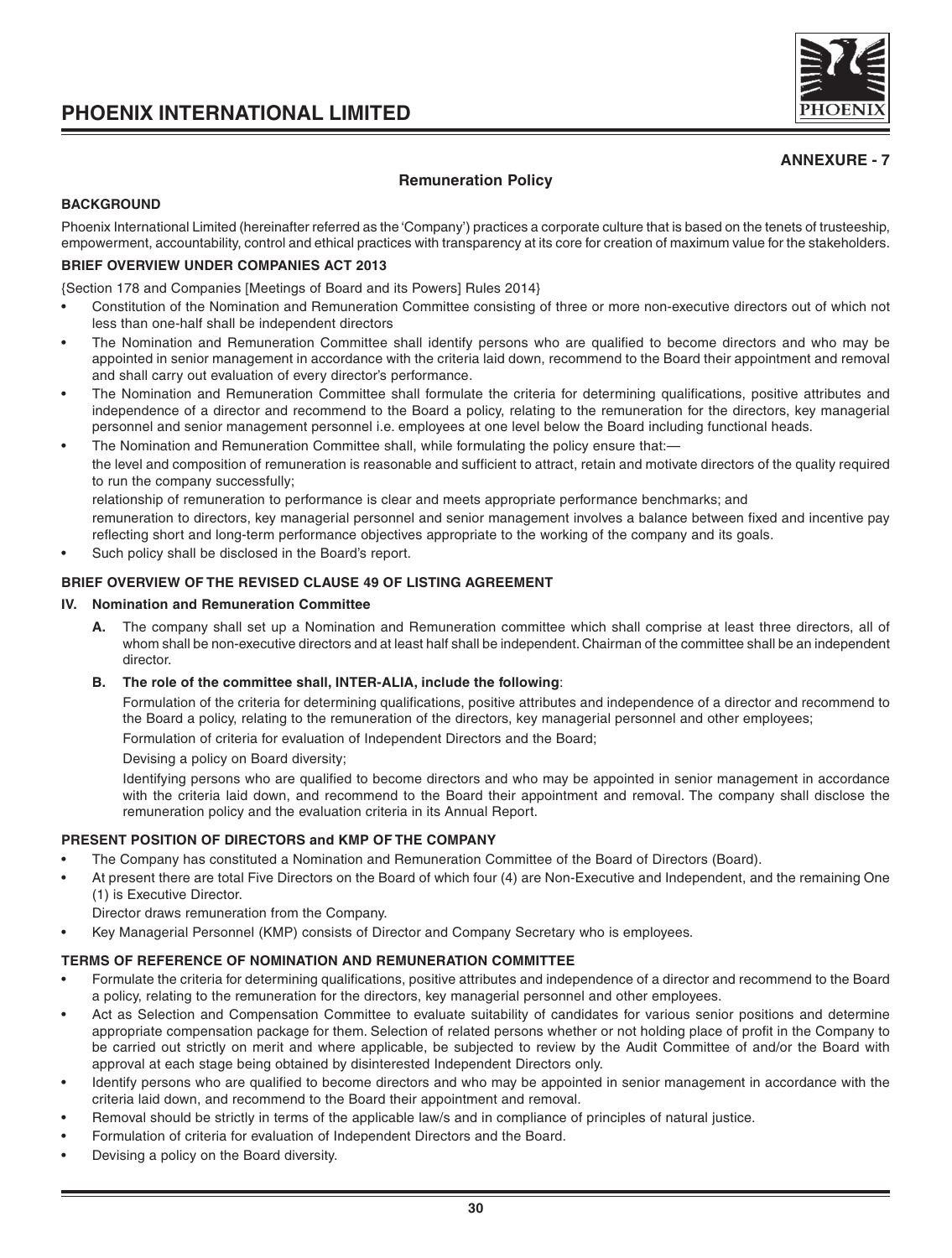#### **31**

## **PHOENIX INTERNATIONAL LIMITED**

- Recommend to the Board, remuneration including salary, perquisite and commission to be paid to the Company's Executive Directors on an annual basis or as may be permissible by laws applicable.
- Recommend to the Board, the Sitting Fees payable for attending the meetings of the Board/Committee thereof, and, any other benefits such as Commission, if any, payable to the Non- Executive Directors.
- Setting the overall Remuneration Policy and other terms of employment of Directors, wherever required.

#### **CRITERIA FOR DETERMINING THE FOLLOWING**:-

#### **Qualifications for appointment of Directors (including Independent Directors):**

- Persons of eminence, standing and knowledge with significant achievements in business, professions and/or public service.
- Their financial or business literacy/skills. Their consumer durable / consumer Goods / FMCG industry experience.
- Appropriate other qualification/experience to meet the objectives of the Company.
- As per the applicable provisions of Companies Act 2013, Rules made there under and Clause 49 of Listing Agreement. The Nomination and Remuneration Committee shall have discretion to consider and fix any other criteria or norms for selection of the most suitable candidate/s.

#### **Positive attributes of Directors (including Independent Directors):**

- Directors are to demonstrate integrity, credibility, trustworthiness, ability to handle conflict constructively, and the willingness to address issues proactively.
- Actively update their knowledge and skills with the latest developments in the consumer durable / consumer Goods / FMCG industry, market conditions and applicable legal provisions.
- Willingness to devote sufficient time and attention to the Company's business and discharge their responsibilities
- To assist in bringing independent judgment to bear on the Board's deliberations especially on issues of strategy, performance, risk management, resources, key appointments and standards of conduct.
- Ability to develop a good working relationship with other Board members and contribute to the Board's working relationship with the senior management of the Company.
- To act within their authority, assist in protecting the legitimate interests of the Company, its shareholders and employees
- Independent Directors to meet the requirements of the Companies Act, 2013 read with the Rules made there under and Clause 49 of the Listing Agreement as amended from time to time

#### **Criteria for appointment of KMP/Senior Management**:

- To possess the required qualifications, experience, skills and expertise to effectively discharge their duties and responsibilities.
- To practice and encourage professionalism and transparent working environment.
- To build teams and carry the team members along for achieving the goals/objectives and corporate mission.
- To adhere strictly to code of conduct

#### **POLICY RELATING TO REMUNERATION OF DIRECTORS, KMP and SENIOR MANAGEMENT PERSONNEL:**

- To ensure that the level and components of remuneration is reasonable and sufficient to attract, retain and motivate Directors, KMP and other employees of the quality required to run the Company successfully.
- No director / KMP/ other employee is involved in deciding his or her own remuneration.
- The trend prevalent in the similar industry, nature and size of business is kept in view and given due weightage to arrive at a competitive quantum of remuneration.
- It is to be ensured that relationship of remuneration to the performance is clear and meets appropriate performance benchmarks which are unambiguously laid down and communicated.
- Improved performance should be rewarded by increase in remuneration and suitable authority for value addition in future.
- Remuneration packages should strike a balance between fixed and incentive pay, where applicable, reflecting short and long term performance objectives appropriate to the Company's working and goals.
- Following criteria are also to be considered:
- Responsibilities and duties;

Time and efforts devoted;

Value addition;

Profitability of the Company and growth of its business;

Analyzing each and every position and skills for fixing the remuneration yardstick;

Standards for certain functions where there is a scarcity of qualified resources. Ensuring tax efficient remuneration structures. Ensuring that remuneration structure is simple and that the cost to the Company (CTC) is not shown inflated and the effective take home remuneration is not low. Other criteria as may be applicable.

- Consistent application of remuneration parameters across the organisation.
- Provisions of law with regard making payment of remuneration, as may be applicable, are complied.
- Whenever, there is any deviation from the Policy, the justification /reasons should also be indicated / disclosed adequately.

#### **REVIEW**

The policy shall be reviewed by the Nomination and Remuneration Committee and the Board, from time to time as may be necessary

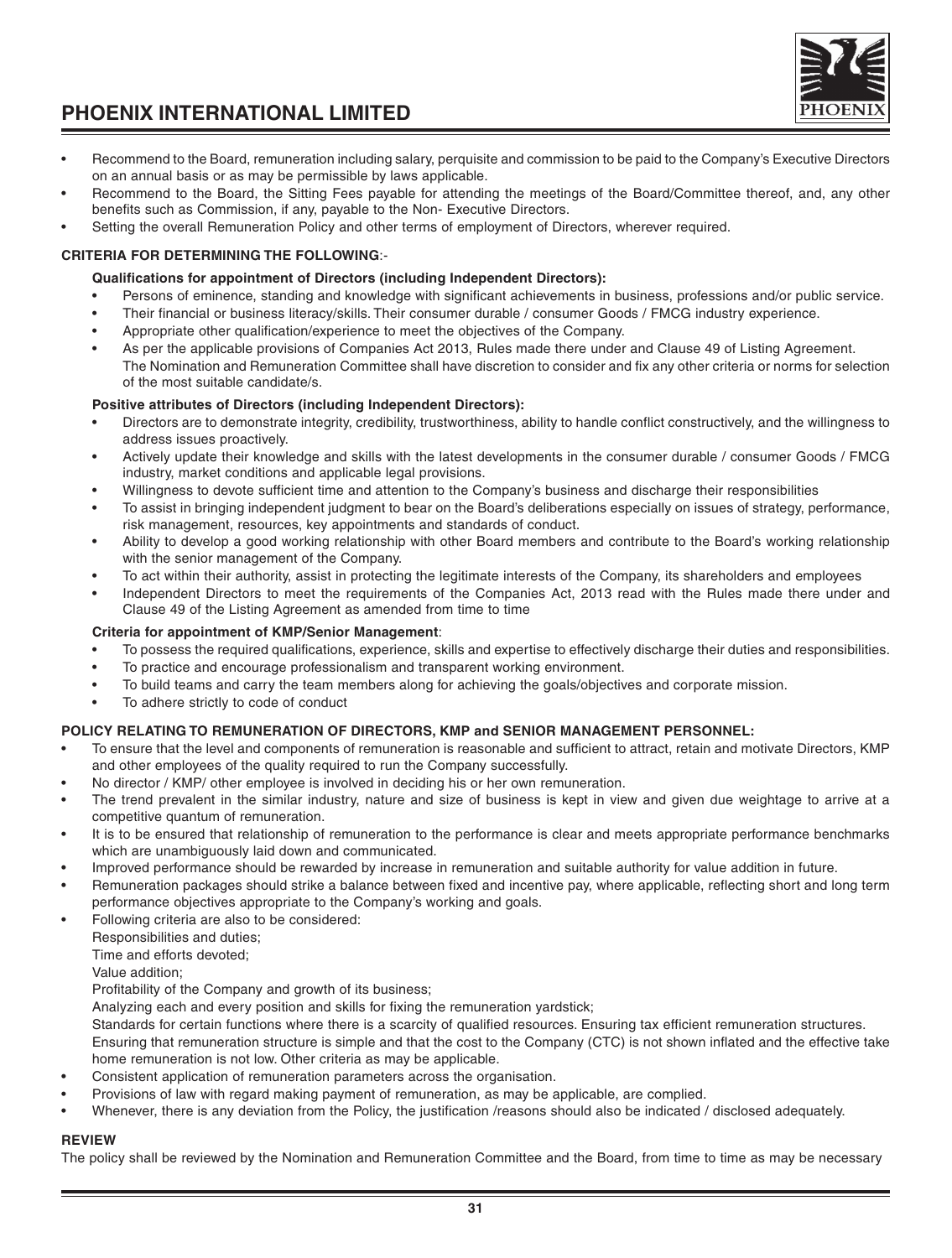

#### **Form No. MR-3 SECRETARIAL AUDIT REPORT FOR THE FINANCIAL ENDED 31ST MARCH 2018**

[Pursuant to section 204(1) of the Companies Act, 2013 and Rule No. 9 of the Companies (Appointment and Remuneration Personnel) Rules, 2014]

To,

The Members, Phoenix International Limited

3<sup>rd</sup> Floor, Gopala Tower, 25, Rajendra Place,

New Delhi-110008

We have conducted the Secretarial Audit of the compliances of applicable statutory provisions and the adherence to good corporate practices by **M/s PHOENIX INTERNATIONAL LIMITED (CIN No. L74899DL1987PLC030092) (hereinafter called the Company)**. Secretarial Audit was conducted in a manner that provided us a reasonable basis for evaluating the corporate conducts/ statutory compliances and expressing our opinion thereon.

Based on our verification of the Company's books, papers, minute books, forms and returns filed and other records maintained by the Company and also the information provided by the Company, its officers, agents and authorized representatives during the conduct of secretarial audit, We hereby report that in our opinion, the company has, during the audit period covering the financial year ended on 31<sup>st</sup> March, 2018 complied with the statutory provisions listed hereunder and also that the Company has proper Board-processes and compliance- mechanism in place to the extent, in the manner and subject to the reporting made hereinafter:

We have examined the books, papers, minute books, forms and returns filed and other records maintained by **M/s Phoenix International** Limited for the financial year ended on 31<sup>st</sup> March, 2018 according to the provisions of:

- (i) The Companies Act, 2013 (the Act) and the rules made thereunder;
- (ii) The Securities Contracts (Regulation) Act, 1956 ('SCRA') and the rules made thereunder;
- (iii) The Depositories Act, 1996 and the Regulations and Bye-laws framed thereunder;
- (iv) Foreign Exchange Management Act, 1999 and the rules and regulations made thereunder to the extent of Foreign Direct Investment and Overseas Direct Investment.
- (v) The Regulations and Guidelines prescribed under the Securities and Exchange Board of India Act, 1992 ('SEBI Act') viz. :
	- a. The Securities and Exchange Board of India (Substantial Acquisition of Shares and Takeovers) Regulations, 2011;
	- b. The Securities and Exchange Board of India (Prohibition of Insider Trading) Regulations, 1992 and Securities and Exchange Board of India (Prohibition of Insider Trading) Regulations, 2015 (effective 15<sup>th</sup> May 2015);
	- c. The Securities and Exchange Board of India (Issue of Capital and Disclosure Requirements) Regulations, 2009;
	- d. The Securities and Exchange Board of India (Registrars to an Issue and Share Transfer Agents) Regulations, 1993 regarding the Companies Act and dealing with client;
	- e. The Securities and Exchange Board of India (Share Based Employee Benefits) Regulations, 2014;
	- f. The Securities and Exchange Board of India (Employee Stock Option Scheme and Employee Stock Purchase Scheme) Guidelines, 1999 **(Not applicable to the Company during Audit period as the Company has not introduced any such Scheme)**;
	- g. The Securities and Exchange Board of India (Issue and Listing of Debt Securities) Regulations, 2008 **(Not applicable to the Company during Audit period as the Company has not issued any Debt Securities);**
	- h. The Securities and Exchange Board of India (Delisting of Equity Shares) Regulations, 2009 **(Not applicable to the Company during Audit period as the Company has not delisted /proposes to de-list any equity shares from any stock Exchange)**
	- i. The Securities and Exchange Board of India (Buyback of Securities) Regulations, 1998 **(Not applicable to the Company during Audit period as the Company has not brought back / proposed to Buy back any Securities);**
- (vi) As informed and certified by the Management of the Company, There are no other laws which are specifically applicable to the Company based on their sector/Industry.
- (vii) We have also examined compliance with the applicable clauses of the Listing Agreements entered into by the Company with Stock Exchange in India.
- (viii) We have relied on the Representation made by the Company and its Officers for systems and mechanism formed by Company. The compliance of the provisions of corporate and other applicable laws, rules, regulations the Company for compliances under other applicable Acts, Laws and Regulations to the, standards is the responsibly of the management. Our examination was limited to the verification of procedure on test basis.
- (ix) In case of Direct and Indirect Tax Laws like Income Tax Act, Service Tax Act, Excise & Custom Acts we have relied on the Reports given by the Statutory Auditors of the company.
- (x) We have also examined compliance with the applicable clauses of the following:
	- (i) Secretarial Standards issued by The Institute of Company Secretaries of India under the provisions of Companies Act, 2013; and
		- (ii) The Listing Agreements entered into by the Company with Bombay Stock Exchange read with the Securities and Exchange Board of India (Listing Obligations and Disclosure Requirement) Regulations, 2015 made effective from 1<sup>st</sup> December, 2015 (SEBI LODR Regulations).

During the period under report, the Company has generally complied with the provisions of the Act, Rules, Regulations, Guidelines, Standards, etc. mentioned above subject to the following observations: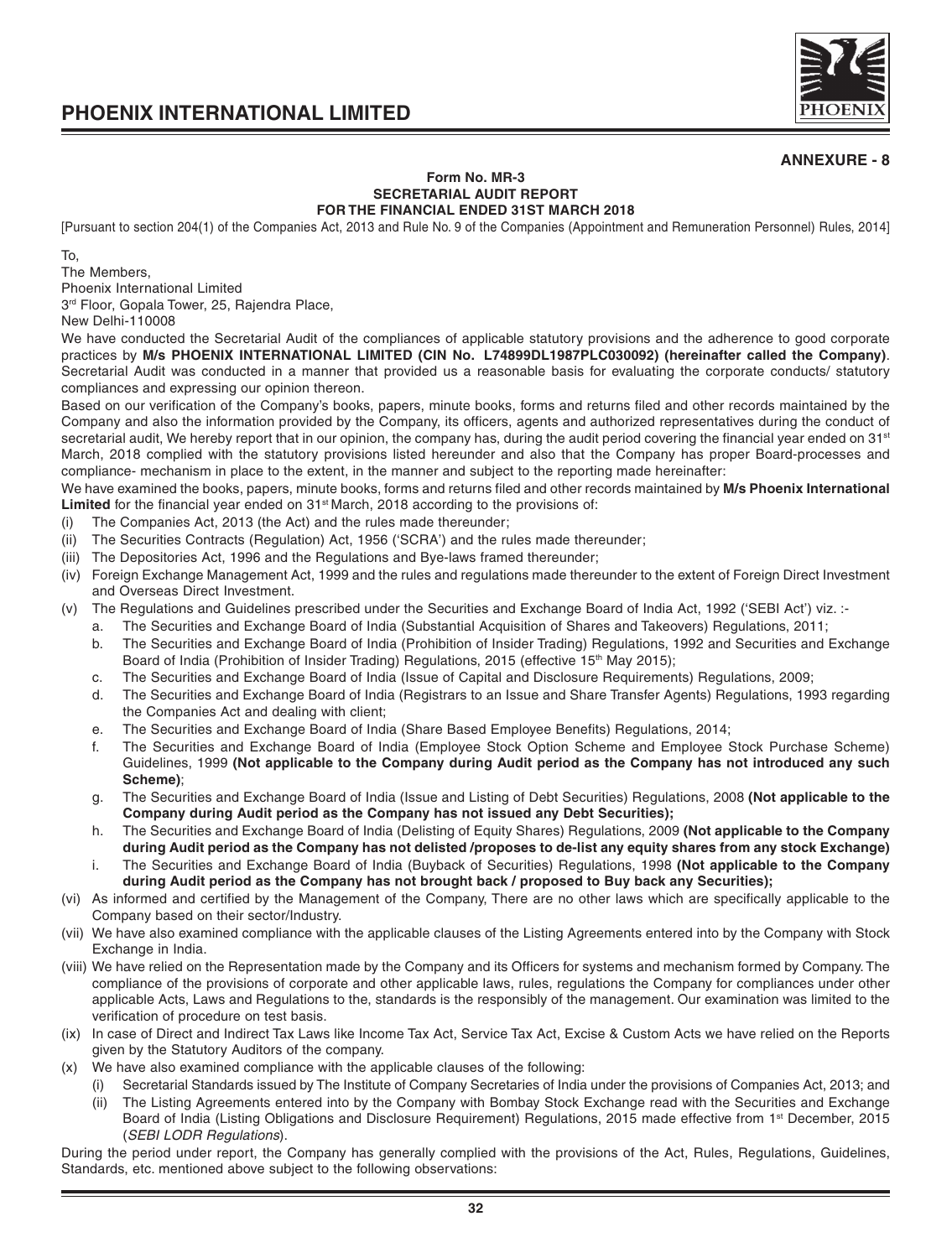a. Website of the Company is not updated in terms of SEBI LODR Regulations;

b. The filing of Annual Filing eform MGT -7 and AOC-4 was filed with the Registrar of Companies, Delhi with additional fees for the Financial Year 2016-17.

**We further report that** the Board of Directors of the Company is duly constituted with proper balance of Executive Directors, Non-Executive Directors and Independent Directors. The changes in the composition of the Board of Directors that took place during the period under review were carried out in compliance with the provisions of the Act.

**We further report that** the Company has given a confirmation alongwith relevant document pertaining to appointment of Mr. Narender Kumar Makkar as Executive Director and also confirmed that he is getting remuneration only in the capacity of Executive Directors.

Adequate notice was given to all Directors to schedule the Board Meetings, agenda and detailed notes on agenda were sent at least seven days in advance, and a system exists for seeking and obtaining further information and clarifications on the agenda items before the meeting and for meaningful participation at the meeting.

Majority decision is carried through while the dissenting members' views, if any, are captured and recorded as part of the minutes.

**We further report that** there are adequate systems and processes in the Company commensurate with the size and operations of the Company to monitor and ensure compliance with applicable laws, rules, regulations and guidelines.

#### For **Shalu Singhal & Co. (Practising Company Secretaries)**

**Shalu Singhal Proprietor**

Date: 13.08.2018 Place: New Delhi

Note: This report is to be read with our letter of even date which is annexed as Annexure A and forms an integral part of this report.

**'Annexure A'**

To, The Members, Phoenix International Limited 3rd Floor, Gopala Tower, 25, Rajendra Place, New Delhi-110008 Sir,

Our Secretarial Audit Report for the financial year 2017-2018 of even date is to be read along with this letter.

- 1. Maintenance of secretarial record is the responsibility of the management of the company. Our responsibility is to express an opinion on these secretarial records based on our audit.
- 2. We have followed the audit practices and processes as were appropriate to obtain reasonable assurance about the correctness of the contents of the Secretarial records. The verification was done on test basis to ensure that correct facts are reflected in secretarial records. We believe that the processes and practices, we followed provide a reasonable basis for our opinion.
- 3. We have not verified the correctness and appropriateness of financial records, labour laws records, personal records of employee(s) and Books of Accounts of the company as these do not fall under specific applicable laws.
- 4. Wherever required, we have obtained the Management representation about the compliance of laws, rules and regulations and happening of events etc.
- 5. The compliance of the provisions of Corporate and other specific applicable laws, rules, regulations, standards is the responsibility of management. Our examination was limited to the verification of procedures on test basis.
- 6. The Secretarial Audit Report is neither an assurance as to the future viability of the company nor of the efficacy effectiveness with which the management has conducted the affairs of the company.

#### For **Shalu Singhal & Co. (Practising Company Secretaries)**

#### **Shalu Singhal Proprietor**

Date: 13.08.2018 Place: New Delhi

| Sr. | Observation                                                                 | Reply                                                                                                                                                                                                    |
|-----|-----------------------------------------------------------------------------|----------------------------------------------------------------------------------------------------------------------------------------------------------------------------------------------------------|
|     | Website of the Company is not updated in terms<br>of SEBI LODR Regulations; | Our Company website is fully operation, however, some documents were<br>vet to be uploaded and the same has been updated in term of applicable<br>provisions of Comapnies Act and SEBI LODR Regulations. |

Further, Our Management ensure the timely filing of eform with ROC and intimate the complete disclosure to the stock exchange for dissemination the same to stakeholders.

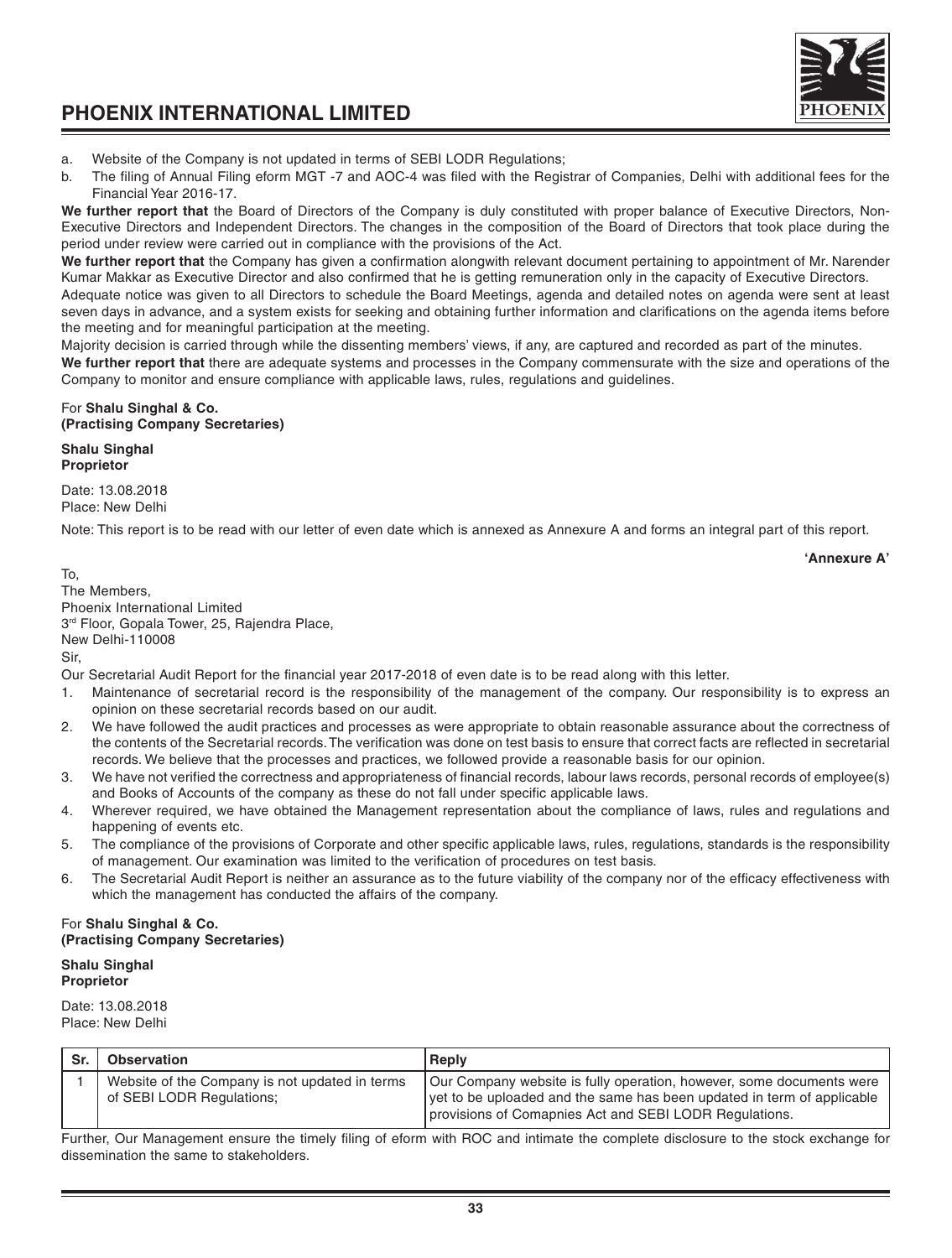

#### **INDEPENDENT AUDITORS' REPORT**

#### To, The Members **M/s. Phoenix International Limited**

#### **Report on Standalone Financial Statement**

We have audited the accompanying standalone financial statements of Phoenix International Limited ("the Company"), which comprise the Balance Sheet as at March 31, 2018, the Statement of Profit and Loss (including Other Comprehensive Income), the Statement of Changes in Equity and the Statements of Cash Flows for the year then ended and a summary of significant accounting policies and other explanatory information.

#### **Management's Responsibility for the Standalone Financial Statements**

The Company's Board of Directors is responsible for the matters stated in Section 134(5) of the Companies Act, 2013 ("the Act")with respect to the preparation of these standalone financial statements that give a true and fair view of the financial position, financial performance including other comprehensive income, cash flows and changes in equity of the Company in accordance with the Indian Accounting Standards (Ind AS) prescribed under section 133 of the Act, read with the Companies (Indian Accounting Standards) Rules, 2015 as amended and other accounting principles generally accepted in India.

This responsibility also includes maintenance of adequate accounting records in accordance with the provisions of the Act for safeguarding the assets of the Company and for preventing and detecting frauds and other irregularities, selection and application of appropriate accounting policies, making judgments and estimates that are reasonable and prudent, and design, implementation and maintenance of adequate internal financial controls, that were operating effectively for ensuring the accuracy and completeness of the accounting records,

relevant to the preparation and presentation of the financial statements that give a true and fair view and are free from material misstatement, whether due to fraud or error.

In preparing the financial statements, management is responsible for assessing the Company's ability to continue as a going concern, disclosing, as applicable, matters related to going concern and using the going concern basis of accounting unless management either intends to liquidate the Company or to cease operations, or has no realistic alternative but to do so.

That Board of Directors are also responsible for overseeing the company's financial reporting process.

#### **Auditor's Responsibility**

Our responsibility is to express an opinion on these standalone financial statements based on our audit.

In conducting our audit, we have taken into account the provisions of the Act, the accounting and auditing standards and matters which are required to be included in the audit report under the provisions of the Act and the Rules made thereunder and the Order issued under section 143(11) of the Act.

We conducted our audit of the standalone financial statements in accordance with the Standards on Auditing specified under Section 143(10) of the Act. Those Standards require that we comply with ethical requirements and plan and perform the audit to obtain reasonable assurance about whether the standalone financial statements are free from material misstatement.

An audit involves performing procedures to obtain audit evidence about the amounts and disclosures in the standalone financial statements. The procedures selected depend on the auditor's judgment, including the assessment of the risks of material misstatement of the standalone financial statements, whether due to fraud or error. In making those risk assessments, the auditor considers internal financial control relevant to the Company's preparation of the standalone financial statements that give a true and fair view in order to design audit procedures that are appropriate in the circumstances. An audit also includes evaluating the appropriateness of the accounting policies used and the reasonableness of the accounting estimates made by the Company's Directors, as well as evaluating the overall presentation of the standalone financial statements.

We believe that the audit evidence we have obtained is sufficient and appropriate to provide a basis for our audit opinion.

#### **Opinion**

In our opinion and to the best of our information and according to the explanations given to us, the financial statements give the information required by the Act in the manner so required and give a true and fair view in conformity with the accounting principles generally accepted in India:

- (a) in the case of the Balance Sheet, of the state of affairs of the Company as at March 31, 2018;
- (b) in the case of the Statement of Profit and Loss , of the profit for the year ended on that date; and
- (c) in the case of the Cash Flow Statement, of the cash flows for the year ended on that date.

#### **Report on Other Legal and Regulatory Requirements**

1. As required by the Companies (Auditor's Report) Order, 2016 ("the Order") issued by the Central Government of India in terms of sub-section (11) of section 143 of the Act and on the basis of such checks of the books and records of the company as we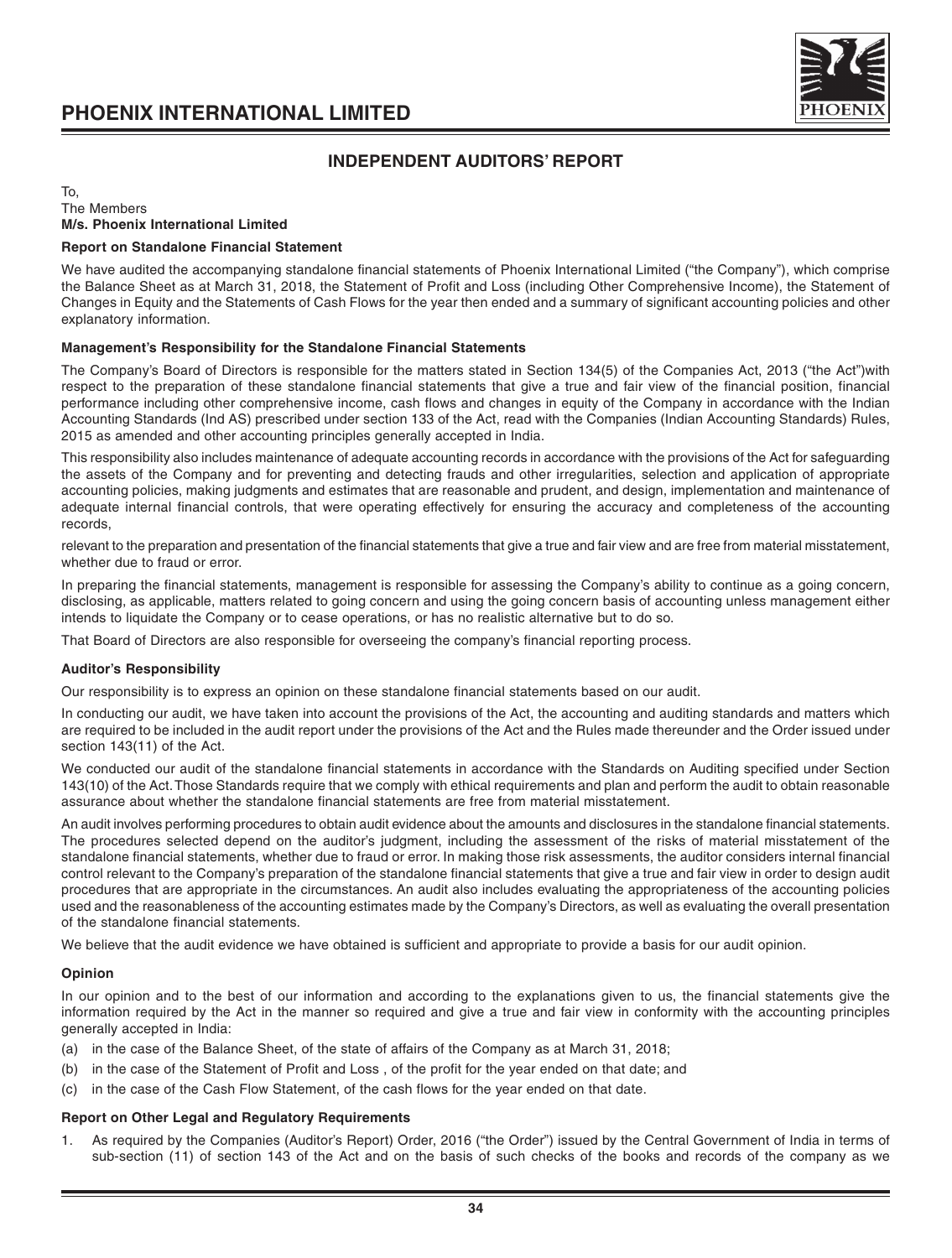



considered appropriate and according to information and explanations given to us, we give in the **"Annexure A"**, a statement on the matters specified in paragraphs 3 and 4 of the Order.

- 2. As required by section 143(3) of the Act, we report that:
	- (a) we have obtained all the information and explanations which to the best of our knowledge and belief were necessary for the purpose of our audit;
	- (b) in our opinion, proper books of account as required by law have been kept by the Company so far as appears from our examination of those books;
	- (c) the Balance Sheet, Statement of Profit and Loss and Cash Flow Statement dealt with by this report are in agreement with the books of account;
	- (d) in our opinion, the aforesaid standalone financial statements comply with the Accounting Standards specified under section 133 of the Act, as applicable;
	- (e) on the basis of written representations received from the Directors as on March 31, 2018 under section 164(2) of the Companies Act, 2013, and taken on record by the Board of Directors, none of the directors is disqualified as on March 31, 2018, from being appointed as a director in terms of provisions of section 164(2) of the Companies Act, 2013; with respect to the adequacy of internal financial controls over financial reporting and operating effectiveness of such controls, refer to our separate report in **"Annexure B"**, which is based on auditor's report of the company. Our report expresses an unmodified opinion on the adequacy and operating effectiveness of internal financial controls over financial reporting of the company;
	- (f) With respect to the other matters to be included in the Auditor's Report in accordance with Rule 11 of the Companies (Audit and Auditors)Rules, 2014, in our opinion and to the best of our information and according to the explanations given to us;
		- the Company has disclosed the impact of pending litigations on its financial position in its financial statements as referred to Note no34 to the financial statement;
		- (ii) the Company has not entered into any long-term contracts including derivative contracts, requiring provision under applicable laws or accounting standards, for material foreseeable losses;
		- (iii) there has been no amounts, required to be transferred, to the Investor Education and Protection Fund by the Company.

**Place: New Delhi For Pradip Bhardwaj & Co. Chartered Accountants Firm Registration No.: 013697C**

> **(Pradip Bhardwaj) Partner M.No.500219**

# **ANNEXURE- A, REFERRED TO IN PARAGRAPH '1'UNDER THE HEADING "REPORT ON OTHER LEGAL AND REGULATORY REQUIREMENTS" OF OUR AUDIT REPORT OF EVEN DATETO THE MEMBERS OF PHOENIX INTERNATIONAL LIMITED**

- **1.** (a) According to the information and explanations given to us, the company is maintaining proper records of fixed assets, including the quantitative details and its situations.
	- (b) Physical verification of fixed assets has been made by the management during the year and no material discrepancies were noticed on such verification.
	- (c) According to the information and explanations given to us, and on the basis of records maintained by the company, the title deeds of immovable properties are held in the name of the company.
- **2.** The management has conducted physical verification of inventory at reasonable interval during the period and no material discrepancies were noticed on physical verification.
- **3.** The Company has not granted any loans, secured or unsecured to Companies, Firm, Limited Liability Partnership or parties covered in register maintained u/s 189 of Companies Act, 2013.
- **4.** According to the information and explanations given to us, the company has complied with the provision of section 185& 186 of Companies Act, 2013, with respect to loans & investment made.
- **5.** According to the information and explanations given to us, the company has not accepted any deposits in terms of directives issued by Reserve Bank of India and the provisions of section 73 to 76 or any other provisions of the Companies Act and the rules framed there under, hence clause v of paragraph 3 of the Companies (Auditor's Report) Order, 2016 is not applicable.
- **6.** According to the information and explanations given to us, maintenance of cost records have not been specified by the Central Government under sub- section (1) of Section 148 of Companies Act,2013, hence clause vi of paragraph 3 of the Companies (Auditor's Report) Order,2016 is not applicable.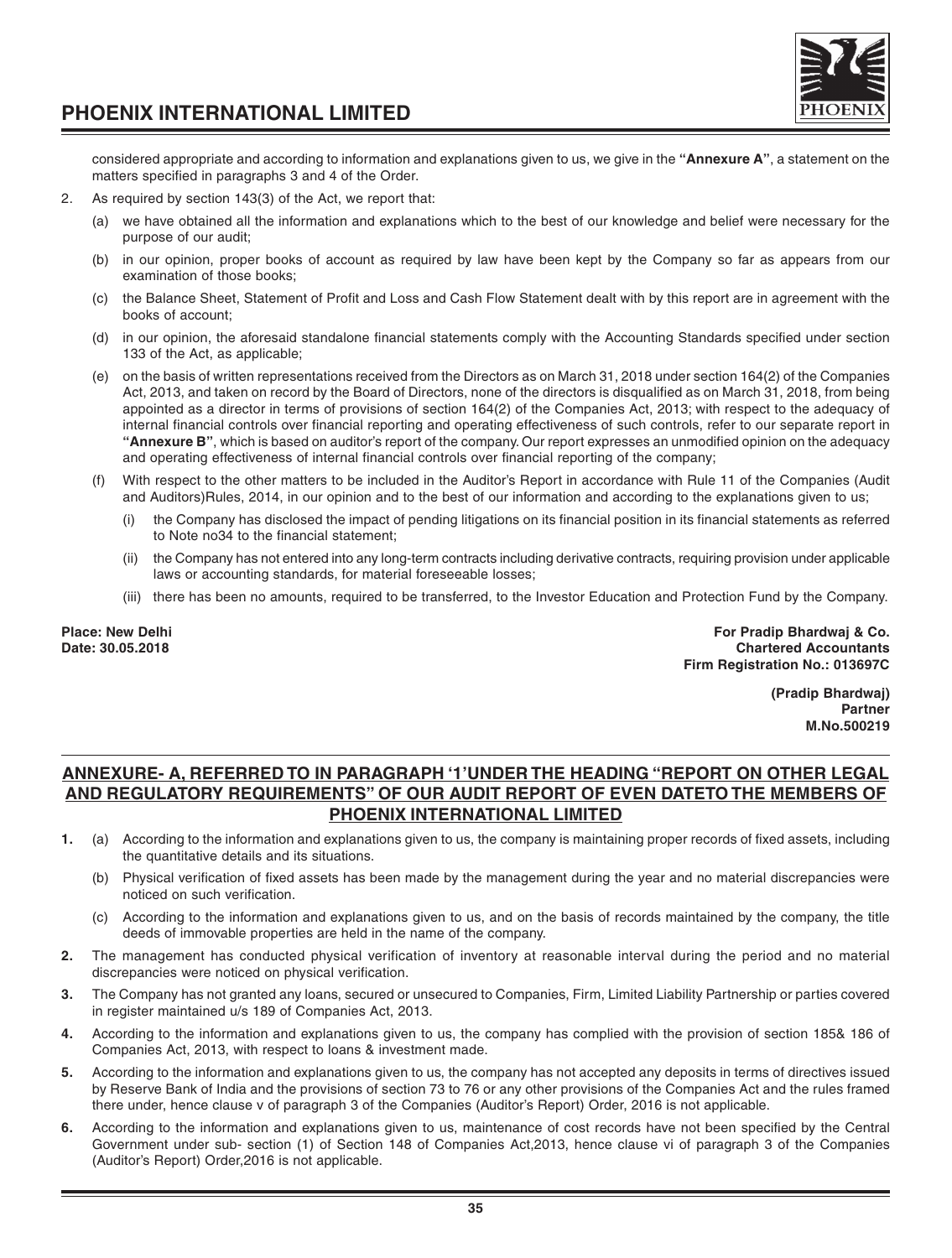

**7.** (a) According to the information and explanations given to us, the company is generally regular in depositing with appropriate authorities undisputed statutory dues as applicable to the company**.**

According to the information and explanations given to us, undisputed statutory dues including amounts payable in respect of Provident Fund, Employees State Insurance, Income Tax, Sales Tax, Service Tax, Duty of Customs, Excise Duty, Value Added Tax, Cess and any other statutory dues have generally been regularly deposited with the appropriate authorities though there has been a slightly delay in few cases, as at 31.03.2018 for a period of more than six months from the date they become payable.

(b) As per information and explanation provided to us the following are the contingent liabilities against which the appeal is pending to the various authorities:

| <b>Particulars</b>    | <b>Authorities</b>                        | Amounts       |
|-----------------------|-------------------------------------------|---------------|
| Service Tax           | <b>CESTAT</b>                             | $92.24.464/-$ |
| Central Excise (2016) | <b>Commissioner Appeal Central Excise</b> | 27.34.452/-   |

- **8.** According to the information and explanations give to us, the company has taken Term Loan from Oriental Bank of Commerce but there is no default in repayment of principal and interest during the year.
- **9.** According to the information and explanations given to us, the company has obtained a Term Loan from Oriental Bank of Commerce during the year under audit and which is applied for the purpose for which those are raised.
- **10.** According to the information and explanations given to us, no material fraud by the Company or on the Company by its officers or employees has been noticed or reported during the course of our audit.
- **11.** According to information and explanations given to us and on the basis of records maintained by the company, the company has paid/provided for managerial remuneration in accordance with the requisite approvals mandated by the provision of section 197 read with schedule V to the Companies Act 2013.
- **12.** In our opinion and according information and explanations given to us, the Company is not a Nidhi Company. Accordingly, paragraph 3 (xii) of the Order is not applicable to the Company.
- **13.** According to information or explanations given to us, transactions with related party are in compliance with sections 177 & 188 of the Companies Act,2013 and details of which have been disclosed in the financial statements.
- **14.** According to information and explanations given to us and based on our examinations of the records maintained by the Company, the Company has not made any preferential allotment/ private placement of share or fully or partly convertible debentures during the year. Hence clause 3 (xiv) is not applicable on the Company.
- **15.** According to information and explanations given to us, the Company has not entered into non-cash transaction with directors or persons connected with him. Accordingly, paragraph 3 (xv) is not applicable on the Company.
- **16.** According to information and explanations given to us, the Company is not required to be registered under section 45-IA of Reserve Bank of India Act, 1934, Hence clause 3 (xvi) is not applicable on the Company.

**Place: New Delhi For Pradip Bhardwaj & Co. Date: 30.05.2018 Chartered Accountants Firm Registration No.: 013697C**

> **(Pradip Bhardwaj) Partner M.No.500219**

# **Annexure - B to the Auditors' Report**

### **Report on the Internal Financial Controls under Clause (i) of Sub-section 3 of Section 143 of the Companies Act, 2013 ("the Act")**

 We have audited the internal financial controls over financial reporting of Phoenix International Limited ("the Company") as of 31 March 2018 in conjunction with our audit of the standalone Ind AS financial statements of the Company for the year ended on that date.

# **Management's Responsibility for Internal Financial Controls**

The Company's management is responsible for establishing and maintaining internal financial controls based on the internal control over financial reporting criteria established by the Company considering the essential components of internal control stated in the Guidance Note on Audit of Internal Financial Controls over Financial Reporting issued by the Institute of Chartered Accountants of India ('ICAI'). These responsibilities include the design, implementation and maintenance of adequate internal financial controls that were operating effectively for ensuring the orderly and efficient conduct of its business, including adherence to company's policies, the safeguarding of its assets, the prevention and detection of frauds and errors, the accuracy and completeness of the accounting records, and the timely preparation of reliable financial information, as required under the Companies Act, 2013.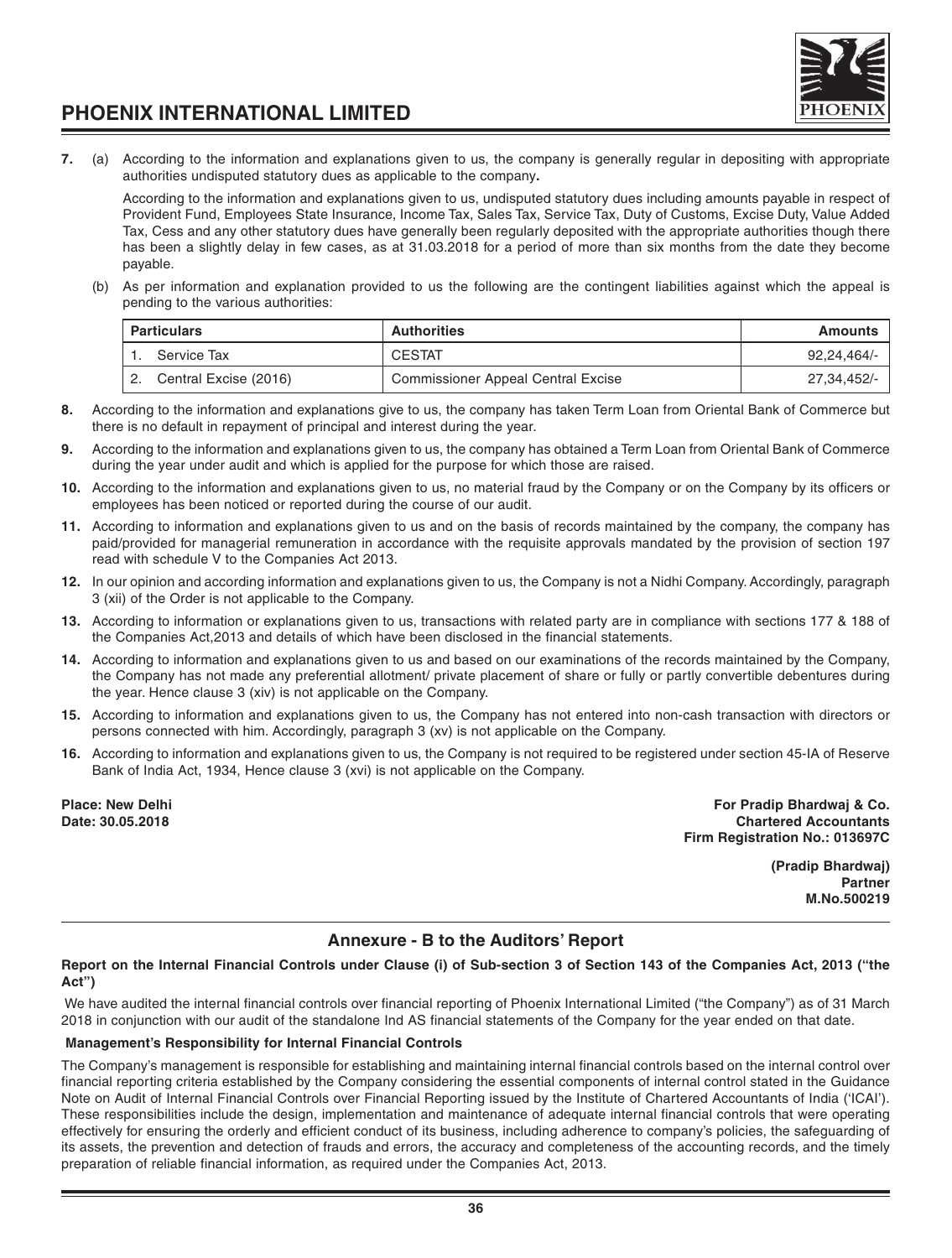

# **Auditors' Responsibility**

 Our responsibility is to express an opinion on the Company's internal financial controls over financial reporting based on our audit. We conducted our audit in accordance with the Guidance Note on Audit of Internal Financial Controls over Financial Reporting (the "Guidance Note") and the Standards on Auditing, issued by ICAI and deemed to be prescribed under section 143(10) of the Companies Act, 2013, to the extent applicable to an audit of internal financial controls, both applicable to an audit of Internal Financial Controls and, both issued by the Institute of Chartered Accountants of India. Those Standards and the Guidance Note require that we comply with ethical requirements and plan and perform the audit to obtain reasonable assurance about whether adequate internal financial controls over financial reporting was established and maintained and if such controls operated effectively in all material respects.

 Our audit involves performing procedures to obtain audit evidence about the adequacy of the internal financial controls system over financial reporting and their operating effectiveness. Our audit of internal financial controls over financial reporting included obtaining an understanding of internal financial controls over financial reporting, assessing the risk that a material weakness exists, and testing and evaluating the design and operating effectiveness of internal control based on the assessed risk. The procedures selected depend on the auditor's judgment, including the assessment of the risks of material misstatement of the standalone Ind AS financial statements, whether due to fraud or error.

 We believe that the audit evidence we have obtained is sufficient and appropriate to provide a basis for our audit opinion on the Company's internal financial controls system over financial reporting.

### **Meaning of Internal Financial Controls over Financial Reporting**

A company's internal financial control over financial reporting is a process designed to provide reasonable assurance regarding the reliability of financial reporting and the preparation of financial statements for external purposes in accordance with generally accepted accounting principles. A company's internal financial control over financial reporting includes those policies and procedures that (1) pertain to the maintenance of records that, in reasonable detail, accurately and fairly reflect the transactions and dispositions of the assets of the company; (2) provide reasonable assurance that transactions are recorded as necessary to permit preparation of financial statements in accordance with generally accepted accounting principles, and that receipts and expenditures of the company are being made only in accordance with authorisations of management and directors of the company; and (3) provide reasonable assurance regarding prevention or timely detection of unauthorised acquisition, use, or disposition of the company's assets that could have a material effect on the financial statements.

#### **Inherent Limitations of Internal Financial Controls over Financial Reporting**

Because of the inherent limitations of internal financial controls over financial reporting, including the possibility of collusion or improper management override of controls, material misstatements due to error or fraud may occur and not be detected. Also, projections of any evaluation of the internal financial controls over financial reporting to future periods are subject to the risk that the internal financial control over financial reporting may become inadequate because of changes in conditions, or that the degree of compliance with the policies or procedures may deteriorate.

#### **Opinion**

In our opinion, the Company has, in all material respects, an adequate internal financial controls system over financial reporting and such internal financial controls over financial reporting were operating effectively as at 31 March 2018, based on the internal control over financial reporting criteria established by the Company considering the essential components of internal control stated in the Guidance Note on Audit of Internal Financial Controls Over Financial Reporting issued by the Institute of Chartered Accountants of India

**Place: New Delhi For Pradip Bhardwaj & Co. Chartered Accountants Firm Registration No.: 013697C**

> **(Pradip Bhardwaj) Partner M.No.500219**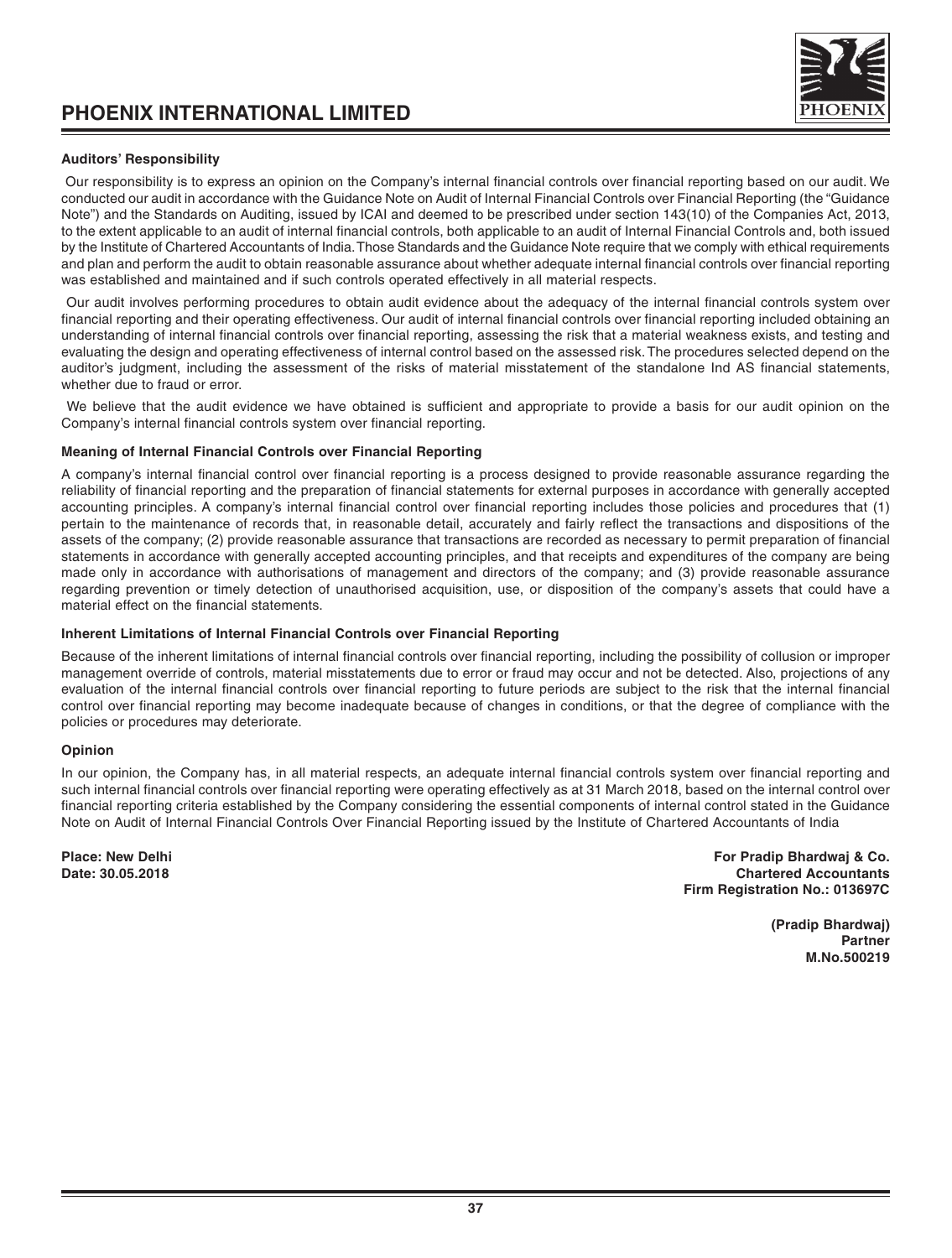

### **PHOENIX INTERNATIONAL LIMITED CIN : L74899DL1987PLC030092 STANDALONE BALANCE SHEET AS AT 31ST MARCH 2018**

**(INR in Lacs)**

| <b>Particulars</b>                                                 | <b>Note</b><br>No. | As at<br>31st March 2018 | As at<br><b>31st March 2017</b> | As at<br>1st April 2016 |  |  |  |  |
|--------------------------------------------------------------------|--------------------|--------------------------|---------------------------------|-------------------------|--|--|--|--|
| <b>ASSETS</b>                                                      |                    |                          |                                 |                         |  |  |  |  |
| <b>Non-Current Assets</b><br>1.                                    |                    |                          |                                 |                         |  |  |  |  |
| Property, Plant and Equipment<br>(a)                               | 3                  | 28,847.40                | 29,200.81                       | 29,549.44               |  |  |  |  |
| Capital Work-in-Progress<br>(b)<br><b>Financial Assets</b><br>(c)  |                    | 232.42                   | 232.42                          | 232.42                  |  |  |  |  |
| Long Term Investments                                              | 4                  | 1,590.83                 | 1,590.83                        | 1,590.83                |  |  |  |  |
| Long Term Loans                                                    | 5                  | 12.98                    | 12.78                           | 10.64                   |  |  |  |  |
| <b>Others Financial Non-Current Assets</b>                         | 6                  | 3.690.75                 | 7,551.35                        | 9,552.34                |  |  |  |  |
| (d) Other Non-Current Assets                                       | 7                  | 26.12                    | 25.36                           | 25.36                   |  |  |  |  |
| <b>Total Non-Current Assets</b>                                    |                    | 34,400.49                | 38,613.55                       | 40,961.04               |  |  |  |  |
| $\overline{2}$<br><b>Current Assets</b>                            |                    |                          |                                 |                         |  |  |  |  |
| Inventories<br>(a)<br><b>Financial Assets</b><br>(b)               | 8                  | 659.31                   | 546.89                          | 506.86                  |  |  |  |  |
| <b>Trade Receivables</b>                                           | 9                  | 3,384.67                 | 2,537.19                        | 2,744.76                |  |  |  |  |
| Cash and Cash Equivalents                                          | 10                 | 4,852.83                 | 295.52                          | 169.06                  |  |  |  |  |
| <b>Short Term Loans</b>                                            | 11                 | 27.71                    | 26.43                           | 12.57                   |  |  |  |  |
| <b>Other Financial Current Assets</b>                              | 12                 | 2,250.51                 | 2,684.45                        | 10.12                   |  |  |  |  |
| <b>Other Current Assets</b><br>(c)                                 | 13                 | 984.72                   | 736.71                          | 750.68                  |  |  |  |  |
| <b>Total Current Assets</b>                                        |                    | 12,159.76                | 6,827.20                        | 4,194.06                |  |  |  |  |
| <b>Total Assets</b>                                                |                    | 46,560.25                | 45,440.75                       | 45,155.09               |  |  |  |  |
| <b>EQUITY AND LIABILITIES</b>                                      |                    |                          |                                 |                         |  |  |  |  |
| Eauity                                                             |                    |                          |                                 |                         |  |  |  |  |
| (a) Equity Share Capital                                           | 14                 | 1,678.96                 | 1,678.96                        | 1,678.96                |  |  |  |  |
| (b) Other Equity                                                   | 15                 | 31,025.79                | 30,902.95                       | 30,732.29               |  |  |  |  |
| <b>Total Equity</b>                                                |                    | 32,704.73                | 32,581.90                       | 32,411.25               |  |  |  |  |
| <b>Liabilities</b>                                                 |                    |                          |                                 |                         |  |  |  |  |
| <b>Non-Current Liabilities</b><br>1.<br>(a) Financial Liabilities  |                    |                          |                                 |                         |  |  |  |  |
| Long Term Borrowings                                               | 16                 | 8,557.62                 | 8,885.06                        | 9,176.76                |  |  |  |  |
| <b>Other Financial Non Current Liabilities</b>                     | 17                 | 508.12                   | 483.77                          | 460.76                  |  |  |  |  |
| (b) Long Term Provisions                                           | 18                 | 13.11                    | 11.43                           | 9.26                    |  |  |  |  |
| Deferred Tax Liabilities (net)<br>(c)                              | 19                 | 499.96                   | 674.31                          | 743.69                  |  |  |  |  |
| <b>Total Non-Current Liabilities</b>                               |                    | 9,578.81                 | 10,054.57                       | 10,390.48               |  |  |  |  |
| $\overline{2}$<br><b>Current Liabilities</b>                       |                    |                          |                                 |                         |  |  |  |  |
| (a) Financial Liabilities                                          | 20                 |                          |                                 |                         |  |  |  |  |
| <b>Trade Pavables</b><br>÷<br><b>Other Financial Liabilities</b>   | 21                 | 3,411.28<br>401.68       | 2,148.56<br>302.74              | 1,850.96<br>227.96      |  |  |  |  |
| (b) Other Current Liabilities                                      | 22                 | 58.34                    | 39.77                           | 11.46                   |  |  |  |  |
| <b>Short Term Provisions</b><br>(c)                                | 23                 | 1.28                     | 1.09                            | 0.88                    |  |  |  |  |
| Current Tax Liabilities (net)<br>(d)                               | 24                 | 404.12                   | 312.12                          | 262.12                  |  |  |  |  |
| <b>Total Current Liabilities</b>                                   |                    | 4,276.70                 | 2,804.29                        | 2,353.37                |  |  |  |  |
| <b>Total Equity and Liabilities</b>                                |                    | 46,560.25                | 45,440.75                       | 45,155.09               |  |  |  |  |
| See Accompanying Notes Forming Part of<br>the Financial Statements | 1 to 45            |                          |                                 |                         |  |  |  |  |
| As per our report of even date attached                            |                    |                          |                                 |                         |  |  |  |  |

# For Pradip Bhardwaj & Co., Chartered Accountants

# **Firm Registration No.: 013697C**

per Pradip Bhardwaj **Narender Makkar** Narendra Aggarwal P. M. Alexander Narender Makkar Narendra Aggarwal P. M. Alexander Company Secretary Director **Membership No.: 500219** 

**Place : New Delhi Date : 30.05.2018**

# **For and on behalf of the Board of Directors<br>Phoenix International Limited**

**P. M. Alexander Mr. Baby Kutty<br>
Director Director Director Chief Finance Officer**<br>
DIN: 00027347 DIN: 00050022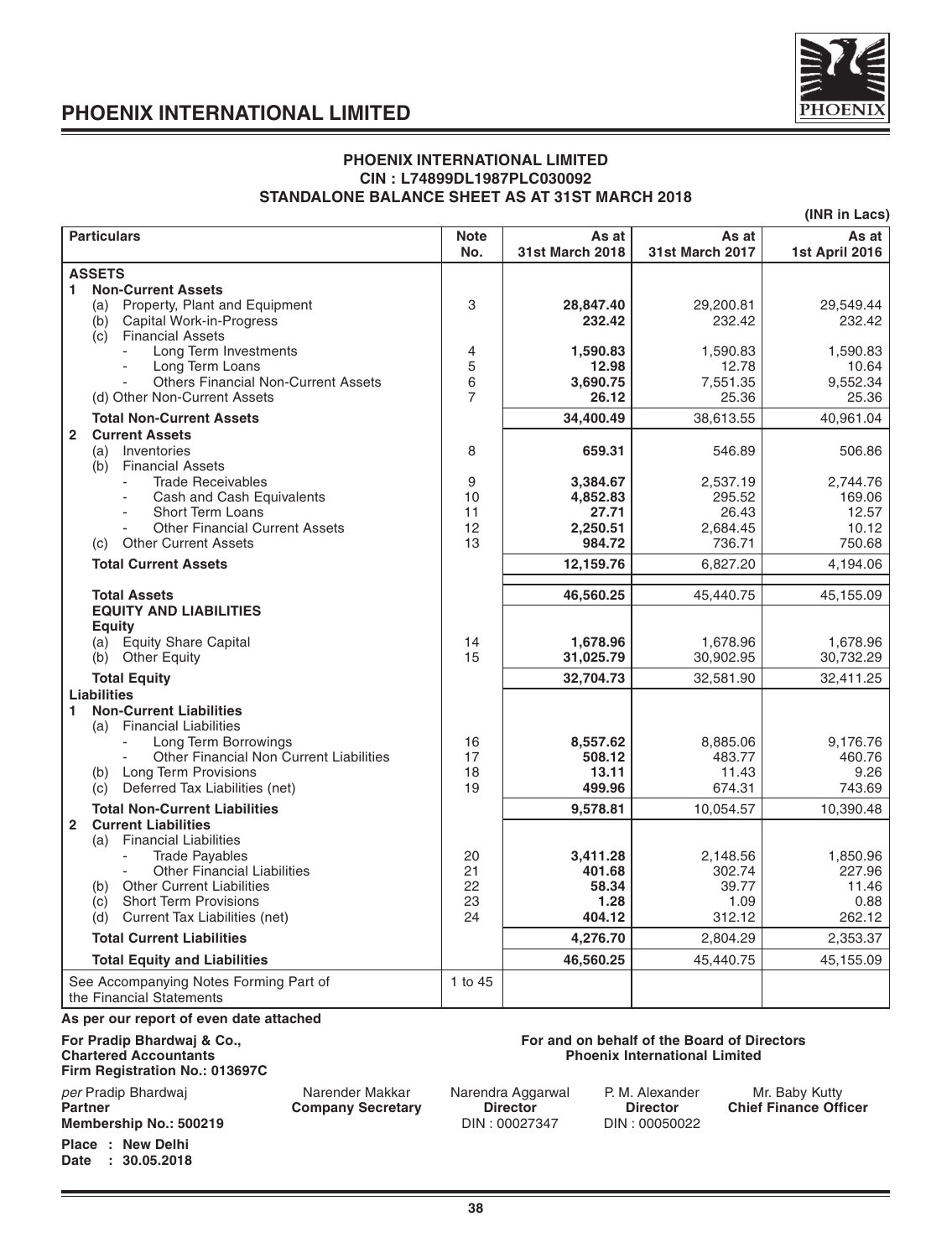

# **PHOENIX INTERNATIONAL LIMITED CIN : L74899DL1987PLC030092 STANDALONE PROFIT AND LOSS FOR THE YEAR ENDED 31ST MARCH 2018**

|                                                                                   |                    |                                              | (INR in Lacs)                                |
|-----------------------------------------------------------------------------------|--------------------|----------------------------------------------|----------------------------------------------|
| <b>Particulars</b>                                                                | <b>Note</b><br>No. | For the year ended<br><b>31st March 2018</b> | For the year ended<br><b>31st March 2017</b> |
| Revenue from Operations                                                           | 25                 | 3,926.30                                     | 4,090.03                                     |
| Other Income                                                                      | 26                 | 38.44                                        | 151.37                                       |
| <b>Total Revenue</b><br>Τ.                                                        |                    | 3,964.75                                     | 4,241.41                                     |
| Cost of Materials Consumed                                                        | 27                 | 1,510.65                                     | 2,046.41                                     |
| Purchases of Stock-in-Trade                                                       | $\blacksquare$     |                                              |                                              |
| Changes in Inventories of Finished Goods,                                         | 28                 | (13.93)                                      | 73.56                                        |
| Work-in-Progress and Stock-in-Trade                                               |                    |                                              |                                              |
| <b>Employee Benefit Expenses</b>                                                  | 29                 | 116.72                                       | 92.12                                        |
| <b>Finance Costs</b>                                                              | 30                 | 1,048.21                                     | 1,067.72                                     |
| Depreciation and Amortization Expense                                             | 3                  | 357.02                                       | 357.47                                       |
| Other Expenses                                                                    | 31                 | 838.38                                       | 696.42                                       |
| <b>Total Expenses</b>                                                             |                    | 3,857.06                                     | 4,333.69                                     |
| III. Profit Before Tax                                                            |                    | 107.69                                       | (92.29)                                      |
| IV Tax Expense:                                                                   |                    |                                              |                                              |
| (1) Current Tax                                                                   |                    | 92.00                                        | 50.00                                        |
| Deferred Tax<br>(2)                                                               |                    | (174.36)                                     | (69.38)                                      |
| <b>Total tax expense</b>                                                          |                    | (82.36)                                      | (19.38)                                      |
| Profit/ (Loss) For The Period<br>V                                                |                    | 190.05                                       | (72.90)                                      |
| VI Other Comprehensive Income                                                     |                    |                                              |                                              |
| Items that will not be reclassified to Profit or Loss:<br>A                       |                    |                                              |                                              |
| Actuarial Gain / (Loss) on Defined Benefit Obligation                             | 32                 | 0.09                                         | (0.69)                                       |
| Finance Liability of Preference Share through OCI                                 |                    | 7.07                                         | 6.86                                         |
| Income Taxes relating to items that will not be reclassified<br>to Profit or Loss |                    |                                              |                                              |
| Deferred Taxes relating to items that will not be reclassified                    |                    |                                              |                                              |
| to Profit or Loss                                                                 |                    |                                              |                                              |
| Items that will be reclassified to Profit or Loss:<br>B                           |                    |                                              |                                              |
| Income Tax relating to items that will be reclassified to<br>Profit or Loss       |                    |                                              |                                              |
| VII Total Comprehensive Income for the period (V+VI)                              |                    | 197.21                                       | (66.73)                                      |
| <b>Earnings per Equity Share</b>                                                  |                    |                                              |                                              |
| Basic - Par value of ₹10 per share                                                |                    | 1.17                                         | (0.40)                                       |
| Diluted - Par value of ₹ 10 per share                                             |                    | 1.17                                         | (0.40)                                       |
| See Accompanying Notes Forming Part of<br>the Financial Statements                | 1 to 45            |                                              |                                              |
| As per our report of even date attached                                           |                    |                                              |                                              |
| Pau Buadis, Blackmath 0, Oa                                                       |                    |                                              |                                              |

# **Firm Registration No.: 013697C**

# per Pradip Bhardwaj **Narender Makkar** Narendra Aggarwal P. M. Alexander Mr. Baby Kutty<br>**Partner Chief Finance Officer Chief Company Secretary Director Director** Chief Finance Officer **Partner Company Secretary Director Director Director Director Director Chief Finance Chief Finance Director Chief Finance Of Pinance Chief Finance Director Chief Finance Officer Pinance Chief Pinance Chief Pinance Chief P Membership No.: 500219**

**Place : New Delhi Date : 30.05.2018**

## **For Pradip Bhardwaj & Co., <br>Chartered Accountants and School Chartered Accountants and School Chartered Accountants and School Chartered Accountants and School Chartered Accountants and School Chartered Accountants and Sc Phoenix International Limited**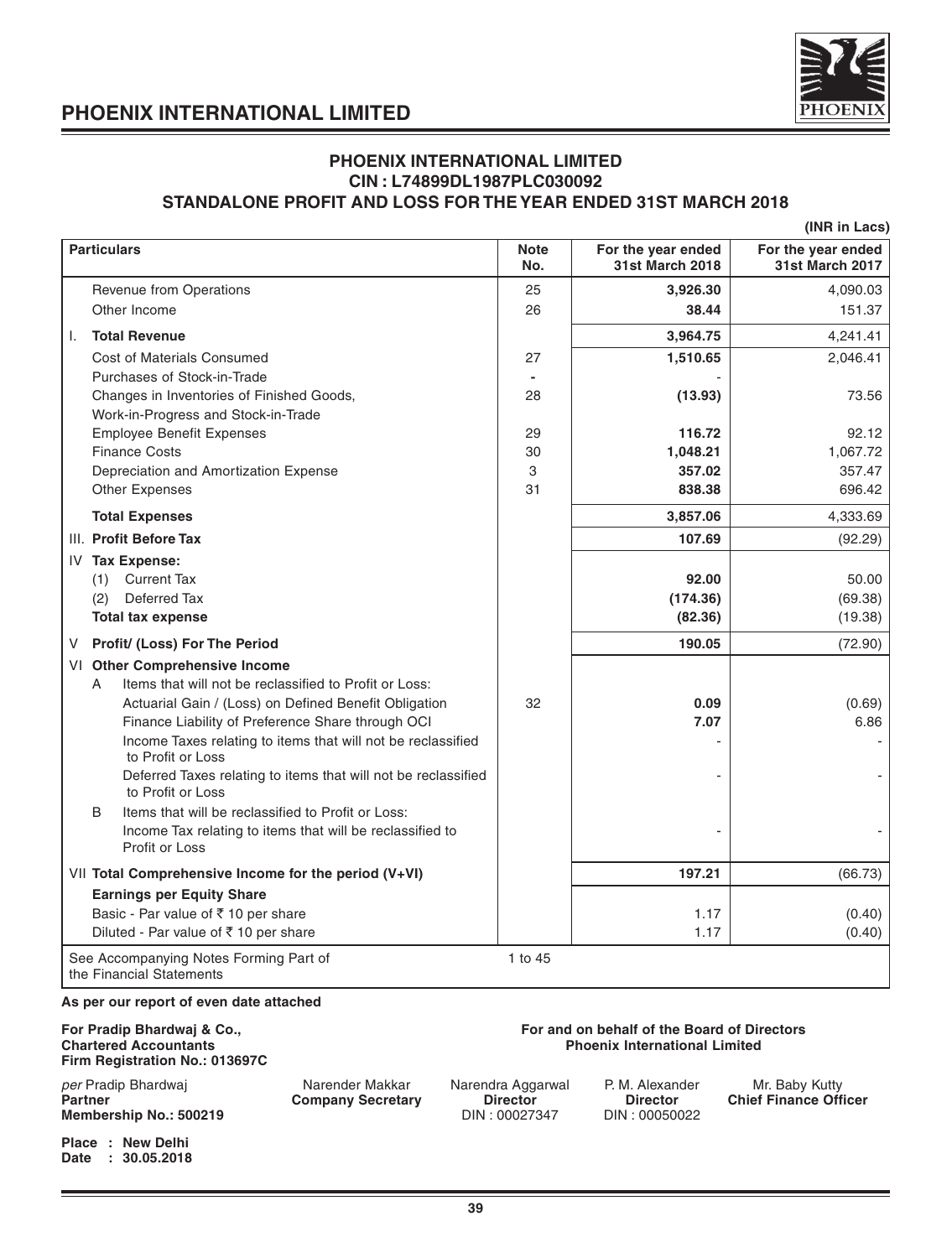

# **PHOENIX INTERNATIONAL LIMITED CIN : L74899DL1987PLC030092 STANDALONE CASH FLOW STATEMENT FOR THE YEAR ENDED 31ST MARCH, 2018**

|                                                                                                                                                                                                                                                                        |                                                     |                                      |                                                  | (INR in Lacs)                        |
|------------------------------------------------------------------------------------------------------------------------------------------------------------------------------------------------------------------------------------------------------------------------|-----------------------------------------------------|--------------------------------------|--------------------------------------------------|--------------------------------------|
| <b>Particulars</b>                                                                                                                                                                                                                                                     |                                                     | <b>Year ended</b><br>31st March 2018 |                                                  | Year ended<br><b>31st March 2017</b> |
| A. CASH FLOW FROM OPERATING ACTIVITIES<br>Net Profit Before Tax and Extraordinary Items                                                                                                                                                                                |                                                     | 107.69                               |                                                  | (92.29)                              |
| Adjustments for:<br>Depreciation and Amortization<br><b>Interest Paid</b>                                                                                                                                                                                              | 357.02<br>1,048.21                                  |                                      | 357.47<br>1.067.72                               |                                      |
| <b>Interest Received</b><br>Foreign Exchange Fluctuation Loss<br>(Profit)/Loss on Sale of Assets (net)<br>Provision for Gratuity                                                                                                                                       | (28.62)<br>65.23<br>0.00<br>1.68                    |                                      | (24.93)<br>(109.39)<br>(0.75)<br>2.17            |                                      |
| Liabilities / Provisions no longer required written back                                                                                                                                                                                                               |                                                     | 1,443.52                             |                                                  | 1,292.28                             |
| <b>Operating Profit Before Working Capital Changes</b><br>Adjustments for:<br>Decrease/(Increase) in Trade & Other Receivables<br>Decrease/(Increase) in Inventories<br>(Decrease)/Increase in Trade payables/Current Liabilities                                      | (1,096.77)<br>(112.42)<br>1,228.31                  | 1,551.21<br>19.12                    | 207.69<br>(40.03)<br>431.58                      | 1,199.99<br>599.24                   |
| Cash Generation from Operations<br>Taxes Paid(Net)                                                                                                                                                                                                                     | (82.36)                                             | 1,570.33<br>(82.36)                  | (19.38)                                          | 1,799.23<br>(19.38)                  |
| NET CASH FLOW FROM OPERATING ACTIVITIES<br><b>B. CASH FLOWS FROM INVESTING ACTIVITIES</b><br>Purchase of Fixed Assets<br>Sale of Fixed Assets<br><b>Interest Received</b>                                                                                              | (3.63)<br>0.02<br>28.76                             | 1,487.97                             | (9.09)<br>1.00<br>24.40                          | 1,779.85                             |
| NET CASH FLOW FROM INVESTING ACTIVIITES<br><b>C. CASH FLOW FROM FINANCING ACTIVITIES</b><br>Advances from Subsidiaries / Others<br>Repayment of Long Term Borrowing<br>Receiving of Long Term Borrowing<br>Security Deposits (Paid) / Received<br><b>Interest Paid</b> | 4,294.40<br>(225.39)<br>7.06<br>16.33<br>(1,048.21) | 25.14                                | (672.81)<br>49.95<br>6.86<br>14.01<br>(1,067.72) | 16.31                                |
| NET CASH FLOW FROM FINANCING ACTIVITIES<br>Net Increase in Cash and Cash Equivalents<br>Cash and Cash Equivalents at the Beginning of the Year                                                                                                                         |                                                     | 3,044.20<br>4,557.31<br>295.52       |                                                  | (1,669.70)<br>126.46<br>169.06       |
| Cash and Cash Equivalents at the End of the Year                                                                                                                                                                                                                       |                                                     | 4,852.83                             |                                                  | 295.52                               |
| See accompanying notes forming part of the financial statements                                                                                                                                                                                                        |                                                     |                                      |                                                  |                                      |

### **As per our report of even date attached**

# **Firm Registration No.: 013697C**

per Pradip Bhardwaj **Narender Makkar** Narendra Aggarwal P. M. Alexander Mr. Baby Kutty<br> **Partner Chief Finance Officer** Chief Company Secretary **Director** Director Chief Finance Officer **Membership No.: 500219** 

**Place : New Delhi Date : 30.05.2018**

### **For Pradip Bhardwaj & Co., <br>
Computer Chartered Accountants Chartered Accountants and Exercise Chartered Accountants Chartered Accountants Phoenix International Limited**

**Particle Company Secretary Director Director Director Director Chief Finance Chief Chief Chief Chief Chief Chief Chief Chief Chief Chief Chief Chief Chief Chief Chief Chief Chief Chief Chief Chief Chief Chief Chief Chief**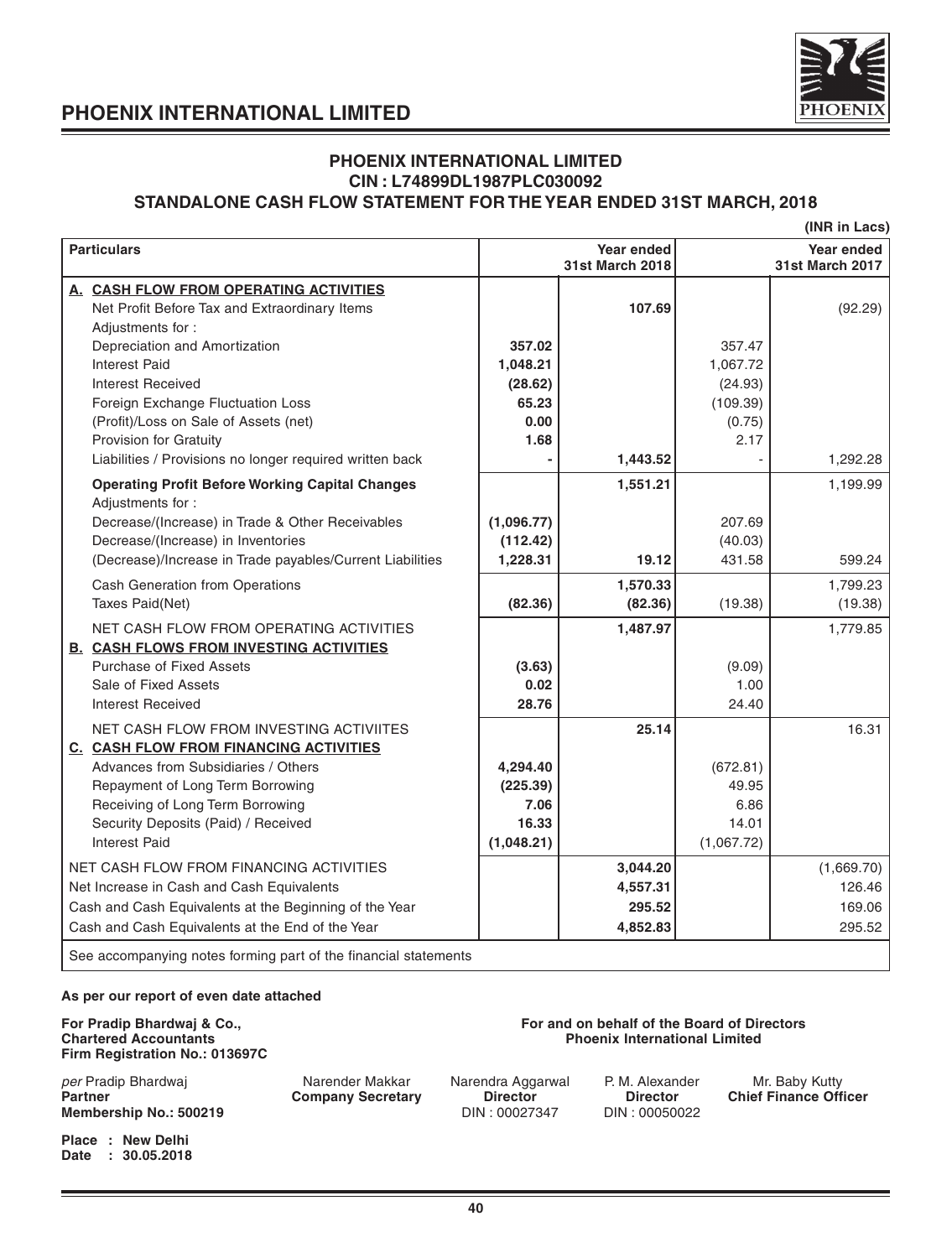

# **PHOENIX INTERNATIONAL LIMITED Standalone Statement of Changes in Equity**

### **(All amounts in INR Lacs, unless otherwise stated)**

| <b>Particulars</b>                           | As at 31st March 2018 |          |               | As at 31st March 2017 |  |  |
|----------------------------------------------|-----------------------|----------|---------------|-----------------------|--|--|
| <b>Equity Share Capital</b>                  | Number                | Amount   | <b>Number</b> | Amount                |  |  |
| Balance at the beginning of reporting period | 16,789,560            | 1.678.96 | 16.789.560    | .678.96 ا             |  |  |
| Less: Bought back during the year            |                       | -        |               |                       |  |  |
| Balance at the closing of reporting period   | 16,789,560            | 1.678.96 | 16,789,560    | 1.679                 |  |  |

**As per our report of even date attached**

**Firm Registration No.: 013697C**

### **For Pradip Bhardwaj & Co., <br>
Chartered Accountants Chartered Accountants and Exercise Chartered Accountants Chartered Accountants Phoenix International Limited**

| per Pradip Bhardwai<br><b>Partner</b><br>Membership No.: 500219 | Narender Makkar<br><b>Company Secretary</b> | Narendra Aggarwal<br><b>Director</b><br>DIN: 00027347 | P. M. Alexander<br><b>Director</b><br>DIN: 00050022 | Mr. Baby Kutty<br><b>Chief Finance Officer</b> |
|-----------------------------------------------------------------|---------------------------------------------|-------------------------------------------------------|-----------------------------------------------------|------------------------------------------------|
|                                                                 |                                             |                                                       |                                                     |                                                |

**Place : New Delhi Date : 30.05.2018**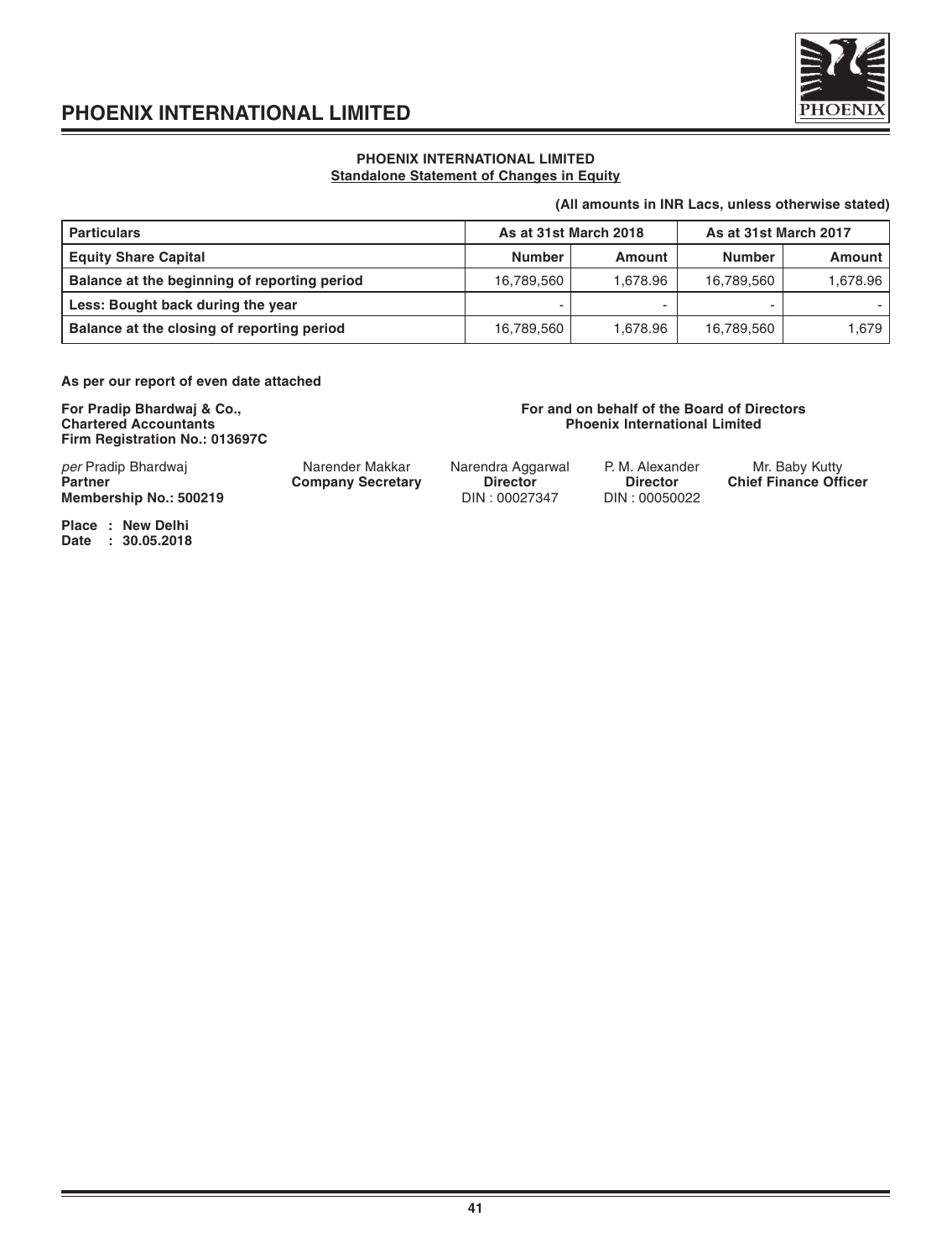



# **PHOENIX INTERNATIONAL LIMITED Notes to Financial Statements**

# **1. CORPORATE AND GENERAL INFORMATION**

Phoenix International Limited ("the Company") is a Public Company domiciled and incorporated in India and its shares are publicly traded on the National Stock Exchange ('NSE') and Bombay Stock Exchange (BSE) in India. The registered office of Company is situated at 3<sup>rd</sup> Floor, Gopala Tower, 25 Rajendra Place, New Delhi110008, India.

The Company is in the business of leasing out buildings and is a leading manufacturer and supplier of Shoes and Shoe Uppers in Chennai, India.

These financial statements were approved and adopted by board of directors of the Company in their meeting dated May 30, 2018.

### **2. SIGNIFICANT ACCOUNTING POLICIES :**

#### **(a) Basis of preparation of Financial Statements**

The financial statement are prepared inaccordance with Indian Accounting Standards (IndAS) under the historical cost convention on the accrual basis except for certain financial instruments which are measured at fair values, the provisions of the Companies Act, 2013 ('Act') (to the extent notified) and guidelines issued by the Securities and Exchange Board of India (SEBI). The IndAS are prescribed under Section 133 of the Act read with Rule 3 of the Companies (Indian Accounting Standards) Rules, 2015 and Companies (Indian Accounting Standards) Amendment Rules, 2016.

The Company has adopted all the IndAS and the adoption was carried out in accordance with Ind AS 101 First time adoption of Indian Accounting Standards. The transition was carried out from Indian Accounting Principles generally accepted in India as prescribed under Section 133 of the Act, read with Rule 7 of the Companies (Accounts) Rules, 2014 (IGAAP), which was the previous GAAP. Reconciliations and descriptions of the effect of the transition has been summarized in note 33, 33(a), 33(b) & 33(c).

The accounting policies have been consistently applied except where a newly issued accounting standard is initially adopted or a revision to an existing accounting standard requires a change in the accounting policy hither to in use.

# **(b) Use of Estimates**

The preparation of the financial statements in conformity with Ind AS requires management to make estimates, judgments and assumptions. These estimates, judgments and assumptions affect the application of accounting policies and the reported amounts of assets and liabilities, the disclosures of contingent assets and liabilities at the date of the financial statements and reported amounts of revenues and expenses during the period. Accounting estimates could change from period to period. Actual results could differ from those estimates. Appropriate changes in estimates are made as management becomes aware of changes in circumstances surrounding the estimates. Changes in estimates are reflected in the financial statements in the period in which changes are made and, if material, their effects are disclosed in the notes to the financial statements.

#### **c) Revenue Recognition**

The company recognizes revenue when the amount of revenue can be measured reliably and it is probable that the economic benefits associated with the transaction will flow to the entity.

#### **(i) Sales of Goods**

Revenue from the sale of goods is recognized, when all significant risks and rewards are transferred to the buyer, as per the terms of the contracts and no significant uncertainty exists regarding the amount of the consideration that will be derived from the sales of goods. It also includes excise duty and excludes value added tax / sales tax. It is measured at fair value of consideration received or receivable, net of returns and allowances, trade discounts and volume rebates.

#### **(ii) Lease Income**

Lease income from operating leases shall be recognized in income on a straight line basis over the lease term.

# **(iii) Interest Income**

Interest income is recognized using the effective interest rate (EIR). EIR is the rate that exactly discounts the estimated future cash receipts over the expected life of the financial instrument or a shorter period, where appropriate, to the gross carrying amount of the financial asset. When calculating the effective interest rate, the Company estimates the expected cash flows by considering all the contractual terms of the financial instrument but does not consider the expected credit losses.

#### **(iv) Investment Income**

All equity investments in scope of Ind AS 109 are measured at fair value. For equity instruments, the company may make an irrevocable election to present in other comprehensive income subsequent changes in the fair value. The company makes such election on an instrumentby instrument basis. The classification is made on initial recognition and is irrevocable.

If the company decides to classify an equity instrument as at FVTOCI, then all fair value changes on the instrument, excluding dividends, are recognized in the OCI. There is no recycling of the amounts from OCI to P&L, even on sale of investment. However, the company may transfer the cumulative gain or loss within equity.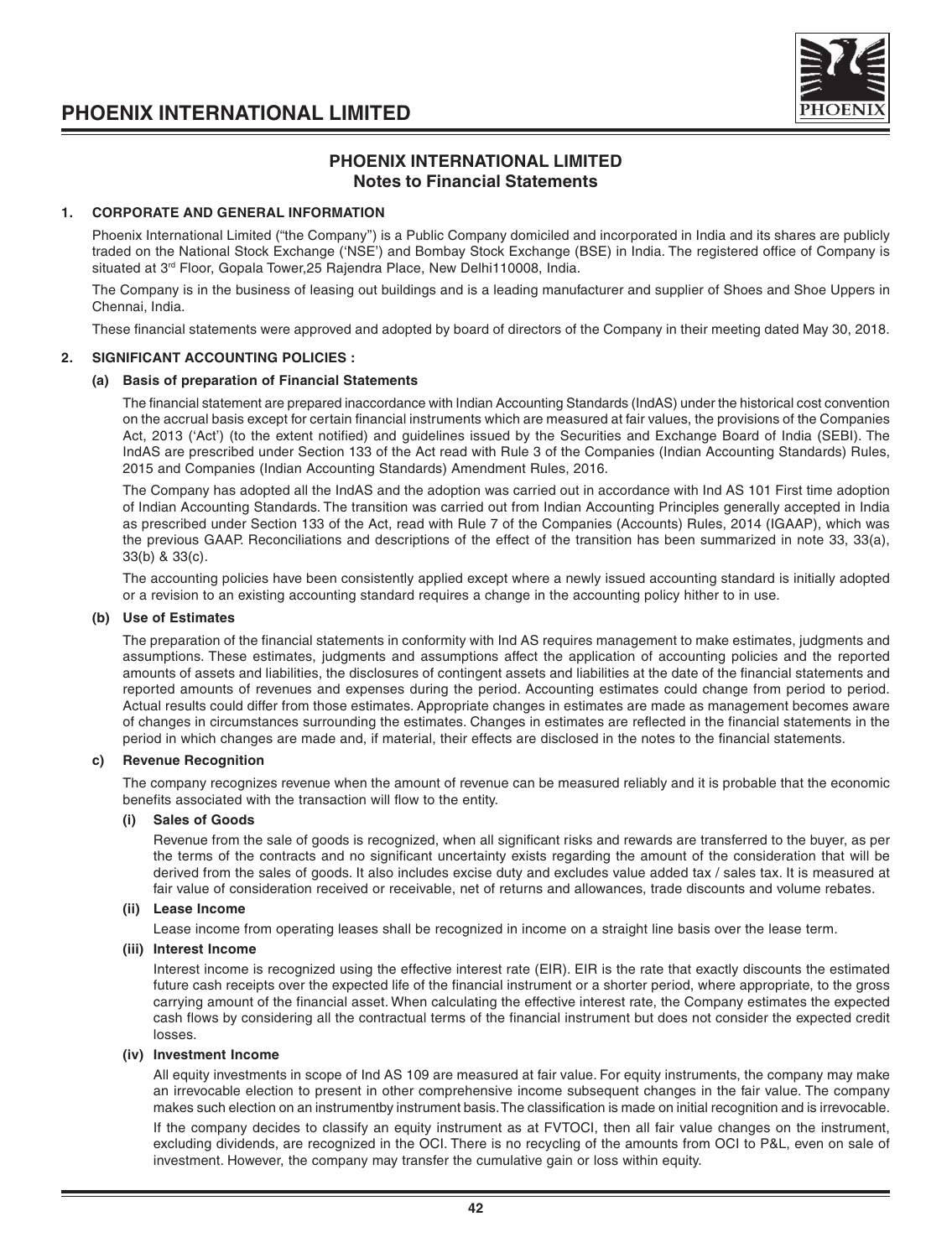



Equity instruments included within the FVTPL category are measured at fair value with all changes recognized in the P&L.

#### **(d) Employees Benefits**

#### **(i) Short term Employee Benefits**

Short Term Employee Benefits are recognized as an expense on an undiscounted basis in the statement of profit and loss of the year in which the related service is rendered.

### **(ii) Post-Employment Benefits**

#### **Defined Contribution Plans**

Retirement benefit in the form of provident fund is a defined contribution scheme. The Company has no obligation, other than the contribution payable to the provident fund. The Company recognizes contribution payable to the provident fund scheme as an expense, when an employee renders the related service.

#### **Defined Benefit Plans**

The Company provides for gratuity, a defined benefit retirement plan ('the Gratuity Plan') covering eligible employees of the Company. The Gratuity Plan provides a lump-sum payment to vested employees at retirement, death, incapacitation or termination of employment, of an amount based on the respective employee's salary and the tenure of employment with the Company.

Liabilities with regard to the Gratuity Plan are determined by actuarial valuation, performed by an independent actuary, at each balance sheet date using the projected unit credit method.

The Company recognizes the net obligation of a defined benefit plan in its balance sheet as an asset or liability. Remeasurements comprising of actuarial gains and losses, the effect of the asset ceiling (excluding amounts included in net interest on the net defined benefit liability) and the return on plan assets (excluding amounts included in net interest on the net defined benefit liability) are recognized in Other Comprehensive Income which are not reclassified to profit or loss in subsequent periods.

#### **(e) Property, Plant and Equipment**

Property, plant and equipment are stated at cost, less accumulated depreciation and impairment, if any. Costs directly attributable to acquisition arecapitalized until the property, plant and equipment are ready for use, as intended by management. The company depreciates property, plant and equipment over their estimated useful lives using the Written down value method for assets situated at Head Office and Chennai Branch & Straight line method for others. The estimated useful lives of assets as prescribed under Part C of ScheduleII of the Companies Act 2013, are as follows:

| <b>Building</b>            | 60 years.           |
|----------------------------|---------------------|
| <b>Plant and Machinery</b> | 15 years            |
| Office Equipment           | $5 - 10$ years      |
| <b>Computer Equipment</b>  | $: 3 \text{ years}$ |
| Furniture and fixtures     | 10 years            |
| Vehicles                   | 8 years.            |

Advances paid towards the acquisition of property, plant and equipment outstanding at each balance sheet date is classified as capital advances under other 'non-current assets' and the cost of assets not put to use before such date are disclosed under 'Capital work-in-progress'. Subsequent expenditures relating to property, plant and equipment is capitalized only when it is probable that future economic benefits associated with these will flow to the Company and the cost of the item can be measured reliably. Repairs and maintenance costs are recognized in net profit in the Statement ofProfit and Loss when incurred. The cost and related accumulated depreciation are eliminated from the financial statements upon sale or retirement of the asset and the resultant gains or losses are recognized in the Statement of Profit and Loss. Assets to be disposed off are reported at the lower of the carrying value or the fair value less cost to sell.

#### **(f) Inventories**

Inventories of raw materials, stores and spares, trading goods, work-in-process and finished goods are valued at cost or net realizable value, whichever is lower. However, materials and other items held for use in the production of Inventories are not written down below cost if the finished products in which they will be incorporated are expected to be sold at or above cost. The cost in respect of the aforesaid items of inventory is computed as under:

- In case of raw materials, at weighted average cost plus direct expenses.
- In case of stores & spares, at weighted average cost plus direct expenses.
- In case of work-in-process, at raw material cost plus conversion cost depending upon the stage of completion.
- In case of finished goods, at raw material cost plus conversion cost, packing cost, excise duty and other overheads incurred to bring the goods to their present condition and location.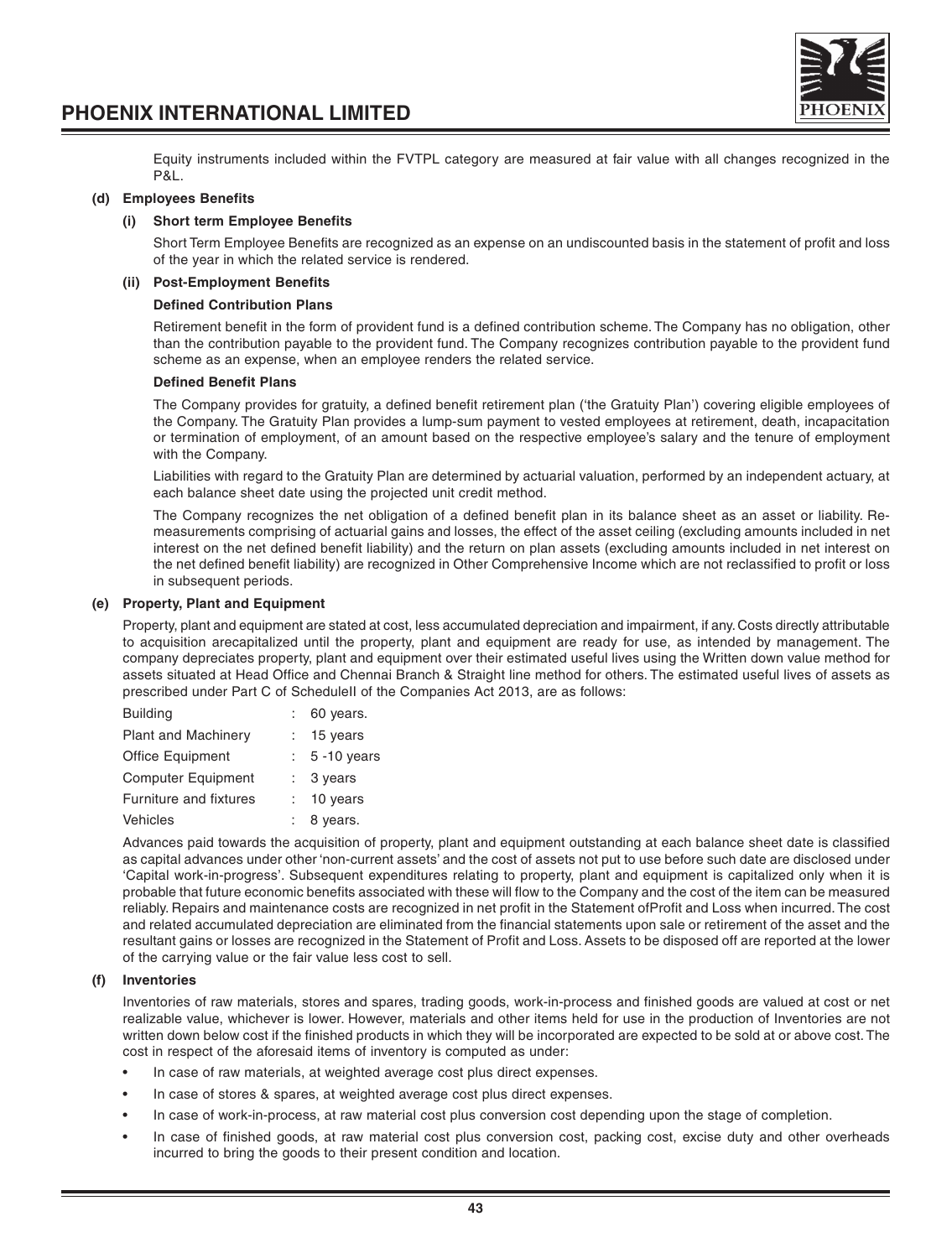

### **(g) Borrowing Costs**

Borrowing costs that are directly attributable to the acquisition, construction or production of a qualifying asset are capitalized as part of the cost of the asset. Other borrowing costs are recognized as an expense in the period in which they are incurred. Borrowing costs consist of interest and other costs that an entity incurs in connection with the borrowing of funds. Borrowing cost also includes exchange differences to the extent regarded as an adjustment to the borrowing costs.

#### **(h) Earnings per Share**

Basic earnings per equity share are computed by dividing the net profit attributable to the equity share holders of the company by the weighted average number of equity shares outstanding during the period. Diluted earnings per equity share is computed by dividing the net profit attributable to the equity holders of the company by the weighted average number of equity shares considered for deriving basic earnings per equity share and also the weighted average number of equity shares that could have been issued upon conversion of all dilutive potential equity shares. The dilutive potential equity shares are adjusted for the proceeds receivable had the equity shares been actually issued at fair value (i.e. the average market value of the outstanding equity shares). Dilutive potential equity shares are deemed converted as of the beginning of the period, unless issued at a later date. Dilutive potential equity shares are determined independently for each period presented. The weighted average number of ordinary shares outstanding during the period is the number of ordinary shares outstanding at the beginning of the period, adjusted by the number of ordinary shares bought back or issued during the period multiplied by a time-weighting factor. The time-weighting factor is the number of days that the shares are outstanding as a proportion of the total number of days in the period; a reasonable approximation of the weighted average is adequate in many circumstances.

#### **(i) Income Taxes**

Income tax expense comprises current and deferred income tax. Income tax expense isrecognized in net profit in the statement of profit and loss except to the extent that it relates to items recognized directly in equity, in which case it is recognized in other comprehensive income. Current income tax for current and prior periods is recognized at the amount expected to be paid to or recovered from the tax authorities, using the tax rates and tax laws that have been enacted or substantively enacted by the balance sheet date. Deferred income tax assets and liabilities arerecognized for all temporary differences arisingbetween the tax bases of assets and liabilities and their carrying amounts in the financial statements. Deferred tax assets are reviewed at each reporting date and are reduced to the extent that it is no longer probable that the related tax benefit will be realized.

Deferred income tax assets and liabilities are measured using tax rates and tax laws that have been enacted or substantively enacted by the balance sheet date and are expected to apply to taxable income in the years in which those temporary differences are expected to be recovered or settled. The effect of changes in tax rates on deferred income tax assets and liabilities isrecognized as income or expense in the period thatincludes theenactment or the substantive enactment date. A deferred income tax asset is recognized to the extent that it is probable that future taxable profit will be available against which the deductible temporary differences and tax losses can be utilized. Deferred income taxes are not provided on the undistributed earnings of subsidiaries and branches where it is expected that the earnings of the subsidiary or branch will not be distributed in the foreseeable future. The company offsets current tax assets and current tax liabilities, where it has a legally enforceable right to set off the recognized amounts and where it intends either to settle on a net basis, or to realize the asset and settle the liability simultaneously. The income taxprovision for the interim period is made based on the best estimate of the annual average tax rate expected to be applicable for the full financial year. Tax benefits ofdeductions earned on exercise ofemployee share options in excess of compensation charged to income are credited to share premium.

#### **(j) Foreign Currency Transactions**

#### **(i) Functional and Presentation currency**

The functional currency of the company is Indian rupee. These financial statements are presented in Indian Rupee (rounded off to lacs).

#### **(ii) Transaction and balances**

The foreign currency transactions are recorded, on initial recognition in the functional currency, by applying to the foreign currency amount the spot exchange rate between the functional currency and the foreign currency at the date of the transaction.

The foreign currency monetary items are translated using the closing rate at the end of each reporting period. Nonmonetary items that are measured in terms of historical cost in a foreign currency shall be translated using the exchange rate at the date of the transaction. Exchange differences arising on the settlement of monetary items or on translating monetary items at rates different from those at which they were translated on initial recognition during the period or in previous financial statements shall be recognized in profit or loss in the period in which they arise.

Foreign exchange differences regarded as an adjustment to borrowing costs are presented in the statements of profit and loss, within finance cost. All other foreign exchange gains and losses are presented in the statement of profit and loss on net basis.

# **(k) Leases**

Leases under which the company assumes substantially all the risks and rewards of ownership are classified as finance leases. When acquired, such assets are capitalized at fair value or present value of the minimum lease payments at the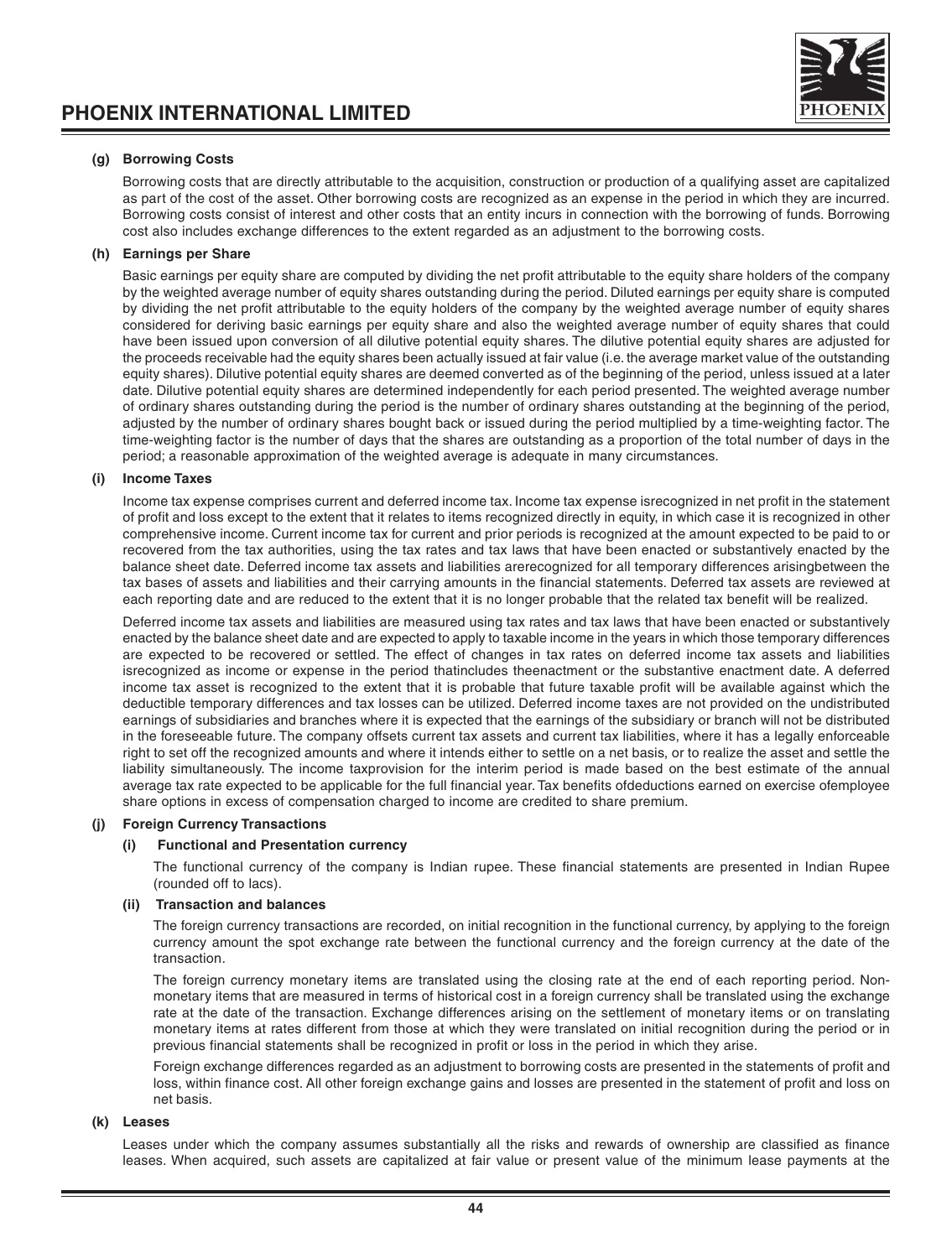

inception of the lease, whichever is lower. Lease under which the risks and rewards incidental to ownership are not transferred to lessee is classified as operating lease. Lease payments under operating leases are recognized as an expense on a straight line basis in net profit in the statement of profit and loss over the lease term.

# **(l) Financial Instruments**

A financial instrument is any contract that gives rise to a financial asset of one entity and a financial liability or equity instrument of another entity.

#### **(i) Initial Recognition and measurement**

On initial recognition, all the financial assets and liabilities are recognized at its fair value plus or minus, in the case of a financial asset or financial liability not at fair value through profit or loss, transaction costs that are directly attributable to the acquisition or issue of the financial asset or financial liability except trade receivables which are recognized at transaction price.

#### **(ii) Subsequent measurement**

#### **(a) Non-derivative financial instruments**

#### **(i) Financial assets carried at amortized cost**

A financial asset is subsequently measured at amortized cost if it is held within a business model whose objective is to hold the asset in order to collect contractual cash flows and the contractual terms of the financial asset give rise on specified dates to cash flows that are solely payments of principal and interest on the principal amount outstanding.

#### **(ii) Financial assets at fair value through other comprehensive income**

 A financial asset is subsequently measured at fair value through other comprehensive income if it is held within a business model whose objective is achieved by both collecting contractual cash flows and selling financial assets and the contractual terms of the financial asset give rise on specified dates to cash flows that are solely payments of principal and interest on the principal amount outstanding.

#### **(iii) Financial assets at fair value through profit or loss**

A financial asset which is not classified in any of the above categories is subsequently measured at fair value through profit or loss.

#### **(iv) Financial liabilities**

The financial liabilities are subsequently carried at amortized cost using the effective interest method. For trade and other payables maturing within one year from the balance sheet date, the carrying amounts approximate fair value due to the short maturity of these instruments.

### **(b) Equity Share capital**

## **(i) Equity Shares**

Equity shares issued by the company are classified as equity. Incremental costs directly attributable to the issuance of new ordinary shares and share options are recognized as a deduction from equity, net of any tax effects.

#### **(ii) Derecognition of financial instruments**

A financial asset is derecognized when the contractual rights to the cash flows from the financial asset expire or it transfers the financial asset and the transfer qualifies for derecognition under Ind AS 109. A financial liability is derecognized when the obligation specified in the contract is discharged or cancelled or expired.

#### **(iii) Fair value measurement of financial instruments**

The fair value of financial instruments is determined using the valuation techniques that are appropriate in the circumstances and for which sufficient data are available to measure fair value, maximizing the use of relevant observable inputs and minimizing the use of unobservable inputs.

Based on the three level fair value hierarchy, the methods used to determine the fair value of financial assets and liabilities include quoted market price, discounted cash flow analysis and valuation certified by the external valuer.

In case of financial instruments where the carrying amount approximates fair value due to the short maturity of those instruments, carrying amount is considered as fair value.

### **(m) Impairment of Assets**

### **a. Financial assets**

The company recognizes loss allowances using the expected credit loss (ECL) model for the financial assets which are not fair valued through profit or loss.

Loss allowance for trade receivables with no significant financing component is measured at an amount equal to lifetime ECL. For all other financial assets, expected credit losses are measured at an amount equal to the 12-month ECL, unless there has been a significant increase in credit risk from initial recognition in which case those are measured at lifetime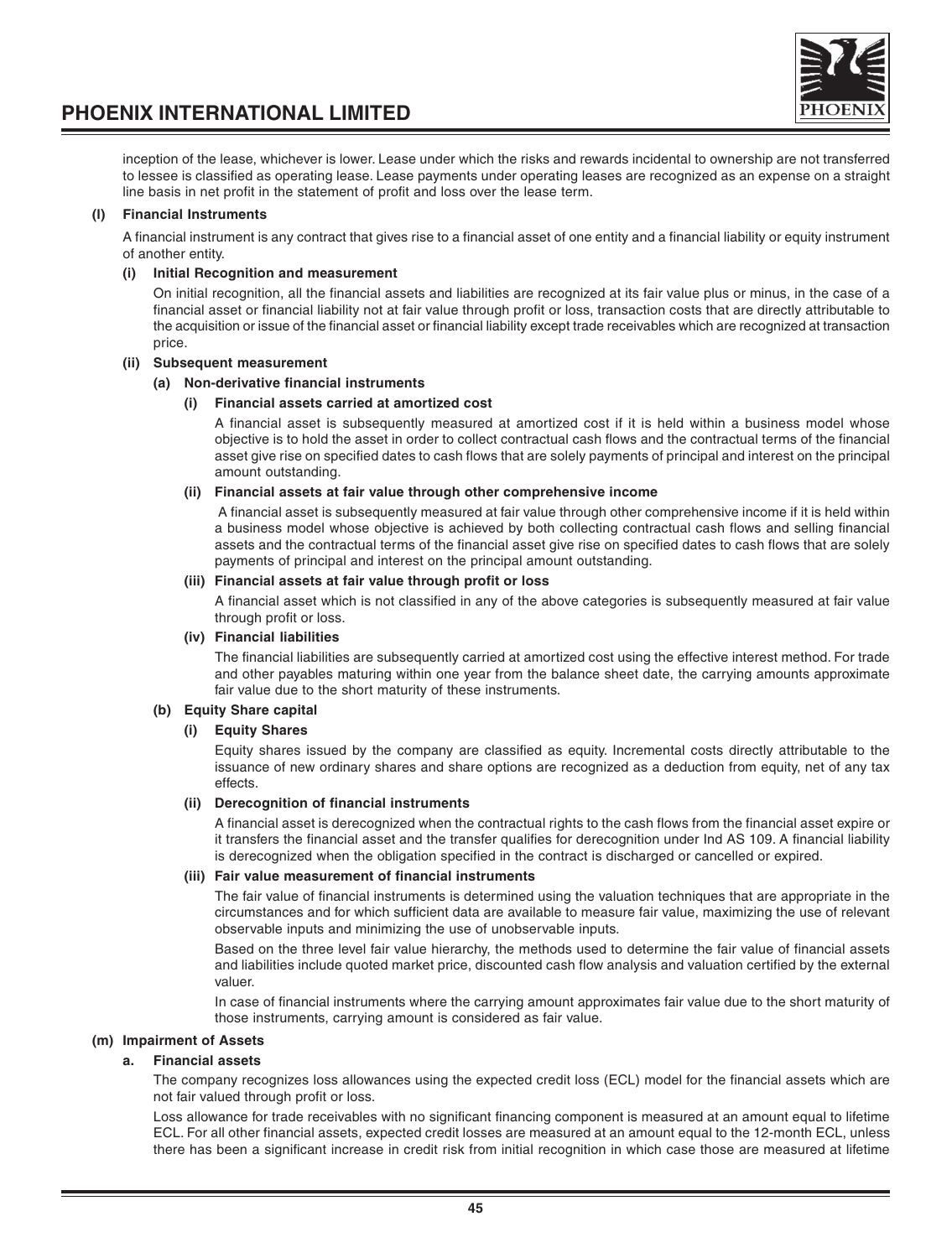

ECL. The amount of expected credit losses (or reversal) that is required to adjust the loss allowance at the reporting date to the amount that is required to be recognized as an impairment gain or loss in statement of profit or loss.

### **b. Non-financial assets**

#### **Intangible assets and property, plant and equipment**

Intangible assets and property, plant and equipment are evaluated for recoverability whenever events or changes in circumstances indicate that their carrying amounts may not be recoverable. For the purpose of impairment testing, the recoverable amount (i.e. the higher of the fair value less cost to sell and the value-in-use) is determined on an individual asset basis unless the asset does not generate cash flows that are largely independent of those from other assets. In such cases, the recoverable amount is determined for the CGU to which the asset belongs.

If such assets are considered to be impaired, the impairment to be recognized in the statement of profit and loss is measured by the amount by which the carrying value of the assets exceeds the estimated recoverable amount of the asset. An impairment loss is reversed in the statement of profit and loss if there has been a change in the estimates used to determine the recoverable amount. The carrying amount of the asset is increased to its revised recoverable amount, provided that this amount does not exceed the carrying amount that would have been determined (net of any accumulated amortization or depreciation) had no impairment loss been recognized for the asset in prior years.

#### **(n) Cash and cash equivalents**

The Cash and cash equivalent in the balance sheet comprise cash at banks and on hand and short-term deposits with a maturity period of three months or less from the balance sheet date, which are subject to an insignificant risk of changes in value.

#### **(o) Cash flow statement**

The cash flow statement is prepared in accordance with the Indian Accounting Standard (Ind AS) - 7 "Statement of Cash flows" using the indirect method for operating activities.

#### (**p) Provisions, Contingent liabilities, Contingent assets and Commitments:**

#### **General**

Provisions are recognized when the Company has a present obligation (legal or constructive) as a result of a past event, it is probable that an outflow of resources embodying economic benefits will be required to settle the obligation and a reliable estimate can be made of the amount of the obligation. When the Company expects some or all of a provision to be reimbursed, for example, under an insurance contract, the reimbursement is recognized as a separate asset, but only when the reimbursement is virtually certain. The expense relating to a provision is presented in the statement of profit and loss net of any reimbursement.

If the effect of the time value of money is material, provisions are discounted using a current pre-tax rate that reflects, when appropriate, the risks specific to the liability. When discounting is used, the increase in the provision due to the passage of time is recognized as a finance cost.

Contingent liability is disclosed in the case of:

- a present obligation arising from past events, when it is not probable that an outflow of resources will be required to settle the obligation;
- a present obligation arising from past events, when no reliable estimate is possible;
- a possible obligation arising from past events, unless the probability of outflow of resources is remote.

Commitments include the amount of purchase order (net of advances) issued to parties for completion of assets.

Provisions, contingent liabilities, contingent assets and commitments are reviewed at each balance sheet date.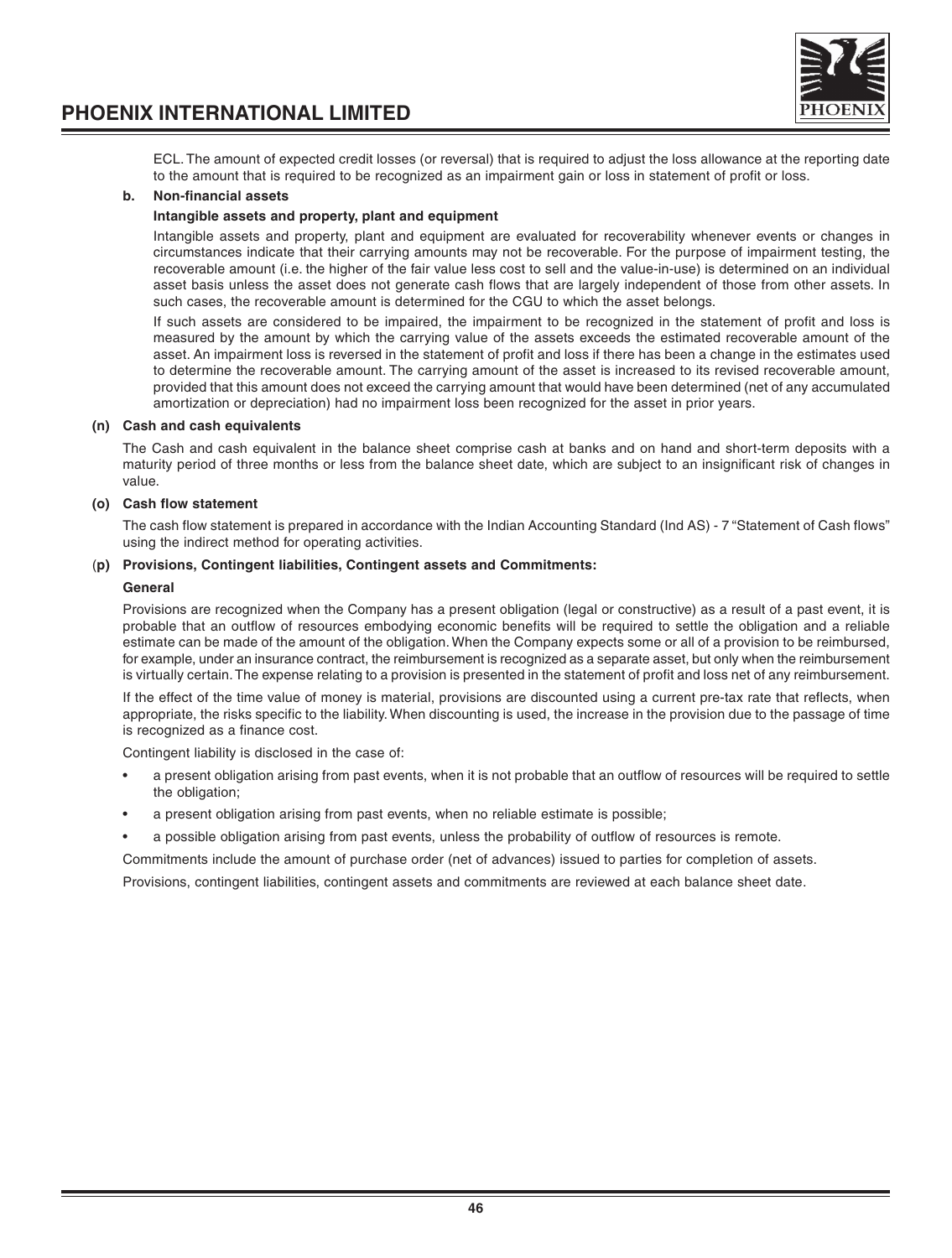

# **Non-Current Assets**

# **(3) Property, Plant and Equipment**

# **As at 31 March 2018 (INR in Lacs)**

|                |                                   | <b>Gross Block</b>       |                  |                            | Depreciation              |                          |                  |                                   |                                                  | <b>Net Block</b>       |                           |                              |
|----------------|-----------------------------------|--------------------------|------------------|----------------------------|---------------------------|--------------------------|------------------|-----------------------------------|--------------------------------------------------|------------------------|---------------------------|------------------------------|
| Sr.<br>No.     | <b>Particulars</b>                | As at<br>1 April<br>2017 | <b>Additions</b> | Sales/<br>Adjust-<br>ments | As at<br>31 March<br>2018 | As at<br>1 April<br>2017 | Adjust-<br>ments | Deprecia-<br>tion for<br>the year | <b>Transferred</b><br>to Retained 31<br>earnings | As at<br>March<br>2018 | As at<br>31 March<br>2018 | As at<br>31<br>March<br>2017 |
|                | <b>Tangible Assets:</b>           |                          |                  |                            |                           |                          |                  |                                   |                                                  |                        |                           |                              |
|                | Land                              | 13,880.43                |                  |                            | 13,880.43                 |                          |                  |                                   |                                                  |                        | 13,880.43                 | 13,880.43                    |
| $\overline{2}$ | <b>Building</b>                   | 28,999.63                |                  |                            | 28,999.63                 | 13,694.73                |                  | 352.08                            |                                                  | 14,046.81              | 14,952.82                 | 15,304.90                    |
| 3              | <b>Plant and Machinery</b>        | 385.08                   | 0.92             |                            | 386.00                    | 383.53                   |                  | 0.41                              |                                                  | 383.94                 | 2.06                      | 1.55                         |
| 4              | Electrical Installation           | 281.30                   |                  |                            | 281.30                    | 278.36                   |                  | 0.42                              |                                                  | 278.78                 | 2.52                      | 2.94                         |
| 5              | Vehicles                          | 69.32                    |                  |                            | 69.32                     | 61.95                    |                  | 2.27                              |                                                  | 64.22                  | 5.10                      | 7.37                         |
| 6              | Office and Other Equipment        | 41.97                    | 1.53             | 0.45                       | 43.05                     | 40.12                    | 0.43             | 1.25                              |                                                  | 40.94                  | 2.11                      | 1.85                         |
| 7              | Furniture & Fixtures              | 32.50                    | 1.18             |                            | 33.68                     | 30.72                    |                  | 0.60                              |                                                  | 31.31                  | 2.36                      | 1.78                         |
|                | <b>Capital Work In Progress:-</b> |                          |                  |                            |                           |                          |                  |                                   |                                                  |                        |                           |                              |
|                | Machinery                         | 232.42                   |                  |                            | 232.42                    |                          |                  |                                   |                                                  |                        | 232.42                    | 232.42                       |
|                | Intangible Assets:                |                          |                  |                            |                           |                          |                  |                                   |                                                  |                        |                           |                              |
|                | Total                             | 43,922.64                | 3.63             | 0.45                       |                           | 43,925.82   14,489.40    | 0.43             | 357.02                            |                                                  | - 14,846.00            | 29,079.82                 | 29,433.23                    |
|                | <b>Previous Year</b>              | 43,918.54                | 9.09             | 4.99                       |                           | 43,922.64 14,136.68      | 4.74             | 357.47                            |                                                  | -  14,489.40           | 29,433.23                 | 29,781.86                    |

# **As at 31 March 2017**

|                |                                | <b>Gross Block</b>       |                  |                            | Depreciation                 |                          |                  |                                   |                                                    | <b>Net Block</b>       |                           |                                     |
|----------------|--------------------------------|--------------------------|------------------|----------------------------|------------------------------|--------------------------|------------------|-----------------------------------|----------------------------------------------------|------------------------|---------------------------|-------------------------------------|
| Sr.<br>No.     | <b>Particulars</b>             | As at<br>1 April<br>2016 | <b>Additions</b> | Sales/<br>Adjust-<br>ments | As at<br>31<br>March<br>2017 | As at<br>1 April<br>2016 | Adjust-<br>ments | Deprecia-<br>tion for<br>the year | <b>Transferred</b><br>to Retained   31<br>earnings | As at<br>March<br>2017 | As at<br>31 March<br>2017 | As at<br>31<br><b>March</b><br>2016 |
|                | <b>Tangible Assets:</b>        |                          |                  |                            |                              |                          |                  |                                   |                                                    |                        |                           |                                     |
|                | Land                           | 13,880.43                |                  |                            | 13,880.43                    |                          |                  |                                   |                                                    |                        | 13,880.43                 | 13,880.43                           |
| $\overline{2}$ | <b>Building</b>                | 28,999.63                |                  |                            | 28.999.63                    | 13.342.44                |                  | 352.29                            |                                                    | 13,694.73              | 15,304.90                 | 15,657.19                           |
| 3              | <b>Plant and Machinery</b>     | 385.08                   |                  |                            | 385.08                       | 383.20                   |                  | 0.34                              |                                                    | 383.53                 | 1.55                      | 1.88                                |
| 4              | <b>Electrical Installation</b> | 281.30                   |                  |                            | 281.30                       | 276.78                   |                  | 1.58                              |                                                    | 278.36                 | 2.94                      | 4.52                                |
| 5              | Vehicles                       | 66.29                    | 8.01             | 4.99                       | 69.32                        | 65.11                    | 4.74             | 1.58                              |                                                    | 61.95                  | 7.37                      | 1.19                                |
| 6              | Office and Other Equipment     | 40.90                    | 1.07             |                            | 41.97                        | 39.08                    |                  | 1.04                              |                                                    | 40.12                  | 1.85                      | 1.82                                |
|                | Furniture & Fixtures           | 32.50                    |                  |                            | 32.50                        | 30.08                    |                  | 0.64                              |                                                    | 30.72                  | 1.78                      | 2.42                                |
|                | Capital Work In Progress:-     |                          |                  |                            |                              |                          |                  |                                   |                                                    |                        |                           |                                     |
|                | Machinery                      | 232.42                   |                  |                            | 232.42                       |                          |                  |                                   |                                                    |                        | 232.42                    | 232.42                              |
|                | Intangible Assets:             |                          |                  |                            |                              |                          |                  |                                   |                                                    |                        |                           |                                     |
|                | Total                          | 43,918.54                | 9.09             | 4.99                       | 43.922.64                    | 14,136.68                | 4.74             | 357.47                            | - 1                                                | 14,489.40              | 29,433.23                 | 29,781.86                           |

**\* Note : Previous year's figures have been regrouped wherever necessary to conform with this year's classification.**

**\* Note: Capital-work in progress has been taken at cost.**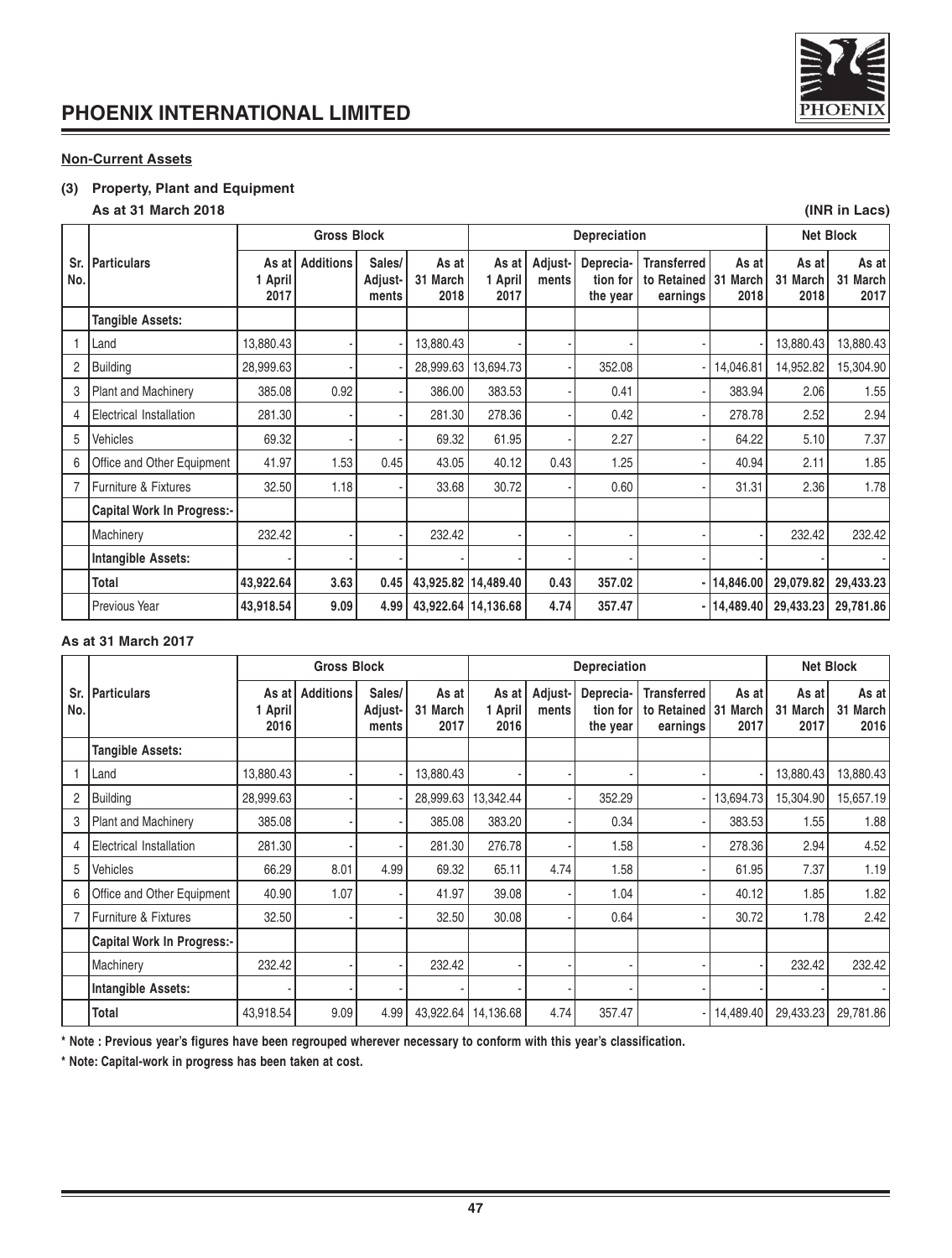

|   |                                                             |                          |                                 | (INR in Lacs)           |
|---|-------------------------------------------------------------|--------------------------|---------------------------------|-------------------------|
|   |                                                             | As at<br>31st March 2018 | As at<br><b>31st March 2017</b> | As at<br>1st April 2016 |
| 4 | <b>Long Term Investments</b>                                |                          |                                 |                         |
|   | Investments, unquoted in equity instruments - fully paid up |                          |                                 |                         |
|   | Phoenix Industries Ltd. (Subsidiary Company)                | 271.05                   | 271.05                          | 271.05                  |
|   | Phoenix Cement Ltd. (Subsidiary Company)                    | 1,308.47                 | 1,308.47                        | 1,308.47                |
|   | Phoenix Hydrocarbons Ltd.                                   | 0.00                     | 0.00                            | 0.00                    |
|   | Phoenix Power Development Corporation Ltd.                  | 0.00                     | 0.00                            | 0.00                    |
|   | Focus Offshore Services Pyt. Ltd.                           | 0.00                     | 0.00                            | 0.00                    |
|   | Bloomsbury Trading PTE Ltd., (Foreign Company)              | 11.31                    | 11.31                           | 11.31                   |
|   | <b>Total</b>                                                | 1,590.83                 | 1,590.83                        | 1,590.83                |
|   | Aggregate book value of quoted investments                  | ٠                        | ۰                               |                         |
|   | Aggregate market value of guoted investments                |                          |                                 |                         |
|   | Aggregate book value of unquoted investments                | 1,590.83                 | 1,590.83                        | 1,590.83                |
|   | Aggregate market value of guoted investments                |                          |                                 |                         |

|                                                                                                                     |                 |                 | ,  =……         |
|---------------------------------------------------------------------------------------------------------------------|-----------------|-----------------|----------------|
|                                                                                                                     | As at           | As at           | As at I        |
|                                                                                                                     | 31st March 2018 | 31st March 2017 | 1st April 2016 |
| Long Term Loans (Unsecured considered good,<br>5.<br>unless otherwise stated)<br>Financial Assets at Amortized Cost |                 |                 |                |
| Security Deposit                                                                                                    | 1.54            | 1.44            | 1.34           |
| Bank Deposits having maturity more than 12 months                                                                   | 11.44           | 11.34           | 9.30           |
|                                                                                                                     | 12.98           | 12.78           | 10.64          |

|   |                                                   |                          |                                 | (INR in Lacs)           |
|---|---------------------------------------------------|--------------------------|---------------------------------|-------------------------|
|   |                                                   | As at<br>31st March 2018 | As at<br><b>31st March 2017</b> | As at<br>1st April 2016 |
| 6 | <b>Other Financial Non-Current Assets</b>         |                          |                                 |                         |
|   | Financial Assets at Amortized Cost                |                          |                                 |                         |
|   | Loans and Advances to Subsidiary Company          | 392.38                   | 5.004.26                        | 5,004.26                |
|   | Advance Paid to Suppliers - other, consider goods | 1,224.97                 | 473.69                          | 2,474.69                |
|   | Other Advances                                    | 2,073.40                 | 2,073.40                        | 2,073.40                |
|   |                                                   | 3,690.75                 | 7.551.35                        | 9,552.34                |

|   |                                              |                          |                          | (INR in Lacs)           |
|---|----------------------------------------------|--------------------------|--------------------------|-------------------------|
|   |                                              | As at<br>31st March 2018 | As at<br>31st March 2017 | As at<br>1st April 2016 |
| 7 | <b>Other Non-Current Assets</b>              |                          |                          |                         |
|   | Security Deposits with Statutory Authorities | 26.12                    | 25.36                    | 25.36                   |
|   | Deferred Expense for Employee Benefit        |                          |                          |                         |
|   | Prepayments of Leasehold Land Premium        | -                        |                          |                         |
|   | <b>Others</b>                                | -                        |                          |                         |
|   |                                              | 26.12                    | 25.36                    | 25.36                   |

|   |                                                                   |                          |                          | unru in Lacs            |
|---|-------------------------------------------------------------------|--------------------------|--------------------------|-------------------------|
|   |                                                                   | As at<br>31st March 2018 | As at<br>31st March 2017 | As at<br>1st April 2016 |
| 8 | Inventories (at cost or net realizable value, whichever is lower) |                          |                          |                         |
|   | <b>Raw Materials</b>                                              | 570.34                   | 471.84                   | 358.24                  |
|   | <b>Finished Goods</b>                                             |                          | 6.55                     | 45.67                   |
|   | Work in Process                                                   | 88.98                    | 68.50                    | 102.94                  |
|   |                                                                   | 659.31                   | 546.89                   | 506.86                  |

**(INR in Lacs)**

# **(INR in Lacs)**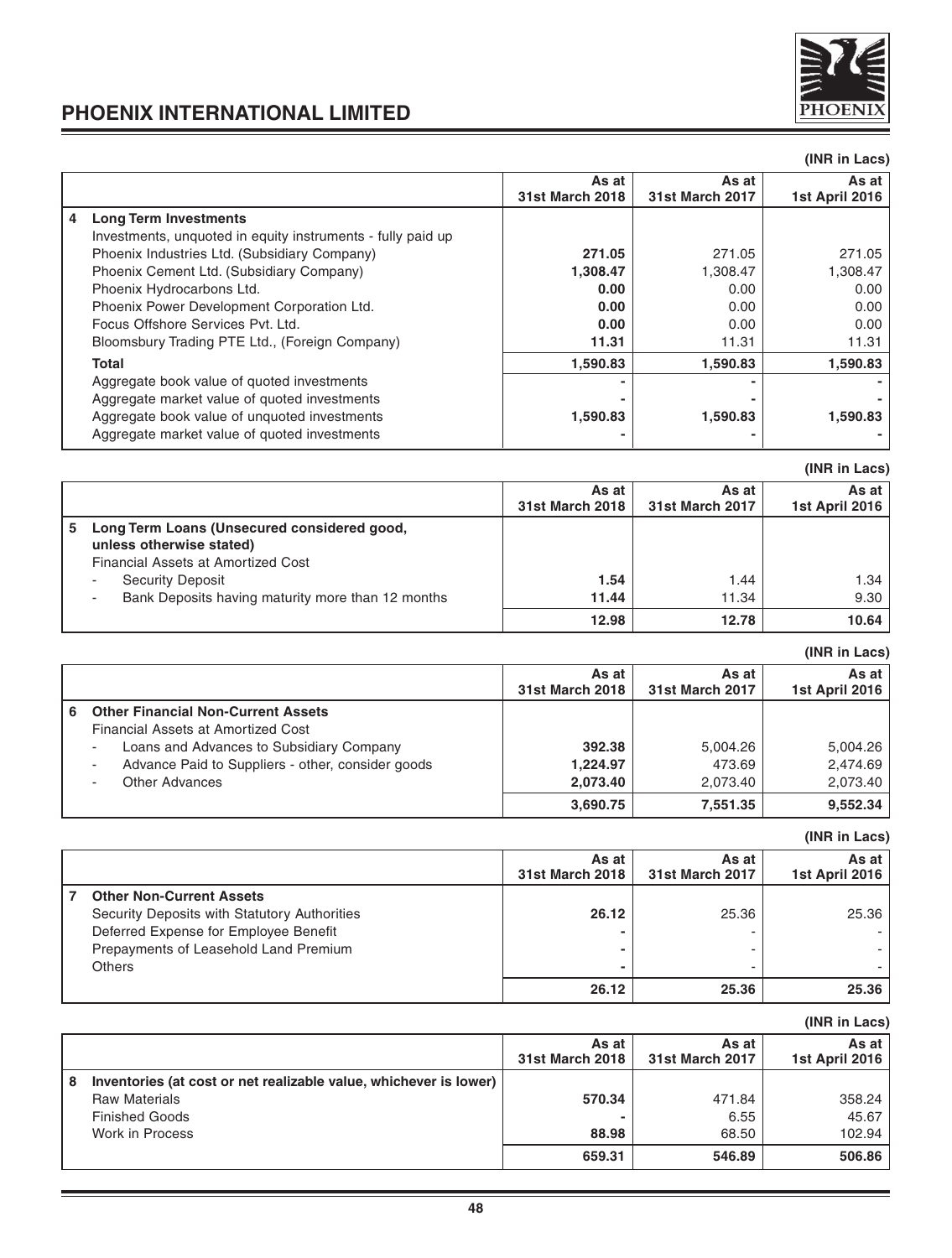

**(INR in Lacs)**

# **PHOENIX INTERNATIONAL LIMITED**

# **(INR in Lacs)** As at **As at As at As at As at As at As at As at As at As at As at As at As at As at As at As at As at As at As at As at As at As at As at As at As at As at As at As at As at As at As at As at As at As at As at As at As at 31st March 2018 31st March 2017 1st April 2016 9 Trade Receivables (unsecured and considered good, unless otherwise stated)** - Unsecured, considered good unless otherwise stated **3,384.67** 2,537.19 2,537.19 2,744.76 - Doubtful **-** - - Less: Allowances for Doubtful Trade Receivables **-** - - **3,384.67 2,537.19 2,744.76**

# **(INR in Lacs) As at** As at As at As at As at As at As at As at As at As at As at As at As at As at As at As at As at As at As at As at As at As at As at As at As at As at As at As at As at As at As at As at As at As at As at As at As a **31st March 2018 31st March 2017 1st April 2016 10 Cash and Cash Equivalents** Cash in Hand **7.12** 2.17 4.67 Balance with Banks : - On Current Accounts **4,845.71** 293.36 164.39 **4,852.83 295.52 169.06**

|                                    |                          |                          | (INR in Lacs)           |
|------------------------------------|--------------------------|--------------------------|-------------------------|
|                                    | As at<br>31st March 2018 | As at<br>31st March 2017 | As at<br>1st April 2016 |
| 11 Short Term Loans                |                          |                          |                         |
| Financial Assets at Amortized Cost |                          |                          |                         |
| Unsecured, considered goods        |                          | -                        |                         |
| Due from others                    | 24.91                    | 26.43                    | 12.57                   |
| Staff advance                      | 2.79                     |                          |                         |
|                                    | 27.71                    | 26.43                    | 12.57                   |

# **(INR in Lacs) As at As at As at As at As at As at As at As at As at As at As at As at As at As at As at As at As at As at As at As at As at As at As at As at As at As at As at As at 31st March 2018 31st March 2017 1st April 2016 12 Other Financial Current Assets** Financial Assets at Amortized Cost Interest accrued but not due **1.00** 1.00 1.14 1.14 0.61 Advance to Suppliers **2,249.51** 2,683.30 9.51 **2,250.51 2,684.45 10.12**

|                                                                                 |                          |                          | UNR III LACS.           |
|---------------------------------------------------------------------------------|--------------------------|--------------------------|-------------------------|
|                                                                                 | As at<br>31st March 2018 | As at<br>31st March 2017 | As at<br>1st April 2016 |
| 13 Other Current Assets (Unsecured considered good,<br>unless otherwise stated) |                          |                          |                         |
| <b>Prepaid Expenses</b>                                                         | 2.59                     | 2.82                     | 6.17                    |
| Balances and Deposits with Government Authorities & Others                      | 982.11                   | 733.89                   | 744.52                  |
|                                                                                 | 984.70                   | 736.72                   | 750.68                  |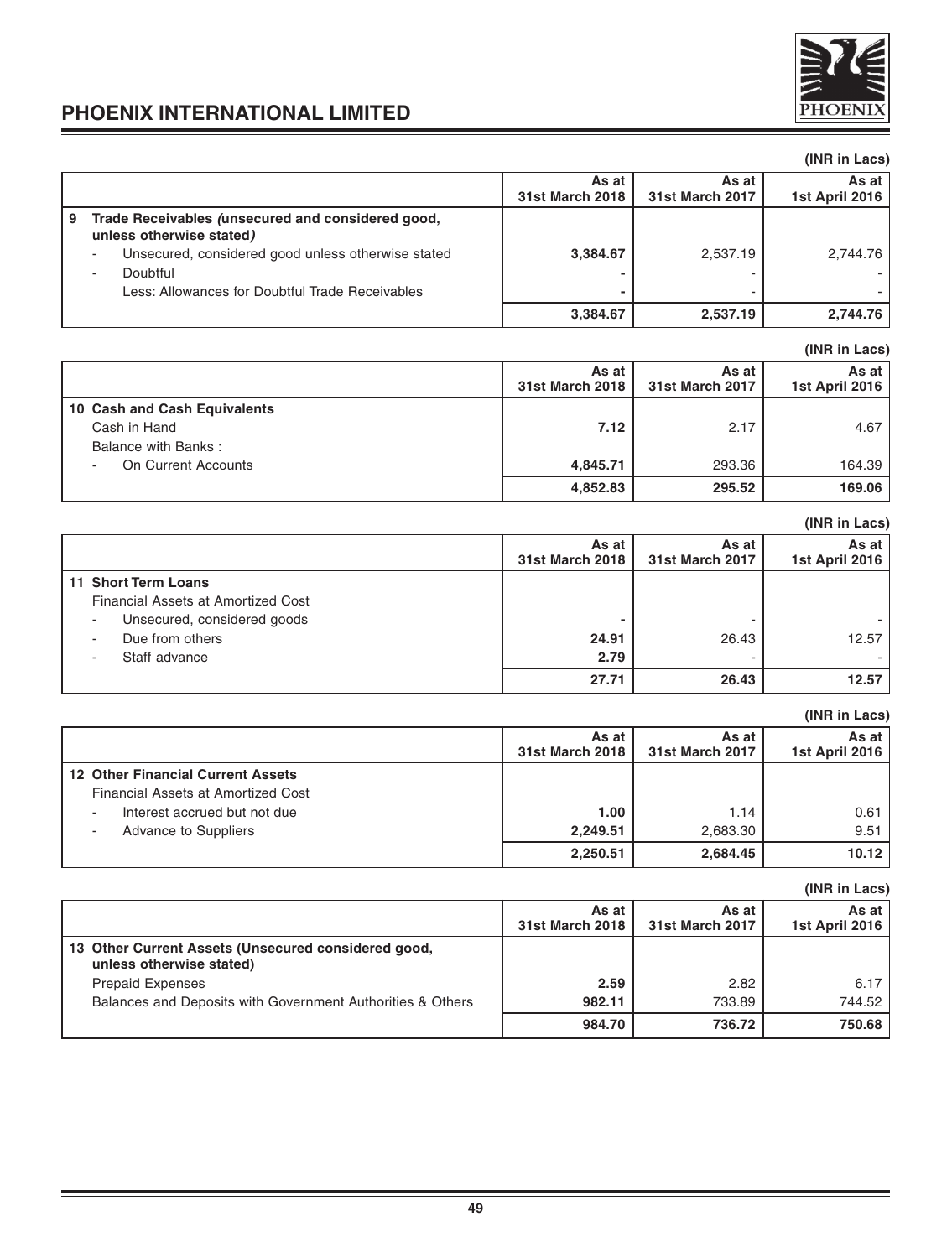

|                                                          |                 |                        | (INR in Lacs)  |
|----------------------------------------------------------|-----------------|------------------------|----------------|
| <b>Particulars</b>                                       | As at           | As at                  | As at          |
|                                                          | 31st March 2018 | <b>31st March 2017</b> | 1st April 2016 |
| 14. Equity Share Capital                                 |                 |                        |                |
| <b>Authorised</b>                                        |                 |                        |                |
| Equity Shares, Rs.10/- par value                         |                 |                        |                |
| 50,000,000 '(Previous Year '50,000,000)                  | 5,000.00        | 5,000.00               | 5,000.00       |
|                                                          | 5,000.00        | 5,000.00               | 5,000.00       |
| <b>Issued, Subscribed and Paid-up</b>                    |                 |                        |                |
| Equity Shares, Rs.10/- par value                         |                 |                        |                |
| 16,789,560 Equity Shares Fully Paid Up                   | 1,678.96        | 1,678.96               | 1,678.96       |
| Total Issued, Subscribed and Fully Paid-Up Share Capital | 1,678.96        | 1,678.96               | 1,678.96       |

## **(a) Reconciliation of the share outstanding at the beginning and at the end of the reporting period**

## **(i) Equity Shares :**

| <b>Particulars</b>                                                                                               |                            | As at 31.03.2018 |                            | As at 31.03.2017 | As at 01.04.2016    |                |  |
|------------------------------------------------------------------------------------------------------------------|----------------------------|------------------|----------------------------|------------------|---------------------|----------------|--|
|                                                                                                                  | <b>Number</b><br>of shares | INR in<br>Lacs   | <b>Number</b><br>of shares | INR in<br>Lacs   | Number of<br>shares | INR in<br>Lacs |  |
| At the beginning of the period<br>Add: Issued during the reporting period<br>Less: Bought back during the period | 16,789,560<br>-            | 1.678.96         | 16,789,560                 | 1.678.96         | 16,789,560          | 1.678.96       |  |
| Outstanding at the end of period                                                                                 | 16,789,560                 | 1,678.96         | 16,789,560                 | 1,678.96         | 16,789,560          | 1,678.96       |  |

### **(b) Terms/ rights attached to equity shares**

The company has only one class of equity shares having par value of Rs.10 per share. Each holder of equity shares is entitled to one vote per share.

In the event of liquidation of the Company, the holders of equity shares will be entiled to receive any of the remaining assets of the company, after distribution of all preferential amounts. However, no such preferential amounts exist currently. The distribution will be in proportion to the number of equity shares held by the shareholders.

### **(c) Shares held by holding company and/ or their subsidiaries/ associates**

Out of equity shares issued by the company, shares held by its holding company, ultimate holding company and their subsidiaries/ associates are as below: **(INR in Lacs)**

|             |       |                                            | (INH IN Lacs)           |
|-------------|-------|--------------------------------------------|-------------------------|
| Particulars | As at | As at<br>31st March 2018   31st March 2017 | As at<br>1st April 2016 |
|             |       | <b>NIL</b>                                 |                         |

\*Shareholding is reduced due to buy back of shares

### **(d) Detail of shareholders holding more than 5% shares in the company**

| <b>Names of Shareholders</b>            |           | As at 31.03.2018                                                    |           | As at 31.03.2017 | As at 01.04.2016 |                                   |  |
|-----------------------------------------|-----------|---------------------------------------------------------------------|-----------|------------------|------------------|-----------------------------------|--|
|                                         | No. of I  | $%$ of $ $<br>shareholders Shareholding   shareholders Shareholding | No. of I  | $%$ of           | No. of           | % of<br>shareholders Shareholding |  |
| Mr. Ajay Kalsi                          | 2,734,400 | 16.29%                                                              | 2,734,400 | 16.29%           | 2,734,400        | 16.29%                            |  |
| Mayflower Management Services Pvt. Ltd. | 2.880.000 | 17.15%                                                              | 2,880,000 | 17.15%           | 2.880.000        | 17.15%                            |  |
| Spartan Management Services Pvt. Ltd.   | 2.880.000 | 17.15%                                                              | 2,880,000 | 17.15%           | 2.880.000        | 17.15%                            |  |
| Vanguard Services Pvt. Ltd.             | 3,120,000 | 18.58%                                                              | 3,120,000 | 18.58%           | 3,120,000        | 18.58%                            |  |

As per records of the company, including its register of shareholders/ members and other declarations received from shareholders regarding beneficial interest, the above shareholding represents both legal and beneficial ownerships of shares.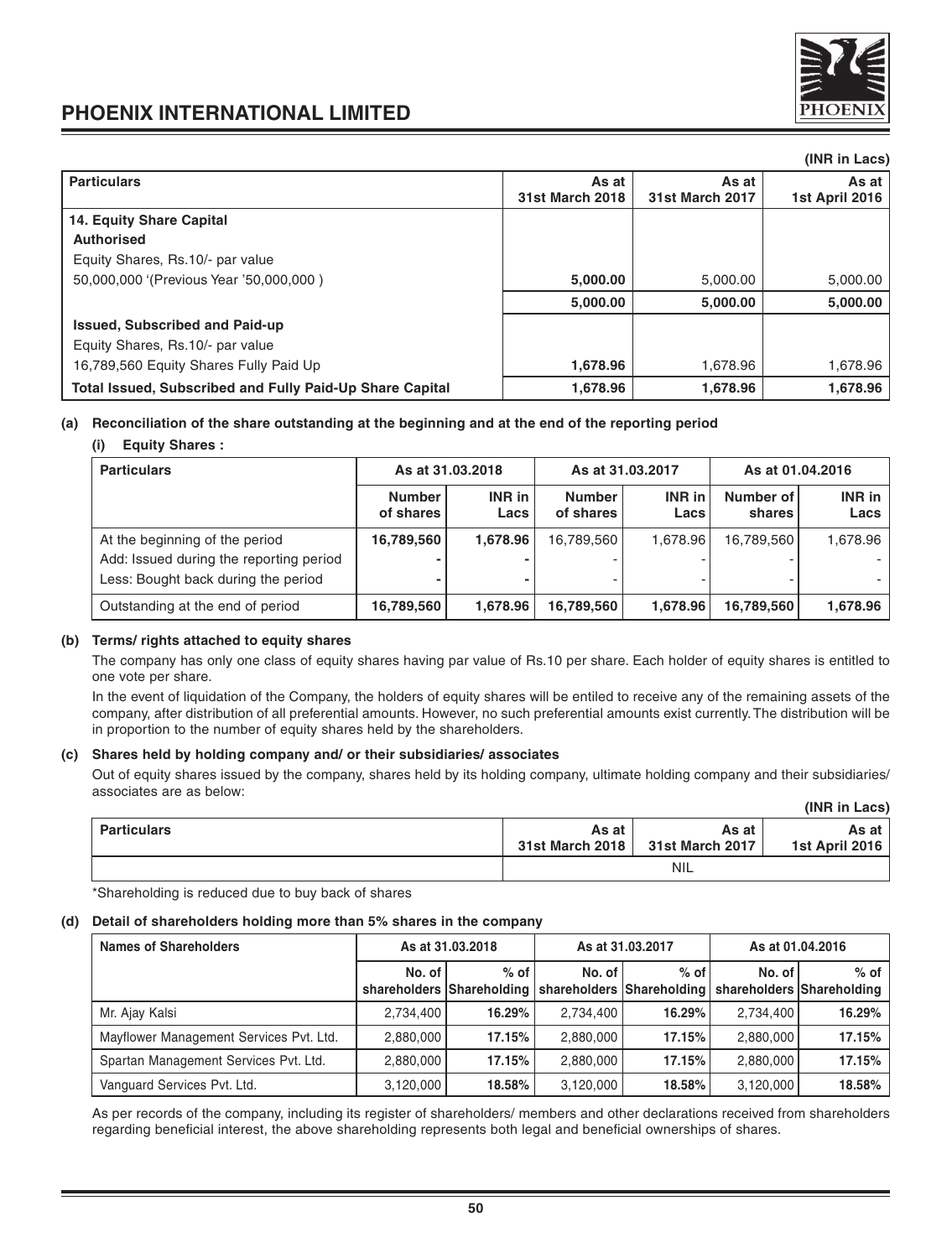

| (INR in Lacs)       | Total                               |                                                                                                       | 30,732.29                     | (73.59)             | 244.25                                     | 170.66                                            |                                           |                                  | 30,902.95                      | Total                               |                                                                                                       | 30,902.95                     | 190.14              | (67.30)                                    | 122.84                                     | 31,025.79                      |
|---------------------|-------------------------------------|-------------------------------------------------------------------------------------------------------|-------------------------------|---------------------|--------------------------------------------|---------------------------------------------------|-------------------------------------------|----------------------------------|--------------------------------|-------------------------------------|-------------------------------------------------------------------------------------------------------|-------------------------------|---------------------|--------------------------------------------|--------------------------------------------|--------------------------------|
|                     |                                     | share<br>against<br>warrant<br>received<br>Money                                                      |                               |                     |                                            | ٠                                                 | ×                                         |                                  |                                |                                     | share<br>against<br>warrant<br>Money<br>received                                                      |                               |                     |                                            |                                            |                                |
|                     |                                     | of other<br>compreh-<br>ensive<br>income<br>Other items                                               |                               | (0.69)              |                                            | (0.69)                                            |                                           |                                  | (0.69)                         |                                     | of other<br>ensive<br>Other items<br>compreh-<br>income                                               | (0.69)                        | 0.09                |                                            | 0.09                                       | (0.60)                         |
|                     |                                     | Exchange<br>on translating<br>statemnets<br>of a foreign<br>operation<br>differences<br>the financial |                               |                     |                                            | ٠                                                 |                                           | ٠                                | ٠                              |                                     | Exchange<br>on translating<br>statemnets<br>differences<br>of a foreign<br>operation<br>the financial |                               |                     |                                            |                                            | ٠                              |
|                     | Items of Other Comprehensive Income | Revaluation<br>on surplus                                                                             |                               |                     |                                            |                                                   |                                           | ٠                                |                                |                                     | on surplus<br>Revaluation                                                                             |                               |                     |                                            |                                            |                                |
|                     |                                     | Effective<br>portion of<br><b>Share</b><br>Preference                                                 | (30.01)                       |                     | (6.86)                                     | (6.86)                                            | $\blacksquare$                            | ٠                                | (36.87)                        | Items of Other Comprehensive Income | Effective<br>portion of<br>Share<br>Preference                                                        | (36.87)                       |                     | (7.07)                                     | (7.07)                                     | (43.94)                        |
|                     |                                     | through<br>instruments<br>income<br>ensive<br>Equity<br>compreh-<br>other                             |                               |                     | ٠                                          | ٠                                                 | ٠                                         | ٠                                | ٠                              |                                     | through<br>instruments<br>income<br>compreh-<br>Equity<br>other<br>ensive                             |                               |                     |                                            | ٠                                          | ٠                              |
|                     |                                     | through<br>income<br>ensive<br>Investments<br>other<br>compreh-                                       |                               |                     |                                            | ٠                                                 |                                           |                                  |                                |                                     | through<br>ensive<br>income<br>Investments<br>other<br>compreh-                                       |                               |                     |                                            |                                            |                                |
|                     |                                     | Retained<br>Earnings                                                                                  | 2,460.40                      | (72.90)             | 251.11                                     | 178.21                                            | ×                                         | ٠                                | 2,638.61                       |                                     | Retained<br>Earnings                                                                                  | 2,638.61                      | 190.05              | (60.24)                                    | 129.81                                     | 2,768.43                       |
|                     |                                     | Reserve<br>General                                                                                    | 1,241.99 1,001.22             |                     |                                            | ٠                                                 | ٠                                         |                                  | 1,241.99 1,001.22              |                                     | Reserve<br>General                                                                                    | $1,241.99$ $ 1,001.22$        |                     |                                            |                                            | 1,241.99 1,001.22              |
|                     | Reserves & Surplus                  | Premium<br>Securities                                                                                 |                               |                     |                                            |                                                   |                                           |                                  |                                | Reserves & Surplus                  | Premium<br>Securities                                                                                 |                               |                     |                                            |                                            |                                |
|                     |                                     | reserve on<br>Accumalated<br>of land &<br>building<br>revaluation                                     | 26,058.69                     |                     |                                            | ٠                                                 |                                           |                                  | 26,058.69                      |                                     | reserve on<br>Accumalated<br>of land &<br>revaluation<br>building                                     | 26,058.69                     |                     |                                            |                                            | 26,058.69                      |
|                     |                                     | instruments<br>Equity<br>componen<br>of compound<br>financia                                          |                               |                     |                                            |                                                   |                                           |                                  |                                |                                     | Equity<br>componen<br>of compound<br>financial<br>instruments                                         |                               |                     |                                            |                                            |                                |
|                     |                                     | money<br>Share<br>application<br>allotment<br>pending                                                 |                               |                     |                                            | ٠                                                 | ×                                         | $\blacksquare$                   | ٠                              |                                     | application<br>money<br>Share<br>allotment<br>pending                                                 |                               |                     |                                            | ٠                                          | ٠                              |
| Other Equity<br>15. |                                     |                                                                                                       | Balance as at<br>1 April 2016 | Profit for the Year | Other Comprehensive<br>Income for the year | <b>Total Comprehensive</b><br>Income for the Year | Redemption Reserve<br>Transfer to Capital | Premium on Buy<br>Back of Shares | 31 March 2017<br>Balance as at |                                     |                                                                                                       | Balance as at<br>1 April 2017 | Profit for the year | Other Comprehensive<br>Income for the year | Total Comprehensive<br>Income for the Year | 31 March 2018<br>Balance as at |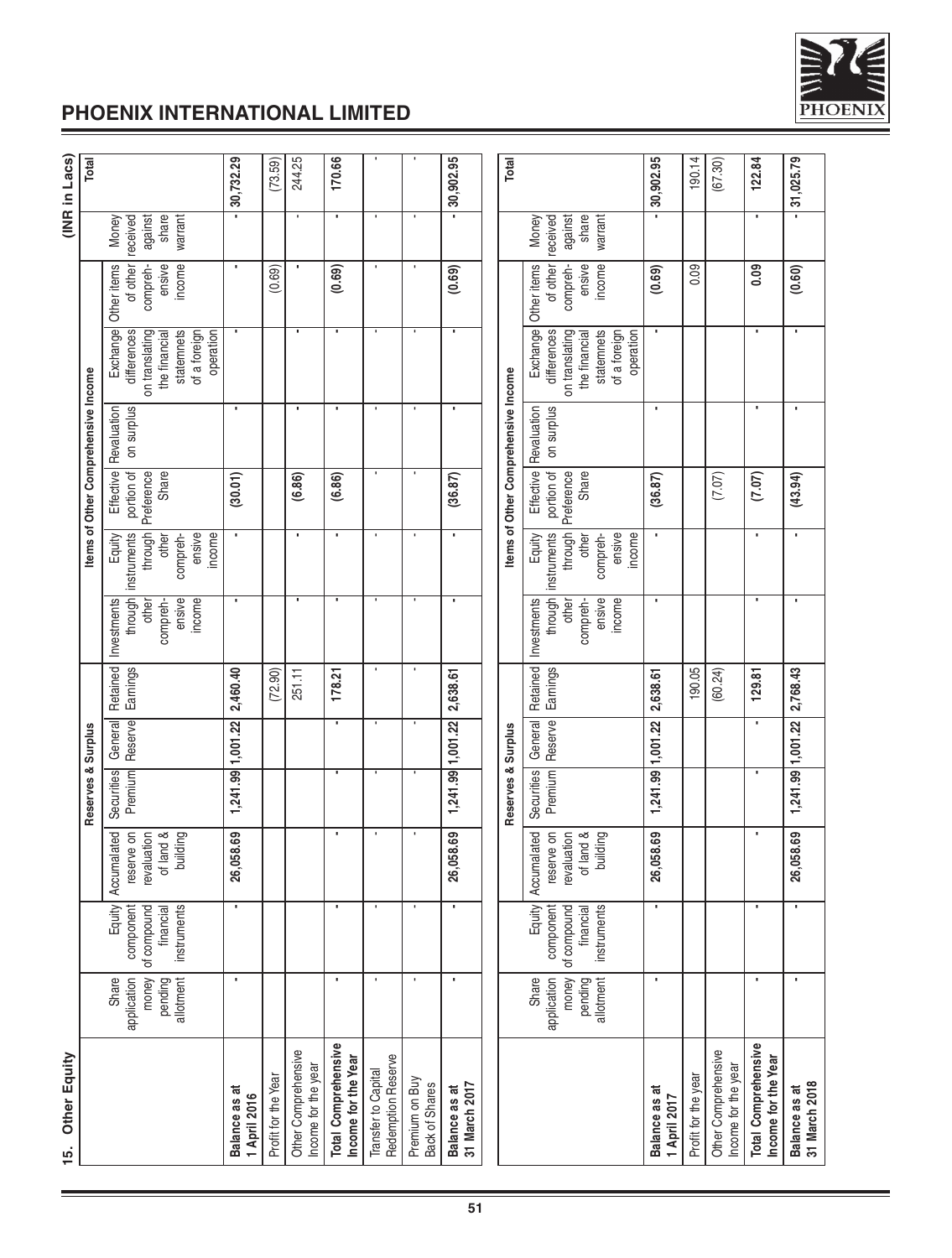

# **(INR in Lacs)**

|                           | As at<br>31st March 2018 | As at<br>31st March 2017 | As at I<br>1st April 2016 |
|---------------------------|--------------------------|--------------------------|---------------------------|
| 16 Long Term Borrowings   |                          | Non-Current              |                           |
| Secured Term Loan         |                          |                          |                           |
| Oriental Bank of Commerce | 8.557.62                 | 8,885.06                 | 9,176.76                  |
|                           | 8,557.62                 | 8,885.06                 | 9,176.76                  |

Note:- Term Loan from Oriental Bank of Commerce is secured by way of Equitable Mortgage of Land and Building measuring 61,690 Sq. Meters at A-37, Sector 60, Noida.

|                                            |                          |                          | (INR in Lacs)             |
|--------------------------------------------|--------------------------|--------------------------|---------------------------|
|                                            | As at<br>31st March 2018 | As at<br>31st March 2017 | As at I<br>1st April 2016 |
| 17 Other Financial Non Current Liabilities |                          |                          |                           |
| Preference Share Capital                   | 243.94                   | 236.87                   | 230.01                    |
| <b>Securities Deposits</b>                 | 264.18                   | 246.90                   | 230.75                    |
|                                            | 508.12                   | 483.77                   | 460.76                    |

|                                                            |                          |                          | (INR in Lacs)             |
|------------------------------------------------------------|--------------------------|--------------------------|---------------------------|
|                                                            | As at<br>31st March 2018 | As at<br>31st March 2017 | As at I<br>1st April 2016 |
| 18 Long-Term Provisions<br>Provision for Employee Benefits |                          |                          |                           |
| Provision for Gratuity (unfunded)                          | 13.11                    | 11.43                    | 9.26                      |
|                                                            | 13.11                    | 11.43                    | 9.26                      |

|                                   |                          |                          | (INR in Lacs)           |
|-----------------------------------|--------------------------|--------------------------|-------------------------|
|                                   | As at<br>31st March 2018 | As at<br>31st March 2017 | As at<br>1st April 2016 |
| 19 Deferred Tax Liabilities (Net) |                          |                          |                         |
| Deferred Tax Liabilities (net)    | 499.96                   | 674.31                   | 743.69                  |
|                                   | 499.96                   | 674.31                   | 743.69                  |

## **(INR in Lacs)**

|                                        | As at<br>31st March 2018 | As at<br>31st March 2017 | As at l<br>1st April 2016 |
|----------------------------------------|--------------------------|--------------------------|---------------------------|
| 20 Trade Payables                      |                          |                          |                           |
| Trade Payables (including acceptances) |                          |                          |                           |
| More than 1 year                       | 35.69                    | -                        |                           |
| <b>Others</b>                          | 3,375.59                 | 2,148.56                 | 1,850.96                  |
|                                        | 3,411.28                 | 2,148.56                 | 1,850.96                  |

Based on information available with the company there are no overdue amount payable to Micro, Small and Medium Enterprises, as defined in The Micro, Small and Medium Enterprises Development Act, 2006. This has been determined to the extent such parties have been identified on the basis of information available with the Company which has been relied upon by the Auditors.

|                                       |                          |                          | (INR in Lacs)           |
|---------------------------------------|--------------------------|--------------------------|-------------------------|
|                                       | As at<br>31st March 2018 | As at<br>31st March 2017 | As at<br>1st April 2016 |
| 21 Other Financial Liabilities        |                          |                          |                         |
| Current Maturities of Long Term Debts | 388.20                   | 301.32                   | 222.60                  |
| <b>Salaries and Benefits</b>          | 8.76                     | 1.42                     | 5.36                    |
| <b>Staff Security Deposits</b>        | 4.71                     | -                        |                         |
|                                       | 401.68                   | 302.74                   | 227.96                  |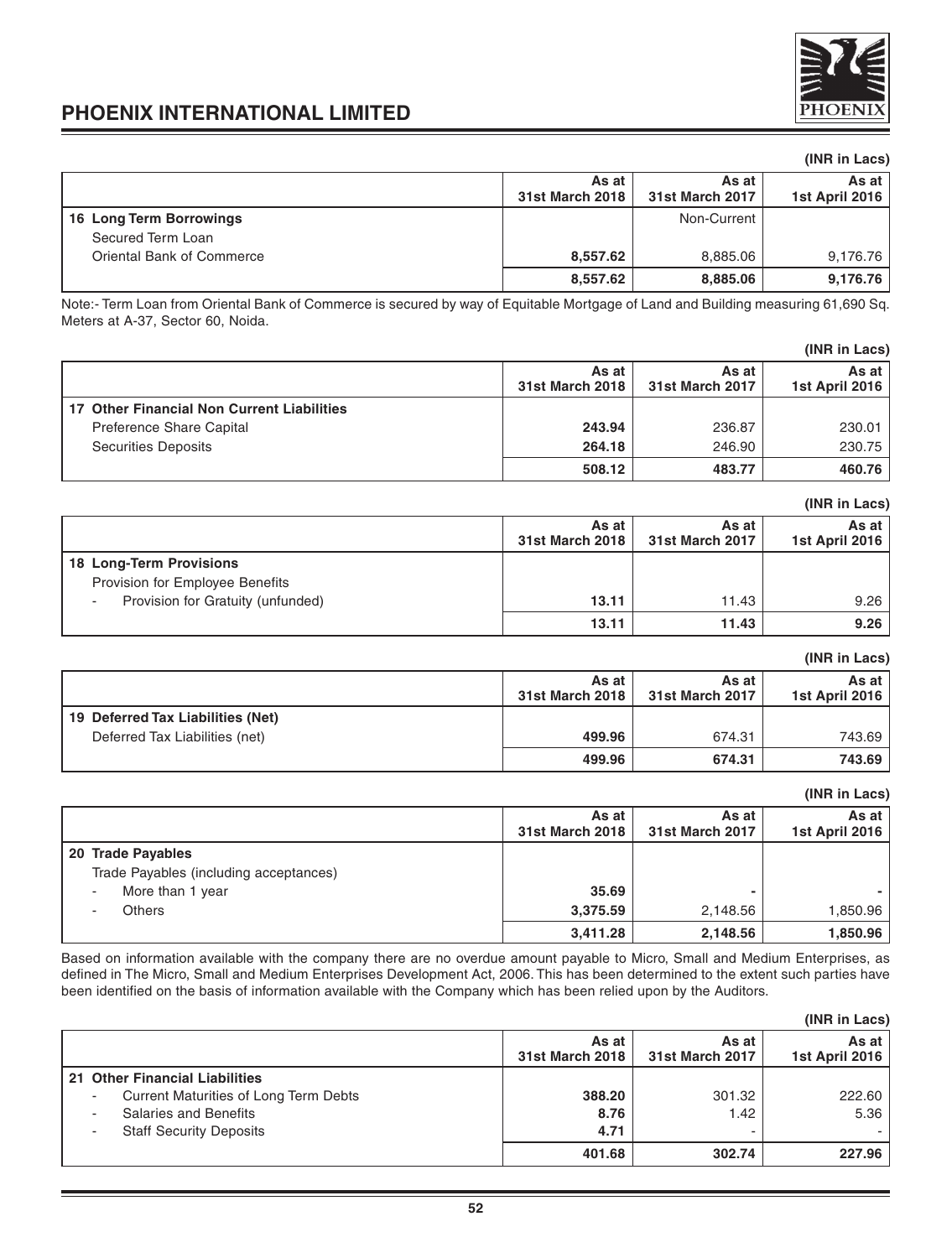

|                                        |                          |                                 | (INR in Lacs)             |
|----------------------------------------|--------------------------|---------------------------------|---------------------------|
|                                        | As at<br>31st March 2018 | As at<br><b>31st March 2017</b> | As at I<br>1st April 2016 |
| 22 Other Current Liabilities           |                          |                                 |                           |
| <b>Statutory Dues</b>                  | 46.52                    | 21.62                           | 6.04                      |
| <b>Advance Received from Customers</b> | 0.51                     | 7.17                            |                           |
| <b>Others Expenses</b>                 | 11.31                    | 10.98                           | 5.42                      |
|                                        | 58.34                    | 39.77                           | 11.46                     |

# **(INR in Lacs)**

|                          | As at<br>31st March 2018 | As at<br>31st March 2017 | As at l<br>1st April 2016 |
|--------------------------|--------------------------|--------------------------|---------------------------|
| 23 Short Term Provisions |                          |                          |                           |
| Gratuity (Funded)        | 1.28                     | .09                      | 0.88                      |
|                          | 1.28                     | 1.09                     | 0.88                      |

# **(INR in Lacs) As at As at As at As at As at As at As at As at As at As at As at As at As at As at As at As at As at As at As at As at As at As at As at As at As at As at As at As at 31st March 2018 31st March 2017 1st April 2016 24 Current Tax Liabilities (Net)** - Provision for Taxation **404.12** 312.12 262.12 **404.12 312.12 262.12**

|                                 |                                    | (INR in Lacs)               |
|---------------------------------|------------------------------------|-----------------------------|
|                                 | <b>Year ended</b><br>31 March 2018 | Year ended<br>31 March 2017 |
| 25 Revenue From Operations      |                                    |                             |
| Sale of Products                |                                    |                             |
| <b>Finished Goods</b>           | 1,756.00                           | 226.23                      |
| Finished Goods (Deemed Exports) | 510.09                             | 2,290.20                    |
| Rental Income                   | 1,631.00                           | 1,573.60                    |
| <b>Other Operating Revenue</b>  | 29.21                              |                             |
|                                 | 3,926.30                           | 4,090.03                    |

|                                                                                      |                             | (INR in Lacs)               |
|--------------------------------------------------------------------------------------|-----------------------------|-----------------------------|
|                                                                                      | Year ended<br>31 March 2018 | Year ended<br>31 March 2017 |
| 26 Other Income                                                                      |                             |                             |
| Interest income on financial assets carried at amortized cost                        | 28.62                       | 24.93                       |
| Exchange Gain/ (Loss)                                                                |                             | 109.39                      |
| Sundry balances/liabilities / provisions no longer required, written back/off (net). | 2.43                        |                             |
| Other Non Operating Income                                                           | 7.39                        | 16.29                       |
| Net Gain on Sale of Plant, Property and Equipment                                    |                             | 0.75                        |
|                                                                                      | 38.44                       | 151.37                      |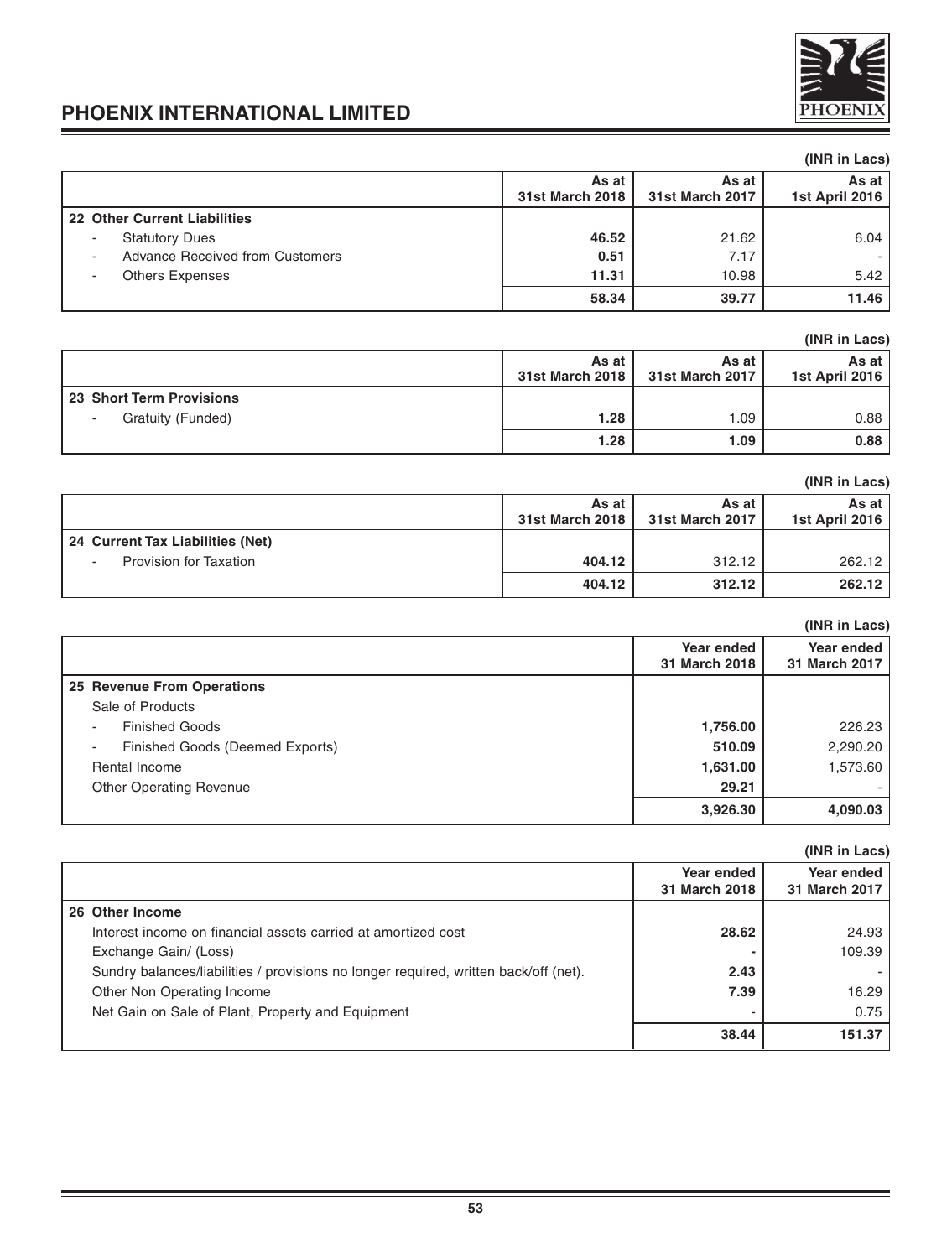

|                                              |                             | (INR in Lacs)               |
|----------------------------------------------|-----------------------------|-----------------------------|
|                                              | Year ended<br>31 March 2018 | Year ended<br>31 March 2017 |
| 27 Cost of Materials Consumed                |                             |                             |
| Inventory at the beginning of the year       | 471.84                      | 358.24                      |
| Add: Purchases                               | 1,609.15                    | 2,160.01                    |
|                                              | 2,080.99                    | 2,518.25                    |
| Less: Inventory at the end of the year       | 570.34                      | 471.84                      |
| Cost of Raw Material and Components Consumed | 1,510.65                    | 2,046.41                    |

|                                                                                            |               | (INR in Lacs) |
|--------------------------------------------------------------------------------------------|---------------|---------------|
|                                                                                            | Year ended    | Year ended    |
|                                                                                            | 31 March 2018 | 31 March 2017 |
| 28 Changes in Inventories of Finished Goods,<br><b>Work-in-Progress and Stock in Trade</b> |               |               |
| Inventories at the beginning of the year                                                   |               |               |
| Work-in-Process                                                                            | 68.50         | 102.94        |
| <b>Finished Goods</b>                                                                      | 6.55          | 45.67         |
|                                                                                            | 75.05         | 148.61        |
| Less - Inventories at the end of the year                                                  |               |               |
| Work-in-Process                                                                            | 88.98         | 68.50         |
| <b>Finished Goods</b>                                                                      |               | 6.55          |
|                                                                                            | 88.98         | 75.05         |
| Change in Inventories                                                                      | (13.93)       | 73.56         |

|                                           |                             | (INR in Lacs)               |
|-------------------------------------------|-----------------------------|-----------------------------|
|                                           | Year ended<br>31 March 2018 | Year ended<br>31 March 2017 |
| 29 Employee Benefit Expenses              |                             |                             |
| Salaries, Wages and Other Allowances      | 110.51                      | 85.95                       |
| Contribution to Provident and Other Funds | 3.45                        | 2.69                        |
| <b>Staff Welfare Expense</b>              | 2.76                        | 3.48                        |
|                                           | 116.72                      | 92.12                       |

|                                                      |                             | (INR in Lacs)               |
|------------------------------------------------------|-----------------------------|-----------------------------|
|                                                      | Year ended<br>31 March 2018 | Year ended<br>31 March 2017 |
| <b>30 Finance Costs</b>                              |                             |                             |
| Interest on                                          |                             |                             |
| <b>Defined Benifits</b><br>$\overline{\phantom{a}}$  | 0.90                        | 0.76                        |
| Working Capital & Others<br>$\overline{\phantom{a}}$ | 1,038.31                    | 1,062.97                    |
| Bank & Other Charges                                 | 8.99                        | 3.98                        |
|                                                      | 1,048.21                    | 1,067.72                    |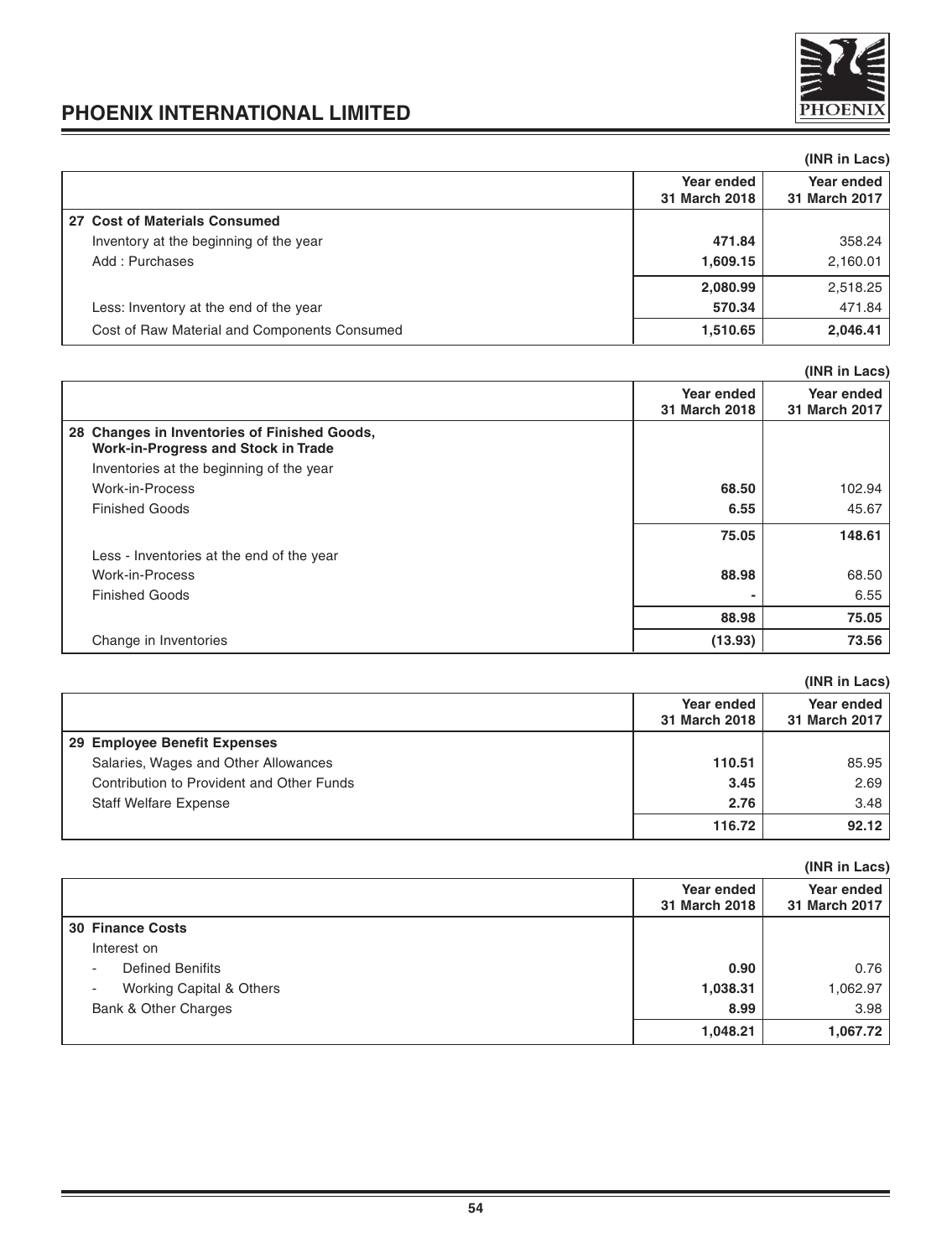

**(INR in Lacs)**

# **PHOENIX INTERNATIONAL LIMITED**

| unu ur Lacs                                         |               |               |
|-----------------------------------------------------|---------------|---------------|
| Year ended                                          |               | Year ended    |
|                                                     | 31 March 2018 | 31 March 2017 |
| 31 Other Expenses                                   |               |               |
| <b>Water Charges</b>                                | 1.38          | 0.05          |
| Consumption of Stores and Spares                    | 504.57        | 483.44        |
| Repair and Maintenance                              |               |               |
| Machinery repairs                                   | 0.07          | 0.05          |
| <b>Building repairs</b><br>$\overline{\phantom{a}}$ | 0.35          | 1.86          |
| Other repairs                                       | 7.80          | 6.15          |
| Rent                                                | 115.66        | 8.95          |
| Rates and Taxes                                     | 0.36          | 0.90          |
| Insurance                                           | 2.96          | 2.51          |
| <b>Auditor Remuneration</b>                         | 3.95          | 2.70          |
| Legal and Professional                              | 35.78         | 25.55         |
| <b>Travelling and Conveyance</b>                    | 8.36          | 9.86          |
| <b>Printing and Stationery</b>                      | 7.71          | 9.19          |
| Postage, Telegram and Telephones                    | 2.29          | 3.18          |
| Bad Debts written off / Excess income written off   | 0.35          | 59.57         |
| Exchange Rate Fluctuation (net)                     | 65.23         |               |
| Increase / (Decrease) of Custom Duty                | 5.37          | 10.33         |
| Charity and Donation                                | 0.13          | 0.11          |
| Miscellaneous Expenses                              | 76.06         | 64.79         |
| Selling Expenses and Freight and Forwarding Charges |               | 7.24          |
|                                                     | 838.38        | 696.42        |
|                                                     |               |               |

|  |  | (INR in Lacs) |
|--|--|---------------|
|--|--|---------------|

|                                                                                   |                             | (INR IN LACS)               |
|-----------------------------------------------------------------------------------|-----------------------------|-----------------------------|
|                                                                                   | Year ended<br>31 March 2018 | Year ended<br>31 March 2017 |
| 32 Other Comprehensive Income (OCI)                                               |                             |                             |
| Items that will not be reclassified to profit or loss                             |                             |                             |
| Actuarial Gain / (Loss) on Defined Benefit Obligation<br>$\overline{\phantom{a}}$ | (0.09)                      | 0.69                        |
|                                                                                   | (0.09)                      | 0.69                        |

# **33. First time adoption of Ind AS**

These financial statements, for the year ended 31<sup>st</sup>March 2018, are the first the company has prepared in accordance with Ind AS. For periods up to and including the year ended 31 March 2017, the Company prepared its financial statements in accordance with accounting standards notified under section 133 of the Companies Act 2013, read together with paragraph 7 of the Companies (Accounts) Rules, 2014 (Indian GAAP).

Accordingly, the Company has prepared financial statements which comply with Ind AS applicable for period ending on 31<sup>st</sup>March 2018, together with the comparative period data as at and for the year ended 31<sup>st</sup>March 2017, as described in the summary of significant accounting policies. In preparing these financial statements, the Company's opening balance sheet was prepared as at 1st April 2016, the Company's date of transition to Ind AS. This note explains the principal adjustments made by the Company in restating its Indian GAAP financial statements, including the balance sheet as at 1<sup>st</sup>April 2016 and the financial statements as at and for the year ended 31<sup>st</sup>March 2017.

### **Exemptions applied**

Ind AS 101 allows first-time adopters certain exemptions from the retrospective application of certain requirements under Ind AS. The Company has, accordingly, applied following exemptions:

a) The Company has elected to consider carrying amount of all items of Property, Plant and Equipment's (PPE) except for Land and Building (which has been revalued) as per Indian GAAP, as deemed cost at the date of transition.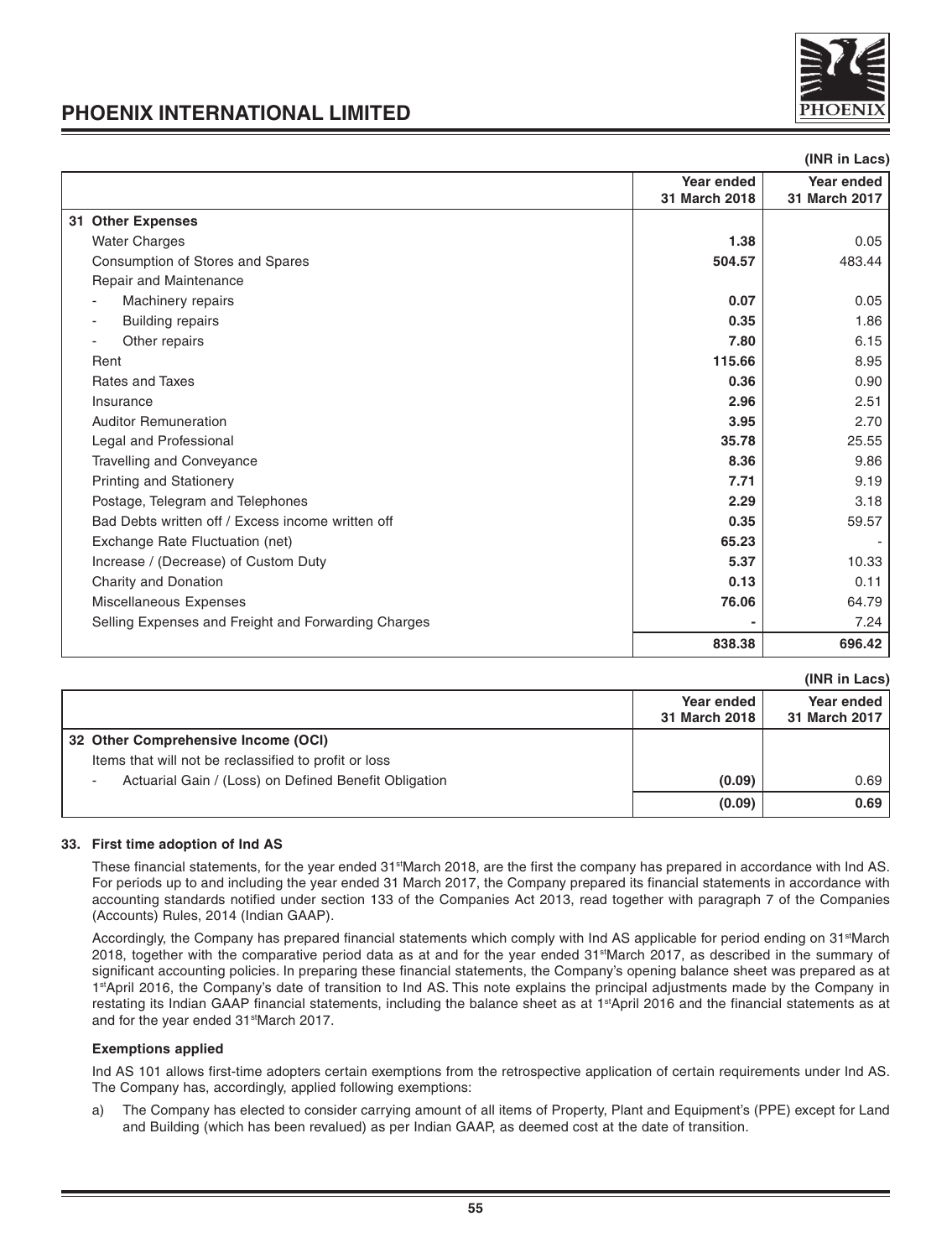

- b) The Company has availed the exemption of fair value measurement of financial assets or liabilities at initial recognition and accordingly will apply fair value measurement of financial assets or liabilities at initial recognition prospectively to transactions entered into on or after 01<sup>st</sup> April 2016.
- c) The estimates at  $1<sup>st</sup>$  April 2016 and at 31 $<sup>st</sup>$  March, 2017 are consistent with those made for the same dates in accordance with</sup> Indian GAAP (after adjustments to reflect any differences in accounting policies) apart from the following items under Indian GAAP did not require estimation:
	- Fair value of investments in unquoted equity instruments.
	- Impairment of financial assets based on expected credit loss model
	- Discount rates

The estimates used by the Company to present these amounts in accordance with Ind AS reflect conditions that existed as at 1st April, 2016 and 31st March, 2017.

- d) The Securities Deposit have been reclassified on the bases of their maturities from Current to Non-Current.
- e) The Bank Deposit have been reclassified as Non-Current Assets which have maturity more than 12 months.
- f) The Preference share capital has been reclassified as other financial non-current liabilities from Equity as per Ind As.
- The Term Loan from Oriental Bank Of Commerce has been revalued as per Ind AS.(Loan Processing fees)

## **Notes to the reconciliation of equity as at 1st April 2016 and 31st March 2017 and Total Comprehensive Income for the year ended 31st March 2017**

## **1. Fair Valuation of Investments**

Under Indian GAAP, investments in equity instrumentswere classified as long term investments or current investments based on the intended holding period and realisability. Long term investments were carried at cost less provision for other than temporary diminution in the value of investments. Current investments were carried at lower of cost and fair value. Ind AS requires such investments to be measured at fair value except investments in subsidiaries, associates and joint venture for which exemption has been availed.

Accordingly, the Company has designated investments in equity instruments as FVTPL investments. The difference between the instrument's fair value and Indian GAAP carrying amounthas been recognized in retained earnings.

# **2. Financial instruments measured at amortized cost**

Under Indian GAAP, interest free loan to employees are recorded at their transaction value. Under Ind AS, these loans are to be measured at amortized cost on the basis of effective interest rate method.

# **3. Defined benefit obligation**

Both under Indian GAAP and Ind AS, the Company recognised costs related to its post-employment defined benefit plan on an actuarial basis. Under Indian GAAP, the entire cost, including actuarial gain and loss, are charged to profit and loss. Under Ind AS, such actuarial gain and loss is to be recognized separately through Other Comprehensive Income. Thus, employee cost has been reduced and actuarial gain/loss has been recognized in OCI net of taxes.

# **4. Sale of Goods**

Under Indian GAAP, sale of goods was presented as net of excise duty. However, under Ind AS, sale of goods includes excise duty. Thus, sale of goods under Ind AS has increased by the excise duty with a corresponding increase in other expenses.

### **5. Sale of Service**

Under Indian GAAP and IND AS, sale of service presents as net of taxes.

### **6. Deferred Tax**

Indian GAAP requires deferred tax accounting using the income statement approach, which focuses on differences between taxable profits and accounting profits for the period. Ind AS requires entities to account for deferred taxes using the balance sheet approach, which focuses on temporary differences between the carrying amount of an asset or liability in the balance sheet and its tax base. The application of Ind AS has resulted in recognition of deferred tax on temporary differences which was not required under Indian GAAP. In addition, the various transitional adjustments lead to temporary differences. According to the accounting policies, the Company has to account for such differences. Deferred tax adjustments are recognised in correlation to the underlying transaction either in retained earnings or a separate component of equity.

### **7. Statement of cash flows**

The transition from Indian GAAP to IND AS has not had a material impact on statement of cash flows.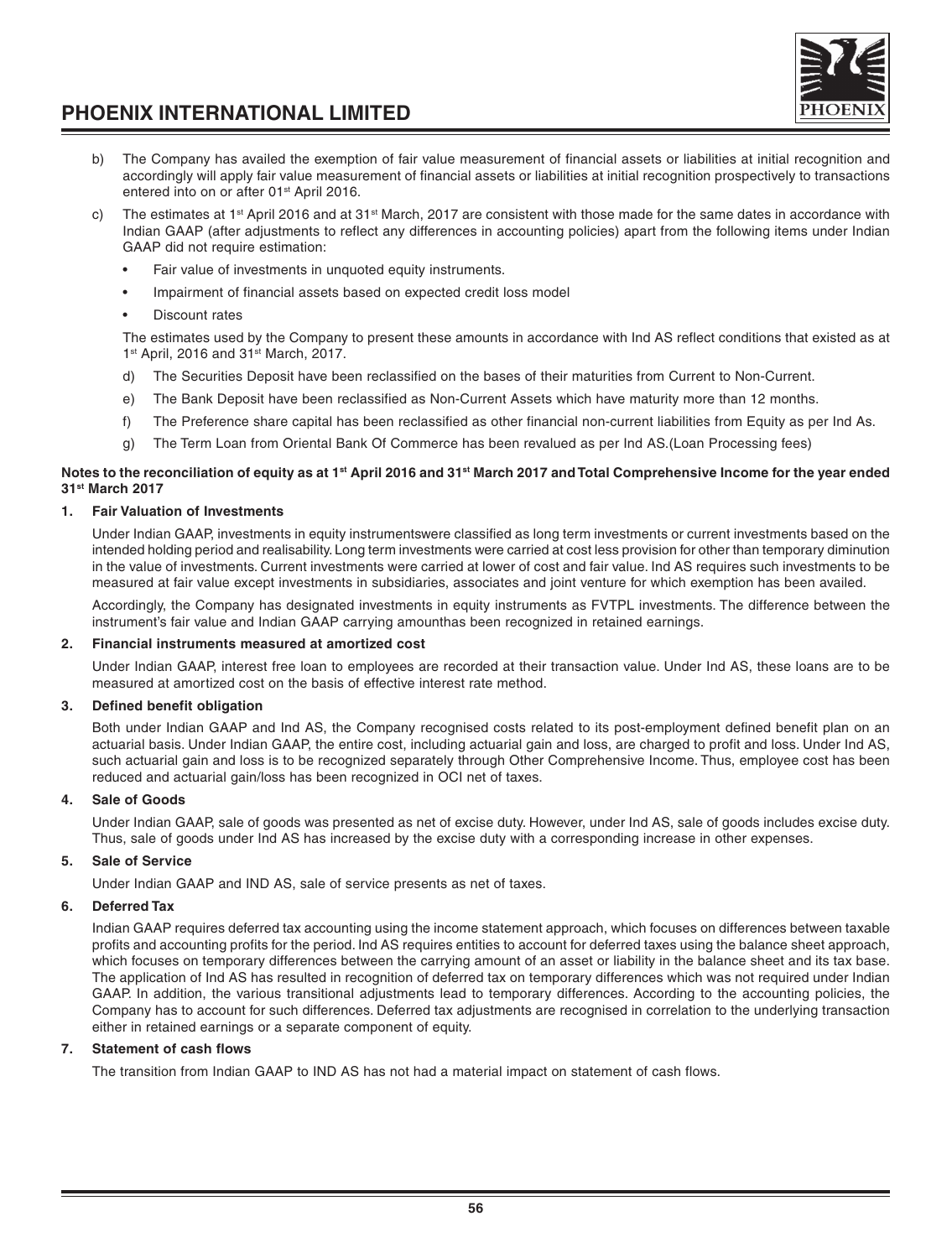

**33 (a) The following reconciliation provides the effect of the transactions to IND AS from IGAAP in accordance with IND AS 101. Equity as at April 1st ,2016. (INR in Lacs)**

# **Particulars As per IND AS As per previous GAAP Adjustments IND AS ASSETS 1 Non-Current Assets** (a) Property, Plant and Equipment 3,490.75 26,058.69 29,549.44 (b) Capital Work-in-Progress  $\overline{232.42}$   $\overline{232.42}$   $\overline{232.42}$   $\overline{232.42}$ (c) Financial Assets Long Term Investments 2008 - 1,590.83 - 1,590.83 - 1,590.83 11.94 (1.30) 10.64 (1.30) 10.64 Others Financial Non-Current Assets 6 0.9,552.34  $\vert$  9,552.34  $\vert$  9,552.34 (d) Other Non-Current Assets 25.36 (d) Other Non-Current Assets 25.36 **Total Non-Current Assets 14,903.65 26,057.38 40,961.04 2 Current Assets** (a) Inventories 606.86  $\vert$  506.86  $\vert$  506.86  $\vert$  506.86  $\vert$  506.86 (b) Financial Assets Trade Receivables 2,744.76 - 2,744.76 - 2,744.76 - 2,744.76 - 2,744.76 Cash and Cash Equivalents **169.06** - 169.06 - 169.06 - 169.06 Other Financial Current Assets 12.57 12.57 12.57 12.57 12.57 12.57 12.57 12.57 12.57 12.57 12.57 12.57 12.57 12.57 12.57 12.57 12.57 12.12 (c) Current Tax Assets (net) (d) Other Current Assets 750.68 - 750.68 **Total Current Assets** 4,194.06 - 4,194.06 **TOTAL ASSETS 19,097.70 26,057.38 45,155.10 EQUITY AND LIABILITIES Equity** (a) Equity Share Capital 1,678.96 - 1,678.96 - 1,678.96 - 1,678.96 (b) Other Equity 30,732.29 16 16 25,520 25,523.80 30,732.29 **Total Equity** 6,887.44 25,523.80 32,411.25 **Liabilities 1 Non-Current Liabilities** (a) Financial Liabilities Long Term Borrowings 2,176.76 160.76 (306.14) Other Financial Non Current Liabilities (306.14) 766.90 (306.14) 460.76<br>26. 9.26 (306.14) 460.76 (b) Long Term Provisions 8.26 - 9.26 - 9.26 - 9.26 - 9.26 - 9.26 - 9.26 - 9.26 - 9.26 - 9.26 - 9.26 - 9.26 - 9.26 - 9.26 - 9.26 - 9.26 - 9.26 - 9.26 - 9.26 - 9.26 - 9.26 - 9.26 - 9.27 - 9.27 - 9.27 - 9.27 - 9.27 - 9.27 - 9 (c) Deferred Tax Liabilities (net) 32.63 711.06 743.69 **Total Non-Current Liabilities** 9.856.88 l 533.59 l 10.390.48 **2 Current Liabilities** (a) Financial Liabilities 1,850.96 - 1,850.96 - 1,850.96 - 1,850.96 - 1,850.96 - 1,850.96 - 1,850.96 - 1,850.96 - 1,850.96 - 1,850.96 - 1<br>Qther Financial Liabilities - 1,950.96 - 1,950.96 - 1,950.96 - 1,950.96 - 1,950.96 - 1,950.96 - 1,950.96 - 1,9 - Other Financial Liabilities 227.96 - 227.96 227.96 - 227.96 227.96 227.96 227.96 227.96 227.96 227.96 227.96 227.96 227.96 227.96 227.96 227.96 227.96 227.96 227.96 227.96 227.96 227.96 227.96 227.96 227.96 227.96 227.96 (b) Other Current Liabilities  $\begin{bmatrix} 11.46 \\ 11.46 \end{bmatrix}$   $\begin{bmatrix} 11.46 \\ 0.88 \end{bmatrix}$   $\begin{bmatrix} 11.46 \\ 0.88 \end{bmatrix}$   $\begin{bmatrix} 11.46 \\ 0.88 \end{bmatrix}$   $\begin{bmatrix} 11.46 \\ 0.88 \end{bmatrix}$   $\begin{bmatrix} 11.46 \\ 0.88 \end{bmatrix}$ (c) Short Term Provisions (d) Current Tax Liabilities (net)  $262.12$   $-$  262.12 Total Current Liabilities 2.353.38 - 2.353.38 - 2.353.38 **TOTAL EQUITY AND LIABILITIES** 19,097.70 26,057.40 45,155.10

Note:

The Previous GAAP figures have been reclassified to confirm to presentation requirements of Schedule III applicable to a Company whose financial statements are required to be drawn up in compliance of the Companies (Indian Accounting Standards) Rules, 2015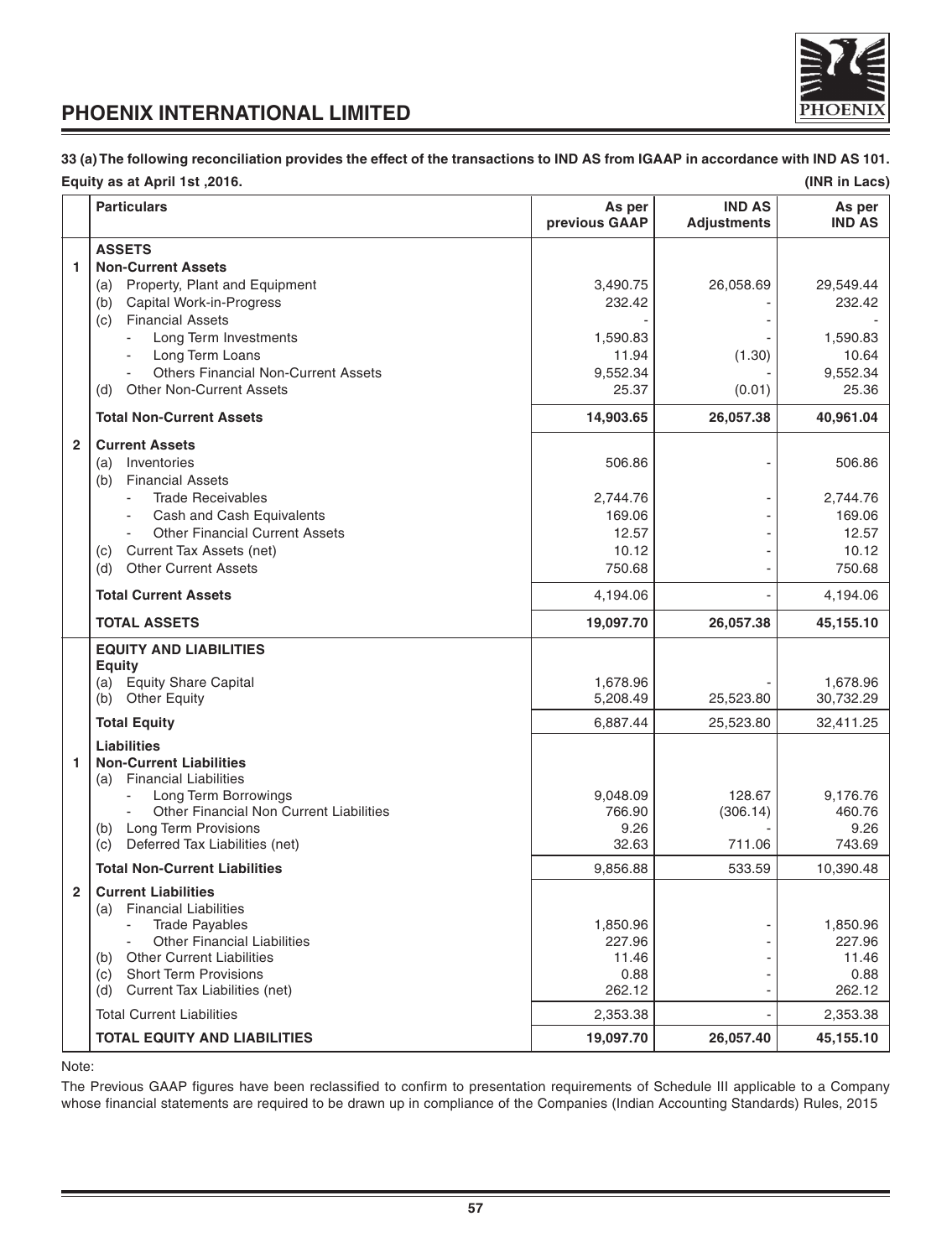

# **33 (b) Equity as at March 31 ,2017. (INR in Lacs)**

|                   | <b>Particulars</b>                                                                                                                                                                                                                                                                                                                                                                                                                                                                                                                                                   | As per<br>previous GAAP                                                                                                                  | <b>IND AS</b><br><b>Adjustments</b> | As per<br><b>IND AS</b>                                                                                                                   |
|-------------------|----------------------------------------------------------------------------------------------------------------------------------------------------------------------------------------------------------------------------------------------------------------------------------------------------------------------------------------------------------------------------------------------------------------------------------------------------------------------------------------------------------------------------------------------------------------------|------------------------------------------------------------------------------------------------------------------------------------------|-------------------------------------|-------------------------------------------------------------------------------------------------------------------------------------------|
|                   |                                                                                                                                                                                                                                                                                                                                                                                                                                                                                                                                                                      | 31.03.2017                                                                                                                               | 31.03.2017                          | 31.03.2017                                                                                                                                |
| 1<br>$\mathbf{2}$ | <b>ASSETS</b><br><b>Non-Current Assets</b><br>(a) Property, Plant and Equipment<br>(b) Capital Work-in-Progress<br><b>Financial Assets</b><br>(c)<br>Long Term Investments<br>Long Term Loans<br><b>Others Financial Non-Current Assets</b><br>(d) Other Non-Current Assets<br><b>Total Non-Current Assets</b><br><b>Current Assets</b><br>(a) Inventories<br><b>Financial Assets</b><br>(b)<br><b>Trade Receivables</b><br>Cash and Cash Equivalents<br><b>Other Financial Current Assets</b><br>(c) Current Tax Assets (net)<br><b>Other Current Assets</b><br>(d) | 3,434.07<br>232.42<br>1,590.83<br>13.99<br>7,551.35<br>25.37<br>12,848.03<br>546.89<br>2,537.19<br>295.52<br>26.43<br>2,684.45<br>736.71 | 25,766.75<br>(1.21)<br>25,765.55    | 29,200.82<br>232.42<br>1,590.83<br>12.78<br>7,551.35<br>25.37<br>38,613.57<br>546.89<br>2,537.19<br>295.52<br>26.43<br>2,684.45<br>736.71 |
|                   | <b>Total Current Assets</b>                                                                                                                                                                                                                                                                                                                                                                                                                                                                                                                                          | 6,827.19                                                                                                                                 |                                     | 6,827.19                                                                                                                                  |
|                   | <b>TOTAL ASSETS</b>                                                                                                                                                                                                                                                                                                                                                                                                                                                                                                                                                  | 19,675.22                                                                                                                                | 25,765.55                           | 45,440.76                                                                                                                                 |
|                   | <b>EQUITY AND LIABILITIES</b><br><b>Equity</b><br>(a) Equity Share Capital<br>(b) Other Equity                                                                                                                                                                                                                                                                                                                                                                                                                                                                       | 1,678.96<br>4,741.48                                                                                                                     | 26,161.47                           | 1,678.96<br>30,902.95                                                                                                                     |
|                   | <b>Total Equity</b><br><b>Liabilities</b>                                                                                                                                                                                                                                                                                                                                                                                                                                                                                                                            | 6,420.44                                                                                                                                 | 26,161.47                           | 32,581.90                                                                                                                                 |
| 1                 | <b>Non-Current Liabilities</b><br>(a) Financial Liabilities<br>Long Term Borrowings<br><b>Other Financial Non Current Liabilities</b><br>$\blacksquare$<br>(b) Long Term Provisions<br>Deferred Tax Liabilities (net)<br>(c)                                                                                                                                                                                                                                                                                                                                         | 8,997.86<br>766.90<br>11.43<br>674.31                                                                                                    | (112.80)<br>(283.12)                | 8,885.06<br>483.77<br>11.43<br>674.31                                                                                                     |
|                   | <b>Total Non-Current Liabilities</b>                                                                                                                                                                                                                                                                                                                                                                                                                                                                                                                                 | 10,450.50                                                                                                                                | (395.93)                            | 10,054.57                                                                                                                                 |
| $\mathbf{2}$      | <b>Current Liabilities</b><br><b>Financial Liabilities</b><br>(a)<br>- Trade Payables<br><b>Other Financial Liabilities</b><br><b>Other Current Liabilities</b><br>(b)<br><b>Short Term Provisions</b><br>(c)<br>(d) Current Tax Liabilities (net)<br><b>Total Current Liabilities</b>                                                                                                                                                                                                                                                                               | 2.148.56<br>302.74<br>39.77<br>1.09<br>312.12<br>2,804.29                                                                                |                                     | 2,148.56<br>302.74<br>39.77<br>1.09<br>312.12<br>2,804.29                                                                                 |
|                   | <b>TOTAL EQUITY AND LIABILITIES</b>                                                                                                                                                                                                                                                                                                                                                                                                                                                                                                                                  | 19,675.22                                                                                                                                | 25,765.54                           | 45,440.76                                                                                                                                 |

Note:

The Previous GAAP figures have been reclassified to confirm to presentation requirements of Schedule III applicable to a company whose financial statements are required to be drawn up in compliance of the Companies (Indian Accounting Standards) Rules, 2015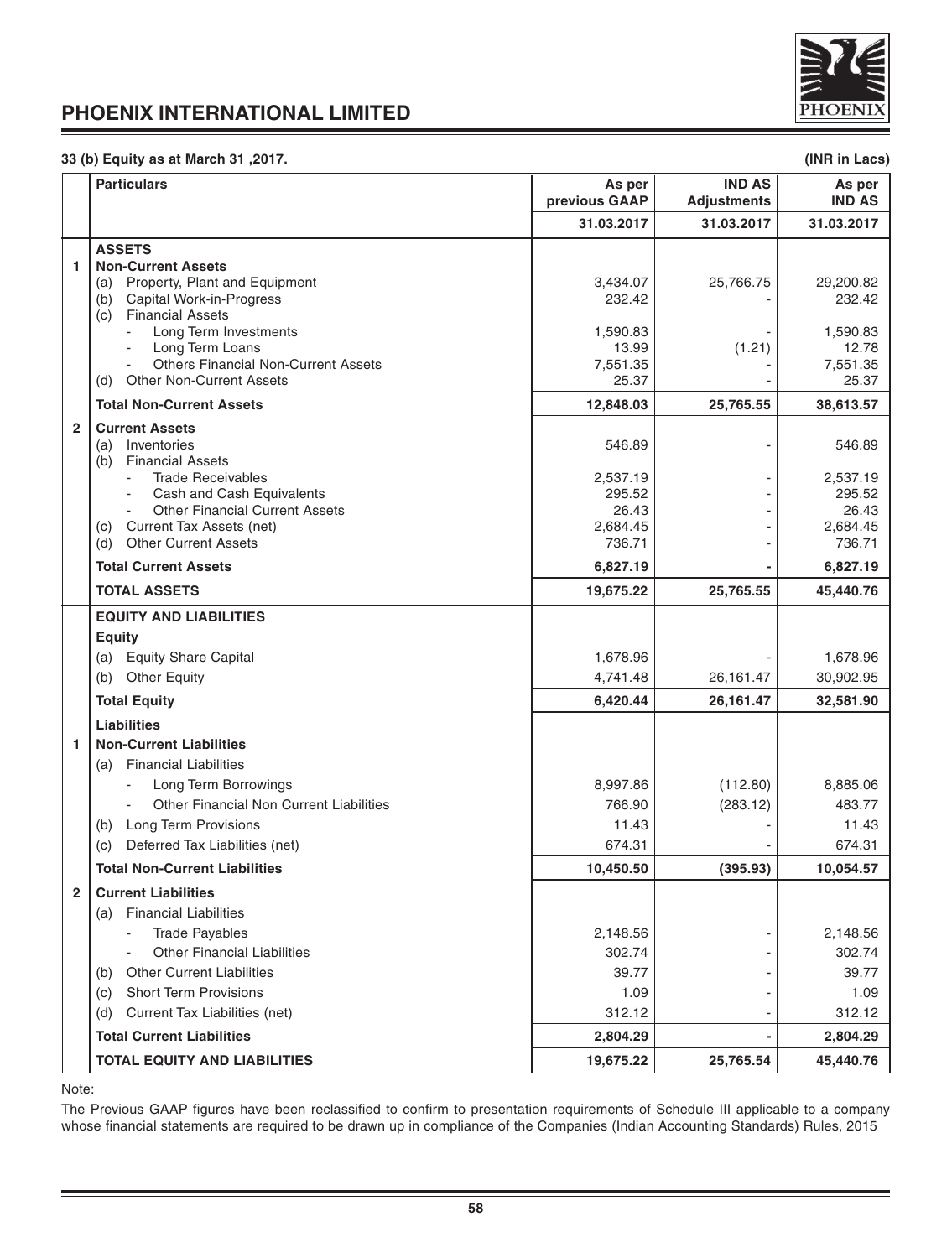

### **33 (c) Net Profit for the year ended March 31, 2017 (INR in Lacs)**

|                 | <b>Particulars</b>                                                                              | As per<br>previous GAAP | <b>IND AS</b><br><b>Adjustments</b> | As per<br><b>IND AS</b> |
|-----------------|-------------------------------------------------------------------------------------------------|-------------------------|-------------------------------------|-------------------------|
|                 |                                                                                                 | 31.03.2017              | 31.03.2017                          | 31.03.2017              |
|                 | <b>Revenue from Operations</b>                                                                  | 4,090.03                |                                     | 4,090.03                |
|                 | Other Income                                                                                    | 151.28                  | 0.09                                | 151.37                  |
| Τ.              | <b>Total Revenue</b>                                                                            | 4,241.30                | 0.09                                | 4,241.40                |
| $\mathbf{II}$ . | Expenses:                                                                                       |                         |                                     |                         |
|                 | Cost of Materials Consumed                                                                      | 2,046.41                |                                     | 2,046.41                |
|                 | Changes in Inventories of Finished Goods, Work-in-Progress<br>and Stock-in-Trade                | 73.56                   |                                     | 73.56                   |
|                 | <b>Employee Benefit Expenses</b>                                                                | 93.57                   | (1.45)                              | 92.12                   |
|                 | <b>Finance Costs</b>                                                                            | 1,041.16                | 26.56                               | 1,067.72                |
|                 | Depreciation and Amortization Expense                                                           | 65.52                   | 291.94                              | 357.46                  |
|                 | <b>Other Expenses</b>                                                                           | 696.42                  |                                     | 696.42                  |
|                 | <b>Total Expenses</b>                                                                           | 4,016.63                | 317.05                              | 4,333.68                |
| Ш.              | Profit/(Loss) before Tax (I-II)                                                                 | 224.67                  | (316.95)                            | (92.28)                 |
| IV.             | Tax expense:                                                                                    |                         |                                     |                         |
|                 | <b>Current Tax</b><br>(1)                                                                       | 50.00                   |                                     | 50.00                   |
|                 | Deferred Tax<br>(2)                                                                             | 26.90                   | (96.28)                             | (69.38)                 |
| V.              | Less: Prior Period Adjustments                                                                  |                         |                                     |                         |
| VI.             | Profit (Loss) for the period (III-IV)                                                           | 147.77                  | (220.67)                            | (72.90)                 |
| VII.            | <b>Other Comprehensive Income</b>                                                               |                         |                                     |                         |
| A               | Items that will not be reclassified to profit or loss                                           |                         |                                     |                         |
|                 | Actuarial Gain on Defined Benefit Obligation                                                    |                         |                                     |                         |
|                 | Deferred Tax Gain / (Loss) relating to items that will not be<br>reclassified to Profit or Loss |                         | (0.69)                              | (0.69)                  |
|                 | Income Tax relating to items that will not be reclassified to Profit or Loss                    |                         | 6.86                                | 6.86                    |
| B               | Items that will be reclassified to profit or loss                                               |                         |                                     |                         |
|                 | Income Tax relating to items that will be reclassified to Profit or Loss                        |                         |                                     |                         |
|                 | VIII. Total Comprehensive Income for the period (V+VI)                                          | 147.77                  | (214.50)                            | (66.73)                 |

#### **34. Contingent Liabilities:** (INR in Lacs)

|                                                                                                       | <b>Financial Year</b><br>2017-18 | <b>Financial Year</b><br>2016-17 | <b>Financial Year</b><br>$2015 - 16$ |
|-------------------------------------------------------------------------------------------------------|----------------------------------|----------------------------------|--------------------------------------|
| A. Contingent Liabilities                                                                             |                                  |                                  |                                      |
| Service Tax and Excise duty under dispute against which<br>appeals have been filed / are being filed. | 119.59                           | 158.35                           | 158.35                               |

Notes:-

- a) The company does not expect any reimbursement in respect of the above contingent liabilities.
- b) It is not practicable to estimate the timing of cash outflows, if any, in respect of matters at A above, pending resolution of the appellate proceedings.

## **35. Disclosures as required by Indian Accounting Standard (Ind AS) 19 Employee Benefits**:

**Gratuity plan**: The Company provides for gratuity, a defined benefit retirement plan covering eligible employees. The Gratuity Plan provides a lump sum payment to vested employees at retirement, death, incapacitation or termination of employment, of an amount equivalent to 15 days salary for each completed year of service subject to a maximum Rs.10 lacs, vesting occurs upon completion of five continuous years of service in accordance with Indian law.

The following tables set out the disclosures in respect of the gratuity plan as required under Ind AS 19.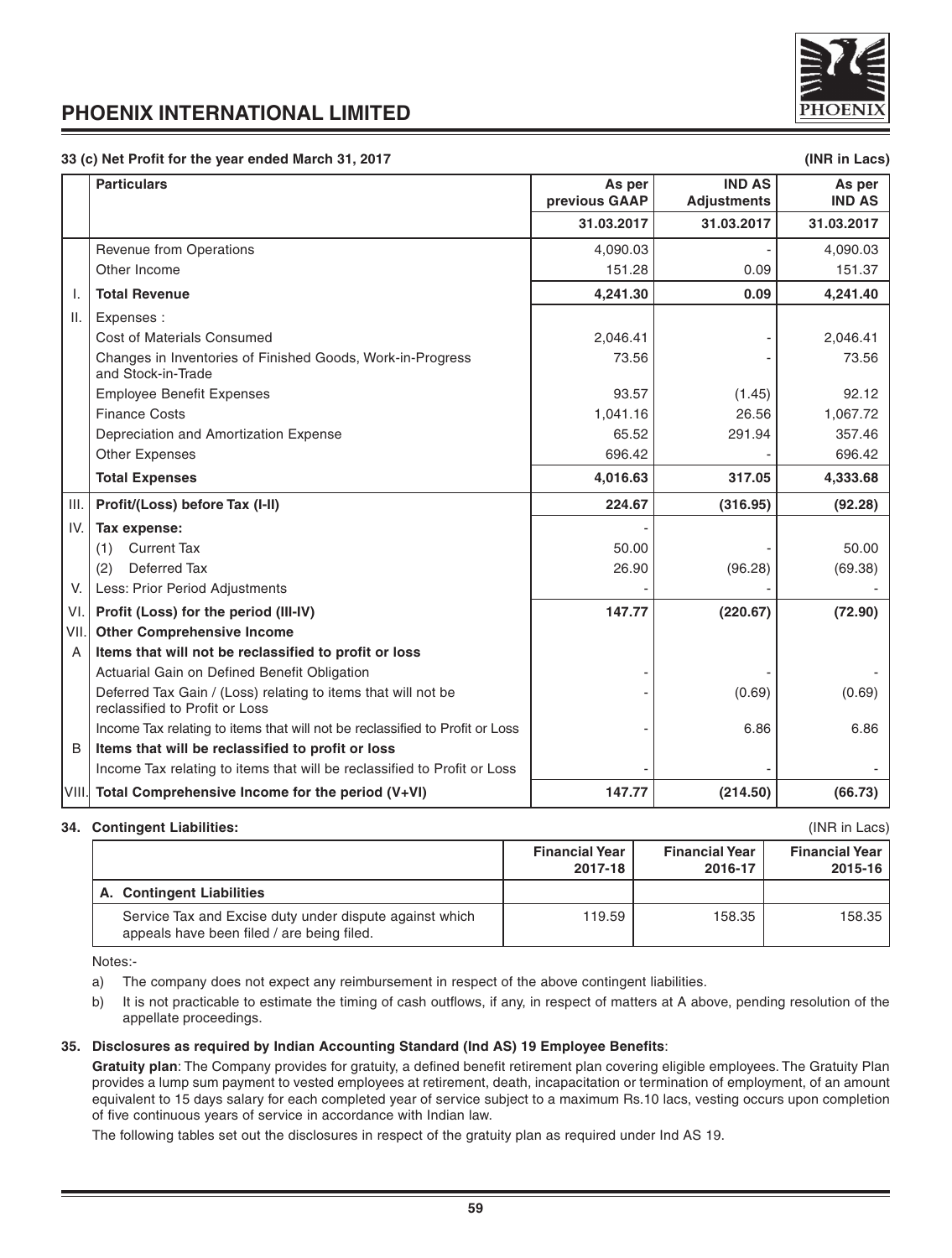

(a) Changes in the present value of the obligations: (INR in Lacs)

|                                                                             | Gratuity                         |                                  |                                  |
|-----------------------------------------------------------------------------|----------------------------------|----------------------------------|----------------------------------|
| <b>Particulars</b>                                                          | <b>Financial Year</b><br>2017-18 | <b>Financial Year</b><br>2016-17 | <b>Financial Year</b><br>2015-16 |
| Present value of defined benefit obligation at the<br>beginning of the year | 12.52                            | 10.14                            | 11.50                            |
| Interest cost                                                               | 0.90                             | 0.76                             | 0.90                             |
| Current service cost                                                        | 1.06                             | 0.93                             | 0.90                             |
| <b>Benefits Paid</b>                                                        |                                  |                                  |                                  |
| Actuarial (gain)/ loss on Obligations                                       | (0.09)                           | 0.69                             | (3.16)                           |
| Present value of defined benefit obligation at the end of the year          | 14.39                            | 12.52                            | 10.14                            |

## (b) Change in Fair Value of Plan Asset: (INR in Lacs)

|                                                       |                                  | Gratuity                         |                                  |  |
|-------------------------------------------------------|----------------------------------|----------------------------------|----------------------------------|--|
| <b>Particulars</b>                                    | <b>Financial Year</b><br>2017-18 | <b>Financial Year</b><br>2016-17 | <b>Financial Year</b><br>2015-16 |  |
| Fair value of Plan Assets as at beginning of the year |                                  |                                  |                                  |  |
| Actual return on Plan Assets                          |                                  |                                  |                                  |  |
| Contributions                                         |                                  |                                  |                                  |  |
| <b>Benefits Paid</b>                                  |                                  |                                  |                                  |  |
| Fair value of Plan Assets as at end of the year       |                                  |                                  |                                  |  |

# (c) Amount recognized in Balance Sheet: (INR in Lacs)

|                                                              | Gratuity                         |                                  |                                  |
|--------------------------------------------------------------|----------------------------------|----------------------------------|----------------------------------|
| <b>Particulars</b>                                           | <b>Financial Year</b><br>2017-18 | <b>Financial Year</b><br>2016-17 | <b>Financial Year</b><br>2015-16 |
| Present value obligation as at end of the year               | 14.39                            | 12.52                            | 10.14                            |
| Fair value of Plan Assets as at end of the year              |                                  |                                  |                                  |
| Unfunded Net Asset/ (Liability) recognised in Balance Sheet. | 14.39                            | 12.52                            | 10.14                            |

# d) Expenses recognized in Profit & Loss: (INR in Lacs)

|                                                    |                                  | Gratuity                         |
|----------------------------------------------------|----------------------------------|----------------------------------|
| <b>Particulars</b>                                 | <b>Financial Year</b><br>2017-18 | <b>Financial Year</b><br>2016-17 |
| Current service cost                               | 1.06                             | 0.93                             |
| Interest cost                                      | 0.90                             | 0.76                             |
| Total Expenses recognised in Profit & Loss Account | 1.96                             | 1.69                             |

### (e) Recognized in Other Comprehensive Income (OCI): (INR in Lacs)

|                                                           | Gratuity                         |                                  |
|-----------------------------------------------------------|----------------------------------|----------------------------------|
| <b>Particulars</b>                                        | <b>Financial Year</b><br>2017-18 | <b>Financial Year</b><br>2016-17 |
| Net cumulative unrecognized actuarial gain/(loss) opening | (0.69)                           |                                  |
| OCI recognized during the year                            | 0.09                             | (0.69)                           |
| Unrecognized actuarial gain/(loss) at the end of the year | (0.60)                           | (0.69)                           |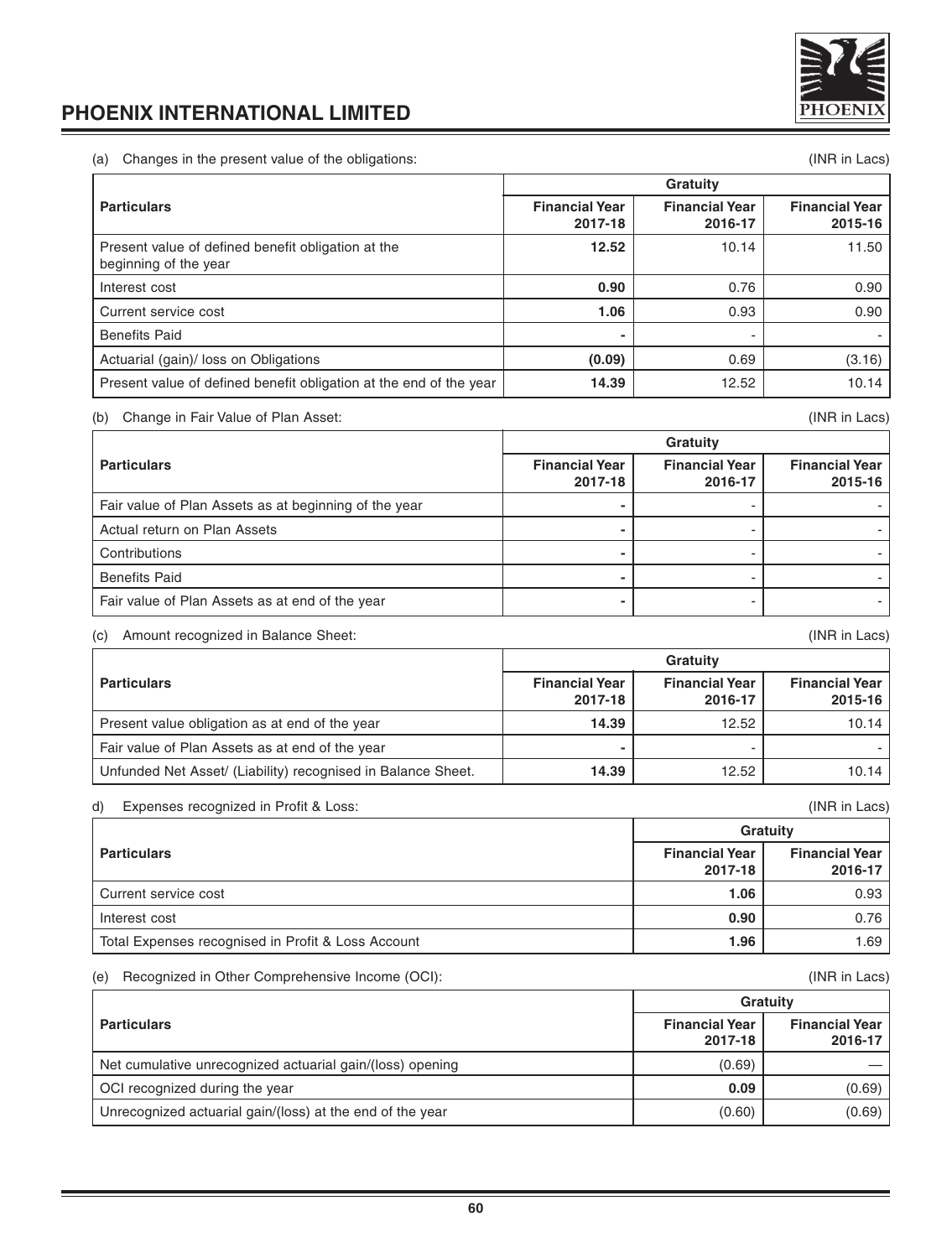

(f) Investment details of Fund : (INR in Lacs)

|                              | Gratuity                         |                                  |                                  |
|------------------------------|----------------------------------|----------------------------------|----------------------------------|
| <b>Particulars</b>           | <b>Financial Year</b><br>2017-18 | <b>Financial Year</b><br>2016-17 | <b>Financial Year</b><br>2015-16 |
| <b>Mutual Funds</b>          |                                  |                                  |                                  |
| <b>Government Securities</b> |                                  |                                  |                                  |
| <b>Bank Balance</b>          |                                  |                                  |                                  |
| <b>Bonds</b>                 |                                  |                                  |                                  |
| <b>TOTAL</b>                 |                                  |                                  |                                  |

(g) The principal actuarial assumption used for estimating the Company's defined benefit obligation are set out below:- **Weighted average actuarial assumptions**

|                                                               | Gratuity                               |                                  |                                  |  |
|---------------------------------------------------------------|----------------------------------------|----------------------------------|----------------------------------|--|
| <b>Particulars</b>                                            | <b>Financial Year</b><br>2017-18       | <b>Financial Year</b><br>2016-17 | <b>Financial Year</b><br>2015-16 |  |
| Discount Rate (per annum)                                     | 7.40%                                  | 7.20%                            | 7.50%                            |  |
| Rate of increase in compensation levels (per annum)           | 10.00%                                 | 10.00%                           | 10.00%                           |  |
| Rate of return on plan assets (per annum)                     | N.A.                                   | N.A.                             | N.A.                             |  |
| Expected Average remaining working lives of employees (years) | 18.00                                  | 14.15                            | 14.15                            |  |
| Method Used                                                   | <b>Projected Unit</b><br><b>Credit</b> | Projected Unit<br>Credit         | Projected Unit<br>Credit         |  |

The assumption of future salary increase takes into account the inflation, seniority, promotion and other relevant factors such as supply and demand in employment market. Same assumptions were considered for comparative period i.e. 2016-17 as considered in previous GAAP on transition to IND AS.

(h) The quantitative sensitivity analysis on net liability recognized on account of change in significant assumptions:

(INR in Lacs)

| <b>Particulars</b>            | <b>Financial Year</b><br>2017-18 | <b>Financial Year</b><br>2016-17 | <b>Financial Year</b><br>2015-16 |
|-------------------------------|----------------------------------|----------------------------------|----------------------------------|
| <b>Discount Rate</b>          |                                  |                                  |                                  |
| 1% Increase                   | (0.82)                           | (0.74)                           | (0.59)                           |
| 1% decrease                   | 0.92                             | 0.82                             | 0.66                             |
| <b>Future Salary increase</b> |                                  |                                  |                                  |
| 1% Increase                   | 0.88                             | 0.79                             | 0.64                             |
| 1% decrease                   | (0.81)                           | (0.72)                           | (0.58)                           |
| Life expectancy*              |                                  |                                  |                                  |
| Increase by 1 year            |                                  | ٠                                | $\overline{\phantom{a}}$         |
| Decrease by 1 year            | $\overline{\phantom{a}}$         | ۰                                | ٠                                |

\*As per Actuarial Certificate, sensitivities due to mortality & withdrawals are not material & hence impact of change not calculated.

(i) The following payments are expected contributions to the defined benefit plan in future years (In absolute terms i.e. undiscounted):

(INR in Lacs)

| <b>Particulars</b>      | Year ended<br>31 March 2018 | Year ended<br>31 March 2017 |
|-------------------------|-----------------------------|-----------------------------|
| Within 1 year           | 1.28                        | 1.09                        |
| After 1 Year            | 13.11                       | 11.43 l                     |
| Total expected payments | 14.39                       | 12.52                       |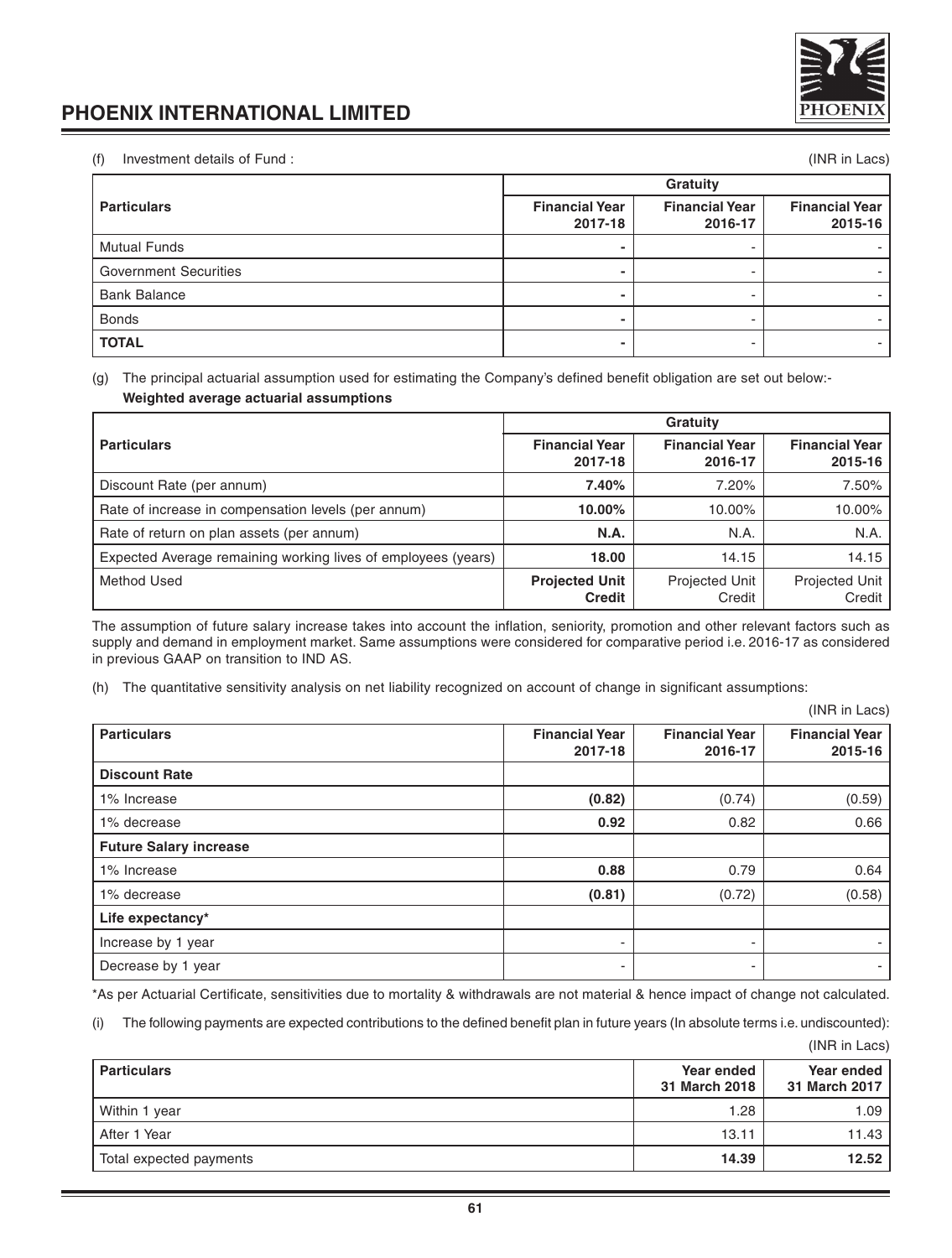

**36.** The Company operates in two business segment viz. "Shoe Manufacturing" & "Rental Services of Immovable Properties", both segments are reportable in accordance with the requirements of Ind AS -108 on "Operating Segments", prescribed by Companies (Indian Accounting Standards) Rules 2015. The Company's business activities primarily fall within single geographical segments.

# **A) PRIMARY SEGMENT INFORMATIONS (INR in Lacs)**

|             | <b>PARTICULARS</b>                                            |                     | <b>RENTAL</b>      |                     | <b>SHOES</b>        | <b>OTHERS</b>       |                     |                     | <b>GREND TOTAL</b>  |
|-------------|---------------------------------------------------------------|---------------------|--------------------|---------------------|---------------------|---------------------|---------------------|---------------------|---------------------|
|             |                                                               | As at<br>31.03.2018 | As at<br>31.032017 | As at<br>31.03.2018 | As at<br>31.03.2017 | As at<br>31.03.2018 | As at<br>31.03.2017 | As at<br>31.03.2018 | As at<br>31.03.2017 |
| $\vert$     | <b>Segment Revenue</b>                                        | 1,631.00            | 1,573.60           | 2.266.09            | 2,516.43            | 9.82                | 126.43              | 3.906.91            | 4,216.46            |
|             | Less: Excise Duty / Service<br><b>Tax Recovered</b>           |                     |                    |                     |                     |                     |                     |                     |                     |
|             | <b>Net Turnover</b>                                           | 1,631.00            | 1,573.60           | 2,266.09            | 2,516.43            | 9.82                | 126.43              | 3,906.91            | 4,216.46            |
| $\parallel$ | <b>Segment Results before</b><br>interest and Tax             | 980.89              | 979.33             | 127.57              | (159.24)            | 9.82                | 126.43              | 1.11828             | 946.52              |
|             | Less : Interest Expenses                                      | 1.039.21            | 1,063.73           |                     |                     |                     |                     | 1,039.21            | 1,863.73            |
|             | Add: Interest Income                                          | 27.04               | 24.23              | 1.58                | 0.70                |                     |                     | 28.62               | 24.93               |
|             | Add: Exceptional Items                                        |                     |                    |                     |                     |                     |                     |                     |                     |
|             | Profit before Tax                                             | (31.28)             | (60.17)            | 129.15              | (158.54)            | 9.82                | 126.43              | 107.69              | (92.28)             |
|             | <b>Current Tax</b>                                            | 92.00               | 50.00              |                     |                     |                     |                     | 92.00               | 50.00               |
|             | Deferred Tax Liability                                        | (174.36)            | (69.38)            |                     |                     |                     |                     | (174.36)            | (69.38)             |
|             | <b>Profit after Tax</b>                                       | 51.08               | (40.79)            | 129.15              | (158.54)            | 9.82                | 126.43              | 190.05              | (72.90)             |
| $III$ )     | <b>OTHER INFORMATION</b>                                      |                     |                    |                     |                     |                     |                     |                     |                     |
|             | <b>Segment Assets</b>                                         | 41,638.22           | 40,664.50          | 6,007.95            | 4,776.25            |                     |                     | 47,646.17           | 45,440.75           |
|             | <b>Segment Liabilities</b>                                    | 10,715.92           | 11,001.16          | 4,225.51            | 1,857.68            |                     |                     | 14,941.43           | 12,858.84           |
|             | Capital Expenditure                                           |                     |                    | 3.63                | 9.09                |                     |                     | 3.63                | 9.09                |
|             | Depreciation and Amortisation                                 | 352.50              | 353.88             | 4.52                | 3.59                |                     |                     | 357.02              | 357.47              |
|             | Non Cash Expenses other than<br>Depreciation and Amortisation |                     |                    |                     |                     |                     |                     |                     |                     |

# **A. SECONDARY SEGMENT INFORMATION**

|    | <b>Particulars</b>                         | 2017-18    | 2016-17   |
|----|--------------------------------------------|------------|-----------|
| I) | <b>Segment Revenue - External Turnover</b> |            |           |
|    | Within India                               | 3,935.53   | 4,241.39  |
|    | Outside India                              |            |           |
|    | <b>Total Revenue</b>                       | 3,935.53   | 4,241.39  |
|    | II) Segment Assets                         |            |           |
|    | Within India                               | 47,646.17  | 45,440.75 |
|    | Outside India                              |            |           |
|    | <b>Total Assets</b>                        | 47,646,.17 | 45,440.75 |
|    | III) Segment Liability                     |            |           |
|    | Within India                               | 14,941.43  | 12,858.84 |
|    | Outside India                              |            |           |
|    | <b>Total Liability</b>                     | 14,941.43  | 12,858.84 |
|    | IV) Capital Expenditure                    |            |           |
|    | Within India                               | 3.63       | 9.09      |
|    | Outside India                              |            |           |
|    | <b>Total Expenditure</b>                   | 3.63       | 9.09      |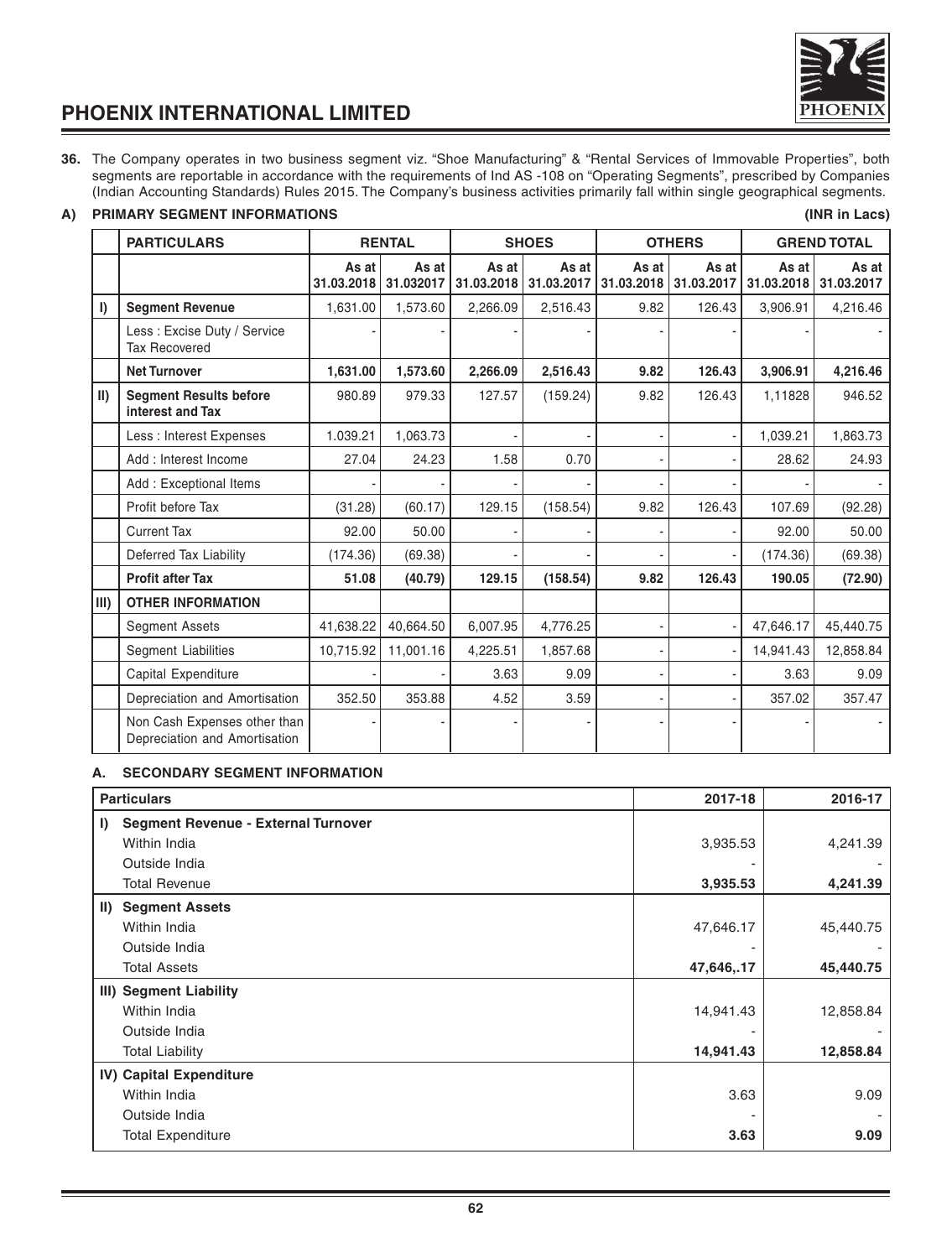# **37. Related Party Disclosure:**

In accordance with the requirements of IND AS 24, on related party disclosures, name of the related party, related party relationship, transactions and outstanding balances including commitments where control exits and with whom transactions have taken place during reported periods, are:

Disclosure of Related parties and relationship between parties:-

# **a) Key Management Personnel** : Mr. P M Alexander (Director)

- : Mr. Narendra Aggarwal (Director)
- : Mr. Narender Makkar (Company Secretary)

## **b) Related parties:-**

| S.No. | Parties to whom the company is subsidiary / Associate Companies |
|-------|-----------------------------------------------------------------|
|       | Phoenix Industries Limited (Subsidiary Company)                 |
|       | Phoenix Cement Limited (Subsidiary Company)                     |
|       | Focus Energy Limited (Associate Company)                        |

### **c) Related Party Transactions** (INR in Lacs)

Name of the Related Party **Nature of Asset As at Asset As at Asset Asset Asset Asset Asset Asset Asset Asset Asset Asset Asset Asset Asset Asset Asset Asset Asset Asset Asset Asset Asset Asset Asset Asset Asset Asset Asset Transactions** Mr. Narender Makkar **Directors Remuneration** 1 25.92 4.32 Phoenix Industries Limited Advance Recoverable 226.87 4840.00 Phoenix Industries Limited | Investments (Net of Provision) | 271.05 271.05 271.05 Phoenix Cement Limited Advance Recoverable 165.51 164.26 Phoenix Cement Limited Investments (Net of Provision) 1,308.47 1,308.47 1,308.47 Focus Energy Limited Sale of Goods 2,201.85 | 1,808.22 990.84 Focus Energy Limited **Advance to Supplier** 1 2670.17 **108** 2670.17 Phoenix Industries Limited **Dther Advances** 2,058.40 2,058.40 2,058.40 Phoenix Cement Limited **Communication Communication** Other Advances 15.00 15.00 15.00

\*\*\* As the liabilities for gratuity, leave encashment and sick leave are provided on an actuarial basis for the Company as a whole, the amount pertaining thereto are not included in above.

### **38. Disclosures as required by Indian Accounting Standard (Ind AS) 17 Lease:-**

# **Operating lease commitments:**

### **(i) Company as lessor:-**

The Company's significant leasing arrangements are in respect of operating leases for premises (residential, godown etc.). These leasing arrangements, which are non-cancellable with range from 11 months to 99 years and are usually renewable by mutual consent on mutually agreeable terms. The aggregate lease rentals receivable are charged as Rent under 'Rental Income'.

Future minimum lease payments under non-cancellable operating leases are as follows:

|                                                   |                        | (INR IN LACS)          |
|---------------------------------------------------|------------------------|------------------------|
|                                                   | As at<br>31 March 2018 | As at<br>31 March 2017 |
| Not later than one year                           | 1667.46                | 1600.39                |
| Later than one year but not later than five years | 6307.55                | 6230.10                |
| Later than five years                             | 20791.81               | 19257.84               |
|                                                   | 28766.82               | 27088.33               |

 $(1 \text{N})$  in Lacsons

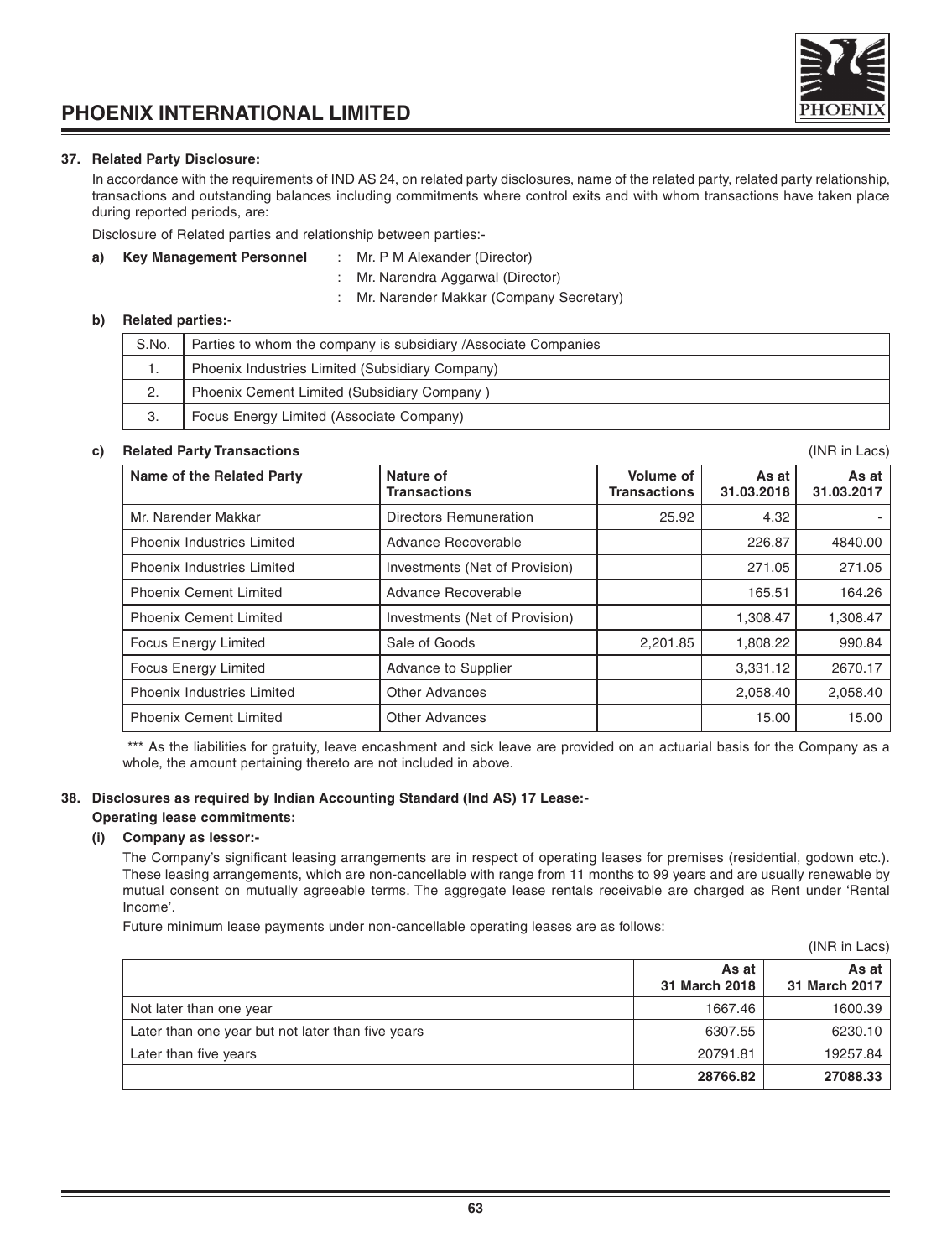

# **(ii) Company as lessee:-**

The total of future minimum lease payments under non cancellable operating leases for each of the following periods:

|                                                   |                        | (INR in Lacs)            |
|---------------------------------------------------|------------------------|--------------------------|
|                                                   | As at<br>31 March 2018 | As at I<br>31 March 2017 |
| Not later than one year                           | 3.78                   | 4.32                     |
| Later than one year but not later than five years |                        | 3.78                     |
| Later than five years                             |                        |                          |
|                                                   | 3.78                   | 8.10                     |

### **39. Earnings per Share**

The calculation of Earnings per Share (EPS) as disclosed in the Statement of Profit and Loss has been made in accordance with Ind AS- 33 on "Earnings per Share".

The following is a reconciliation of the equity shares used in the computation of basic and diluted earnings per equity share: (Number of shares)

| <b>Particulars</b>                                          | <b>Year Ended</b><br>March 31, 2018 | <b>Year Ended</b><br>March 31, 2017 |
|-------------------------------------------------------------|-------------------------------------|-------------------------------------|
| Issued equity shares                                        | 16,789,560                          | 16,789,560                          |
| Less: Buyback of Shares#                                    |                                     |                                     |
| Number of Shares at the end                                 | 16,789,560                          | 16,789,560                          |
| Weighted average shares outstanding - Basic and Diluted - A | 16,789,560                          | 16,789,560                          |

Net profit available to equity holders of the Company used in the basic and diluted earnings per share was determined as follows:

| <b>Particulars</b>                             | <b>Year Ended</b><br>March 31, 2018 | <b>Year Ended</b><br>March 31, 2017 |
|------------------------------------------------|-------------------------------------|-------------------------------------|
| Profit and loss after tax for EPS – B(In Lacs) | 197.21                              | (66.73)                             |
| Basic Earnings per share (B/A)                 | 1.17                                | (0.40)                              |
| Diluted Earnings per share (B/A)               | 1.17                                | (0.40)                              |

The number of shares used in computing basic EPS is the weighted average number of shares outstanding during the year. The diluted EPS is calculated on the same basis as basic EPS, after adjusting for the effects of potential dilutive equity, if any.

# **40. Income Tax:**

**a)** Any change in the amount of deferred tax liability on account of change in the enacted tax rates and change in the quantum of depreciation allowable under the tax laws, is disclosed in the statement of profit and loss account as 'Deferred tax adjustment'.

# **b) Reconciliation of Deferred tax liabilities (Net)**

|                                                                                            |                          |                                 | (INR in Lacs)           |
|--------------------------------------------------------------------------------------------|--------------------------|---------------------------------|-------------------------|
| <b>Particulars</b>                                                                         | As at<br>31st March 2018 | As at<br><b>31st March 2017</b> | As at<br>1st April 2016 |
| Balance at the beginning of the year                                                       | (674.31)                 | (743.69)                        | 32.63                   |
| Deferred tax income/expenses during the year recognized in<br>Statement of Profit and loss | 174.35                   | 69.38                           | (711.06)                |
| Deferred tax income/expenses during the year recognized in<br>Other Comprehensive income   |                          |                                 |                         |
| Deferred tax income/expenses during the year recognized<br>directly in equity              |                          |                                 |                         |
| Balance at the end of the year                                                             | 499.96                   | (674.31)                        | (743.69)                |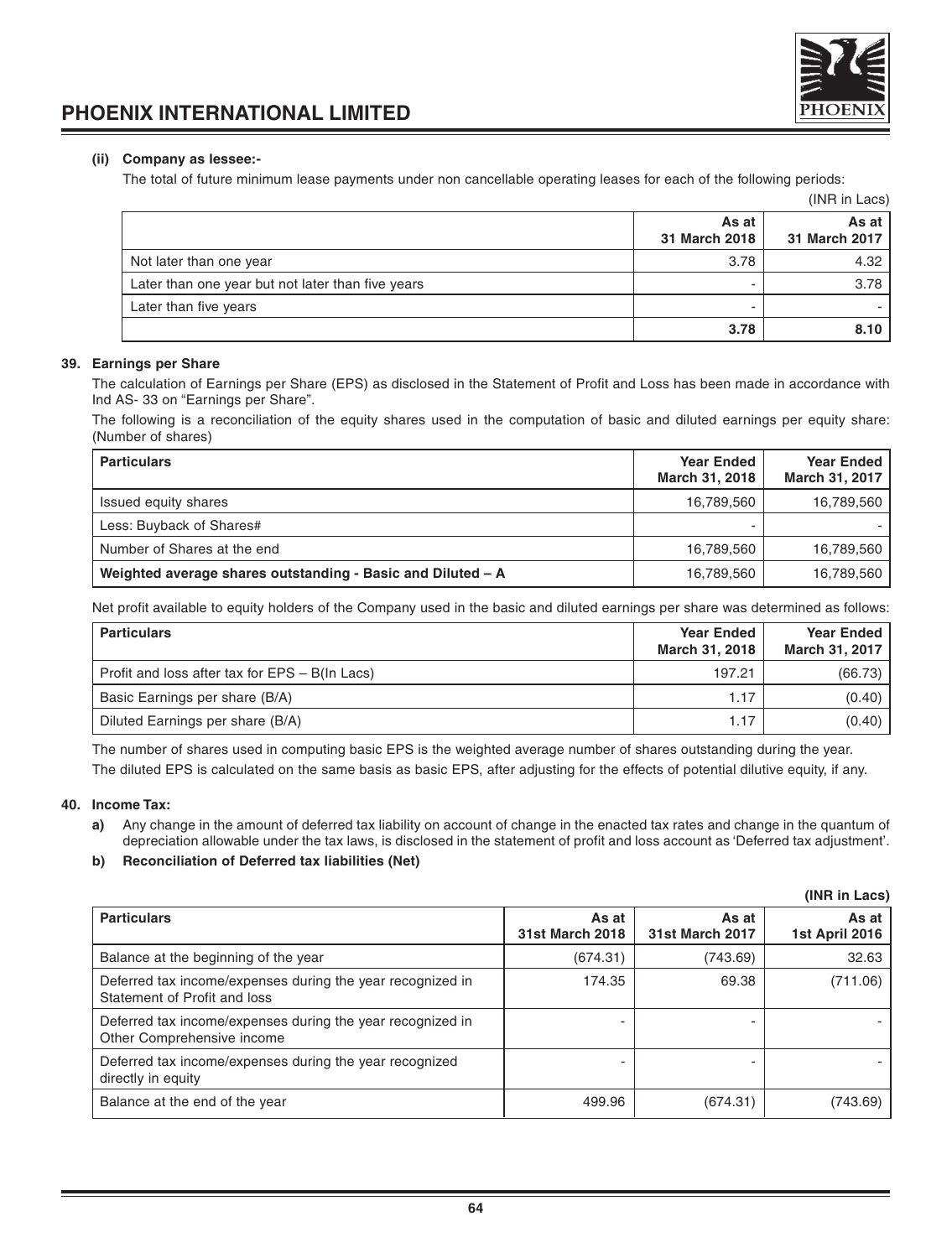

#### **c) Reconciliation of tax expense and the Profit before tax multiplied by statutory tax rate:** (INR in Lacs)

| <b>Particulars</b>                                                               | As at<br>31st March 2018 | As at<br><b>31st March 2017</b> |
|----------------------------------------------------------------------------------|--------------------------|---------------------------------|
| Accounting profit before tax                                                     | 107.69                   | $-92.29$                        |
| Tax at statutory income tax rate of 27.55%/19.06% (31 March 2017: 33.06%/19.06%) | 29.67                    |                                 |
| Tax effect of the amounts not deductible for computing taxable income            |                          |                                 |
| <b>Depreciation Difference</b>                                                   | 61.29                    | 68.84                           |
| <b>Disallowance</b>                                                              | 0.76                     | 1.68                            |
| Others                                                                           |                          | (20.52)                         |
| Differential treatment of Investment for income tax                              |                          |                                 |
| Adjustment of current tax of prior periods                                       |                          |                                 |
| Income tax expense including items that are not reclassified to profit & loss    | 91.72                    | 50.00                           |

## **41. Financial Risk Management**

The financial assets of the company include investments, loans, trade and other receivables, and cash and bank balances that derive directly from its operations.

The financial liabilities of the company, other than derivatives, include loans and borrowings, trade and other payables and the main purpose of these financial liabilities is to finance the day to day operations of the company.

The company is mainly exposed to the following risks that arise from financial instruments:

- (i) Market risk
- (ii) Liquidity risk
- (iii) Credit risk

The Company's senior management oversees the management of these risks and that advises on financial risks and the appropriate financial risk governance framework for the Company.

# **(i) Market Risk**

Market risk is the risk that the fair value of future cash flows of a financial instrument will fluctuate because of changes in market prices. Market prices comprise two types of risk: interest rate risk, foreign currency risk.

# **(a) Foreign currency risk**

The company imports certain assets and material from outside India. The exchange rate between the Indian rupee and foreign currencies has changed substantially in recent years and may fluctuate substantially in the future. Consequently the company is exposed to foreign currency risk and the results of the company may be affected as the rupee appreciates/ depreciates against foreign currencies. Foreign exchange risk arises from the future probable transactions and recognized assets and liabilities denominated in a currency other than company's functional currency.

The company measures the risk through a forecast of highly probable foreign currency cash flows and manages its foreign currency risk by hedging appropriately. The Company uses foreign exchange forward contracts to mitigate the risk of changes in exchange rates on foreign currency exposures. The Company's exposure to foreign currency risk was based on the following amounts as at the reporting dates: **(FC in Lacs)**

| <b>Particulars</b>                                                        | As at<br><b>31st March 2018</b> | As at<br><b>31st March 2017</b> |
|---------------------------------------------------------------------------|---------------------------------|---------------------------------|
| Advance to suppliers<br>-In GBP<br>-In USD                                | 0.09                            | 0.10                            |
| Net exposure to foreign currency risk (assets)<br>-In GBP<br>-In USD      | 0.09                            | 0.10                            |
| <b>Trade Payables</b><br>-In GBP<br>-In USD                               | 12.46<br>4.67                   | 0.50<br>4.73                    |
| -Foreign Exchange Forward Contracts bought foreign Currency in GBP        |                                 |                                 |
| Net exposure to foreign currency risk (Liabilities)<br>-In GBP<br>-In USD | 12.46<br>4.67                   | 0.50<br>4.73                    |
| Net exposure to foreign currency risk (Asset)<br>-In GBP<br>-In USD       | 0.09                            | 0.10                            |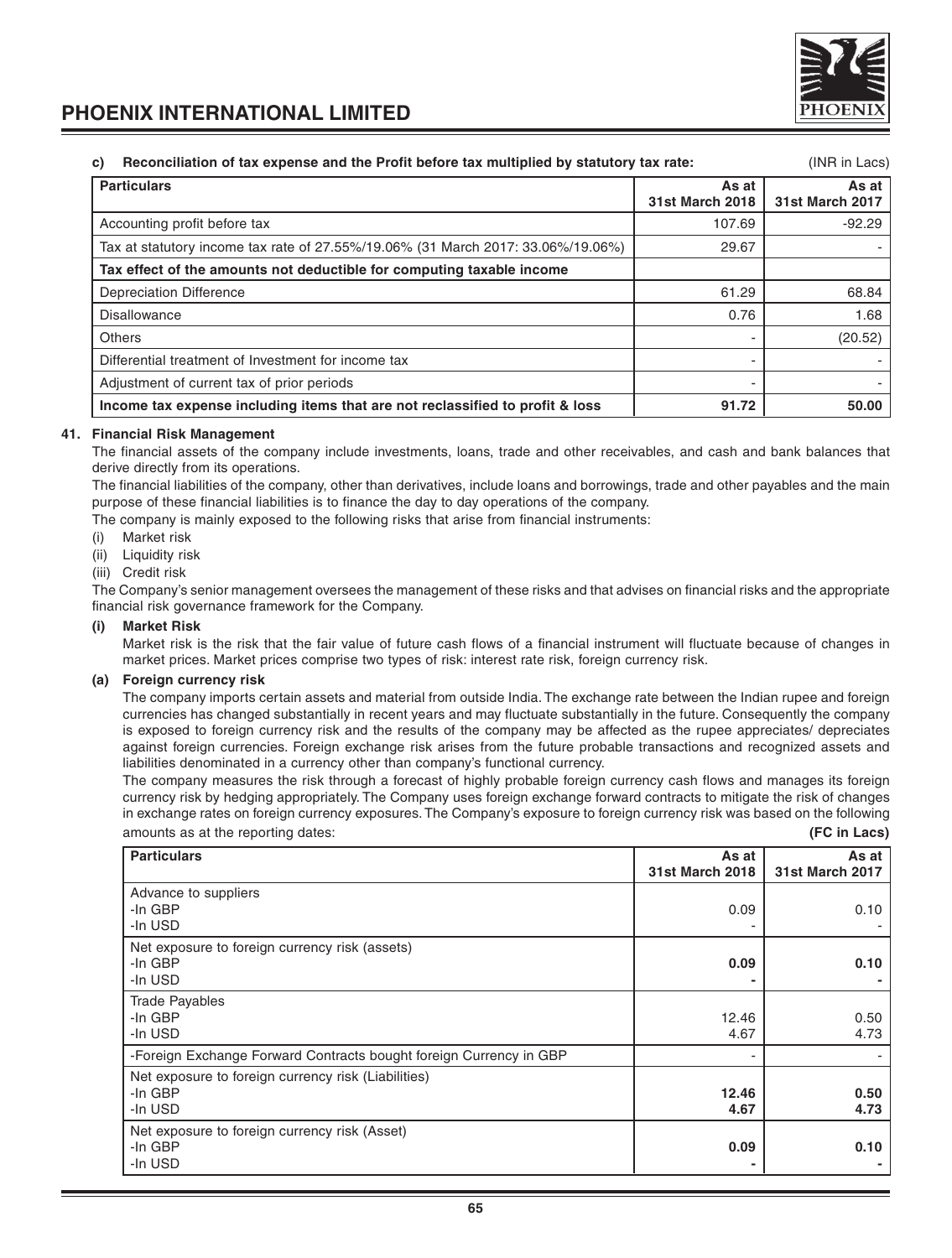

The following significant exchange rates applied during the year:

| <b>Particulars</b> | 2017-18<br>(Year end rates) | 2016-17<br>(Year end rates) |
|--------------------|-----------------------------|-----------------------------|
| INR/USD            | 65.08                       | 64.81                       |
| INR/GBP            | 91.20                       | 81.01                       |

#### **Foreign currency sensitivity analysis**

Any changes in the exchange rate of EURO and USD against INR is not expected to have significant impact on the Company's profit due to the less exposure of these currencies. Accordingly, a 10% appreciation/depreciation of the INR as indicated below, against the EURO and USD would have increased/reduced profit by the amounts shown below. This analysis is based on the foreign currency exchange rate variances that the Company considered to be reasonably possible at the end of the reporting period. The analysis assumes that all other variable remains constant:

(INR in Lacs)

| <b>Particulars</b>                              | As at | As at<br>31st March 2018   31st March 2017 |
|-------------------------------------------------|-------|--------------------------------------------|
| 10% Strengthening/weakening of USD against INR  |       |                                            |
| 10% Strengthening/weakening of EURO against INR |       |                                            |

The following table gives details in respect of outstanding foreign currency forward held by the company to mitigate the risk of changes in exchange rates on foreign currency exposures.

|                          |                          | (FC in Lacs)             |
|--------------------------|--------------------------|--------------------------|
| <b>Particulars</b>       | As at<br>31st March 2018 | As at<br>31st March 2017 |
| Contracts against export |                          |                          |
| -In USD                  |                          |                          |
| Contracts against Import |                          |                          |
| -In USD                  |                          |                          |
| -In EURO                 |                          |                          |

### **(b) Interest Rate Risk**

The company is exposed to interest rate risk because company borrows funds at fixed interest rate.

#### **(ii) Liquidity Risk**

The financial liabilities of the company, other than derivatives, include loans and borrowings, trade and other payables. The company's principal sources of liquidity are cash and cash equivalents and the cash flow that is generated from operations. Ultimate responsibility of liquidity risk management rests with board of directors.

The company monitors its risk of shortage of funds to meet the financial liabilities using a liquidity planning tool. The company plans to maintain sufficient cash and marketable securities to meet the obligations as and when falls due.

The below is the detail of contractual maturities of the financial liabilities of the company at the end of each reporting period:

(INR in Lacs)

| <b>Particulars</b>                               | <b>Financial Year</b><br>2017-18 | <b>Financial Year</b><br>2016-17 | <b>Financial Year</b><br>2015-16 |
|--------------------------------------------------|----------------------------------|----------------------------------|----------------------------------|
| Borrowings at effective rate of interest @11.85% |                                  |                                  |                                  |
| With in 1 Year                                   | 388.20                           | 301.32                           | 222.60                           |
| More than 1 Years                                | 8557.62                          | 8885.06                          | 9176.76                          |
| <b>Trade Payables</b>                            |                                  |                                  |                                  |
| With in 1 Year                                   | 3411.28                          | 2148.56                          | 1850.96                          |
| More than 3 Years                                |                                  |                                  |                                  |
| <b>Other Financial liabilities at EIR</b>        |                                  |                                  |                                  |
| With in 1 Year                                   |                                  |                                  |                                  |
| More than 3 Years                                |                                  | -                                |                                  |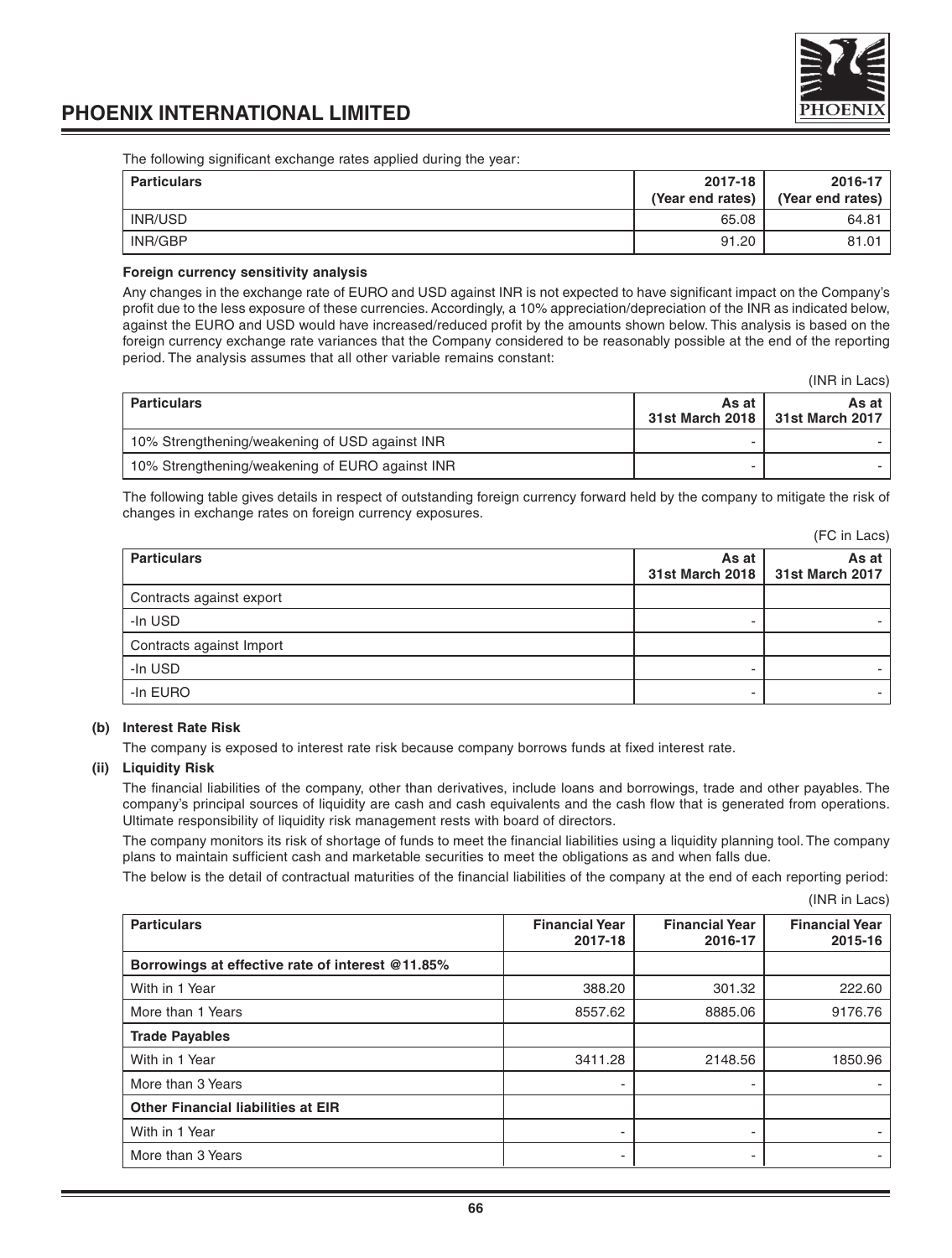# **(iii) Credit Risk**

Credit risk refers to the risk that a counter party will default on its contractual obligations resulting in financial loss to the company. The company takes due care while extending any credit as per the approval matrix approved by ECRM.

### **Write off policy**

The financials assets are written off in case there is no reasonable expectation of recovering from the financial asset.

#### **42. Capital Management**

The capital includes issued equity capital, share premium and all other equity reserves attributable to the equity holders of the company. The primary objective of the company's capital management is to maintain optimum capital structure to reduce cost of capital and to maximize the shareholder value.

The company manages its capital structure and makes adjustments in light of changes in economic conditions and the requirements of the financial covenants which otherwise would permit the banks to immediately call loans and borrowings. In order to maintain or adjust the capital structure, the company may adjust the dividend payment to shareholders, return capital to shareholders or issue new shares.

The Company monitors capital using a gearing ratio, which is net debt divided by total capital plus net debt. The Company's gearing ratio was as follows:

| <b>Particulars</b>              | <b>Financial Year</b><br>2017-18 | <b>Financial Year</b><br>2016-17 |
|---------------------------------|----------------------------------|----------------------------------|
| <b>Borrowing</b>                | 9,453.94                         | 9,670.15                         |
| Less: Cash and cash equivalents | 4,852.83                         | 295.52                           |
| Net debt                        | 4,601.11                         | 9,374.63                         |
| Total equity                    | 32,704.73                        | 32,581.90                        |
| Capital and Net debt            | 37,305.84                        | 41,956.53                        |
| <b>Gearing ratio</b>            | 12.33                            | 22.34                            |

Further, there have been no breaches in the financial covenants of any interest-bearing loans and borrowing in the current period. There were no changes in the objectives, policies or processes for managing capital during the year ended 31 March 2018 and 31 March 2017.

- 43. In accordance with the Ind AS-36 on Impairment of Assets, the Company has assessed as on the balance sheet date, whether there are any indications with regard to the impairment of any of the assets. Based on such assessment it has been ascertained that no potential loss is present and therefore, formal estimate of recoverable amount has not been made. Accordingly no impairment loss has been provided in the books of account.
- 44. The Company owes dues of Rs Nil (previous year Rs. Nil) towards Micro and Small Enterprises, which are outstanding for more than 45 days as at 31<sup>st</sup> March, 2018. This information as required to be disclosed under the Micro, Small and Medium Enterprises Development Act, 2006 has been determined to the extent such parties have been identified on the basis of information available with the company.
- 45. Previous Year figures have been regrouped/ reclassified wherever considered necessary.

| As per our report of even date attached                                                      |                                             |                                                                                     |                                                     |                                                |
|----------------------------------------------------------------------------------------------|---------------------------------------------|-------------------------------------------------------------------------------------|-----------------------------------------------------|------------------------------------------------|
| For Pradip Bhardwaj & Co.,<br><b>Chartered Accountants</b><br>Firm Registration No.: 013697C |                                             | For and on behalf of the Board of Directors<br><b>Phoenix International Limited</b> |                                                     |                                                |
| <i>per</i> Pradip Bhardwai<br><b>Partner</b><br>Membership No.: 500219                       | Narender Makkar<br><b>Company Secretary</b> | Narendra Aggarwal<br><b>Director</b><br>DIN: 00027347                               | P. M. Alexander<br><b>Director</b><br>DIN: 00050022 | Mr. Baby Kutty<br><b>Chief Finance Officer</b> |
| Place : New Delhi<br>: 30.05.2018<br>Date                                                    |                                             |                                                                                     |                                                     |                                                |



#### (INR in Lacs)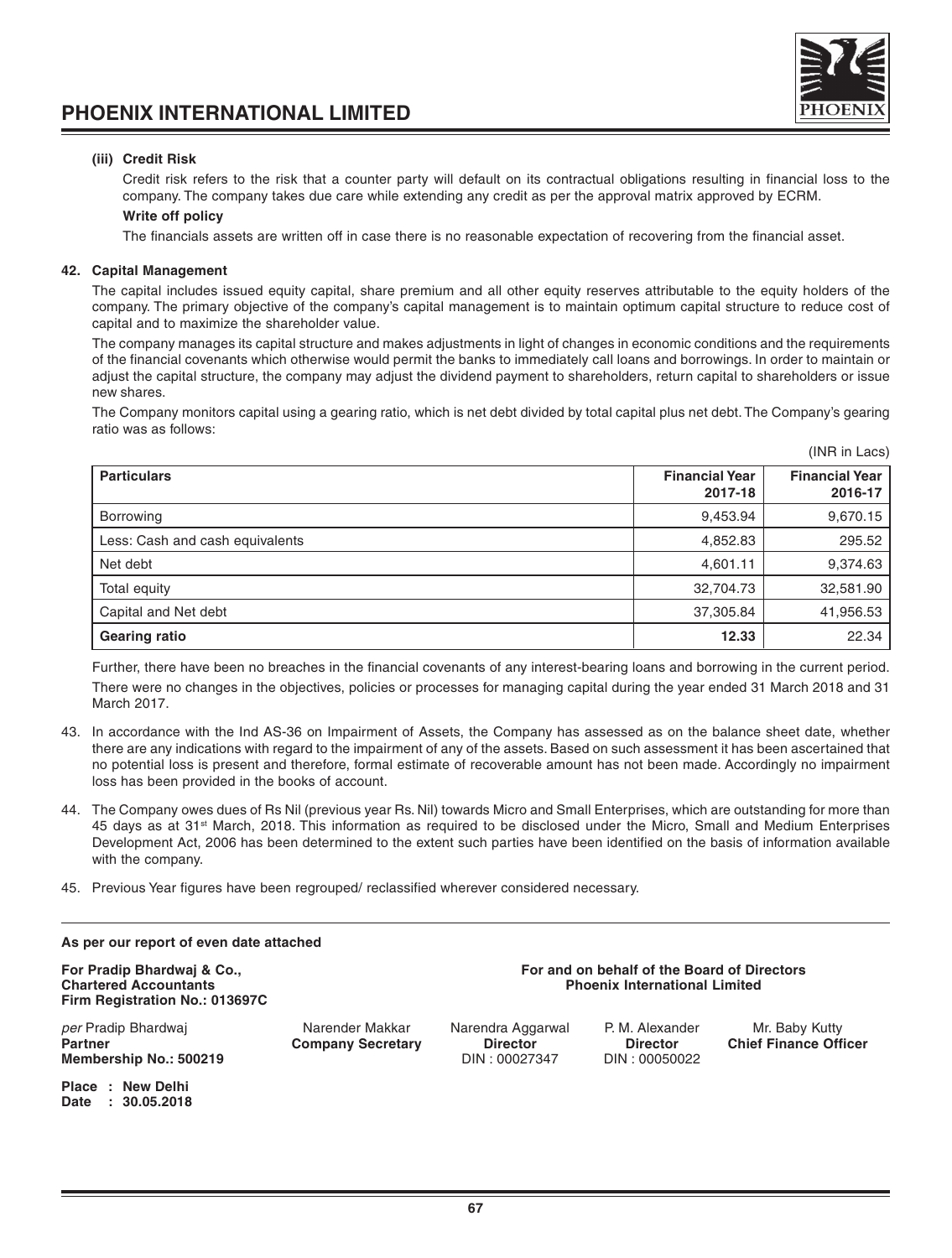

# **INDEPENDENT AUDITORS' REPORT**

#### **To, The Members M/s. Phoenix International Limited**

#### **Report on the Consolidated Financial Statements**

We have audited the accompanying Consolidated Financial Statements of Phoenix International Limited ('the Holding Company') and its subsidiaries, which comprise the Consolidated Balance Sheet as at 31<sup>st</sup> March 2018, the Consolidated Statement of Profit and Loss account (including Other Comprehensive Income), the Consolidated Statement of Changes in Equity and the Consolidated Statement of Cash Flows for the year then ended and a summary of significant accounting policies and other explanatory information.

# **Management's Responsibility for the Consolidated Financial Statements**

The Holding Company's Board of Directors is responsible for the preparation of these consolidated financial statements in terms of the requirements of the Companies Act, 2013 (hereinafter referred to as "the Act") that give a true and fair view of the consolidated financial position, consolidated financial performance including other comprehensive income and consolidated cash flows and changes in equity of the Group including its Associates and Jointly controlled entities in accordance with the Indian Accounting Standards (Ind AS) specified under Section 133 of the Act, read with the Companies (Indian Accounting Standards) Rules, 2015 as amended and other accounting principles generally accepted in India.

The respective Board of Directors of the companies included in the Group and of its associates and jointly controlled entities are responsible for maintenance of adequate accounting records in accordance with the provisions of the Act for safeguarding the assets of the Group and for preventing and detecting frauds and other irregularities; the selection and application of appropriate accounting policies; making judgments and estimates that are reasonable and prudent; and the design, implementation and maintenance of adequate internal financial controls, that were operating effectively for ensuring the accuracy and completeness of the accounting records, relevant to the preparation and presentation of the financial statements that give a true and fair view and are free from material misstatement, whether due to fraud or error, which have been used for the purpose of preparation of the consolidated financial statements by the Directors of the Holding Company, as aforesaid.

#### **Auditor's Responsibility**

Our responsibility is to express an opinion on these consolidated financial statements based on our audit. While conducting the audit, we have taken into account the provisions of the Act, the accounting and auditing standards and matters which are required to be included in the audit report under the provisions of the Act and the Rules made thereunder.

We conducted our audit in accordance with the Standards on Auditing specified under Section 143(10) of the Act. Those Standards require that we comply with ethical requirements and plan and perform the audit to obtain reasonable assurance about whether the consolidated financial statements are free from material misstatement.

An audit involves performing procedures to obtain audit evidence about the amounts and the disclosures in the consolidated financial statements. The procedures selected depend on the auditor's judgment, including the assessment of the risks of material misstatement of the consolidated financial statements, whether due to fraud or error. In making those risk assessments, the auditor considers internal financial control relevant to the Holding Company's preparation of the consolidated financial statements that give a true and fair view in order to design audit procedures that are appropriate in the circumstances. An audit also includes evaluating the appropriateness of the accounting policies used and the reasonableness of the accounting estimates made by the Holding Company's Board of Directors, as well as evaluating the overall presentation of the consolidated financial statements.

We believe that the audit evidence obtained by us and the audit evidence obtained by the other auditors in terms of their reports referred to in sub-paragraph of the Other Matters paragraph below, is sufficient and appropriate to provide a basis for our audit opinion on the consolidated financial statements.

### **Opinion**

In our opinion and to the best of our information and according to the explanations given to us, the aforesaid consolidated financial statements give the information required by the Act in the manner so required and give a true and fair view in conformity with the accounting principles generally accepted in India:

- (i) in the case of the Consolidated Balance Sheet, of the state of affairs of the Company as at  $31<sup>st</sup>$  March 2018;
- (ii) in the case of the Consolidated Profit and Loss Account, of the profit for the year ended on that date; and
- (iii) in the case of the Consolidated Cash Flow Statement, of the cash flows for the year ended on that date.

#### **Other Matters**

We did not audit the ûnancial statements of the subsidiaries, whose ûnancial statements reûect Total Assets of INR 5,283.16 Lac as at March 31, 2018, Total Revenues is Nil and net cash outflow amounting to INR1.32 Lac the year ended on that date, as considered in the consolidated ûnancial statements. These ûnancial statements have been audited by other auditors whose reports have been furnished to us by the Management and our opinion, in so far as it relates to the amounts and disclosures included in respect of these subsidiaries, is based solely on the reports of the other auditors.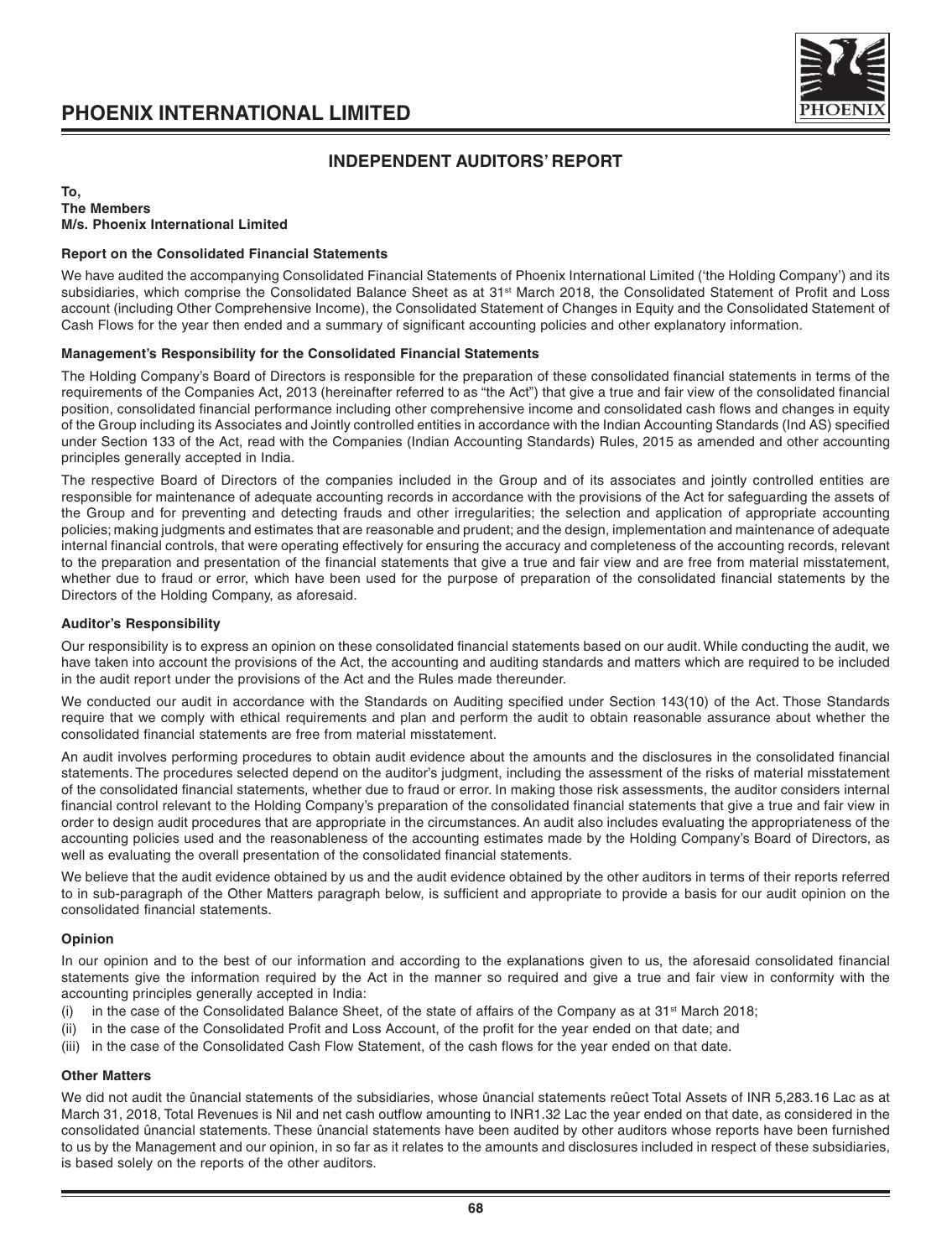

### **Report on Other Legal and Regulatory Requirements**

As required by section 143(3) of the Act, we report that:

- (a) We have obtained all the information and explanations which to the best of our knowledge and belief were necessary for the purpose of our audit of the aforesaid Consolidated Financial Statement;
- (b) In our opinion, proper books of account as required by law relating to preparation of consolidated financial statements have been kept so far as it appears from our examination of those books and the reports of other auditors.
- (c) The Consolidated Balance Sheet, Consolidated Statement of Profit and Loss and Consolidated Cash Flow Statement dealt with by this Report are in agreement with the relevant books of accounts maintained for the purpose of preparation of the Consolidated Financial Statement.
- (d) In our opinion, the aforesaid consolidated financial statements comply with the Accounting Standards specified under Section 133 of the Act, read with relevant rules issued there under.
- (e) On the basis of written representations received from the Directors of the Holding Company as on March 31, 2018, under section 164(2) of the Companies Act, 2013, and taken on record by the Board of Directors of the Holding Company and the reports of the statutory auditors of its subsidiary companies incorporated in India, none of the directors of the group companies, incorporated in India is disqualified as on March 31, 2018, from being appointed as a Director in terms of provisions of section 164(2) of the Companies Act, 2013; with respect to the adequacy of internal financial controls over financial reporting and operating effectiveness of such controls, refer to our audit report **"Annexure A"**, which is based on auditor's report of the company and its subsidiary companies incorporated in India. Our report expresses an unmodified opinion on the adequacy and operating effectiveness of internal financial controls over financial reporting of the company and its subsidiary companies incorporated in India.
- With respect to the other matters to be included in the Auditor's Report in accordance with Rule 11 of the Companies (Audit and Auditors), 2014, In our opinion and to the best of our information and according to the explanations given to us;
	- The consolidated financial statements disclose the impact of pending litigations on the consolidated financial position of the group in its consolidated financial statements as referred to Note No. 34 to the Financial Statement;
	- (ii) The Group Companies has not entered into any long-term contracts including derivative contracts, requiring provision under applicable laws or accounting standards, for material foreseeable losses;
	- (iii) There has been no amount, required to be transferred, to the Investor Education and Protection Fund by the Company.

**Place: New Delhi For Pradip Bhardwaj & Co. Date: 30.05.2018 Chartered Accountants Firm Registration No.: 013697C**

> **(Pradip Bhardwaj) Partner M.No.500219**

# **ANNEXURE –A TO THE INDEPENDENT AUDITORS' REPORT**

### **Report on the Internal Financial Controls under Clause (i) of Sub-section 3 of Section 143 of the Companies Act, 2013 ("the Act")**

In conjunction with our audit of the consolidated financial statement of the Company as of and for the year ended 31 March 2018, we have audited the internal financial controls over financial reporting of Phoenix International Limited ('the Holding Company') and its subsidiary companies which are companies incorporated in India as of that date.

### **Managements Responsibility for Internal Financial Controls**

The respective Board of Directors of the Holding Company and its subsidiary companies which are companies incorporated in India, are responsible for establishing and maintaining internal financial controls based on the respective internal control over financial reporting criteria established by the company considering the essential components of internal control stated in the Guidance Note on Audit of Internal Financial Controls over financial Reporting issued by the Institute of Chartered Accountants of India (ICAI). These responsibilities include the design, implementation and maintenance of adequate internal financial controls that were operating effectively for ensuring the orderly and efficient conducts of its business, including adherence to the respective company's policies, the safeguarding of its assets, the prevention and detection of frauds and errors, the accuracy and completeness of the accounting records and the timely preparation of reliable financial information, as required under the Act.

### **Auditors Responsibility**

Our responsibility is to express an opinion on the Company's internal financial controls over financial reporting based on our audit. We conducted our audit in accordance with the Guidance Note on Audit of Internal Financial Controls over Financial Reporting (the "Guidance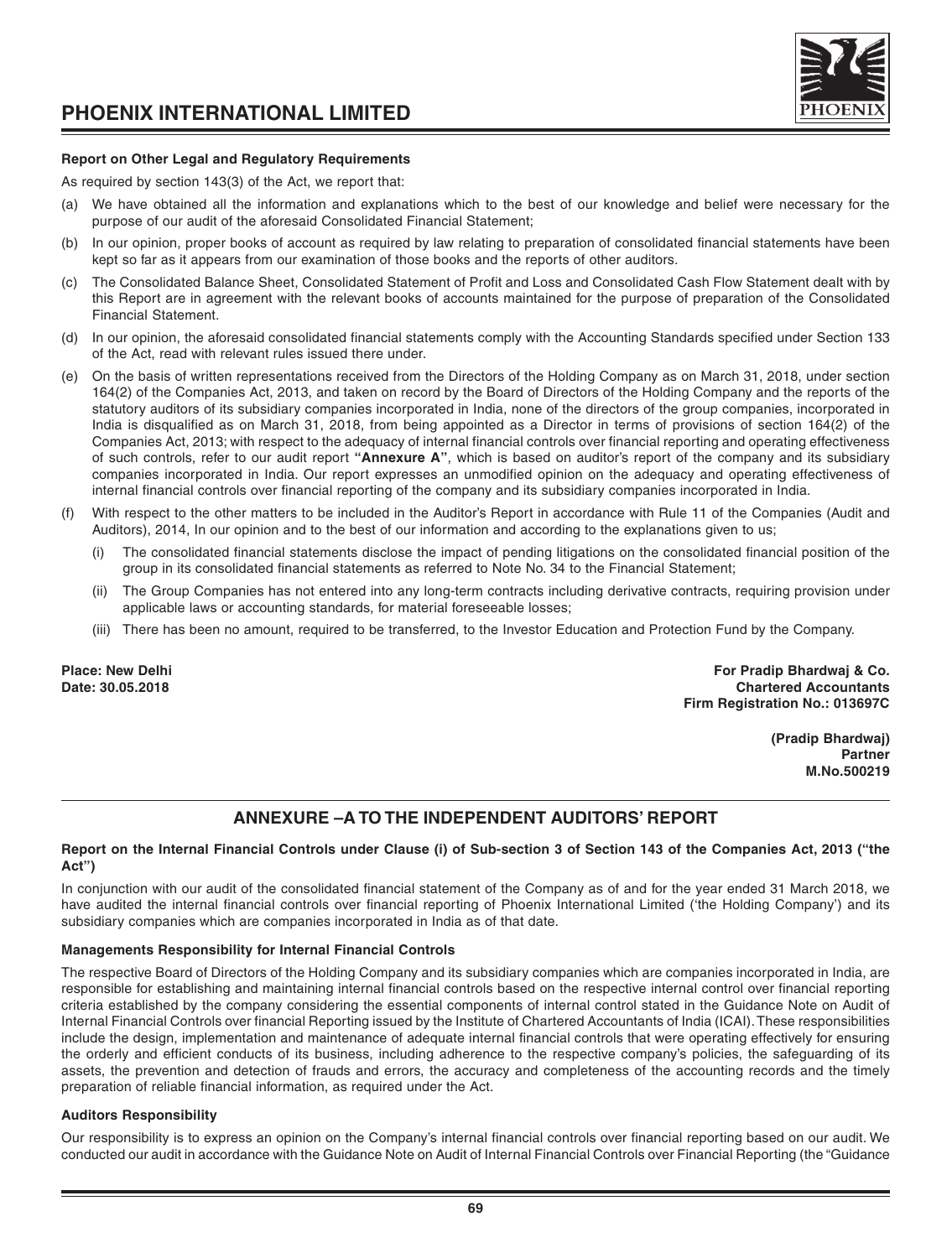

Note") and the Standards on Auditing, issued by ICAI and deemed to be prescribed under section 143(10) of the Companies Act, 2013, to the extent applicable to an audit of internal financial controls, both applicable to an audit of Internal Financial Controls and, both issued by the Institute of Chartered Accountants of India. Those Standards and the Guidance Note require that we comply with ethical requirements and plan and perform the audit to obtain reasonable assurance about whether adequate internal financial controls over financial reporting was established and maintained and if such controls operated effectively in all material respects.

Our audit involves performing procedures to obtain audit evidence about the adequacy of the internal financial controls system over financial reporting and their operating effectiveness. Our audit of internal financial controls over financial reporting included obtaining an understanding of internal financial controls over financial reporting assessing the risk that a material weakness exists, and testing and evaluating the design and operating effectiveness of internal control based on the assessed risk. The procedures selected depend on the auditors' judgment, including the assessment of the risks of material misstatement of the financial statement, whether due to fraud or error.

We believe that the audit evidence we have obtained and the audit evidence obtained by the of the subsidiary, in terms of their reports referred to in the other matter paragraph below, is sufficient and appropriate to provide a basis for our audit opinion on the company's internal financial controls system over financial reporting.

# **Meaning of Internal Financial Controls over Financial Reporting**

A company's internal financial control over financial reporting is a process designed to provide reasonable assurance regarding the reliability of financial reporting and the preparation of financial statements for external purposes in accordance with generally accepted accounting principles. A company's internal financial control over financial reporting includes those policies and procedures that (1) pertain to the maintenance of records that, in reasonable detail, accurately and fairly reflect transactions and dispositions of the assets of the company; (2) provide reasonable assurance that transactions are recorded as necessary to permit preparations of financial statements in accordance with generally accepted accounting principles, and that receipts and expenditures of the company are being made only in accordance with authorization of management and director of company; and (3) provide reasonable assurance regarding prevention or timely detection of unauthorized acquisition, use, or disposition of the company's assets that could have a material effect on the financial statements.

### **Inherent Limitations of Internal Financial Controls over Financial Reporting**

Because of the inherent limitations of internal financial controls over financial reporting, including the possibility of collusion or improper management override of controls, material misstatements due to error or fraud may occur and not be detected. Also, projections of any evaluation of the internal financial controls over financial reporting to future periods are subject to the risk that the internal financial control over financial reporting may become inadequate because of change in conditions, or that the degree of compliance with the policies or procedures may deteriorate.

### **Opinion**

In our opinion to the best of our information and according to the explanations given to us, the Holding Company and its subsidiary companies have in all material respects, an adequate internal financial controls system over financial reporting and such internal financial controls over financials reporting were operating effectively as at March 31, 2018, based on the internal control over financial reporting criteria established by the company and its subsidiary companies incorporated in India considering the essential components of internal control stated in the Guidance Note on Audit of Internal Financial Control Over Financial Reporting issued by ICAI.

**Place: New Delhi For Pradip Bhardwaj & Co. Chartered Accountants Firm Registration No.: 013697C**

> **(Pradip Bhardwaj) Partner M.No.500219**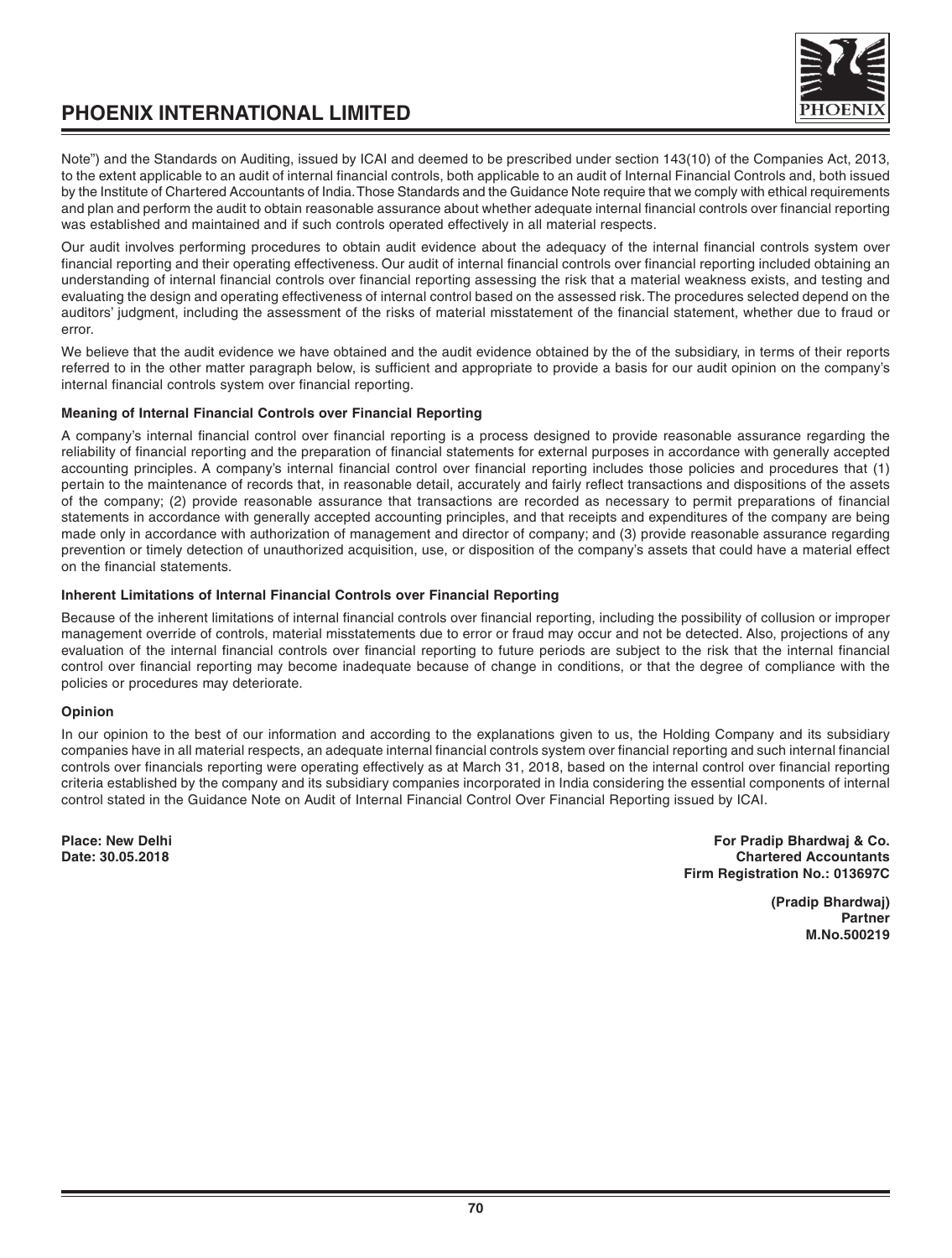

**Place : New Delhi Date : 30.05.2018**

### **PHOENIX INTERNATIONAL LIMITED CIN : L74899DL1987PLC030092 CONSOLIDATED BALANCE SHEET AS AT 31ST MARCH 2018**

**(INR in Lacs)**

| <b>Particulars</b>                                                                                                                                                                                                                                               | <b>Note</b><br>No.         | As at<br>31st March 2018                              | As at<br><b>31st March 2017</b>                                                     | As at<br>1st April 2016                          |
|------------------------------------------------------------------------------------------------------------------------------------------------------------------------------------------------------------------------------------------------------------------|----------------------------|-------------------------------------------------------|-------------------------------------------------------------------------------------|--------------------------------------------------|
| <b>ASSETS</b>                                                                                                                                                                                                                                                    |                            |                                                       |                                                                                     |                                                  |
| <b>Non-Current Assets</b><br>1.<br>(a) Property, Plant and Equipment<br>Capital Work-in-Progress<br>(b)<br><b>Financial Assets</b><br>(c)                                                                                                                        | 3                          | 28,847.40<br>461.17                                   | 29,200.81<br>461.17                                                                 | 29,549.44<br>461.17                              |
| Long Term Investments<br>Long Term Loans<br><b>Others Financial Non-Current Assets</b><br><b>Other Non-Current Assets</b><br>(d)                                                                                                                                 | 4<br>5<br>6<br>7           | 2,378.56<br>966.52<br>1,224.97<br>26.12               | 2,378.56<br>966.32<br>2,532.09<br>25.36                                             | 2,378.56<br>964.18<br>4,533.09<br>25.36          |
| <b>Total Non-Current Assets</b>                                                                                                                                                                                                                                  |                            | 33,904.74                                             | 35,564.31                                                                           | 37,911.80                                        |
| $\mathbf{2}$<br><b>Current Assets</b>                                                                                                                                                                                                                            |                            |                                                       |                                                                                     |                                                  |
| Inventories<br>(a)<br><b>Financial Assets</b><br>(b)                                                                                                                                                                                                             | 8                          | 684.87                                                | 572.45                                                                              | 532.41                                           |
| <b>Trade Receivables</b><br>Cash and Cash Equivalents<br><b>Short Term Loans</b><br><b>Other Financial Current Assets</b><br><b>Other Current Assets</b><br>(d)                                                                                                  | 9<br>10<br>11<br>12<br>13  | 3,406.29<br>4,906.32<br>28.15<br>2,250.51<br>985.85   | 2,558.81<br>350.34<br>27.19<br>2,684.45<br>5,353.64                                 | 2,766.38<br>224.10<br>13.32<br>10.12<br>5,367.62 |
| <b>Total Current Assets</b>                                                                                                                                                                                                                                      |                            | 12,261.98                                             | 11,546.87                                                                           | 8,913.95                                         |
| <b>Total Assets</b>                                                                                                                                                                                                                                              |                            | 46,166.72                                             | 47,111.18                                                                           | 46,825.74                                        |
| <b>EQUITY AND LIABILITIES</b><br>Equity<br>(a) Equity Share Capital                                                                                                                                                                                              | 14                         | 1,678.96                                              | 1,678.96                                                                            | 1,678.96                                         |
| (b) Other Equity                                                                                                                                                                                                                                                 | 15                         | 30,056.21                                             | 29,943.90                                                                           | 29,781.60                                        |
| <b>Total Equity</b>                                                                                                                                                                                                                                              |                            | 31,735.17                                             | 31,622.85                                                                           | 31,460.56                                        |
| <b>Liabilities</b><br><b>Non-Current Liabilities</b><br>1<br>(a) Financial Liabilities<br>Long Term Borrowings<br>Other Financial Non Current Liabilities<br>Long Term Provisions<br>(b)<br>Deferred Tax Liabilities (net)<br>(c)                                | 16<br>17<br>18<br>19       | 8,407.10<br>508.12<br>15.23<br>499.96                 | 8,735.80<br>483.77<br>13.46<br>674.31                                               | 9,027.50<br>460.76<br>11.20<br>743.69            |
| <b>Total Non-Current Liabilities</b>                                                                                                                                                                                                                             |                            | 9,430.42                                              | 9,907.34                                                                            | 10,243.15                                        |
| $\mathbf{2}$<br><b>Current Liabilities</b><br><b>Financial Liabilities</b><br>(a)<br><b>Trade Pavables</b><br><b>Other Financial Liabilities</b><br>(b) Other Current Liabilities<br><b>Short Term Provisions</b><br>(c)<br>Current Tax Liabilities (net)<br>(d) | 20<br>21<br>22<br>23<br>24 | 3,411.28<br>401.68<br>782.78<br>1.28<br>404.12        | 2,148.56<br>302.74<br>2,816.48<br>1.09<br>312.12                                    | 1,850.96<br>227.96<br>2,780.11<br>0.88<br>262.12 |
| <b>Total Current Liabilities</b>                                                                                                                                                                                                                                 |                            | 5,001.13                                              | 5,580.98                                                                            | 5,122.03                                         |
| <b>Total Equity and Liabilities</b>                                                                                                                                                                                                                              |                            | 46,166.72                                             | 47,111.18                                                                           | 46,825.74                                        |
| See Accompanying Notes Forming Part of<br>the Financial Statements                                                                                                                                                                                               | 1 to 45                    |                                                       |                                                                                     |                                                  |
| As per our report of even date attached                                                                                                                                                                                                                          |                            |                                                       |                                                                                     |                                                  |
| For Pradip Bhardwaj & Co.,<br><b>Chartered Accountants</b><br>Firm Registration No.: 013697C                                                                                                                                                                     |                            |                                                       | For and on behalf of the Board of Directors<br><b>Phoenix International Limited</b> |                                                  |
| Narender Makkar<br>per Pradip Bhardwaj<br><b>Partner</b><br><b>Company Secretary</b><br>Membership No.: 500219                                                                                                                                                   |                            | Narendra Aggarwal<br><b>Director</b><br>DIN: 00027347 | P. M. Alexander<br><b>Director</b><br>DIN: 00050022                                 | Mr. Baby Kutty<br><b>Chief Finance Officer</b>   |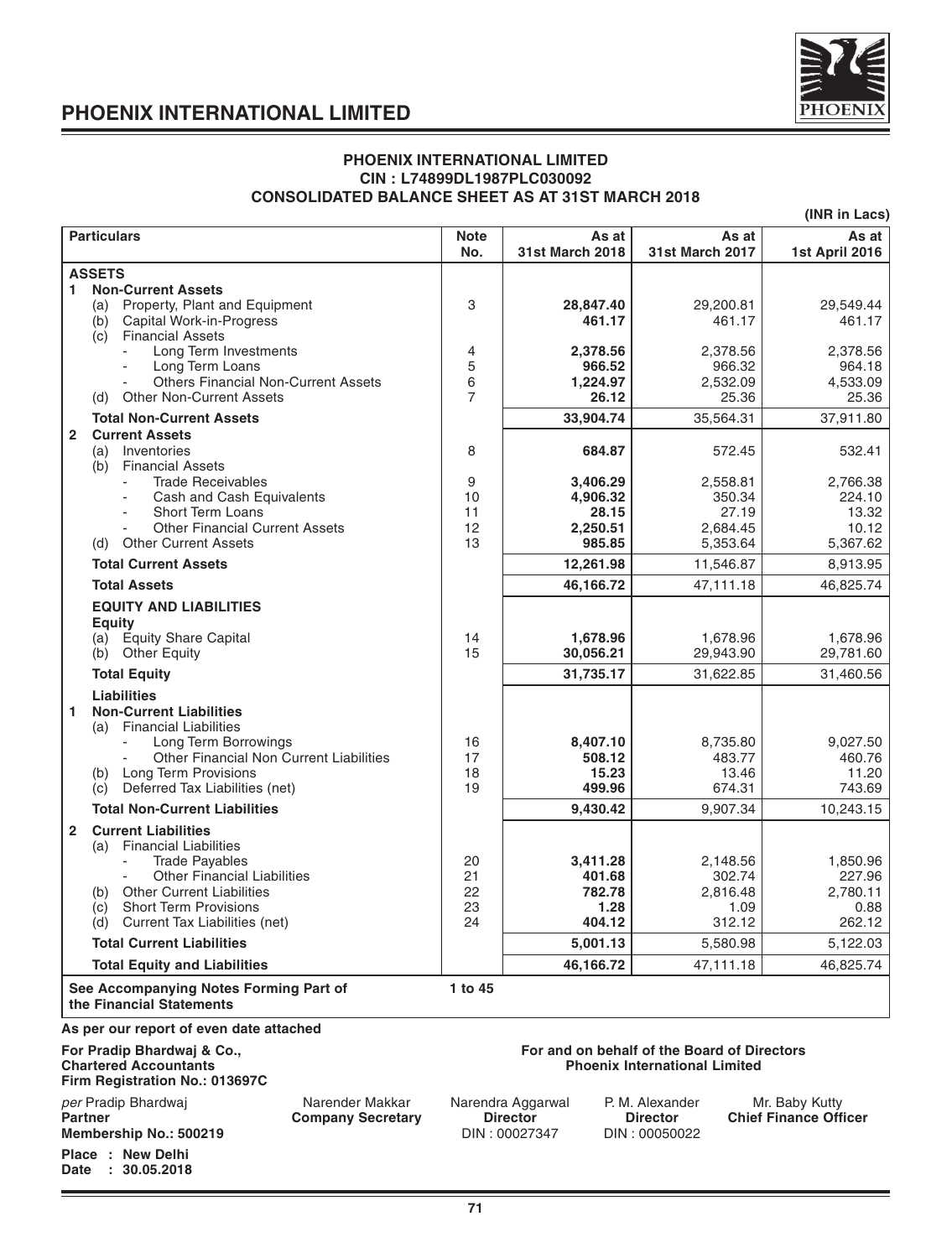

### **PHOENIX INTERNATIONAL LIMITED CIN : L74899DL1987PLC030092 CONSOLIDATED STATEMENT OF PROFIT AND LOSS FOR THE YEAR ENDED 31ST MARCH 2018**

|  | (INR in Lacs) |
|--|---------------|

| <b>Particulars</b>                                                                                                                                                                                                                                                                                                                                                                                                                                                                                                                                                              | <b>Note</b><br>No. | For the year ended<br>31st March 2018                  | For the year ended<br><b>31st March 2017</b>             |
|---------------------------------------------------------------------------------------------------------------------------------------------------------------------------------------------------------------------------------------------------------------------------------------------------------------------------------------------------------------------------------------------------------------------------------------------------------------------------------------------------------------------------------------------------------------------------------|--------------------|--------------------------------------------------------|----------------------------------------------------------|
| <b>Revenue from Operations</b>                                                                                                                                                                                                                                                                                                                                                                                                                                                                                                                                                  | 25                 | 3.926.30                                               | 4,090.03                                                 |
| Other Income                                                                                                                                                                                                                                                                                                                                                                                                                                                                                                                                                                    | 26                 | 38.44                                                  | 151.37                                                   |
| <b>Total Revenue</b><br>I.                                                                                                                                                                                                                                                                                                                                                                                                                                                                                                                                                      |                    | 3,964.75                                               | 4,241.41                                                 |
| II.<br><b>Expenses:</b>                                                                                                                                                                                                                                                                                                                                                                                                                                                                                                                                                         |                    |                                                        |                                                          |
| <b>Cost of Materials Consumed</b>                                                                                                                                                                                                                                                                                                                                                                                                                                                                                                                                               | 27                 | 1,510.65                                               | 2,046.41                                                 |
| Purchases of Stock-in-Trade                                                                                                                                                                                                                                                                                                                                                                                                                                                                                                                                                     |                    |                                                        |                                                          |
| Changes in Inventories of Finished Goods,                                                                                                                                                                                                                                                                                                                                                                                                                                                                                                                                       | 28                 | (13.93)                                                | 73.56                                                    |
| Work-in-Progress and Stock-in-Trade<br><b>Employee Benefit Expenses</b>                                                                                                                                                                                                                                                                                                                                                                                                                                                                                                         | 29                 | 124.52                                                 | 98.27                                                    |
| <b>Finance Costs</b>                                                                                                                                                                                                                                                                                                                                                                                                                                                                                                                                                            | 30                 | 1,048.21                                               | 1,067.72                                                 |
| Depreciation and Amortization Expense                                                                                                                                                                                                                                                                                                                                                                                                                                                                                                                                           | 3                  | 357.02                                                 | 357.47                                                   |
| <b>Other Expenses</b>                                                                                                                                                                                                                                                                                                                                                                                                                                                                                                                                                           | 31                 | 841.10                                                 | 698.62                                                   |
| <b>Total Expenses</b>                                                                                                                                                                                                                                                                                                                                                                                                                                                                                                                                                           |                    | 3,867.58                                               | 4,342.05                                                 |
| III. Profit Before Tax                                                                                                                                                                                                                                                                                                                                                                                                                                                                                                                                                          |                    | 97.17                                                  | (100.65)                                                 |
| IV Tax Expense:<br>(1) Current Tax<br>Deferred Tax<br>(2)<br><b>Total tax expense</b><br>Profit (Loss) For The Period<br>V<br>VI Other Comprehensive Income<br>Items that will not be reclassified to Profit or Loss:<br>A<br>Actuarial Gain / (Loss) on Defined Benefit Obligation<br>Finance Liability of Preference Share through OCI<br>Income Taxes relating to items that will not be reclassified<br>to Profit or Loss<br>Deferred Taxes relating to items that will not be reclassified<br>to Profit or Loss<br>B<br>Items that will be reclassified to Profit or Loss: | 32                 | 92.00<br>(174.36)<br>(82.36)<br>179.53<br>0.09<br>7.07 | 50.00<br>(69.38)<br>(19.38)<br>(81.26)<br>(0.69)<br>6.86 |
| Income Tax relating to items that will be reclassified to<br>Profit or Loss                                                                                                                                                                                                                                                                                                                                                                                                                                                                                                     |                    |                                                        |                                                          |
| VII Total Comprehensive Income for the period (V+VI)                                                                                                                                                                                                                                                                                                                                                                                                                                                                                                                            |                    | 186.69                                                 | (75.09)                                                  |
| Earnings per equity share                                                                                                                                                                                                                                                                                                                                                                                                                                                                                                                                                       |                    |                                                        |                                                          |
| Basic - Par value of ₹10 per share                                                                                                                                                                                                                                                                                                                                                                                                                                                                                                                                              |                    | 1.11                                                   | (0.45)                                                   |
| Diluted - Par value of ₹10 per share                                                                                                                                                                                                                                                                                                                                                                                                                                                                                                                                            |                    | 1.11                                                   | (0.45)                                                   |
| See Accompanying Notes Forming Part of<br>the Financial Statements                                                                                                                                                                                                                                                                                                                                                                                                                                                                                                              | 1 to 45            |                                                        |                                                          |

### **As per our report of even date attached**

# **Firm Registration No.: 013697C**

**Date : 30.05.2018**

### **For Pradip Bhardwaj & Co., <br>Chartered Accountants Community Chartered Accountants Chartered Accountants Chartered Accountants Chartered Accountants Phoenix International Limited**

| $1$ $1111$ $115$ $13031$ $13031$ $13031$ $13031$ |                          |                   |                 |                              |
|--------------------------------------------------|--------------------------|-------------------|-----------------|------------------------------|
| per Pradip Bhardwaj                              | Narender Makkar          | Narendra Aggarwal | P. M. Alexander | Mr. Baby Kutty               |
| <b>Partner</b>                                   | <b>Company Secretary</b> | <b>Director</b>   | <b>Director</b> | <b>Chief Finance Officer</b> |
| Membership No.: 500219                           |                          | DIN : 00027347    | DIN: 00050022   |                              |
| Place: New Delhi                                 |                          |                   |                 |                              |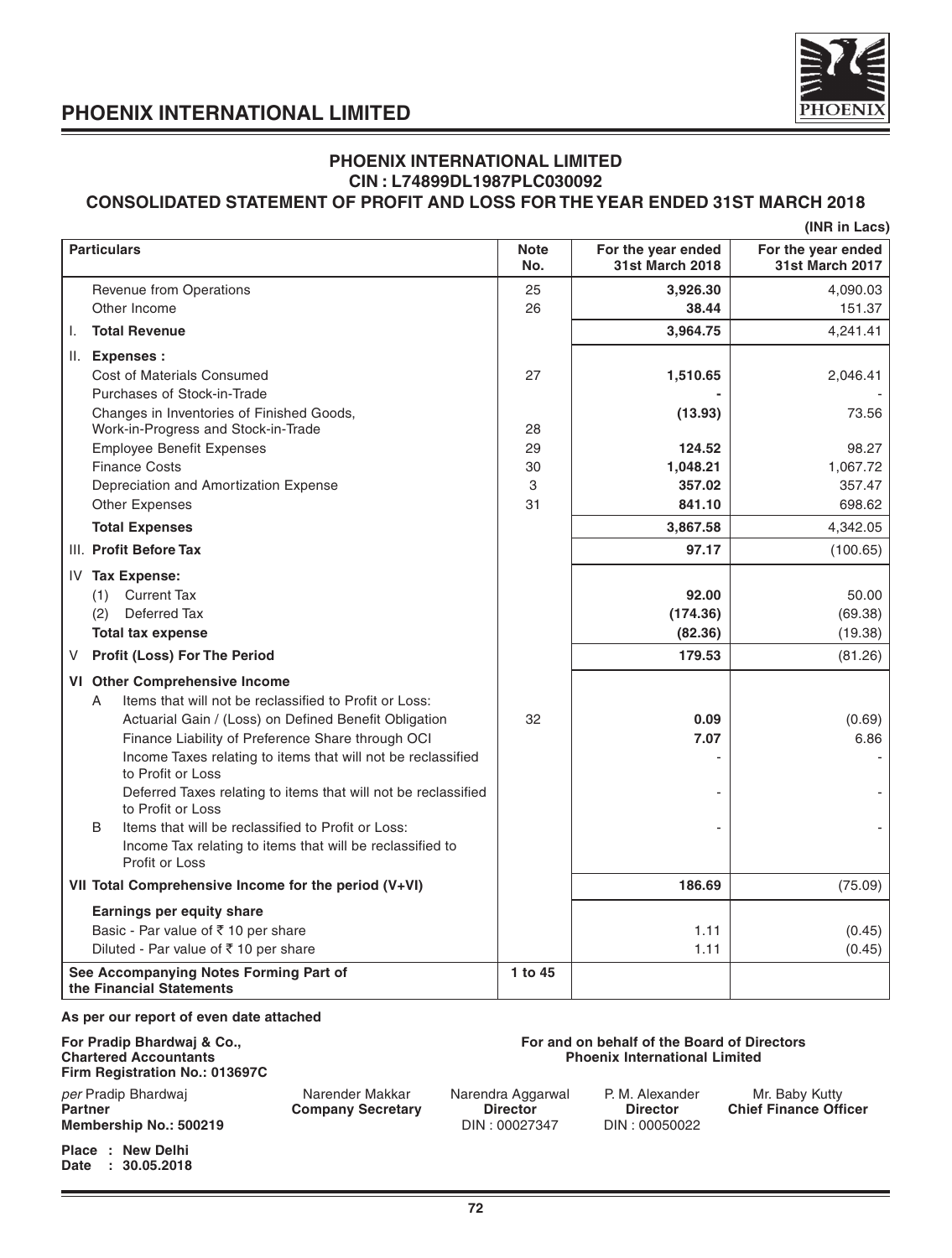

### **PHOENIX INTERNATIONAL LIMITED Consolidated Standalone Statement of Changes in Equity**

### **(All amounts in INR Lacs, unless otherwise stated)**

| <b>Particulars</b>                           |               | As at 31st March 2018 | As at 31st March 2017 |          |  |
|----------------------------------------------|---------------|-----------------------|-----------------------|----------|--|
| <b>Equity Share Capital</b>                  | <b>Number</b> | Amount                | <b>Number</b>         | Amount   |  |
| Balance at the beginning of reporting period | 16,789,560    | 1.678.96              | 16.789.560            | 1,678.96 |  |
| Less: Bought back during the year            |               |                       |                       |          |  |
| Balance at the closing of reporting period   | 16,789,560    | 1.678.96              | 16,789,560            | 1,679    |  |

**As per our report of even date attached**

**Firm Registration No.: 013697C**

### **For Pradip Bhardwaj & Co., <br>Chartered Accountants and School Chartered Accountants and School Chartered Accountants and School Chartered Accountants Phoenix International Limited**

per Pradip Bhardwaj **Narender Makkar** Narendra Aggarwal P. M. Alexander Mr. Baby Kutty<br>**Partner Chief Finance Official Company Secretary Director Director Chief Finance Official Company Secretary Membership No.: 500219** 

**Partner Chief Finance Officer**<br> **PIN: 00050022**<br> **PIN: 00050022** 

**Place : New Delhi Date : 30.05.2018**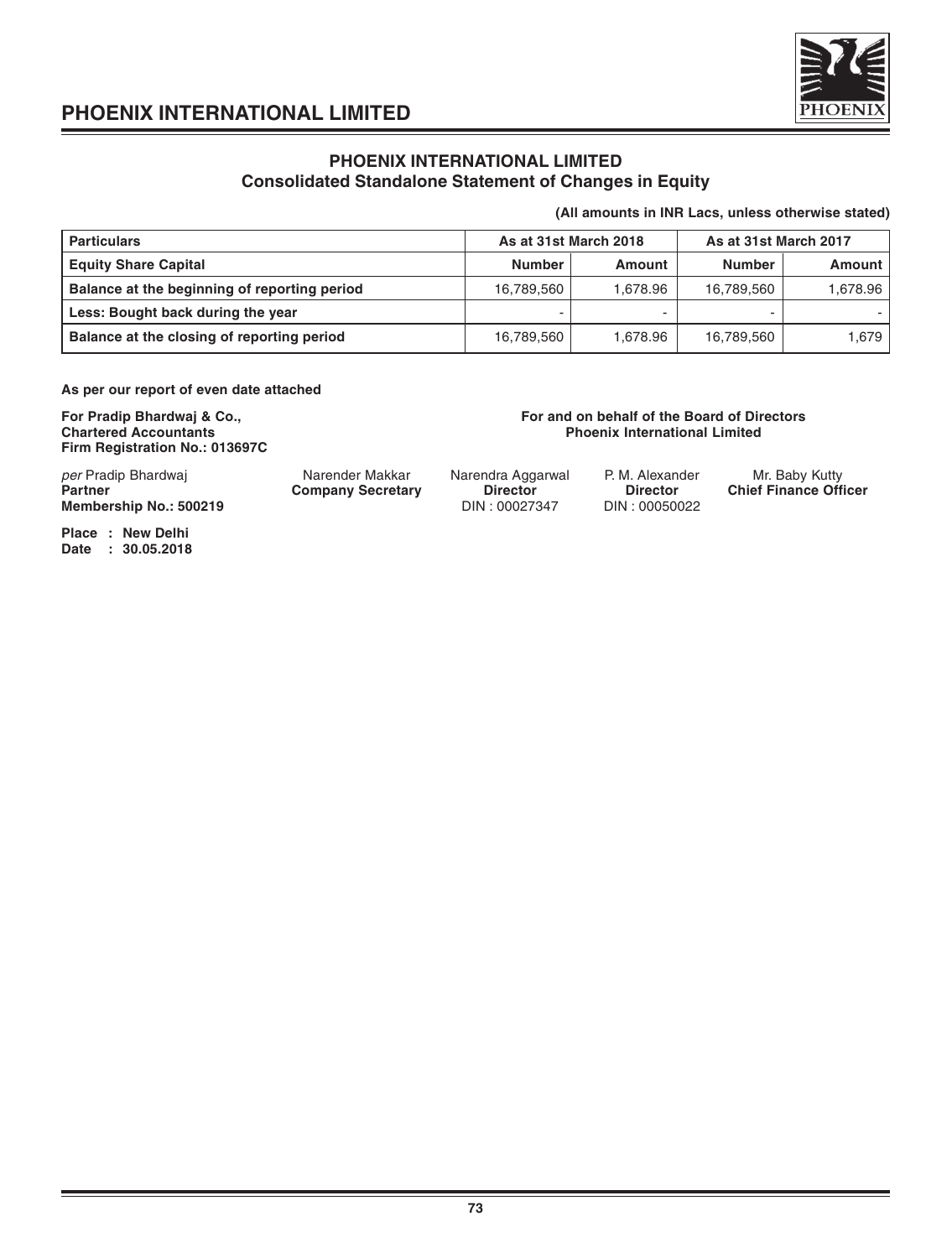

### **PHOENIX INTERNATIONAL LIMITED CIN : L74899DL1987PLC030092 CONSOLIDATED CASH FLOW STATEMENT FOR THE YEAR ENDED 31ST MARCH, 2018**

|                                                                            |                                      | (INR in Lacs)                        |
|----------------------------------------------------------------------------|--------------------------------------|--------------------------------------|
| <b>Particulars</b>                                                         | Year ended<br><b>31st March 2018</b> | Year ended<br><b>31st March 2017</b> |
| A. CASH FLOW FROM OPERATING ACTIVITIES                                     |                                      |                                      |
| Net Profit Before Tax and Extraordinary Items                              | 97.17                                | (100.65)                             |
| Adjustments for:                                                           |                                      |                                      |
| Depreciation and Amortization                                              | 357.02                               | 357.47                               |
| <b>Interest Paid</b>                                                       | 1048.21                              | 1067.72                              |
| <b>Interest Received</b>                                                   | (28.62)                              | (24.93)                              |
| Foreign Exchange Fluctuation Loss                                          | 65.23                                | (109.39)                             |
| (Profit)/Loss on Sale of Assets (net)                                      | 0.00                                 | (0.75)                               |
| Provision for Gratuity                                                     | 1.68                                 | 2.17                                 |
| Liabilities / Provisions no longer required written back                   | 0.00                                 | 0.00                                 |
| <b>Operating Profit Before Working Capital Changes</b><br>Adjustments for: | 1540.68                              | 1191.63                              |
| Decrease/(Increase) in Trade & Other Receivables                           | 3519.34                              | 215.83                               |
| Decrease/(Increase) in Inventories                                         | (112.42)                             | (40.03)                              |
| (Decrease)/Increase in Trade payables/Current Liabilities                  | (2292.69)                            | 431.59                               |
| Cash Generation from Operations                                            | 2654.92                              | 1799.01                              |
| Taxes Paid(Net)                                                            | (82.36)                              | (19.38)                              |
| NET CASH FLOW FROM OPERATING ACTIVITIES                                    | 2572.57                              | 1779.63                              |
| <b>B. CASH FLOWS FROM INVESTING ACTIVITIES</b>                             |                                      |                                      |
| <b>Purchase of Fixed Assets</b>                                            | (3.63)                               | (9.09)                               |
| Sale of Fixed Assets                                                       | 0.02                                 | 1.00                                 |
| <b>Interest Received</b>                                                   | 28.76                                | 24.40                                |
| NET CASH FLOW FROM INVESTING ACTIVIITES                                    | 25.14                                | 16.31                                |
| <b>C. CASH FLOW FROM FINANCING ACTIVITIES</b>                              |                                      |                                      |
| Advances from Subsidiaries / Others                                        | 3,208.48                             | (672.81)                             |
| Repayment of Long Term Borrowing                                           | (225.39)                             | 49.95                                |
| Receiving of Long Term Borrowing                                           | 7.06                                 | 6.86                                 |
| Security Deposits (Paid) / Received                                        | 16.33                                | 14.01                                |
| <b>Interest Paid</b>                                                       | (1048.21)                            | (1067.72)                            |
| NET CASH FLOW FROM FINANCING ACTIVITIES                                    | 1,958.28                             | (1,669.70)                           |
| Net Increase in Cash and Cash Equivalents                                  | 4555.99                              | 126.25                               |
| Cash and Cash Equivalents at the Beginning of the Year                     | 350.34                               | 224.09                               |
| Cash and Cash Equivalents at the End of the Year                           | 4906.32                              | 350.34                               |
| See accompanying notes forming part of the financial statements            |                                      |                                      |

### **As per our report of even date attached**

## **Firm Registration No.: 013697C**

per Pradip Bhardwaj **Narender Makkar** Narendra Aggarwal P. M. Alexander Mr. Baby Kutty<br> **Partner Chief Finance Officer Chief Company Secretary Director Director Chief Finance Officer Membership No.: 500219** 

**Place : New Delhi**

**Date : 30.05.2018**

### **For Pradip Bhardwaj & Co., <br>
Chartered Accountants Chartered Accountants Accountants Chartered Accountants Chartered Accountants Chartered** Accountants Accountants Accountants and Directors **Chartered Accountants** Charter **Phoenix International Limited**

**Partner Company Secretary Company Secretary Director Director Director Chief Chief Chief Chief Chief Chief Chief Chief Chief Chief Chief Chief Chief Chief Chief Chief Chief Chief Chief Chief Chief Chief Chief Chief Chief**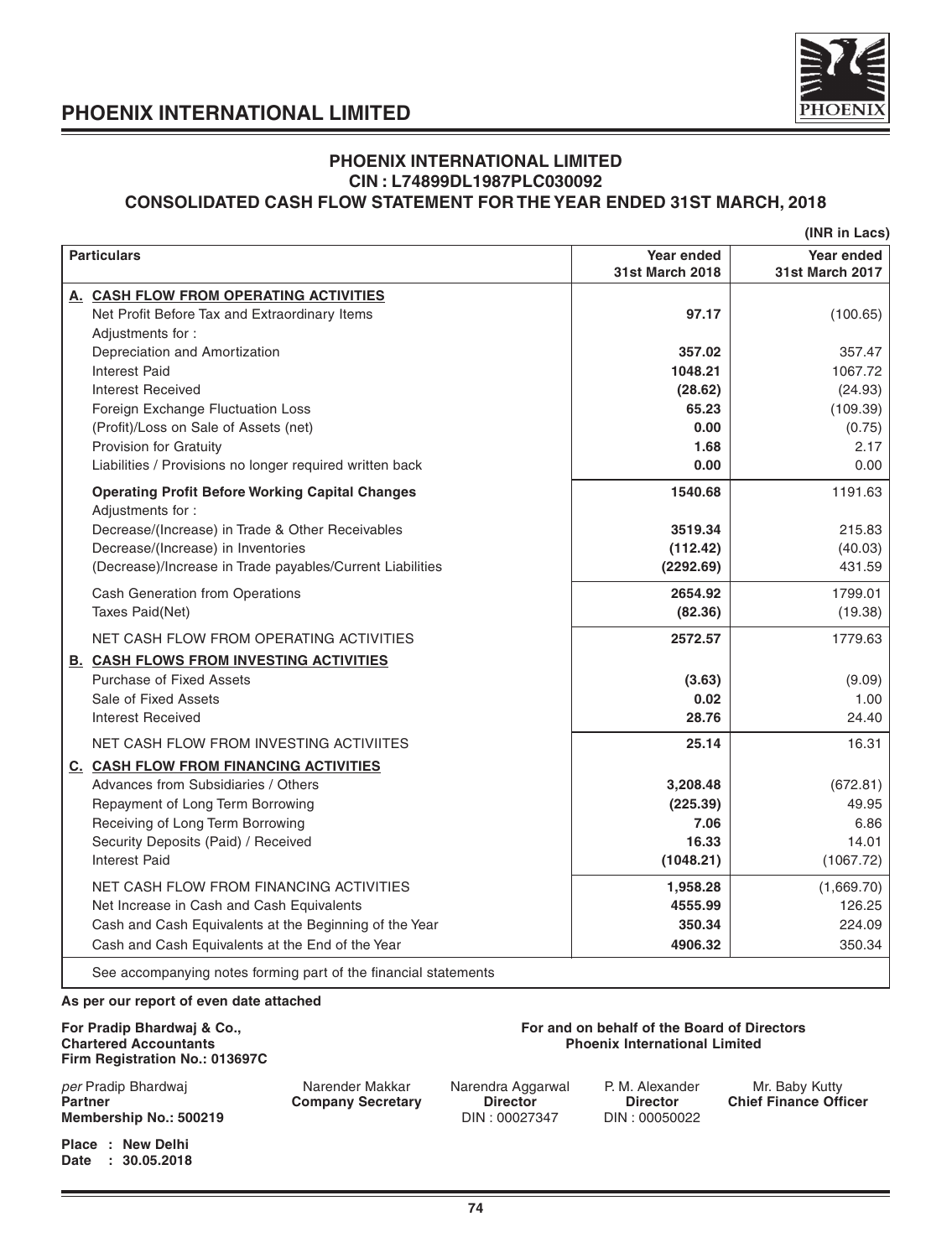

### **PHOENIX INTERNATIONAL LIMITED Notes to Financial Statements**

### **1. CORPORATE AND GENERAL INFORMATION**

Phoenix International Limited ("the Company") is a Public Company domiciled and incorporated in India and its shares are publicly traded on the National Stock Exchange ('NSE') and Bombay Stock Exchange (BSE) in India. The registered office of Company is situated at 3<sup>rd</sup> Floor, Gopala Tower, 25 Rajendra Place, New Delhi 110008, India.

 Along with its subsidiaries, Phoenix International Limited is in the business of leasing out buildings and is a leading manufacturer and supplier of Shoes and Shoe Uppers in Chennai, India.

Phoenix International Limited together with its subsidiaries is herein after referred to as 'the Group'.

The Group's Consolidated Financial Statements were approved and adopted by board of directors of the Company in their meeting dated May 30, 2018.

### **2. SIGNIFICANT ACCOUNTING POLICIES :**

### **(a) Basis of preparation of Financial Statements**

These consolidated financial statement are prepared in accordance with Indian Accounting Standards (Ind AS) under the historical cost convention on the accrual basis except for certain financial instruments which are measured at fair values, the provisions of the Companies Act, 2013 ('the Act') (to the extent notified) and guidelines issued by the Securities and Exchange Board of India (SEBI). The Ind AS are prescribed under Section 133 of the Act read with Rule 3 of the Companies (Indian Accounting Standards) Rules, 2015 and Companies (Indian Accounting Standards) Amendment Rules,2016.

The Group has adopted all the Ind AS and the adoption was carried out in accordance with Ind AS 101 First time adoption of Indian Accounting Standards. The transition was carried out from Indian Accounting Principles generally accepted in India as prescribed under Section 133 of the Act, read with Rule 7 of the Companies (Accounts) Rules, 2014 (IGAAP), which was the previous GAAP. Reconciliations and descriptions of the effect of the transition has been summarized in note 33, 33(a), 33(b) & 33(c).

 The accounting policies have been consistently applied except where a newly issued accounting standard is initially adopted or a revision to an existing accounting standard requires a change in the accounting policy hitherto in use.

### **(b) Basis of consolidation**

Phoenix International consolidates entities which it owns or controls. The consolidated financial statements comprise the financial statements of the Company, its subsidiaries. Control exists when the parent has power over the entity, is exposed, or has rights, to variable returns from its involvement with the entity and has the ability to affect those returns by using its power over the entity. Power is demonstrated through existing rights that give the ability to direct relevant activities, those which significantly affect the entity's returns. Subsidiaries are consolidated from the date control commences until the date control ceases. The financial statements of the Group Companies are consolidated on a line-by-line basis and intra-group balances and transactions including unrealized gain / loss from such transactions are eliminated upon consolidation. These financial statements are prepared by applying uniform accounting policies in use at the Group.

#### **(b) Use of Estimates and Judgments**

The preparation of the financial statements in conformity with Ind AS requires management to make estimates, judgments and assumptions. These estimates, judgments and assumptions affect the application of accounting policies and the reported amounts of assets and liabilities, the disclosures of contingent assets and liabilities at the date of the financial statements and reported amounts of revenues and expenses during the period. Accounting estimates could change from period to period. Actual results could differ from those estimates. Appropriate changes in estimates are made as management becomes aware of changes in circumstances surrounding the estimates. Changes in estimates are reflected in the financial statements in the period in which changes are made and, if material, their effects are disclosed in the notes to the financial statements.

#### **c) Revenue Recognition**

The Group recognizes revenue when the amount of revenue can be measured reliably and it is probable that the economic benefits associated with the transaction will flow to the entity.

### **(i) Sales of Goods**

Revenue from the sale of goods is recognized, when all significant risks and rewards are transferred to the buyer, as per the terms of the contracts and no significant uncertainty exists regarding the amount of the consideration that will be derived from the sales of goods. It also includes excise duty and excludes value added tax / sales tax. It is measured at fair value of consideration received or receivable, net of returns and allowances, trade discounts and volume rebates.

### **(ii) Lease Income**

Lease income from operating leases shall be recognized in income on a straight line basis over the lease term.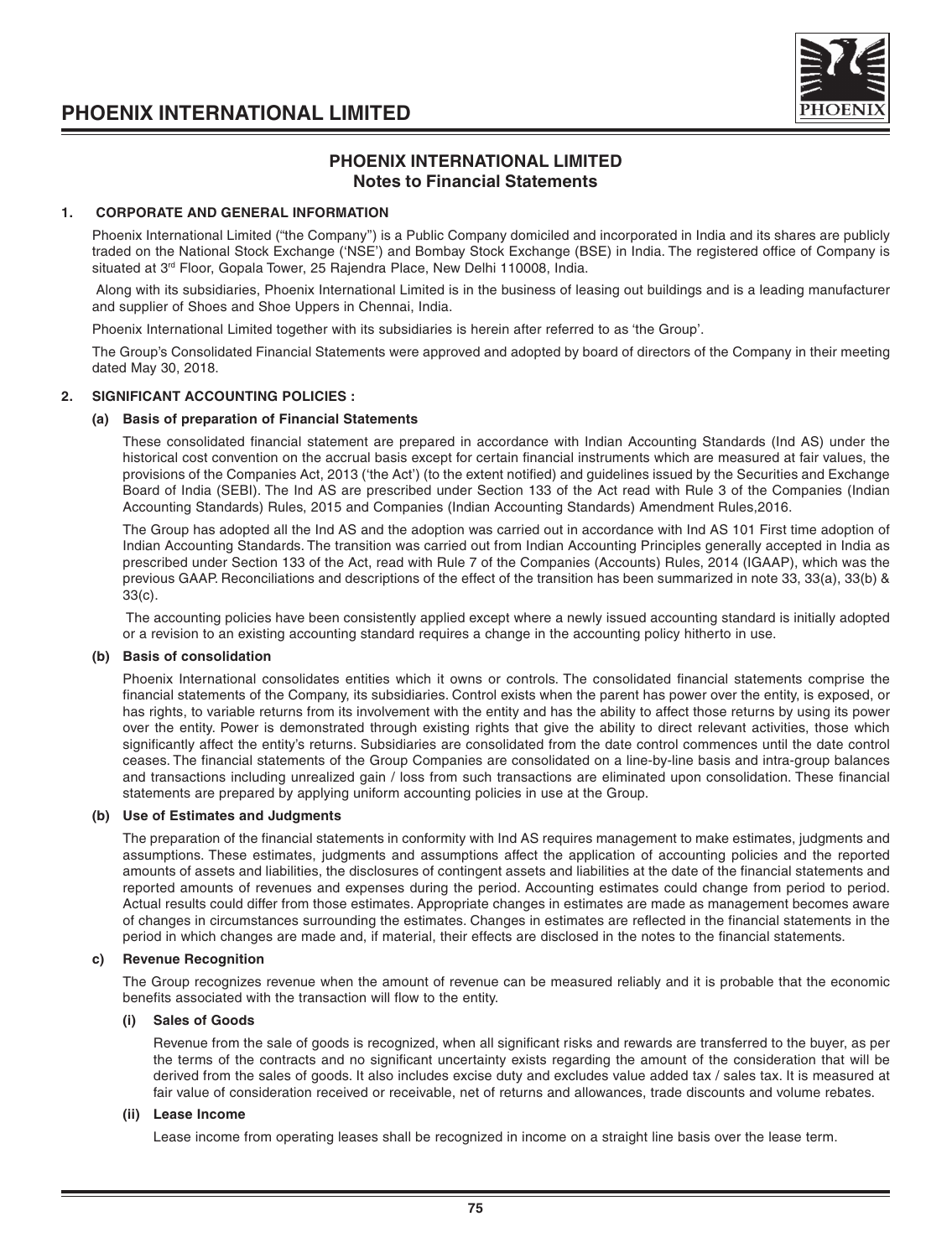#### **(iii) Interest Income**

Interest income is recognized using the effective interest rate (EIR). EIR is the rate that exactly discounts the estimated future cash receipts over the expected life of the financial instrument or a shorter period, where appropriate, to the gross carrying amount of the financial asset. When calculating the effective interest rate, the Group estimates the expected cash flows by considering all the contractual terms of the financial instrument but does not consider the expected credit losses.

#### **(iv) Investment Income**

All equity investments in scope of Ind AS 109 are measured at fair value. For equity instruments, the group may make an irrevocable election to present in other comprehensive income subsequent changes in the fair value. The group makes such election on an instrument by instrument basis. The classification is made on initial recognition and is irrevocable.

If the group decides to classify an equity instrument as at FVTOCI, then all fair value changes on the instrument, excluding dividends, are recognized in the OCI. There is no recycling of the amounts from OCI to P&L, even on sale of investment. However, the group may transfer the cumulative gain or loss within equity.

Equity instruments included within the FVTPL category are measured at fair value with all changes recognized in the P&L.

### **(d) Employees Benefits**

#### **(i) Short term Employee Benefits**

Short Term Employee Benefits are recognized as an expense on an undiscounted basis in the Statement of Profit and Loss of the year in which the related service is rendered.

### **(ii) Post-Employment Benefits**

### **Defined Contribution Plans**

Retirement benefit in the form of Provident Fund is a defined contribution scheme. The Group has no obligation, other than the contribution payable to the provident fund. The Group recognizes contribution payable to the provident fund scheme as an expense, when an employee renders the related service.

#### **Defined Benefit Plans**

The Group provides for gratuity, a defined benefit retirement plan ('the Gratuity Plan') covering eligible employees of the Company. The Gratuity Plan provides a lump-sum payment to vested employees at retirement, death, incapacitation or termination of employment, of an amount based on the respective employee's salary and the tenure of employment with the group.

Liabilities with regard to the Gratuity Plan are determined by actuarial valuation, performed by an independent actuary, at each balance sheet date using the projected unit credit method.

The Group recognizes the net obligation of a defined benefit plan in its balance sheet as an asset or liability. Remeasurements comprising of actuarial gains and losses, the effect of the asset ceiling (excluding amounts included in net interest on the net defined benefit liability) and the return on plan assets (excluding amounts included in net interest on the net defined benefit liability) are recognized in Other Comprehensive Income which are not reclassified to Consolidated Statement of Profit or Loss in subsequent periods.

### **(e) Property, Plant and Equipment**

Property, plant and equipment are stated at cost, less accumulated depreciation and impairment, if any. Costs directly attributable to acquisition are capitalized until the property, plant and equipment are ready for use, as intended by management. The Group depreciates property, plant and equipment over their estimated useful lives using the Written down value method for assets situated at Head Office and Chennai Branch of Phoenix International & Straight line method for others. The estimated useful lives of assets as prescribed under Part C of Schedule II of the Companies Act 2013, are as follows:

| <b>Building</b>            | 60 years.        |
|----------------------------|------------------|
| <b>Plant and Machinery</b> | 15 years         |
| <b>Office Equipment</b>    | $: 5 - 10$ years |
| <b>Computer Equipment</b>  | 3 years          |
| Furniture and fixtures     | 10 years         |
| Vehicles                   | 8 years.         |

Advances paid towards the acquisition of property, plant and equipment outstanding at each balance sheet date is classified as capital advances under other 'non-current assets' and the cost of assets not put to use before such date are disclosed under 'Capital work-in-progress'. Subsequent expenditures relating to property, plant and equipment is capitalized only when it is probable that future economic benefits associated with these will flow to the group and the cost of the item can be measured reliably. Repairs and maintenance costs are recognized in net profit in the Statement of Profit and Loss when incurred. The cost

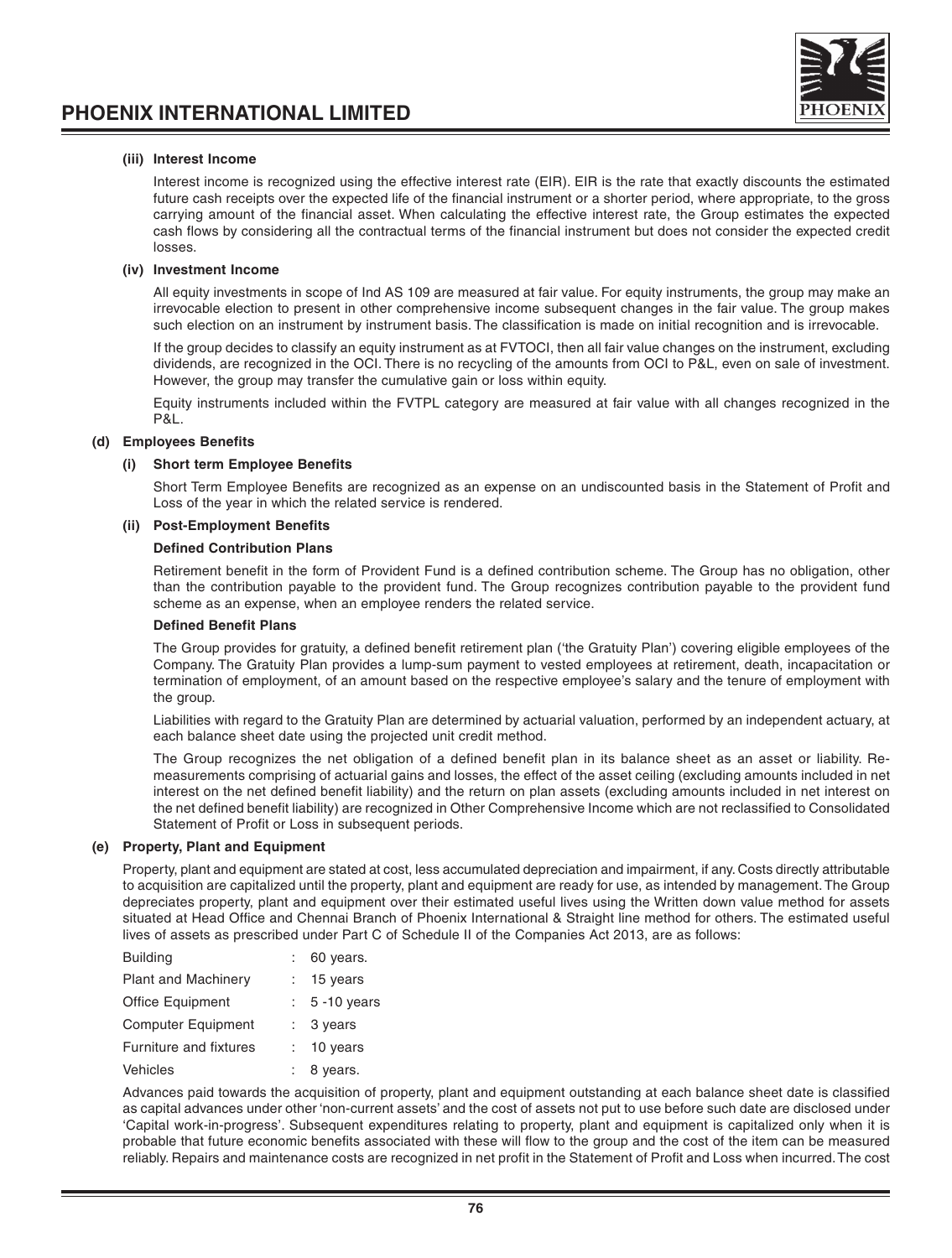

and related accumulated depreciation are eliminated from the financial statements upon sale or retirement of the asset and the resultant gains or losses are recognized in the Statement of Profit and Loss. Assets to be disposed off are reported at the lower of the carrying value or the fair value less cost to sell.

### **(f) Inventories**

Inventories of raw materials, stores and spares, trading goods, work-in-process and finished goods are valued at cost or net realizable value, whichever is lower. However, materials and other items held for use in the production of Inventories are not written down below cost if the finished products in which they will be incorporated are expected to be sold at or above cost. The cost in respect of the aforesaid items of inventory is computed as under:

- In case of raw materials, at weighted average cost plus direct expenses.
- In case of stores & spares, at weighted average cost plus direct expenses.
- In case of work-in-process, at raw material cost plus conversion cost depending upon the stage of completion.
- In case of finished goods, at raw material cost plus conversion cost, packing cost, excise duty and other overheads incurred to bring the goods to their present condition and location.

#### **(g) Borrowing Costs**

Borrowing costs that are directly attributable to the acquisition, construction or production of a qualifying asset are capitalized as part of the cost of the asset. Other borrowing costs are recognized as an expense in the period in which they are incurred. Borrowing costs consist of interest and other costs that an entity incurs in connection with the borrowing of funds. Borrowing cost also includes exchange differences to the extent regarded as an adjustment to the borrowing costs.

### **(h) Earnings per Share**

Basic earnings per equity share are computed by dividing the net profit attributable to the equity share holders of the group by the weighted average number of equity shares outstanding during the period. Diluted earnings per equity share is computed by dividing the net profit attributable to the equity holders of the group by the weighted average number of equity shares considered for deriving basic earnings per equity share and also the weighted average number of equity shares that could have been issued upon conversion of all dilutive potential equity shares. The dilutive potential equity shares are adjusted for the proceeds receivable had the equity shares been actually issued at fair value (i.e. the average market value of the outstanding equity shares). Dilutive potential equity shares are deemed converted as of the beginning of the period, unless issued at a later date. Dilutive potential equity shares are determined independently for each period presented. The weighted average number of ordinary shares outstanding during the period is the number of ordinary shares outstanding at the beginning of the period, adjusted by the number of ordinary shares bought back or issued during the period multiplied by a time-weighting factor. The time-weighting factor is the number of days that the shares are outstanding as a proportion of the total number of days in the period; a reasonable approximation of the weighted average is adequate in many circumstances.

### **(i) Income Taxes**

Income tax expense comprises current and deferred income tax. Income tax expense is recognized in net profit in the Consolidated Statement of Profit and Loss except to the extent that it relates to items recognized directly in equity, in which case it is recognized in other comprehensive income. Current income tax for current and prior periods is recognized at the amount expected to be paid to or recovered from the tax authorities, using the tax rates and tax laws that have been enacted or substantively enacted by the Balance Sheet date. Deferred income tax assets and liabilities are recognized for all temporary differences arising between the tax bases of assets and liabilities and their carrying amounts in the financial statements. Deferred tax assets are reviewed at each reporting date and are reduced to the extent that it is no longer probable that the related tax benefit will be realized.

Deferred income tax assets and liabilities are measured using tax rates and tax laws that have been enacted or substantively enacted by the balance sheet date and are expected to apply to taxable income in the years in which those temporary differences are expected to be recovered or settled. The effect of changes in tax rates on deferred income tax assets and liabilities is recognized as income or expense in the period that includes the enactment or the substantive enactment date. A deferred income tax asset is recognized to the extent that it is probable that future taxable profit will be available against which the deductible temporary differences and tax losses can be utilized. Deferred income taxes are not provided on the undistributed earnings of subsidiaries and branches where it is expected that the earnings of the subsidiary or branch will not be distributed in the foreseeable future. The group offsets current tax assets and current tax liabilities, where it has a legally enforceable right to set off the recognized amounts and where it intends either to settle on a net basis, or to realize the asset and settle the liability simultaneously. The income tax provision for the interim period is made based on the best estimate of the annual average tax rate expected to be applicable for the full financial year. Tax benefits of deductions earned on exercise of employee share options in excess of compensation charged to income are credited to share premium.

### **(j) Foreign Currency Transactions**

### **Functional and Presentation currency**

The functional currency of the group is Indian rupee. These financial statements are presented in Indian Rupee (rounded off to lacs).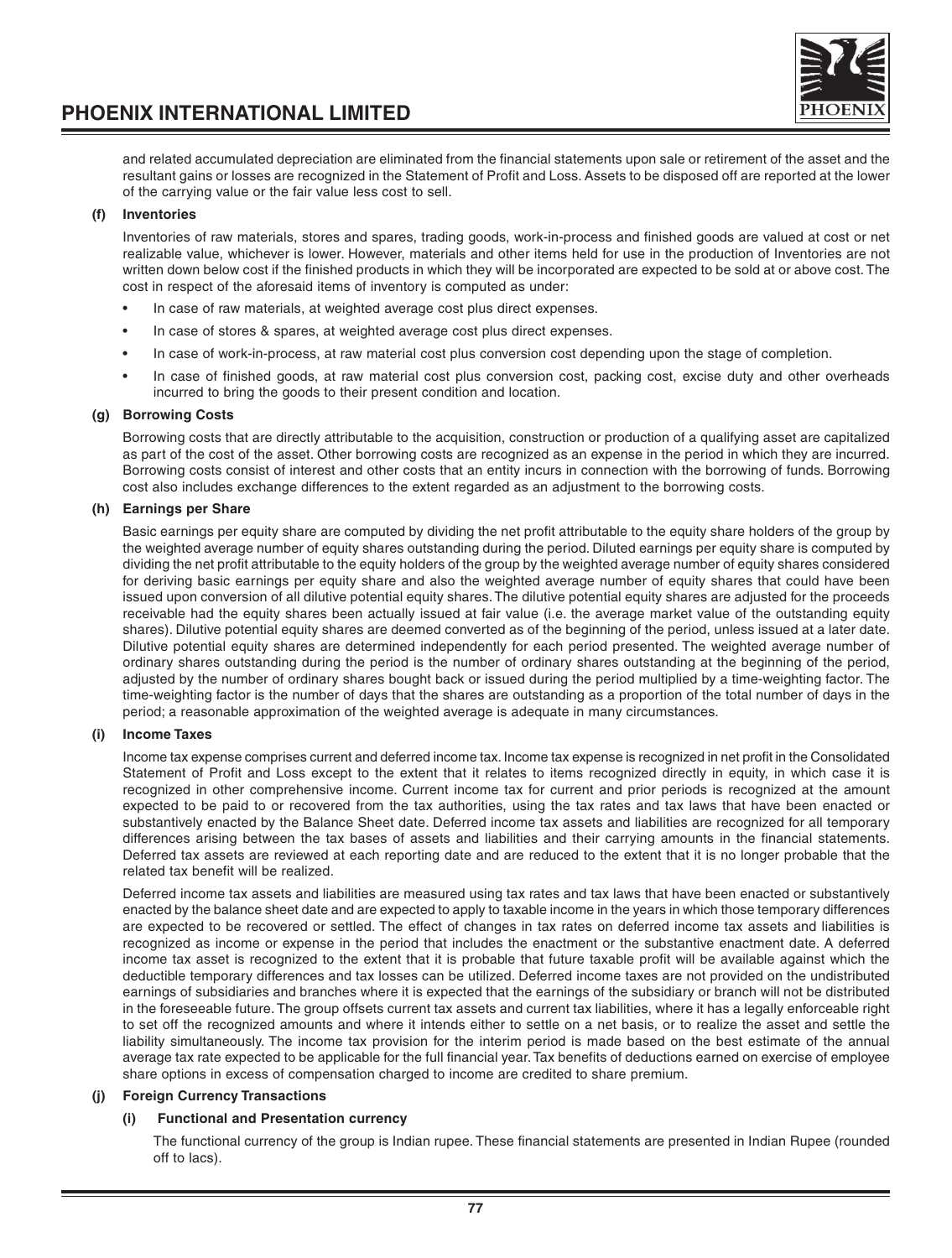



#### **(ii) Transaction and Balances**

The foreign currency transactions are recorded, on initial recognition in the functional currency, by applying to the foreign currency amount the spot exchange rate between the functional currency and the foreign currency at the date of the transaction.

The foreign currency monetary items are translated using the closing rate at the end of each reporting period. Nonmonetary items that are measured in terms of historical cost in a foreign currency shall be translated using the exchange rate at the date of the transaction. Exchange differences arising on the settlement of monetary items or on translating monetary items at rates different from those at which they were translated on initial recognition during the period or in previous financial statements shall be recognized in profit or loss in the period in which they arise.

Foreign exchange differences regarded as an adjustment to borrowing costs are presented in the Statements of Profit and Loss, within finance cost. All other foreign exchange gains and losses are presented in the Statement of Profit and Loss on net basis.

#### **(k) Leases**

Leases under which the group assumes substantially all the risks and rewards of ownership are classified as finance leases. When acquired, such assets are capitalized at fair value or present value of the minimum lease payments at the inception of the lease, whichever is lower. Lease under which the risks and rewards incidental to ownership are not transferred to lessee is classified as operating lease. Lease payments under operating leases are recognized as an expense on a straight line basis in net profit in the statement of profit and loss over the lease term.

### **(l) Financial Instruments**

A financial instrument is any contract that gives rise to a financial asset of one entity and a financial liability or equity instrument of another entity.

#### **(i) Initial Recognition and measurement**

On initial recognition, all the financial assets and liabilities are recognized at its fair value plus or minus, in the case of a financial asset or financial liability not at fair value through profit or loss, transaction costs that are directly attributable to the acquisition or issue of the financial asset or financial liability except trade receivables which are recognized at transaction price.

#### **(ii) Subsequent measurement**

### **(a) Non-derivative financial instruments**

### **(i) Financial assets carried at amortized cost**

A financial asset is subsequently measured at amortized cost if it is held within a business model whose objective is to hold the asset in order to collect contractual cash flows and the contractual terms of the financial asset give rise on specified dates to cash flows that are solely payments of principal and interest on the principal amount outstanding.

#### **(ii) Financial assets at fair value through other comprehensive income**

A financial asset is subsequently measured at fair value through other comprehensive income if it is held within a business model whose objective is achieved by both collecting contractual cash flows and selling financial assets and the contractual terms of the financial asset give rise on specified dates to cash flows that are solely payments of principal and interest on the principal amount outstanding.

#### **(iii) Financial assets at fair value through profit or loss**

A financial asset which is not classified in any of the above categories is subsequently measured at fair value through profit or loss.

### **(iv) Financial liabilities**

The financial liabilities are subsequently carried at amortized cost using the effective interest method. For trade and other payables maturing within one year from the balance sheet date, the carrying amounts approximate fair value due to the short maturity of these instruments.

### **(b) Equity Share capital**

#### **(i) Equity Shares**

Equity shares issued by the group are classified as equity. Incremental costs directly attributable to the issuance of new ordinary shares and share options are recognized as a deduction from equity, net of any tax effects.

### **(ii) Derecognition of financial instruments**

A financial asset is derecognized when the contractual rights to the cash flows from the financial asset expire or it transfers the financial asset and the transfer qualifies for derecognition under Ind AS 109. A financial liability is derecognized when the obligation specified in the contract is discharged or cancelled or expired.

### **(iii) Fair value measurement of financial instruments**

The fair value of financial instruments is determined using the valuation techniques that are appropriate in the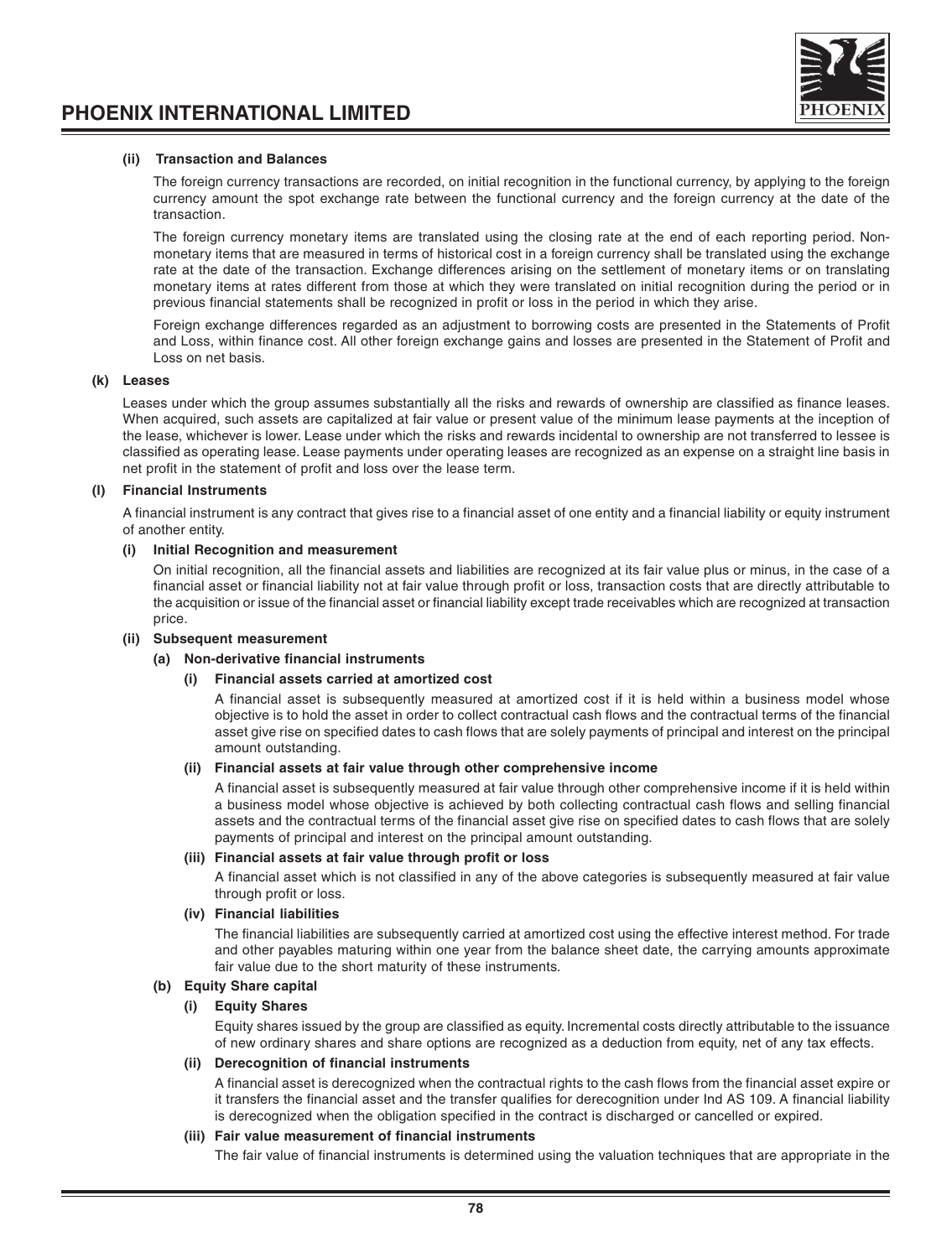

circumstances and for which sufficient data are available to measure fair value, maximizing the use of relevant observable inputs and minimizing the use of unobservable inputs.

Based on the three level fair value hierarchy, the methods used to determine the fair value of financial assets and liabilities include quoted market price, discounted cash flow analysis and valuation certified by the external valuer.

In case of financial instruments where the carrying amount approximates fair value due to the short maturity of those instruments, carrying amount is considered as fair value.

### **(m) Impairment of Assets**

#### **a. Financial assets**

The group recognizes loss allowances using the expected credit loss (ECL) model for the financial assets which are not fair valued through profit or loss.

Loss allowance for trade receivables with no significant financing component is measured at an amount equal to lifetime ECL. For all other financial assets, expected credit losses are measured at an amount equal to the 12-month ECL, unless there has been a significant increase in credit risk from initial recognition in which case those are measured at lifetime ECL. The amount of expected credit losses (or reversal) that is required to adjust the loss allowance at the reporting date to the amount that is required to be recognized as an impairment gain or loss in statement of profit or loss.

#### **b. Non-financial assets**

#### **Intangible assets and property, plant and equipment**

Intangible assets and property, plant and equipment are evaluated for recoverability whenever events or changes in circumstances indicate that their carrying amounts may not be recoverable. For the purpose of impairment testing, the recoverable amount (i.e. the higher of the fair value less cost to sell and the value-in-use) is determined on an individual asset basis unless the asset does not generate cash flows that are largely independent of those from other assets. In such cases, the recoverable amount is determined for the CGU to which the asset belongs.

If such assets are considered to be impaired, the impairment to be recognized in the statement of profit and loss is measured by the amount by which the carrying value of the assets exceeds the estimated recoverable amount of the asset. An impairment loss is reversed in the statement of profit and loss if there has been a change in the estimates used to determine the recoverable amount. The carrying amount of the asset is increased to its revised recoverable amount, provided that this amount does not exceed the carrying amount that would have been determined (net of any accumulated amortization or depreciation) had no impairment loss been recognized for the asset in prior years.

#### **(n) Cash and cash equivalents**

The Cash and cash equivalent in the balance sheet comprise cash at banks and on hand and short-term deposits with a maturity period of three months or less from the balance sheet date, which are subject to an insignificant risk of changes in value.

### **(o) Cash flow statement**

The cash flow statement is prepared in accordance with the Indian Accounting Standard (Ind AS) - 7 "Statement of Cash flows" using the indirect method for operating activities.

### (**p) Provisions, Contingent liabilities, Contingent assets and Commitments:**

#### **General**

Provisions are recognized when the Group has a present obligation (legal or constructive) as a result of a past event, it is probable that an outflow of resources embodying economic benefits will be required to settle the obligation and a reliable estimate can be made of the amount of the obligation. When the Company expects some or all of a provision to be reimbursed, for example, under an insurance contract, the reimbursement is recognized as a separate asset, but only when the reimbursement is virtually certain. The expense relating to a provision is presented in the statement of profit and loss net of any reimbursement.

If the effect of the time value of money is material, provisions are discounted using a current pre-tax rate that reflects, when appropriate, the risks specific to the liability. When discounting is used, the increase in the provision due to the passage of time is recognized as a finance cost.

Contingent liability is disclosed in the case of:

- a present obligation arising from past events, when it is not probable that an outflow of resources will be required to settle the obligation;
- a present obligation arising from past events, when no reliable estimate is possible;
- a possible obligation arising from past events, unless the probability of outflow of resources is remote.

Commitments include the amount of purchase order (net of advances) issued to parties for completion of assets.

Provisions, contingent liabilities, contingent assets and commitments are reviewed at each balance sheet date.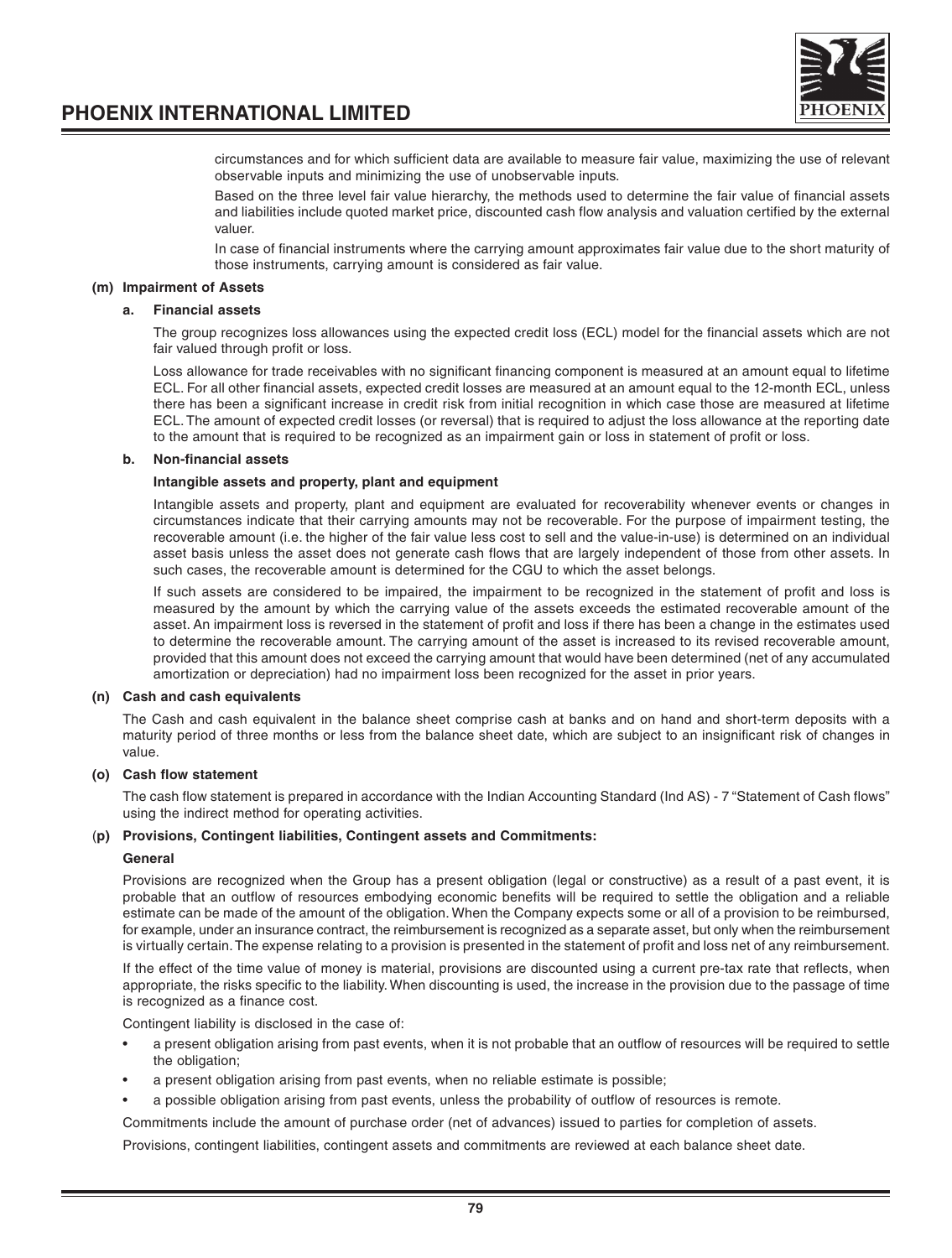

### **Non-Current Assets**

### **(3) Property, Plant and Equipment**

### **As at 31 March 2018 (INR in Lacs)**

|            | <b>Gross Block</b><br>Depreciation     |                          |                  |                            |                           |                          | <b>Net Block</b> |                                   |                                                          |               |                           |                           |
|------------|----------------------------------------|--------------------------|------------------|----------------------------|---------------------------|--------------------------|------------------|-----------------------------------|----------------------------------------------------------|---------------|---------------------------|---------------------------|
| Sr.<br>No. | <b>Particulars</b>                     | As at<br>1 April<br>2017 | <b>Additions</b> | Sales/<br>Adjust-<br>ments | As at<br>31 March<br>2018 | As at<br>1 April<br>2017 | Adjust-<br>ments | Deprecia-<br>tion for<br>the year | <b>Transferred</b><br>to Retained   31 March<br>earnings | As at<br>2018 | As at<br>31 March<br>2018 | As at<br>31 March<br>2017 |
|            | <b>Tangible Assets:</b>                |                          |                  |                            |                           |                          |                  |                                   |                                                          |               |                           |                           |
|            | Land                                   | 13,880.43                |                  |                            | 13,880.43                 |                          |                  |                                   |                                                          |               | 13,880.43                 | 13,880.43                 |
| 2          | <b>Building</b>                        | 28,999.63                |                  |                            | 28,999.63                 | 13,694.73                |                  | 352.08                            |                                                          | 14,046.81     | 14,952.82                 | 15,304.90                 |
| 3          | <b>Plant and Machinery</b>             | 385.08                   | 0.92             |                            | 386.00                    | 383.53                   |                  | 0.41                              |                                                          | 383.94        | 2.06                      | 1.55                      |
| 4          | Electrical Installation                | 281.30                   |                  |                            | 281.30                    | 278.36                   |                  | 0.42                              |                                                          | 278.78        | 2.52                      | 2.94                      |
| 5          | Vehicles                               | 69.32                    |                  |                            | 69.32                     | 61.95                    |                  | 2.27                              |                                                          | 64.22         | 5.10                      | 7.37                      |
| 6          | Office and Other Equipment             | 41.97                    | 1.53             | 0.45                       | 43.05                     | 40.12                    | 0.43             | 1.25                              |                                                          | 40.94         | 2.11                      | 1.85                      |
|            | Furniture & Fixtures                   | 32.50                    | 1.18             |                            | 33.68                     | 30.72                    |                  | 0.60                              |                                                          | 31.31         | 2.36                      | 1.78                      |
|            | <b>Total</b>                           | 43,690.22                | 3.63             | 0.45                       |                           | 43,693.40   14,489.40    | 0.43             | 357.02                            |                                                          | - 14,846.00   | 28,847.40                 | 29,200.81                 |
|            | <b>Capital Work In Progress:-</b>      |                          |                  |                            |                           |                          |                  |                                   |                                                          |               |                           |                           |
|            | Machinery                              | 232.42                   |                  |                            | 232.42                    |                          |                  |                                   |                                                          |               | 232.42                    | 232.42                    |
|            | Plant and Machinery -<br>For Re Export | 228.75                   |                  |                            | 228.75                    |                          |                  |                                   |                                                          |               | 228.75                    | 228.75                    |
|            | <b>Total</b>                           | 461.17                   |                  |                            | 461.17                    |                          |                  |                                   |                                                          |               | 461.17                    | 461.17                    |
|            | <b>Grand Total</b>                     | 44,151.39                | 3.63             | 0.45                       | 44,154.57                 | 14,489.40                | 0.43             | 357.02                            |                                                          | -  14,846.00  | 29,308.57                 | 29,661.98                 |
|            | Previous Year                          | 43,918.54                | 9.09             | 4.99                       |                           | 43,922.64   14,136.68    | 4.74             | 357.47                            |                                                          | -  14,489.40  | 29,433.23                 | 29,781.86                 |

### **As at 31 March 2017**

|            | <b>Gross Block</b><br>Depreciation     |                          |                  |                            |                           |                          | <b>Net Block</b> |                                   |                                                 |                                     |                           |                           |
|------------|----------------------------------------|--------------------------|------------------|----------------------------|---------------------------|--------------------------|------------------|-----------------------------------|-------------------------------------------------|-------------------------------------|---------------------------|---------------------------|
| Sr.<br>No. | <b>Particulars</b>                     | As at<br>1 April<br>2016 | <b>Additions</b> | Sales/<br>Adjust-<br>ments | As at<br>31 March<br>2017 | As at<br>1 April<br>2016 | Adjust-<br>ments | Deprecia-<br>tion for<br>the year | <b>Transferred</b><br>to Retained I<br>earnings | As at<br>31<br><b>March</b><br>2017 | As at<br>31 March<br>2017 | As at<br>31 March<br>2016 |
|            | <b>Tangible Assets:</b>                |                          |                  |                            |                           |                          |                  |                                   |                                                 |                                     |                           |                           |
|            | Land                                   | 13,880.43                |                  |                            | 13,880.43                 |                          |                  |                                   |                                                 |                                     | 13,880.43                 | 13,880.43                 |
| 2          | <b>Building</b>                        | 28,999.63                |                  |                            | 28,999.63                 | 13,342.44                |                  | 352.29                            |                                                 | 13,694.73                           | 15,304.90                 | 15,657.19                 |
| 3          | <b>Plant and Machinery</b>             | 385.08                   |                  |                            | 385.08                    | 383.20                   |                  | 0.34                              |                                                 | 383.53                              | 1.55                      | 1.88                      |
| 4          | <b>Electrical Installation</b>         | 281.30                   |                  |                            | 281.30                    | 276.78                   |                  | 1.58                              |                                                 | 278.36                              | 2.94                      | 4.52                      |
| 5          | Vehicles                               | 66.29                    | 8.01             | 4.99                       | 69.32                     | 65.11                    | 4.74             | 1.58                              |                                                 | 61.95                               | 7.37                      | 1.19                      |
| 6          | Office and Other Equipment             | 40.90                    | 1.07             |                            | 41.97                     | 39.08                    |                  | 1.04                              |                                                 | 40.12                               | 1.85                      | 1.82                      |
|            | Furniture & Fixtures                   | 32.50                    |                  |                            | 32.50                     | 30.08                    |                  | 0.64                              |                                                 | 30.72                               | 1.78                      | 2.42                      |
|            | <b>Total</b>                           | 43,686.12                | 9.09             | 4.99                       | 43,690.22   14,136.68     |                          | 4.74             | 357.47                            |                                                 | -  14,489.40                        | 29.200.81                 | 29,549.44                 |
|            | <b>Capital Work In Progress:-</b>      |                          |                  |                            |                           |                          |                  |                                   |                                                 |                                     |                           |                           |
|            | Machinery                              | 232.42                   |                  |                            | 232.42                    |                          |                  |                                   |                                                 |                                     | 232.42                    | 232.42                    |
|            | Plant and Machinery -<br>For Re Export | 228.75                   |                  |                            | 228.75                    |                          |                  |                                   |                                                 |                                     | 228.75                    | 228.75                    |
|            | Total                                  | 461.17                   |                  |                            | 461.17                    |                          |                  |                                   |                                                 |                                     | 461.17                    | 461.17                    |
|            | <b>Grand Total</b>                     | 44,147.29                | 9.09             | 4.99                       |                           | 44, 151.39   14, 136.68  | 4.74             | 357.47                            |                                                 | -  14,489.40                        | 29,661.98                 | 30,010.61                 |

**\* Note : Previous year's figures have been regrouped wherever necessary to conform with this year's classification.**

**\* Note: Capital-work in progress has been taken at cost.**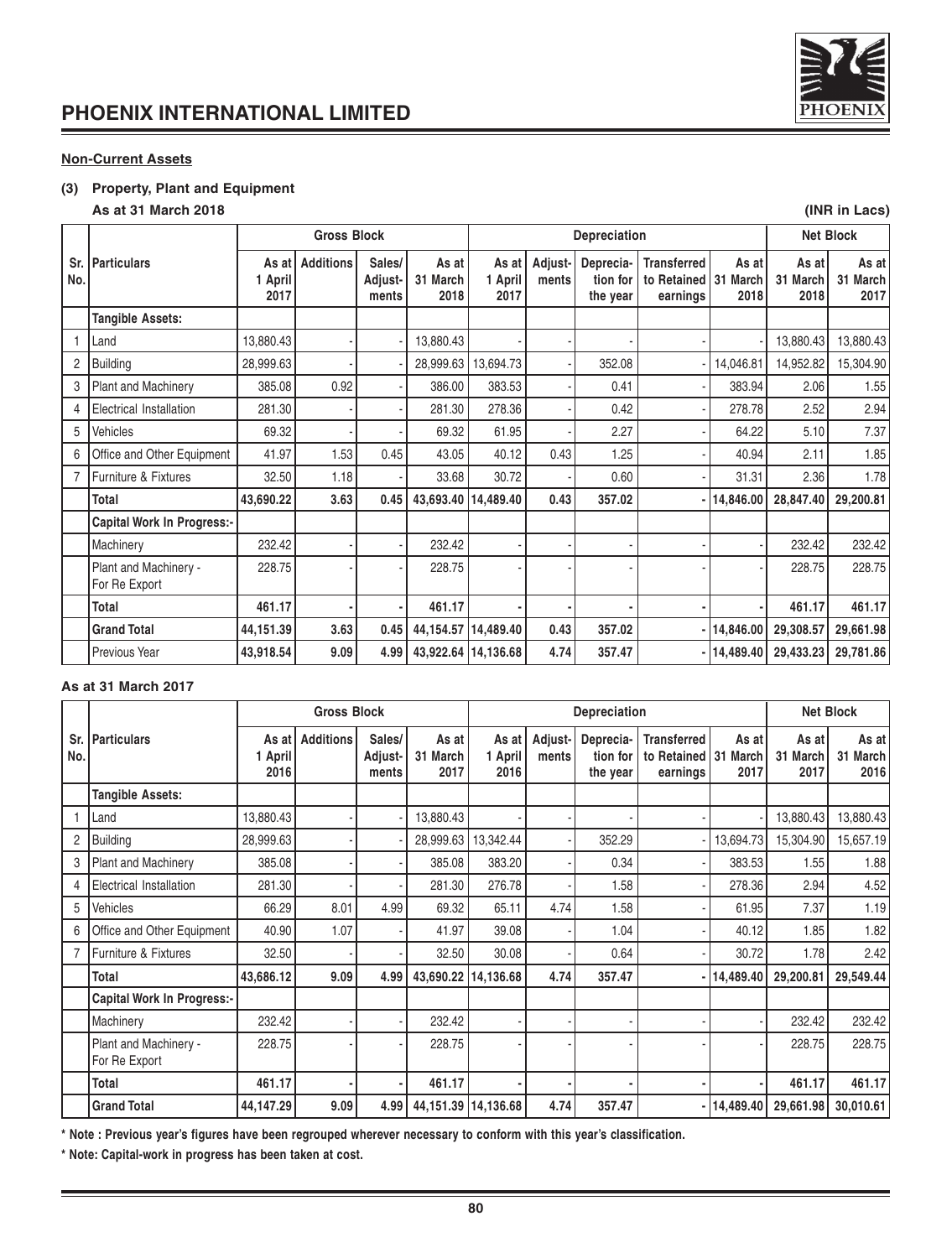

|                                                             |                          |                                 | (INR in Lacs)           |
|-------------------------------------------------------------|--------------------------|---------------------------------|-------------------------|
|                                                             | As at<br>31st March 2018 | As at<br><b>31st March 2017</b> | As at<br>1st April 2016 |
| 4<br><b>Long Term Investments</b>                           |                          |                                 |                         |
| Investments, unquoted in equity instruments - fully paid up |                          |                                 |                         |
| Super Bazar Co-operative Store Ltd.                         | 0.10                     | 0.10                            | 0.10                    |
| Phoenix Power Development Corporation Ltd.                  | 0.00                     | 0.00                            | 0.00                    |
| Pellefine Leather Inc., (Foreign Company)                   | 588.38                   | 588.38                          | 588.38                  |
| Yellow Valley Leasing and Finance Limited                   | 3.45                     | 3.45                            | 3.45                    |
| Savare Trade Enterprises Ltd.                               | 10.92                    | 10.92                           | 10.92                   |
| Buildwell Cement Ltd., (Foreign Company)                    | 1,764.40                 | 1,764.40                        | 1,764.40                |
| Bloomsbury Trading PTE Ltd., (Foreign Company)              | 11.31                    | 11.31                           | 11.31                   |
| <b>Total</b>                                                | 2,378.56                 | 2,378.56                        | 2,378.56                |
| Aggregate book value of quoted investments                  | 10.92                    | 14.36                           | 14.36                   |
| Aggregate market value of quoted investments                | 18.14                    | 18.14                           | 18.14                   |
| Aggregate book value of unquoted investments                | 2,349.50                 | 2.346.06                        | 2,346.06                |
| Aggregate market value of guoted investments                | -                        | ۰                               |                         |

|                                                                               |                          |                                 | (INR in Lacs)           |
|-------------------------------------------------------------------------------|--------------------------|---------------------------------|-------------------------|
|                                                                               | As at<br>31st March 2018 | As at<br><b>31st March 2017</b> | As at<br>1st April 2016 |
| Long Term Loans (Unsecured considered good,<br>5.<br>unless otherwise stated) |                          |                                 |                         |
| Financial Assets at Amortized Cost                                            |                          |                                 |                         |
| Security Deposit                                                              | 55.20                    | 55.10                           | 55.00                   |
| Bank Deposits having maturity more than 12 months                             | 11.44                    | 11.34                           | 9.30                    |
| <b>Others</b>                                                                 | 899.88                   | 899.88                          | 899.88                  |
|                                                                               | 966.52                   | 966.32                          | 964.18                  |

**(INR in Lacs)**

|   |                                                                                 | As at<br>31st March 2018 | As at<br>31st March 2017 | As at<br>1st April 2016 |
|---|---------------------------------------------------------------------------------|--------------------------|--------------------------|-------------------------|
| 6 | <b>Other Financial Non-Current Assets</b><br>Financial Assets at Amortized Cost |                          |                          |                         |
|   | Advance Paid to Suppliers - other, consider goods                               | 1.224.97                 | 473.69                   | 2474.69                 |
|   | Other Advances                                                                  |                          | 2.058.40                 | 2058.4                  |
|   |                                                                                 | 1.224.97                 | 2.532.09                 | 4,533.09                |

|                                              |                          |                          | (INR in Lacs)             |
|----------------------------------------------|--------------------------|--------------------------|---------------------------|
|                                              | As at<br>31st March 2018 | As at<br>31st March 2017 | As at I<br>1st April 2016 |
| <b>Other Non-Current Assets</b>              |                          |                          |                           |
| Security Deposits with Statutory Authorities | 26.12                    | 25.36                    | 25.36                     |
|                                              | 26.12                    | 25.36                    | 25.36                     |

|   |                                                                   |                          |                          | (INR in Lacs)             |
|---|-------------------------------------------------------------------|--------------------------|--------------------------|---------------------------|
|   |                                                                   | As at<br>31st March 2018 | As at<br>31st March 2017 | As at I<br>1st April 2016 |
| 8 | Inventories (at cost or net realizable value, whichever is lower) |                          |                          |                           |
|   | <b>Raw Materials</b>                                              | 589.13                   | 490.64                   | 377.04                    |
|   | <b>Finished Goods</b>                                             | 6.76                     | 13.30                    | 52.43                     |
|   | Work In Process                                                   | 88.98                    | 68.50                    | 102.94                    |
|   |                                                                   | 684.87                   | 572.45                   | 532.41                    |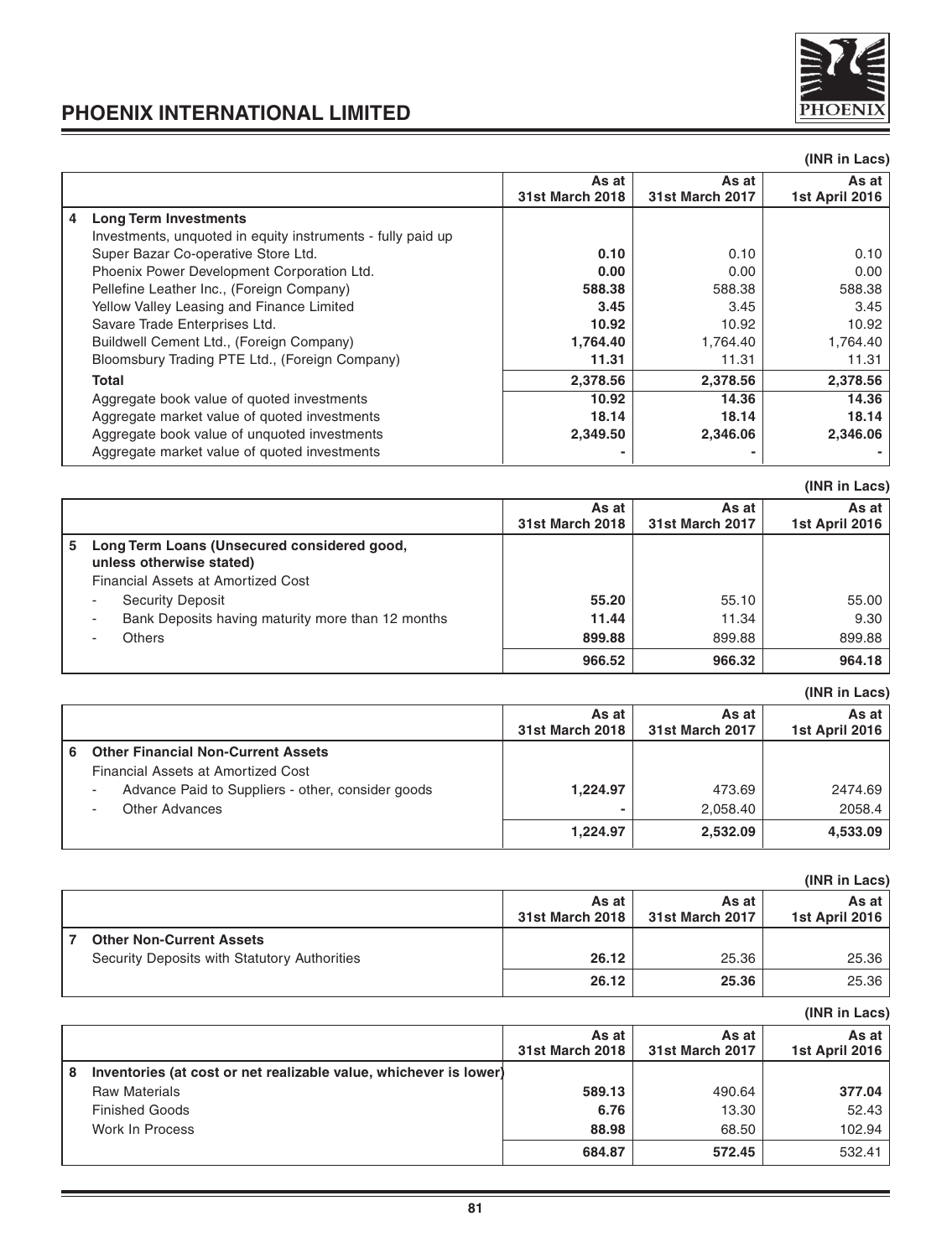

### **(INR in Lacs)** As at **As at As at As at As at As at As at As at As at As at As at As at As at As at As at April 2016 31st March 2018 31st March 2017 1st April 2016 9 Trade Receivables (unsecured and considered good, unless otherwise stated)** - Unsecured, considered good unless otherwise stated **3,384.67** 2,537.19 2,537.19 2,744.76 - Doubtful **21.62** 21.62 21.62 **Less: Allowances for Doubtful Trade Receivables 3,406.29 2,558.81** 2,766.38

### **(INR in Lacs) As at** As at As at As at As at As at As at As at As at As at As at As at As at As at As at As at As at As at As at As at As at As at As at As at As at As at As at As at As at As at As at As at As at As at As at As at As a **31st March 2018 31st March 2017 1st April 2016 10 Cash and Cash Equivalents** Cash in Hand **21.95** 16.99 19.50 Balance with Banks : - On Current Accounts **4,884.37** 333.35 204.60 **4,906.32 350.34** 224.10

|                                    |                          |                          | (INR in Lacs)           |
|------------------------------------|--------------------------|--------------------------|-------------------------|
|                                    | As at<br>31st March 2018 | As at<br>31st March 2017 | As at<br>1st April 2016 |
| 11 Short Term Loans                |                          |                          |                         |
| Financial Assets at Amortized Cost |                          |                          |                         |
| Unsecured, considered goods        |                          |                          |                         |
| Due from others                    | 25.35                    | 27.19                    | 13.32                   |
| Staff advance                      | 2.79                     | $\overline{\phantom{a}}$ |                         |
|                                    | 28.15                    | 27.19                    | 13.32                   |

### **(INR in Lacs) As at As at As at As at As at As at As at As at As at As at As at As at As at As at As at As at As at As at As at As at As at As at As at As at As at As at As at As at 31st March 2018 31st March 2017 1st April 2016 12 Other Financial Current Assets** Financial Assets at Amortized Cost Interest accrued but not due **1.00** 1.00 1.14 1.14 0.61 Advances to Suppliers **2,249.51** 2,683.30 9.51 **2,250.51 2,684.45 10.12**

|                                                                                 |                          |                                 | (INR in Lacs)           |
|---------------------------------------------------------------------------------|--------------------------|---------------------------------|-------------------------|
|                                                                                 | As at<br>31st March 2018 | As at<br><b>31st March 2017</b> | As at<br>1st April 2016 |
| 13 Other Current Assets (Unsecured considered good,<br>unless otherwise stated) |                          |                                 |                         |
| <b>Prepaid Expenses</b>                                                         | 2.59                     | 2.82                            | 6.17                    |
| <b>Others</b>                                                                   | 0.97                     | 4,616.77                        | 4,616.77                |
| Balances and Deposits with Government Authorities & Others                      | 982.27                   | 734.05                          | 744.68                  |
|                                                                                 | 985.83                   | 5,353.64                        | 5,367.62                |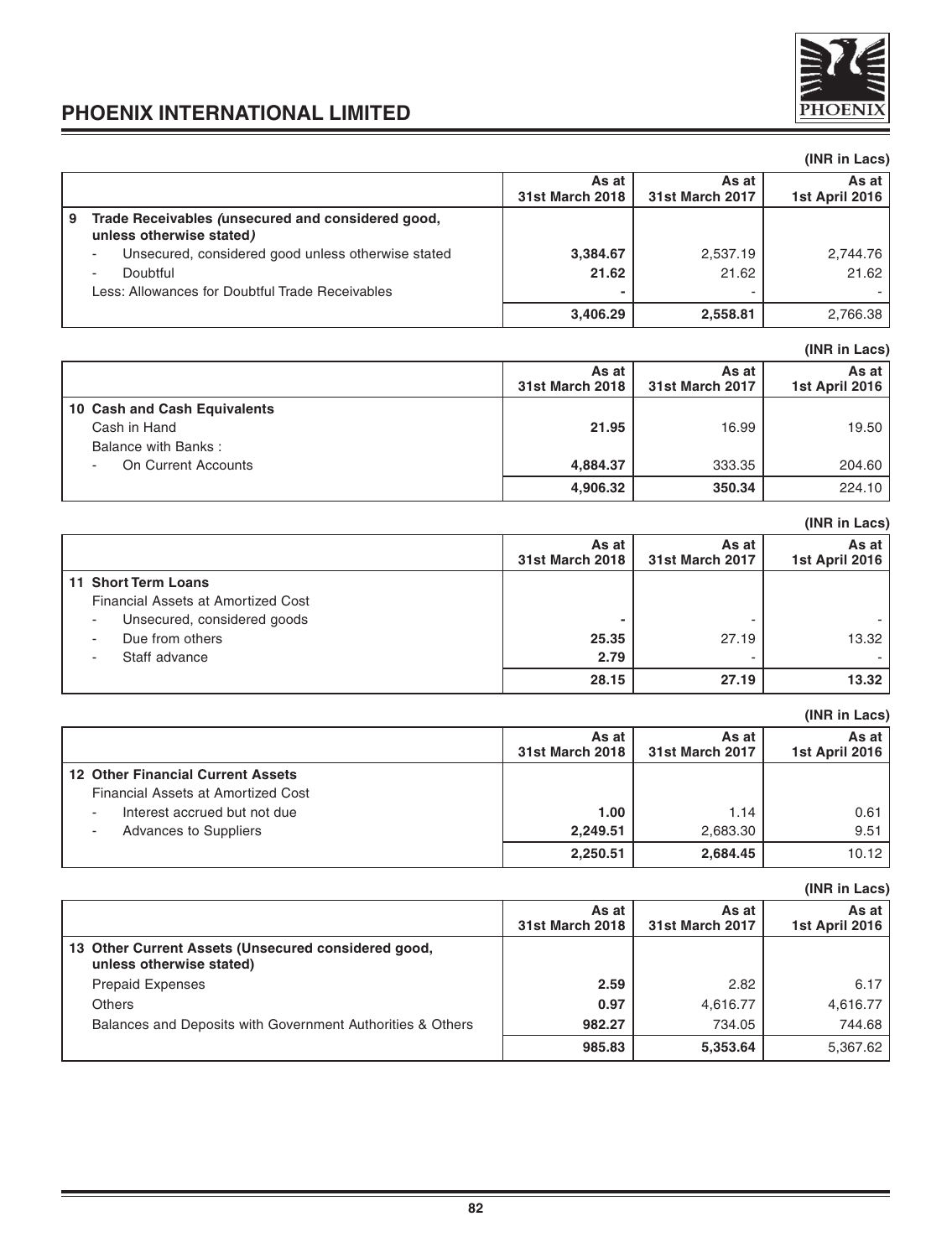

|                          |                                 | (INR in Lacs)           |
|--------------------------|---------------------------------|-------------------------|
| As at<br>31st March 2018 | As at<br><b>31st March 2017</b> | As at<br>1st April 2016 |
|                          |                                 |                         |
|                          |                                 |                         |
|                          |                                 |                         |
| 5,000.00                 | 5,000.00                        | 5,000.00                |
| 5,000.00                 | 5,000.00                        | 5,000.00                |
|                          |                                 |                         |
|                          |                                 |                         |
| 1,678.96                 | 1,678.96                        | 1,678.96                |
| 1,678.96                 | 1,678.96                        | 1,678.96                |
|                          |                                 |                         |

### **(a) Reconciliation of the shares outstanding at the beginning and at the end of the reporting period**

| <b>Equity Shares:</b><br>(i)                                                   |                            |                                      |                            |                  |                     |                |
|--------------------------------------------------------------------------------|----------------------------|--------------------------------------|----------------------------|------------------|---------------------|----------------|
| <b>Particulars</b>                                                             |                            | As at 31.03.2018<br>As at 31.03.2017 |                            | As at 01.04.2016 |                     |                |
|                                                                                | <b>Number</b><br>of shares | INR in<br>Lacs                       | <b>Number</b><br>of shares | INR in<br>Lacs   | Number of<br>shares | INR in<br>Lacs |
| At the beginning of the period                                                 | 16,789,560                 | 1.678.96                             | 16,789,560                 | 1.678.96         | 16,789,560          | 1.678.96       |
| Add: Issued during the reporting period<br>Less: Bought back during the period |                            |                                      |                            |                  |                     |                |
| Outstanding at the end of period                                               | 16,789,560                 | 1,678.96                             | 16,789,560                 | 1,678.96         | 16,789,560          | 1,678.96       |

### **(b) Terms/ rights attached to equity shares**

The company has only one class of equity shares having par value of Rs.10 per share. Each holder of equity shares is entitled to one vote per share.

In the event of liquidation of the Company, the holders of equity shares will be entiled to receive any of the remaining assests of the company, after distribution of all preferential amounts. However, no such preferential amounts exist currently. The distribution will be in proportion to the number of equity shares held by the shareholders.

### **(c) Shares held by holding company and/ or their subsidiaries/ associates**

Out of equity shares issued by the company, shares held by its holding company, ultimate holding company and their subsidiaries/ associates are as below: **(INR in Lacs)**

|             |       |                                            | (INN III Lacs)          |
|-------------|-------|--------------------------------------------|-------------------------|
| Particulars | As at | As at<br>31st March 2018   31st March 2017 | As at<br>1st April 2016 |
|             |       | <b>NIL</b>                                 |                         |

\*Shareholding is reduced due to buy back of shares

### **(d) Details of shareholders holding more than 5% shares in the company**

| <b>Names of Shareholders</b>            |           | As at 31.03.2018                                                    |           | As at 31.03.2017 |           | As at 01.04.2016                    |
|-----------------------------------------|-----------|---------------------------------------------------------------------|-----------|------------------|-----------|-------------------------------------|
|                                         | No. of I  | $%$ of $ $<br>shareholders Shareholding   shareholders Shareholding | No. of I  | $%$ of           | No. of    | $%$ of<br>shareholders Shareholding |
| Mr. Ajay Kalsi                          | 2.734.400 | 16.29%                                                              | 2,734,400 | 16.29%           | 2.734.400 | 16.29%                              |
| Mayflower Management Services Pvt. Ltd. | 2.880.000 | 17.15%                                                              | 2.880.000 | 17.15%           | 2.880.000 | 17.15%                              |
| Spartan Management Services Pvt. Ltd.   | 2.880.000 | 17.15%                                                              | 2,880,000 | 17.15%           | 2.880.000 | 17.15%                              |
| Vanguard Services Pvt. Ltd.             | 3,120,000 | 18.58%                                                              | 3,120,000 | 18.58%           | 3.120.000 | 18.58%                              |

As per records of the company, including its register of shareholders/ members and other declarations received from shareholders regarding beneficial interest, the above shareholding represents both legal and beneficial ownerships of shares.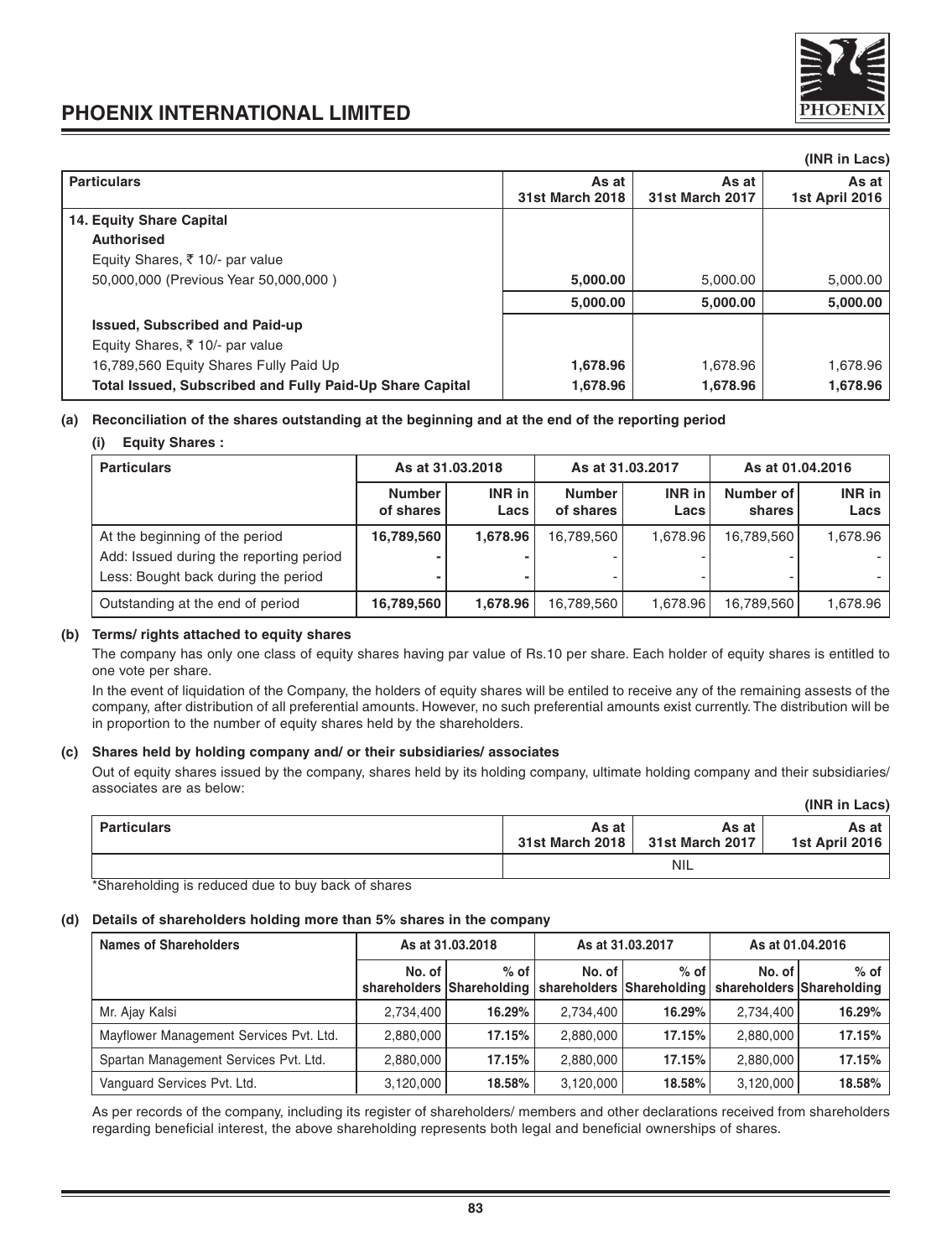

| Other Equity<br>$\frac{15}{10}$                   |                                                              |                                                                |                                                                            |                       |                                         |                    |                                        |                      |                                                                 |                                                                           |                                   |                                     |                                                                                                       |                                                         |                                                  | (INR in Lacs) |
|---------------------------------------------------|--------------------------------------------------------------|----------------------------------------------------------------|----------------------------------------------------------------------------|-----------------------|-----------------------------------------|--------------------|----------------------------------------|----------------------|-----------------------------------------------------------------|---------------------------------------------------------------------------|-----------------------------------|-------------------------------------|-------------------------------------------------------------------------------------------------------|---------------------------------------------------------|--------------------------------------------------|---------------|
|                                                   |                                                              |                                                                |                                                                            |                       | Reserves & Surplus                      |                    |                                        |                      |                                                                 |                                                                           |                                   | Items of Other Comprehensive Income |                                                                                                       |                                                         |                                                  | Total         |
|                                                   | application<br>Share<br>money<br>pending<br>allotment        | Equity<br>of compound<br>instruments<br>financial<br>component | of land &<br>Accumalated<br>reserve on<br>building<br>revaluation          | Securities<br>Premium | Allowance<br>Reserve<br>Invest-<br>ment | Reserve<br>General | reserve<br>Capital                     | Retained<br>Earnings | ensive<br>Investments<br>income<br>through<br>compreh-<br>other | instruments<br>ensive<br>Equity<br>income<br>through<br>other<br>compreh- | Share<br>portion of<br>Preference | on surplus<br>Effective Revaluation | Exchange<br>differences<br>on translating<br>statemnets<br>of a foreign<br>the financial              | Other items<br>ensive<br>income<br>of other<br>compreh- | share<br>received<br>against<br>warrant<br>Money |               |
| Balance as at<br>1 April 2016                     | ٠                                                            |                                                                | 26,058.69                                                                  | 2,241.99              | 4.43                                    | 1,001.22           | 6,857.92                               | (6352.64)            |                                                                 |                                                                           | (30.01)                           |                                     |                                                                                                       |                                                         |                                                  | 29,781.60     |
| Profit for the year                               |                                                              |                                                                |                                                                            |                       |                                         |                    |                                        | (81.26)              |                                                                 |                                                                           |                                   |                                     |                                                                                                       | (0.69)                                                  |                                                  | (81.95)       |
| Other Comprehensive<br>Income for the year        |                                                              |                                                                |                                                                            |                       |                                         |                    |                                        | 251.11               |                                                                 |                                                                           | (6.86)                            |                                     |                                                                                                       |                                                         |                                                  | 244.25        |
| <b>Total Comprehensive</b><br>Income for the year | ٠                                                            |                                                                |                                                                            | ٠                     |                                         |                    |                                        | 169.85               |                                                                 |                                                                           | (6.86)                            |                                     |                                                                                                       | (0.69)                                                  | ٠                                                | 162.30        |
| Redemption Reserve<br>Transfer to Capital         |                                                              |                                                                |                                                                            |                       |                                         |                    |                                        |                      |                                                                 |                                                                           |                                   |                                     |                                                                                                       |                                                         |                                                  |               |
| Premium on Buy Back<br>of Shares                  |                                                              |                                                                |                                                                            |                       |                                         |                    |                                        |                      |                                                                 |                                                                           |                                   |                                     |                                                                                                       |                                                         |                                                  |               |
| Balance as at<br>31 March 2017                    | ٠                                                            |                                                                | 26,058.69                                                                  | 2,241.99              | 4.43                                    | 1,001.22           | 6,857.92                               | (6182.79)            |                                                                 |                                                                           | (36.87)                           |                                     |                                                                                                       | (0.69)                                                  |                                                  | 29,943.90     |
|                                                   |                                                              |                                                                |                                                                            |                       |                                         |                    |                                        |                      |                                                                 |                                                                           |                                   |                                     |                                                                                                       |                                                         |                                                  |               |
|                                                   |                                                              |                                                                |                                                                            |                       | Reserves & Surplus                      |                    |                                        |                      |                                                                 |                                                                           |                                   | Items of Other Comprehensive Income |                                                                                                       |                                                         |                                                  | Total         |
|                                                   | pending<br>allotment<br>application<br>money<br><b>Share</b> | component<br>of compound<br>instruments<br>financial           | Equity   Accumalated<br>reserve on<br>of land &<br>building<br>revaluation | Securities<br>Premium | Invest-<br>ment<br>Allowance<br>Reserve | Reserve<br>General | Capital<br>reserve                     | Retained<br>Earnings | through<br>ensive<br>income<br>Investments<br>other<br>compreh- | Equity<br>instruments<br>ensive<br>income<br>through<br>other<br>compreh- | portion of<br>Preference<br>Share | Effective Revaluation<br>on surplus | Exchange<br>statemnets<br>on translating<br>of a foreign<br>operation<br>differences<br>the financial | Other items<br>ensive<br>income<br>of other<br>compreh- | share<br>received<br>against<br>warrant<br>Money |               |
| Balance as at<br>1 April 2017                     |                                                              |                                                                | 26,058.69                                                                  | 2,241.99              |                                         | 4.43 1,001.22      | 6,857.92                               | (6182.79)            |                                                                 |                                                                           | (36.87)                           |                                     |                                                                                                       | (0.69)                                                  |                                                  | 29,943.90     |
| Profit for the year                               |                                                              |                                                                |                                                                            |                       |                                         |                    |                                        | 179.53               |                                                                 |                                                                           |                                   |                                     |                                                                                                       | 0.09                                                    |                                                  | 179.62        |
| Other Comprehensive<br>Income for the year        |                                                              |                                                                |                                                                            |                       |                                         |                    |                                        | (60.24)              |                                                                 |                                                                           | (7.07)                            |                                     |                                                                                                       |                                                         |                                                  | (67.30)       |
| Total Comprehensive<br>Income for the year        | ٠                                                            |                                                                |                                                                            | ٠                     |                                         |                    |                                        | 119.29               |                                                                 |                                                                           | (7.07)                            |                                     |                                                                                                       | 0.09                                                    |                                                  | 112.31        |
| 31 March 2018<br>Balance as at                    |                                                              |                                                                | 26,058.69                                                                  | 2,241.99              |                                         |                    | 4 43   1,001 22   6,857 92   (6063.50) |                      |                                                                 |                                                                           | (43.94)                           |                                     |                                                                                                       | (0.60)                                                  |                                                  | 30,056.21     |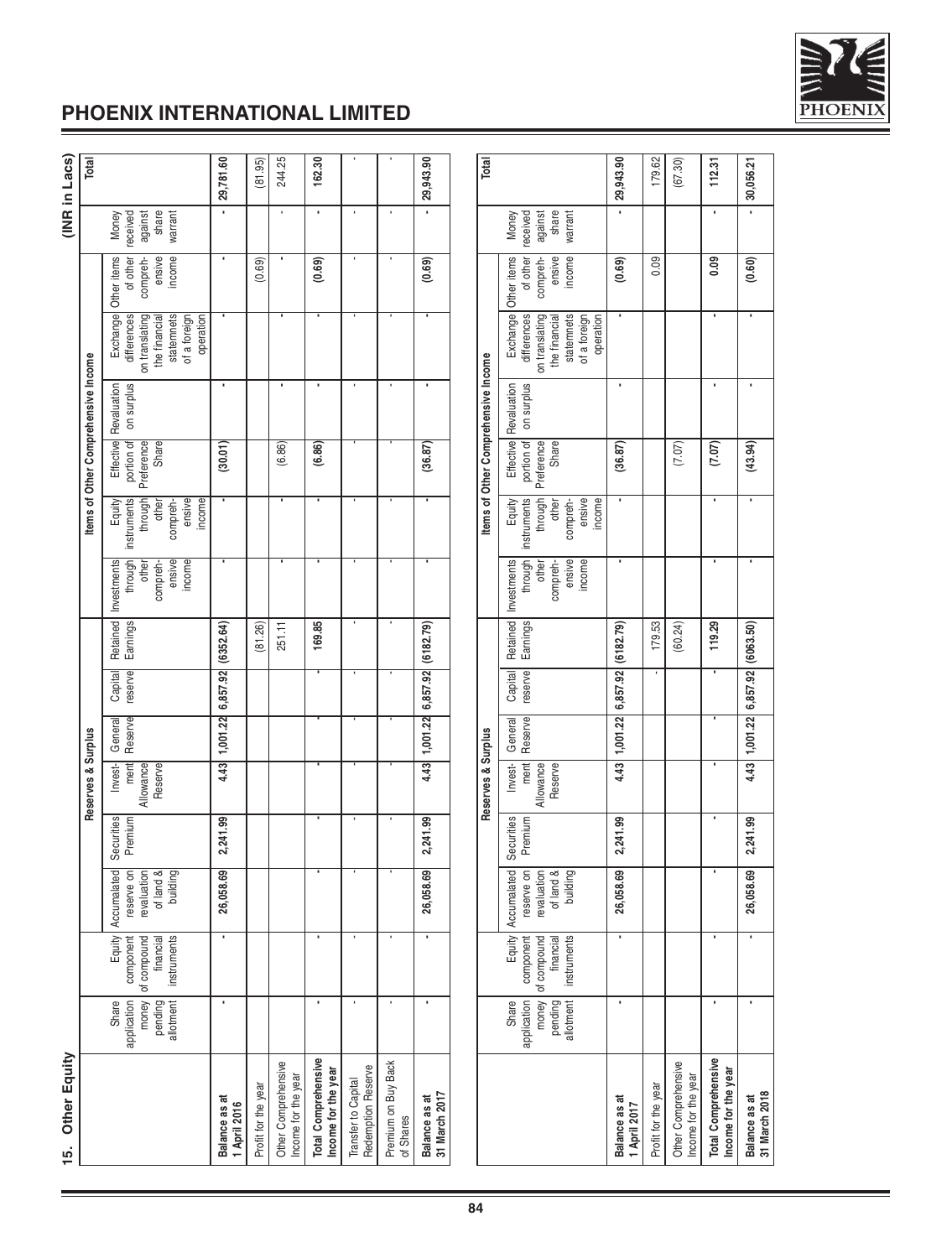

### **(INR in Lacs)**

|                           | As at<br>31st March 2018 | As at<br>31st March 2017 | As at I<br>1st April 2016 |
|---------------------------|--------------------------|--------------------------|---------------------------|
| 16 Long Term Borrowings   |                          |                          |                           |
| Secured Term Loan         |                          | Non-Current              |                           |
| Oriental Bank of Commerce | 8,557.62                 | 8,885.06                 | 9,176.76                  |
| Unsecured Loan            | (150.51)                 | (149.26)                 | (149.26)                  |
|                           | 8,407.10                 | 8,735.80                 | 9,027.50                  |

Note:- Term Loan from Oriental Bank of Commerce is secured by way of Equitable Mortgage of Land and Building measuring 61,690 Sq. Meters at A-37, Sector 60, Noida.

|                                            |                          |                          | (INR in Lacs)           |
|--------------------------------------------|--------------------------|--------------------------|-------------------------|
|                                            | As at<br>31st March 2018 | As at<br>31st March 2017 | As at<br>1st April 2016 |
| 17 Other Financial Non Current Liabilities |                          |                          |                         |
| Preference Share Capital                   | 243.94                   | 236.87                   | 230.01                  |
| <b>Securities Deposits</b>                 | 264.18                   | 246.90                   | 230.75                  |
|                                            | 508.12                   | 483.77                   | 460.76                  |

|                                   |                          |                          | (INR in Lacs)           |
|-----------------------------------|--------------------------|--------------------------|-------------------------|
|                                   | As at<br>31st March 2018 | As at<br>31st March 2017 | As at<br>1st April 2016 |
| 18 Long-Term Provisions           |                          |                          |                         |
| Provision for Employee Benefits   |                          |                          |                         |
| Provision for Gratuity (unfunded) | 15.23                    | 13.46                    | 11.20                   |
|                                   | 15.23                    | 13.46                    | 11.20                   |

|                                   |                          |                          | (INR in Lacs)           |
|-----------------------------------|--------------------------|--------------------------|-------------------------|
|                                   | As at<br>31st March 2018 | As at<br>31st March 2017 | As at<br>1st April 2016 |
| 19 Deferred Tax Liabilities (Net) |                          |                          |                         |
| Deferred Tax Liabilities (net)    | 499.96                   | 674.31                   | 743.69                  |
|                                   | 499.96                   | 674.31                   | 743.69                  |

### **(INR in Lacs)**

|                                                                                                  | As at                         | As at                | As at                |
|--------------------------------------------------------------------------------------------------|-------------------------------|----------------------|----------------------|
|                                                                                                  | 31st March 2018               | 31st March 2017      | 1st April 2016       |
| 20 Trade Payables<br>Trade Payables (including acceptances)<br>More than 1 year<br><b>Others</b> | 35.69<br>3,375.59<br>3,411.28 | 2,148.56<br>2,148.56 | 1,850.96<br>1,850.96 |

Based on information available with the company there are no overdue amount payable to Micro, Small and Medium Enterprises, as defined in the Micro, Small and Medium Enterprises Development Act, 2006. This has been determined to the extent such parties have been identified on the basis of information available with the Company which has been relied upon by the Auditors.

|                                       |                          |                          | (INR in Lacs)           |
|---------------------------------------|--------------------------|--------------------------|-------------------------|
|                                       | As at<br>31st March 2018 | As at<br>31st March 2017 | As at<br>1st April 2016 |
| 21 Other Financial Liabilities        |                          |                          |                         |
| Current Maturities of Long Term Debts | 388.20                   | 301.32                   | 222.60                  |
| Salaries and Benefits                 | 8.76                     | 1.42                     | 5.36                    |
| <b>Staff Security Deposits</b>        | 4.71                     | -                        |                         |
|                                       | 401.68                   | 302.74                   | 227.96                  |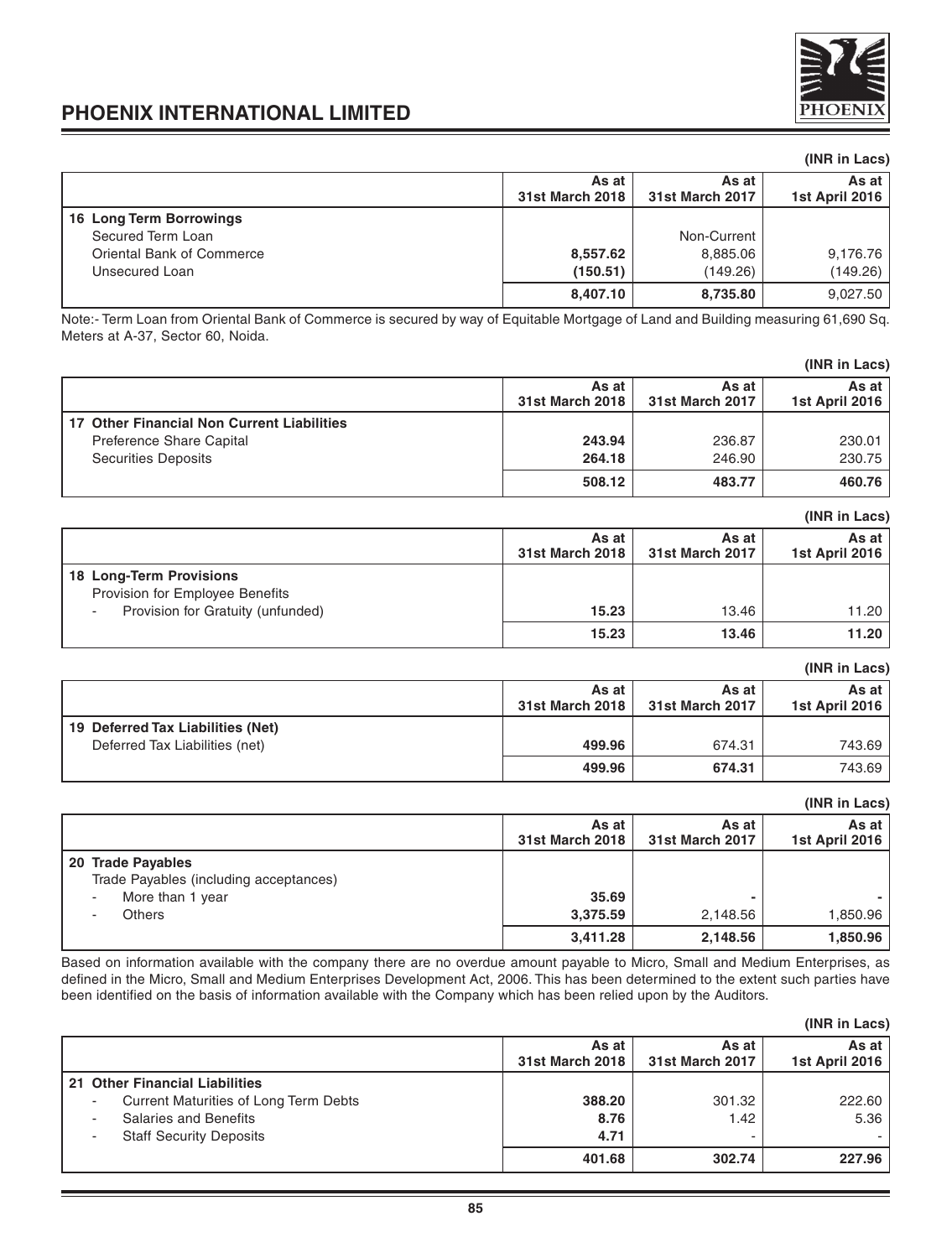

### **(INR in Lacs) As at** As at As at As at As at As at As at As at As at As at As at As April 2016 **31st March 2018 31st March 2017 1st April 2016 22 Other Current Liabilities** - Statutory Dues **46.52** 21.62 6.04 Advance Received from Customers **1.17** 17 - Others Expenses **735.74** 2,787.69 2,774.07 **782.78 2,816.48** 2,780.11

### **(INR in Lacs)**

|                          | As at<br>31st March 2018 | As at<br>31st March 2017 | As at l<br>1st April 2016 |
|--------------------------|--------------------------|--------------------------|---------------------------|
| 23 Short Term Provisions |                          |                          |                           |
| Gratuity (funded)        | 1.28                     | .09                      | 0.88                      |
|                          | 1.28                     | 1.09                     | 0.88                      |

### **(INR in Lacs) As at As at As at As at As at As at As at As at As at As at As at As at As at As at As at As at As at As at As at As at As at As at As at As at As at As at As at As at 31st March 2018 31st March 2017 1st April 2016 24 Current Tax Liabilities (Net)** Provision for Taxation **404.12 404.12** 312.12 **409.12** 312.12 **404.12 312.12 262.12**

|                                 |               | (INR in Lacs) |
|---------------------------------|---------------|---------------|
|                                 | Year ended    | Year ended    |
|                                 | 31 March 2018 | 31 March 2017 |
| 25 Revenue From Operations      |               |               |
| Sale of Products                |               |               |
| <b>Finished Goods</b>           | 1,756.00      | 226.23        |
| Finished Goods (Deemed Exports) | 510.09        | 2,290.20      |
| Rental Income                   | 1,631.00      | 1,573.60      |
| <b>Other Operating Revenue</b>  | 29.21         |               |
|                                 | 3,926.30      | 4,090.03      |

|                                                                                      |                             | (INR in Lacs)               |
|--------------------------------------------------------------------------------------|-----------------------------|-----------------------------|
|                                                                                      | Year ended<br>31 March 2018 | Year ended<br>31 March 2017 |
| 26 Other Income                                                                      |                             |                             |
| Interest income on financial assets carried at amortized cost                        | 28.62                       | 24.93                       |
| Exchange Gain/ (Loss)                                                                |                             | 109.39                      |
| Sundry balances/liabilities / provisions no longer required, written back/off (net). | 2.43                        |                             |
| Other Non Operating Income                                                           | 7.39                        | 16.29                       |
| Net Gain on Sale of Plant, Property and Equipment                                    |                             | 0.75                        |
|                                                                                      | 38.44                       | 151.37                      |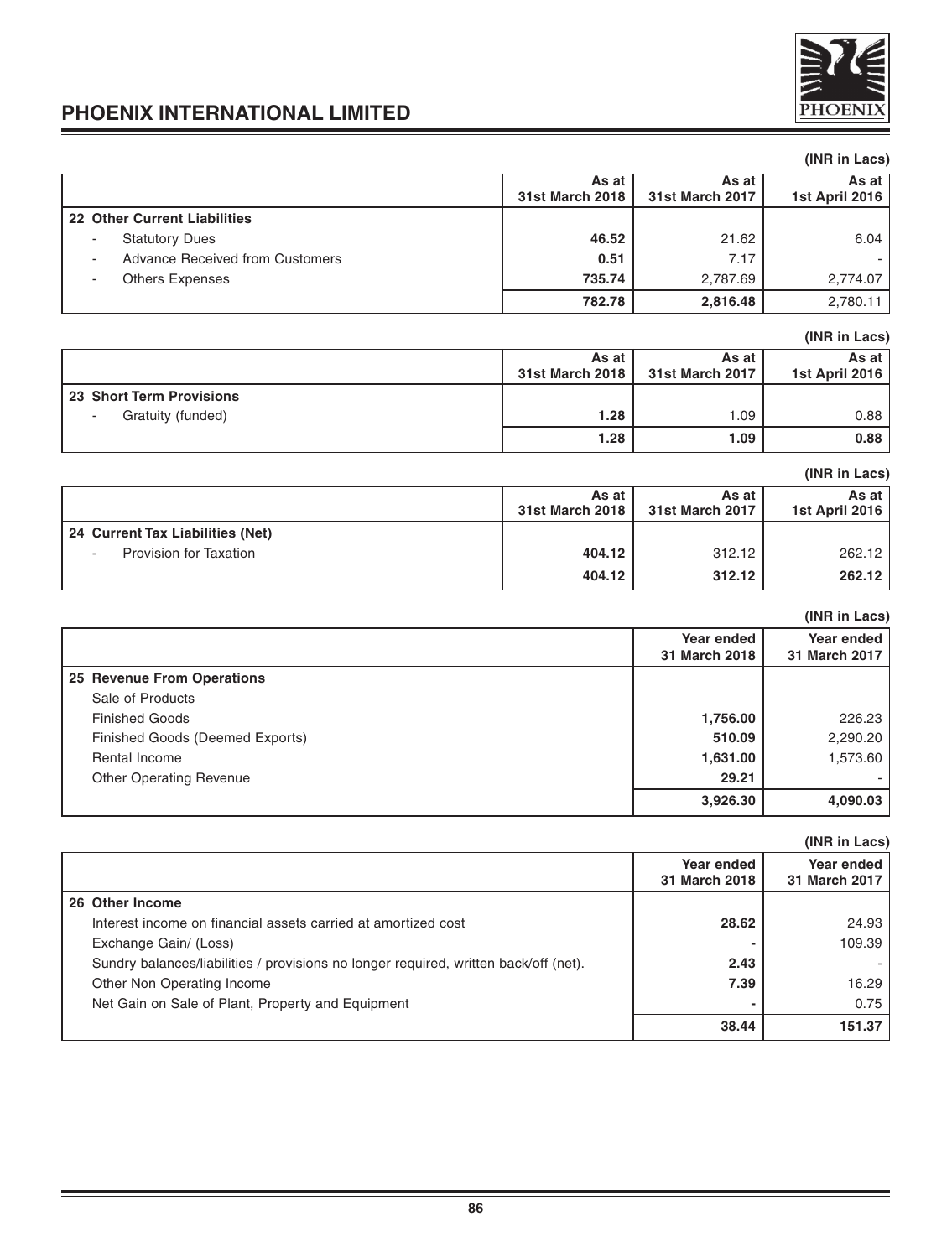

|                                              |                             | (INR in Lacs)               |
|----------------------------------------------|-----------------------------|-----------------------------|
|                                              | Year ended<br>31 March 2018 | Year ended<br>31 March 2017 |
| 27 Cost of Materials Consumed                |                             |                             |
| Inventory at the beginning of the year       | 471.84                      | 358.24                      |
| Add: Purchases                               | 1,609.15                    | 2,160.01                    |
|                                              | 2,080.99                    | 2,518.25                    |
| Less: Inventory at the end of the year       | 570.34                      | 471.84                      |
| Cost of Raw Material and Components Consumed | 1,510.65                    | 2,046.41                    |

|                                                                                            |                             | (INR in Lacs)               |
|--------------------------------------------------------------------------------------------|-----------------------------|-----------------------------|
|                                                                                            | Year ended<br>31 March 2018 | Year ended<br>31 March 2017 |
|                                                                                            |                             |                             |
| 28 Changes In Inventories Of Finished Goods,<br><b>Work-In-Progress And Stock In Trade</b> |                             |                             |
| Inventories at the beginning of the year                                                   |                             |                             |
| Work-in-Process                                                                            | 68.50                       | 102.94                      |
| <b>Finished Goods</b>                                                                      | 6.55                        | 45.67                       |
|                                                                                            | 75.05                       | 148.61                      |
| Less - Inventories at the end of the year                                                  |                             |                             |
| Work-in-Process                                                                            | 88.98                       | 68.50                       |
| <b>Finished Goods</b>                                                                      |                             | 6.55                        |
|                                                                                            | 88.98                       | 75.05                       |
| Change in Inventory                                                                        | (13.93)                     | 73.56                       |

|                                           |                             | (INR in Lacs)               |
|-------------------------------------------|-----------------------------|-----------------------------|
|                                           | Year ended<br>31 March 2018 | Year ended<br>31 March 2017 |
| 29 Employee Benefit Expenses              |                             |                             |
| Salaries, Wages and Other Allowances      | 118.31                      | 92.10                       |
| Contribution to Provident and Other Funds | 3.45                        | 2.69                        |
| <b>Staff Welfare Expense</b>              | 2.76                        | 3.48                        |
|                                           | 124.52                      | 98.27                       |

|                                            |                             | (INR in Lacs)               |
|--------------------------------------------|-----------------------------|-----------------------------|
|                                            | Year ended<br>31 March 2018 | Year ended<br>31 March 2017 |
| <b>30 Finance Costs</b>                    |                             |                             |
| Interest on                                |                             |                             |
| Interest Cost on Defind Benifits<br>$\sim$ | 0.90                        | 0.76                        |
| Working Capital & Others<br>۰.             | 1,038.31                    | 1,062.97                    |
| Bank & Other Charges                       | 8.99                        | 3.98                        |
|                                            | 1,048.21                    | 1.067.72                    |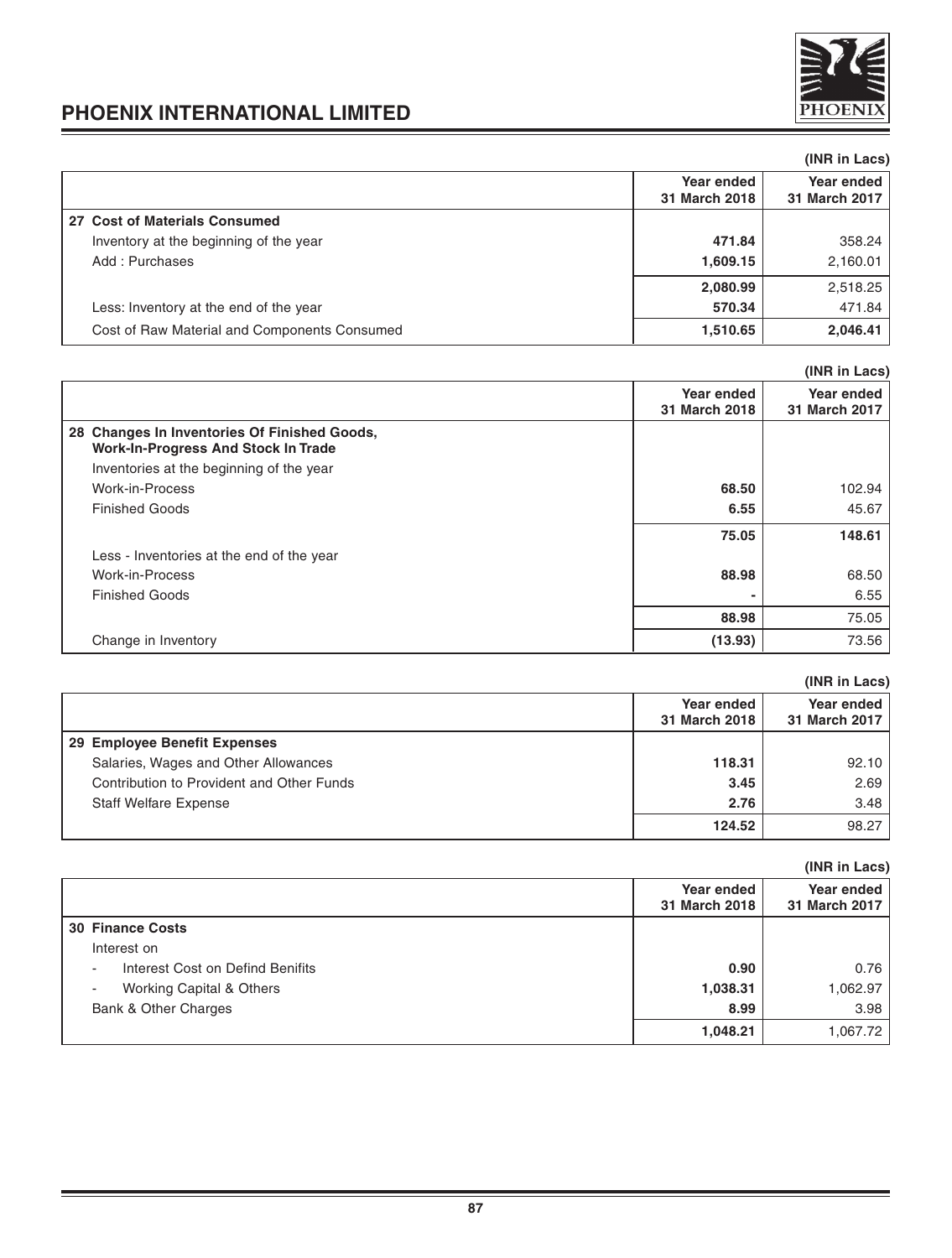

**(INR in Lacs)**

### **PHOENIX INTERNATIONAL LIMITED**

|                                                     |               | unu ur Lacs   |
|-----------------------------------------------------|---------------|---------------|
|                                                     | Year ended    | Year ended    |
|                                                     | 31 March 2018 | 31 March 2017 |
| 31 Other Expenses                                   |               |               |
| <b>Water Charges</b>                                | 1.38          | 0.05          |
| Consumption of Stores and Spares                    | 504.57        | 483.44        |
| Repair and Maintenance                              |               |               |
| Machinery repairs                                   | 0.07          | 0.05          |
| <b>Building repairs</b><br>$\overline{\phantom{a}}$ | 0.35          | 1.86          |
| Other repairs                                       | 7.80          | 6.15          |
| Rent                                                | 115.66        | 8.95          |
| Rates and Taxes                                     | 0.36          | 0.90          |
| Insurance                                           | 2.96          | 2.51          |
| <b>Auditor Remuneration</b>                         | 5.35          | 3.39          |
| Legal and Professional                              | 36.76         | 25.59         |
| <b>Travelling and Conveyance</b>                    | 8.36          | 11.08         |
| <b>Printing and Stationery</b>                      | 7.71          | 9.19          |
| Postage, Telegram and Telephones                    | 2.29          | 3.18          |
| Bad Debts written off / Excess income written off   | 0.35          | 59.57         |
| Exchange Rate Fluctuation (net)                     | 65.23         |               |
| Increase / (decrease) of Custom Duty                | 5.37          | 10.33         |
| Charity and Donation                                | 0.13          | 0.11          |
| Miscellaneous Expenses                              | 76.41         | 65.05         |
| Selling Expenses and Freight and Forwarding Charges |               | 7.24          |
|                                                     | 841.10        | 698.62        |
|                                                     |               |               |

|  |  | (INR in Lacs) |
|--|--|---------------|
|--|--|---------------|

|                                                                                              |                             | (INK IN LACS)               |
|----------------------------------------------------------------------------------------------|-----------------------------|-----------------------------|
|                                                                                              | Year ended<br>31 March 2018 | Year ended<br>31 March 2017 |
| 32 Other Comprehensive Income (OCI)<br>Items that will not be reclassified to profit or loss |                             |                             |
| Actuarial Gain / (Loss) on Defined Benefit Obligation<br>٠                                   | (0.09)                      | 0.69                        |
|                                                                                              | (0.09)                      | 0.69                        |

### **33. First time adoption of Ind AS**

These Consolidated Financial Statements, for the year ended 31<sup>st</sup> March 2018, are the first the company Phoenix International Limited and its subsidiaries have prepared in accordance with Ind AS. For periods up to and including the year ended 31 March 2017, the Group prepared its financial statements in accordance with Accounting Standards notified under section 133 of the Companies Act 2013, read together with paragraph 7 of the Companies (Accounts) Rules, 2014 (Indian GAAP).

Accordingly, Group has prepared financial statements which comply with Ind AS applicable for period ending on 31<sup>st</sup>March 2018, together with the comparative period data as at and for the year ended 31<sup>st</sup>March 2017, as described in the summary of significant accounting policies. In preparing these financial statements, the Group's opening balance sheet was prepared as at 1<sup>st</sup>April 2016, the Group's date of transition to Ind AS. This note explains the principal adjustments made by the Group in restating its Indian GAAP financial statements, including the balance sheet as at 1<sup>st</sup>April 2016 and the financial statements as at and for the year ended 31stMarch 2017.

### **Exemptions applied**

Ind AS 101 allows first-time adopters certain exemptions from the retrospective application of certain requirements under Ind AS. The Group has, accordingly, applied following exemptions:

a) The Group has elected to consider carrying amount of all items of Property, Plant and Equipment's (PPE) except for Land and Building (which has been revalued) as per Indian GAAP, as deemed cost at the date of transition.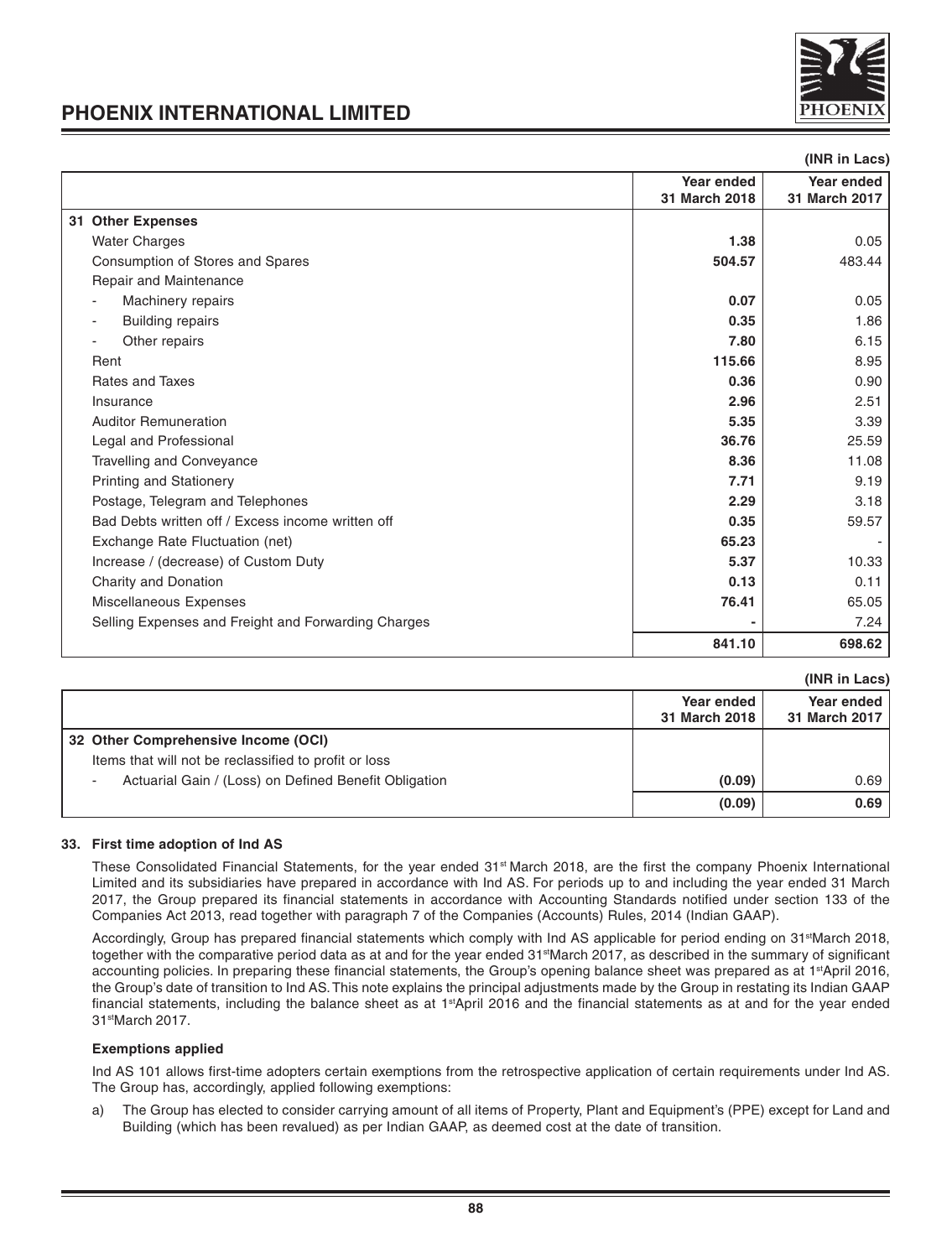

- b) The Group has availed the exemption of fair value measurement of financial assets or liabilities at initial recognition and accordingly will apply fair value measurement of financial assets or liabilities at initial recognition prospectively to transactions entered into on or after 01<sup>st</sup> April 2016.
- c) The estimates at 1<sup>st</sup> April 2016 and at 31<sup>st</sup> March, 2017 are consistent with those made for the same dates in accordance with Indian GAAP (after adjustments to reflect any differences in accounting policies) apart from the following items under Indian GAAP did not require estimation:
	- Fair value of investments in unquoted equity instruments.
	- Impairment of financial assets based on expected credit loss model
	- Discount rates

The estimates used by the Group to present these amounts in accordance with Ind AS reflect conditions that existed as at  $1<sup>st</sup>$ April, 2016 and 31<sup>st</sup> March, 2017.

- d) The Securities Deposit have been reclassified on the bases of their maturities from Current to Non-Current.
- e) The Bank Deposit have been reclassified as Non-Current Assets which have maturity more than 12 months.
- f) The Preference share capital has been reclassified as other financial non-current liabilities from Equity as per Ind As.
- g) The Term Loan from Oriental Bank Of Commerce has been revalued as per Ind AS.(Loan Processing fees)

### **Notes to the reconciliation of equity as at 1st April 2016 and 31st March 2017 and Total Comprehensive Income for the year ended 31st March 2017**

### **1. Fair Valuation of Investments**

Under Indian GAAP, investments in equity instruments were classified as long term investments or current investments based on the intended holding period and realisability. Long term investments were carried at cost less provision for other than temporary diminution in the value of investments. Current investments were carried at lower of cost and fair value. Ind AS requires such investments to be measured at fair value except investments in subsidiaries, associates and joint venture for which exemption has been availed.

Accordingly, the Group has designated investments in equity instruments as FVTPL investments. The difference between the instrument's fair value and Indian GAAP carrying amounthas been recognized in retained earnings.

### **2. Financial instruments measured at amortized cost**

Under Indian GAAP, interest free loan to employees are recorded at their transaction value. Under Ind AS, these loans are to be measured at amortized cost on the basis of effective interest rate method.

### **3. Defined benefit obligation**

Both under Indian GAAP and Ind AS, the Group recognised costs related to its post-employment defined benefit plan on an actuarial basis. Under Indian GAAP, the entire cost, including actuarial gain and loss, are charged to profit and loss. Under Ind AS, such actuarial gain and loss is to be recognized separately through Other Comprehensive Income. Thus, employee cost has been reduced and actuarial gain/loss has been recognized in OCI net of taxes.

### **4. Sale of Goods**

Under Indian GAAP, sale of goods was presented as net of excise duty. However, under Ind AS, sale of goods includes excise duty. Thus, sale of goods under Ind AS has increased by the excise duty with a corresponding increase in other expenses.

### **5. Sale of Service**

Under Indian GAAP and IND AS, sale of service presents as net of taxes.

### **6. Deferred Tax**

Indian GAAP requires deferred tax accounting using the income statement approach, which focuses on differences between taxable profits and accounting profits for the period. Ind AS requires entities to account for deferred taxes using the balance sheet approach, which focuses on temporary differences between the carrying amount of an asset or liability in the balance sheet and its tax base. The application of Ind AS has resulted in recognition of deferred tax on temporary differences which was not required under Indian GAAP. In addition, the various transitional adjustments lead to temporary differences. According to the accounting policies, the Group has to account for such differences. Deferred tax adjustments are recognised in correlation to the underlying transaction either in retained earnings or a separate component of equity.

### **7. Statement of Cash Flows**

The transition from Indian GAAP to IND AS has not had a material impact on Consolidated Statement of Cash Flows.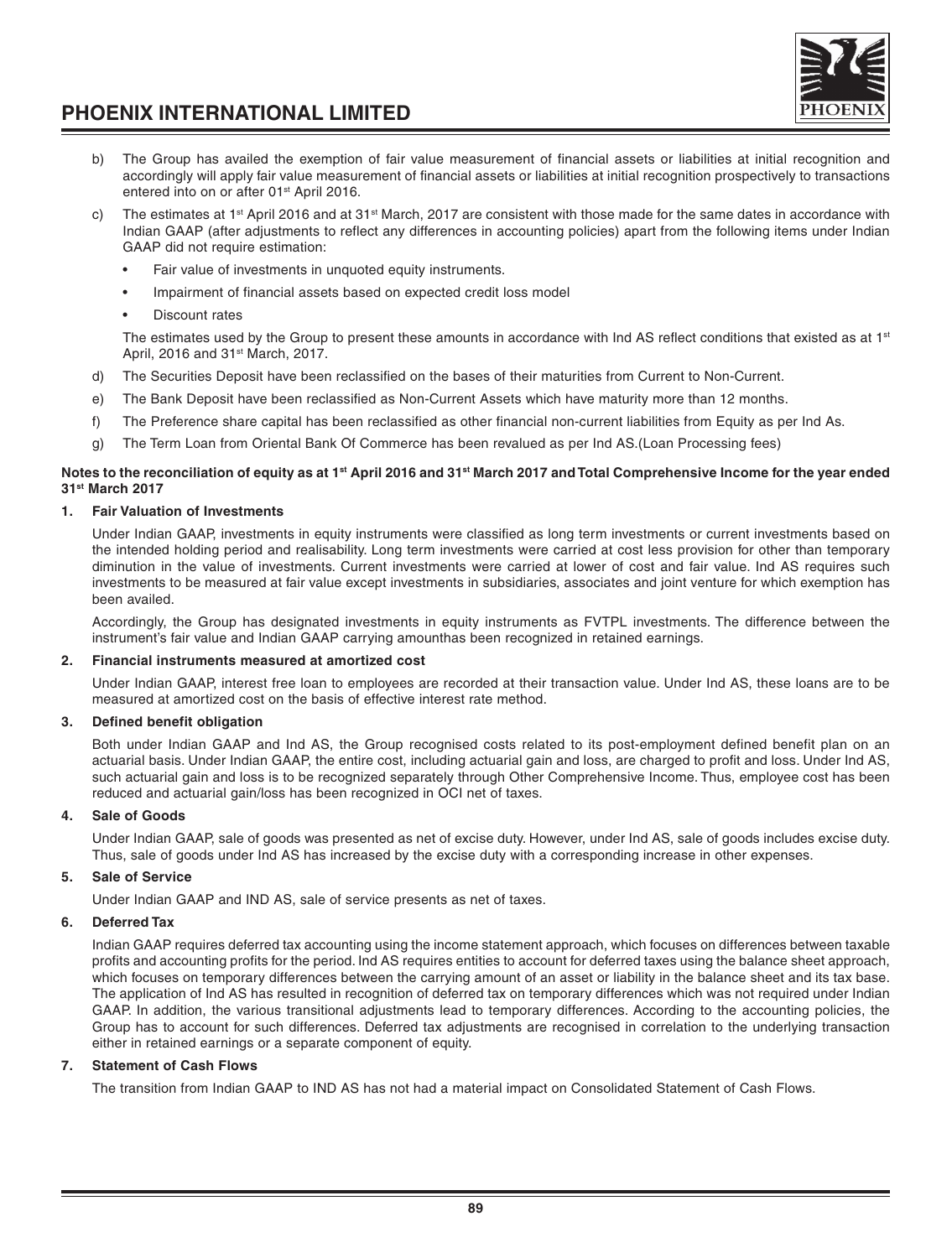

**33 (a) The following reconciliation provides the effect of the transaction to IND AS from IGAAP in accordance with IND AS 101. Equity as at April 1st ,2016.**

|                |                                                               |                         |                                     | (INR in Lacs)           |
|----------------|---------------------------------------------------------------|-------------------------|-------------------------------------|-------------------------|
|                | <b>Particulars</b>                                            | As per<br>previous GAAP | <b>IND AS</b><br><b>Adjustments</b> | As per<br><b>IND AS</b> |
|                | <b>ASSETS</b>                                                 |                         |                                     |                         |
| 1              | <b>Non-Current Assets</b>                                     |                         |                                     |                         |
|                | Property, Plant and Equipment<br>(a)                          | 3,490.75                | 26,058.69                           | 29,549.44               |
|                | Capital work-in-progress<br>(b)                               | 461.17                  |                                     | 461.17                  |
|                | Intangible Assets<br>(c)                                      |                         |                                     |                         |
|                | <b>Financial Assets</b><br>(d)                                |                         |                                     |                         |
|                | Long term Investments<br>$\overline{\phantom{a}}$             | 2,378.56                |                                     | 2,378.56                |
|                | Long term Loans<br>Others financial non-current assets        | 965.48<br>4,533.09      | (1.30)                              | 964.18<br>4,533.09      |
|                | Other non-current Assets<br>(e)                               | 25.37                   | (0.01)                              | 25.36                   |
|                | <b>Total of Non-current assets</b>                            | 11,854.42               | 26,057.38                           | 37,911.80               |
|                |                                                               |                         |                                     |                         |
| $\overline{2}$ | <b>Current Assets</b>                                         |                         |                                     |                         |
|                | Inventories<br>(a)<br><b>Financial Assets</b>                 | 532.41                  |                                     | 532.41                  |
|                | (b)<br>Trade receivables                                      | 2,766.38                |                                     | 2,766.38                |
|                | Cash and bank balances                                        | 224.10                  |                                     | 224.10                  |
|                | Other financial current assets                                | 13.32                   |                                     | 13.32                   |
|                | Current tax assets (net)<br>(c)                               | 10.12                   |                                     | 10.12                   |
|                | Other current assets<br>(d)                                   | 5,367.62                |                                     | 5,367.62                |
|                | <b>Total of Current Assets</b>                                | 8,913.95                |                                     | 8,913.95                |
|                | <b>TOTAL OF ASSETS</b>                                        | 20,768.35               | 26,057.38                           | 46,825.74               |
|                | <b>EQUITY AND LIABILITIES</b>                                 |                         |                                     |                         |
|                | <b>Equity</b>                                                 |                         |                                     |                         |
|                | (a) Equity Share capital                                      | 1,678.96                |                                     | 1,678.96                |
|                | (b) Other Equity                                              | 4,257.80                | 25,523.80                           | 29,781.60               |
|                | <b>Total of Equity</b>                                        | 5,936.76                | 25,523.80                           | 31,460.56               |
|                | <b>Liabilities</b>                                            |                         |                                     |                         |
| 1              | <b>Non-Current Liabilities</b>                                |                         |                                     |                         |
|                | (a) Financial Liabilities                                     |                         |                                     |                         |
|                | Long term borrowings                                          | 8,898.83                | 128.67                              | 9,027.50                |
|                | Other financial non current liabilites                        | 766.90                  | (306.14)                            | 460.76                  |
|                | (b) Long Term Provisions                                      | 11.20                   |                                     | 11.20                   |
|                | Deferred tax liabilities (Net)<br>(c)                         | 32.63                   | 711.06                              | 743.69                  |
|                | <b>Total of Non-current liabilities</b>                       | 9,709.56                | 533.59                              | 10,243.15               |
| $\mathbf{2}$   | <b>Current Liabilities</b>                                    |                         |                                     |                         |
|                | <b>Financial Liabilities</b><br>(a)                           |                         |                                     |                         |
|                | Trade payables                                                | 1,850.96                |                                     | 1,850.96                |
|                | Other financial current liabilities                           | 227.96                  |                                     | 227.96                  |
|                | Other current liabilities<br>(b)                              | 2,780.11                |                                     | 2,780.11                |
|                | Short term provisions<br>(c)<br>Current tax liabilities (net) | 0.88<br>262.12          |                                     | 0.88<br>262.12          |
|                | (d)<br><b>Total of Current liabilities</b>                    | 5,122.03                |                                     | 5,122.03                |
|                |                                                               |                         |                                     |                         |
|                | TOTAL OF EQUITY AND LIABILITIES                               | 20,768.35               | 26,057.40                           | 46,825.74               |

Note:

The Previous GAAP figures have been reclassified to confirm to presentation requirements of Schedule III applicable to a Company whose financial statements are required to be drawn up in compliance of the Companies (Indian Accounting Standards) Rules, 2015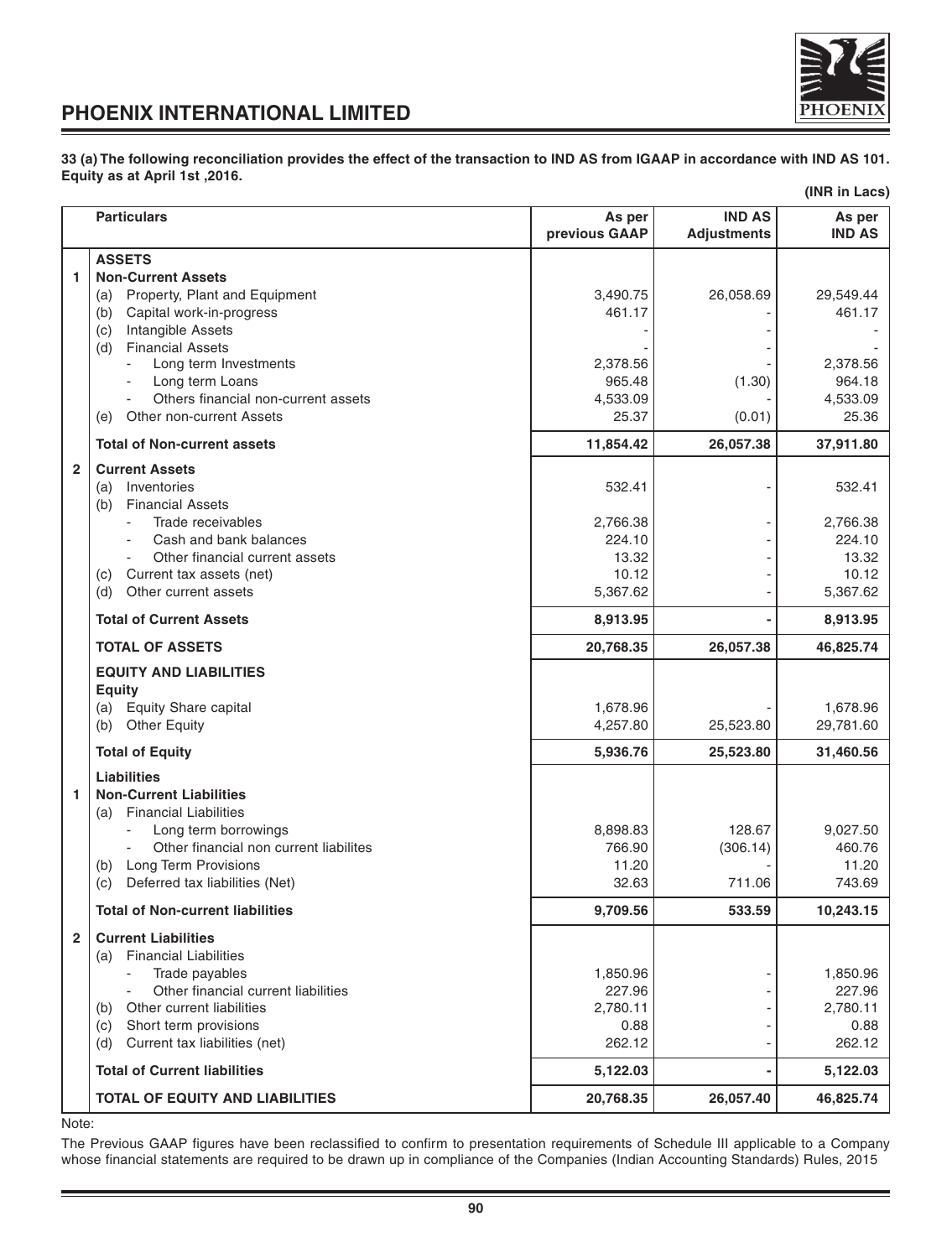

### **33 (b) Equity as at March 31 ,2017.**

|                         |                                                                                                           |                         |                                     | (INR in Lacs)           |
|-------------------------|-----------------------------------------------------------------------------------------------------------|-------------------------|-------------------------------------|-------------------------|
|                         | <b>Particulars</b>                                                                                        | As per<br>previous GAAP | <b>IND AS</b><br><b>Adjustments</b> | As per<br><b>IND AS</b> |
|                         |                                                                                                           | 31.03.2017              | 31.03.2017                          | 31.03.2017              |
|                         | <b>ASSETS</b>                                                                                             |                         |                                     |                         |
| 1                       | <b>Non-current assets</b>                                                                                 |                         |                                     |                         |
|                         | Property, Plant and Equipment<br>(a)<br>Capital work-in-progress<br>(b)<br><b>Financial Assets</b><br>(c) | 3,434.06<br>461.17      | 25,766.75                           | 29,200.81<br>461.17     |
|                         | Long term Investments                                                                                     | 2,378.56                |                                     | 2,378.56                |
|                         | Long term Loans<br>$\blacksquare$                                                                         | 967.53                  | (1.21)                              | 966.32                  |
|                         | Others financial non-current assets                                                                       | 2,532.09                |                                     | 2,532.09                |
|                         | Other non-current Assets<br>(d)                                                                           | 25.37                   | (0.01)                              | 25.36                   |
|                         | <b>Total of Non-current assets</b>                                                                        | 9,798.78                | 25,765.54                           | 35,564.31               |
| $\overline{2}$          | <b>Current assets</b><br>Inventories<br>(a)<br><b>Financial Assets</b><br>(b)                             | 572.45                  |                                     | 572.45                  |
|                         | Trade receivables<br>$\blacksquare$                                                                       | 2,558.81                |                                     | 2,558.81                |
|                         | Cash and bank balances                                                                                    | 350.34                  |                                     | 350.34                  |
|                         | Other financial current assets<br>$\blacksquare$<br>Current tax assets (net)<br>(c)                       | 27.19<br>2,684.45       |                                     | 27.19<br>2,684.45       |
|                         | Other current assets<br>(d)                                                                               | 5,353.65                |                                     | 5,353.64                |
|                         | <b>Total of Current assets</b>                                                                            | 11,546.88               |                                     | 11,546.87               |
|                         | <b>TOTAL OF ASSETS</b>                                                                                    | 21,345.65               | 25,765.54                           | 47,111.18               |
|                         | <b>EQUITY AND LIABILITIES</b>                                                                             |                         |                                     |                         |
|                         | Equity                                                                                                    |                         |                                     |                         |
|                         | <b>Equity Share capital</b><br>(a)                                                                        | 1,678.96                |                                     | 1,678.96                |
|                         | <b>Other Equity</b><br>(b)                                                                                | 3,782.43                | 26,161.47                           | 29,943.90               |
|                         | <b>Total of Equity</b>                                                                                    | 5,461.39                | 26,161.47                           | 31,622.85               |
|                         | Liabilities                                                                                               |                         |                                     |                         |
| 1                       | <b>Non-current liabilities</b><br>(a) Financial Liabilities                                               |                         |                                     |                         |
|                         | Long term borrowings                                                                                      | 8,848.60                | (112.80)                            | 8,735.80                |
|                         | Other financial non current liabilites<br>(b) Long Term Provisions                                        | 766.90<br>13.46         | (283.12)                            | 483.77<br>13.46         |
|                         | Deferred tax liabilities (Net)<br>(c)                                                                     | 674.31                  |                                     | 674.31                  |
|                         | <b>Total of Non-current liabilities</b>                                                                   | 10,303.27               | (395.93)                            | 9,907.34                |
| $\overline{\mathbf{2}}$ | <b>Current liabilities</b>                                                                                |                         |                                     |                         |
|                         | (a) Financial Liabilities                                                                                 |                         |                                     |                         |
|                         | Trade payables                                                                                            | 2,148.56                |                                     | 2,148.56                |
|                         | Other financial current liabilities                                                                       | 302.74                  |                                     | 302.74                  |
|                         | (b) Other current liabilities                                                                             | 2,816.48                |                                     | 2,816.48                |
|                         | Short term provisions<br>(c)<br>Current tax liabilities (net)<br>(d)                                      | 1.09<br>312.12          |                                     | 1.09<br>312.12          |
|                         | <b>Total of Current liabilities</b>                                                                       | 5,581.00                |                                     | 5,580.99                |
|                         | TOTAL OF EQUITY AND LIABILITIES                                                                           | 21,345.65               | 25,765.54                           |                         |
|                         |                                                                                                           |                         |                                     | 47,111.18               |

Note:

The Previous GAAP figures have been reclassified to confirm to presentation requirements of Schedule III applicable to a company whose financial statements are required to be drawn up in compliance of the Companies (Indian Accounting Standards) Rules, 2015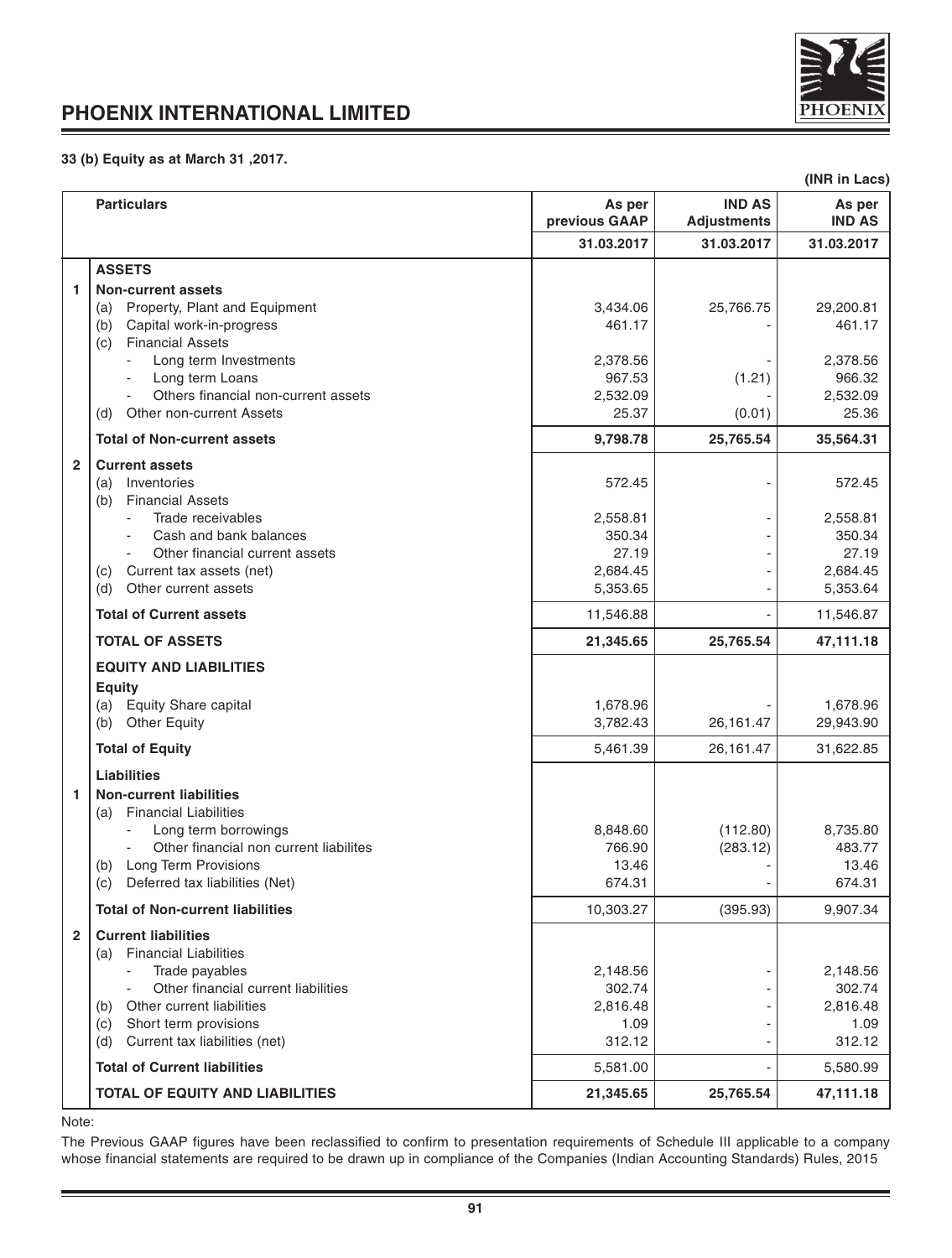

### **33 (c) Net Profit for the year ended March 31, 2017**

|                 |                                                                                                 |                         |                                     | (INR in Lacs)           |
|-----------------|-------------------------------------------------------------------------------------------------|-------------------------|-------------------------------------|-------------------------|
|                 | <b>Particulars</b>                                                                              | As per<br>previous GAAP | <b>IND AS</b><br><b>Adjustments</b> | As per<br><b>IND AS</b> |
|                 |                                                                                                 | 31.03.2017              | 31.03.2017                          | 31.03.2017              |
|                 | Revenue from operations (net)                                                                   | 4,090.03                |                                     | 4,090.03                |
|                 | Other income                                                                                    | 151.28                  | 0.09                                | 151.37                  |
| Ι.              | <b>Total revenue</b>                                                                            | 4,241.30                | 0.09                                | 4,241.41                |
| $\mathbf{II}$ . | Expenses :                                                                                      |                         |                                     |                         |
|                 | Cost of materials consumed                                                                      | 2,046.41                |                                     | 2,046.41                |
|                 | Purchases of stock-in-trade                                                                     |                         |                                     |                         |
|                 | Changes in inventories of finished goods, work-in-progress<br>and stock-in-trade                | 73.56                   |                                     | 73.56                   |
|                 | Employee benefits expense                                                                       | 99.72                   | (1.45)                              | 98.27                   |
|                 | Finance costs                                                                                   | 1,041.16                | 26.56                               | 1,067.72                |
|                 | Depreciation and amortization                                                                   | 65.53                   | 291.94                              | 357.47                  |
|                 | Other expenses                                                                                  | 698.62                  |                                     | 698.62                  |
|                 | <b>Total Expenses</b>                                                                           | 4,024.99                | 317.05                              | 4,342.05                |
| III.            | Profit/(loss) before tax (I-II)                                                                 | 216.31                  | (316.95)                            | (100.64)                |
| IV.             | Tax expense:                                                                                    |                         |                                     |                         |
|                 | Current tax<br>(1)                                                                              | 50.00                   |                                     | 50.00                   |
|                 | Deferred tax<br>(2)                                                                             | 26.90                   | (96.28)                             | (69.38)                 |
| V.              | Less: Prior Period Adjustments                                                                  |                         |                                     |                         |
| VI.             | Profit (Loss) for the period (III-IV)                                                           | 139.41                  | (220.67)                            | (81.26)                 |
| VII.            | <b>Other Comprehensive Income</b>                                                               |                         |                                     |                         |
| A               | Items that will not be reclassified to profit or loss                                           |                         |                                     |                         |
|                 | Acturial gain on defined benefit obligation                                                     |                         |                                     |                         |
|                 | Deferred tax gain / (loss) relating to items that will not be<br>reclassified to profit or loss |                         | (0.69)                              | (0.69)                  |
|                 | Income tax relating to items that will not be reclassified to profit or loss                    |                         | 6.86                                | 6.86                    |
| В               | Items that will be reclassified to profit or loss                                               |                         |                                     |                         |
|                 | Income tax relating to items that will be reclassified to profit or loss                        |                         |                                     |                         |
|                 | VIII. Total Comprehensive Income for the period (V+VI)                                          | 139.41                  | (214.50)                            | (75.09)                 |

#### **34. Contingent Liabilities:** (INR in Lacs)

|                                                                                                       | <b>Financial Year</b><br>2017-18 | <b>Financial Year</b><br>2016-17 | <b>Financial Year</b><br>2015-16 |
|-------------------------------------------------------------------------------------------------------|----------------------------------|----------------------------------|----------------------------------|
| A. Contingent Liabilities                                                                             |                                  |                                  |                                  |
| Service Tax and Excise duty under dispute against which<br>appeals have been filed / are being filed. | 119.59                           | 158.35                           | 158.35                           |

Notes:-

- a) The company does not expect any reimbursement in respect of the above contingent liabilities.
- b) It is not practicable to estimate the timing of cash outflows, if any, in respect of matters at A above, pending resolution of the appellate proceedings.

### **35. Disclosures as required by Indian Accounting Standard (Ind AS) 19 Employee Benefits**:

Gratuity plan: The Group provides for gratuity, a defined benefit retirement plan covering eligible employees. The Gratuity Plan provides a lump sum payment to vested employees at retirement, death, incapacitation or termination of employment, of an amount equivalent to 15 days salary for each completed year of service subject to a maximum Rs.10 lacs, vesting occurs upon completion of five continuous years of service in accordance with Indian law.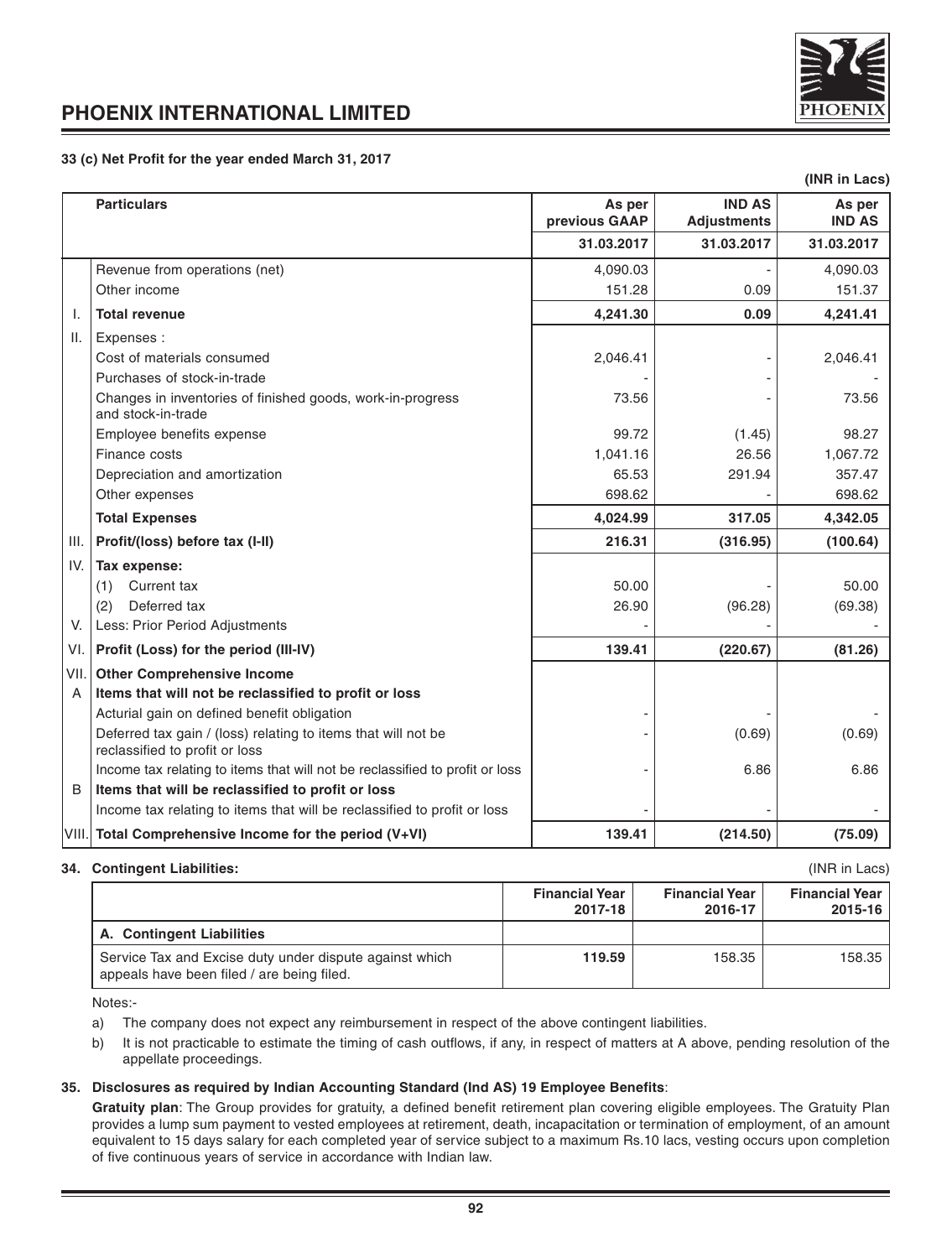

The following tables set out the disclosures in respect of the gratuity plan as required under Ind AS 19.

(a) Changes in the present value of the obligations: (INR in Lacs)

|                                                                             | Gratuity                         |                                  |                                  |
|-----------------------------------------------------------------------------|----------------------------------|----------------------------------|----------------------------------|
| <b>Particulars</b>                                                          | <b>Financial Year</b><br>2017-18 | <b>Financial Year</b><br>2016-17 | <b>Financial Year</b><br>2015-16 |
| Present value of defined benefit obligation at the<br>beginning of the year | 15.02                            | 12.25                            | 13.38                            |
| Interest cost                                                               | 1.07                             | 0.92                             | 1.00                             |
| Current service cost                                                        | 1.17                             | 1.03                             | 1.04                             |
| <b>Benefits Paid</b>                                                        |                                  |                                  |                                  |
| Actuarial (gain)/ loss on Obligations                                       | (0.26)                           | 0.82                             | (3.17)                           |
| Present value of defined benefit obligation at the end of the year          | 17.00                            | 15.02                            | 12.25                            |

### (b) Change in Fair Value of Plan Asset: (INR in Lacs)

|                                                       | Gratuity                         |                                  |                                  |
|-------------------------------------------------------|----------------------------------|----------------------------------|----------------------------------|
| <b>Particulars</b>                                    | <b>Financial Year</b><br>2017-18 | <b>Financial Year</b><br>2016-17 | <b>Financial Year</b><br>2015-16 |
| Fair value of Plan Assets as at beginning of the year |                                  |                                  |                                  |
| Actual return on Plan Assets                          |                                  |                                  |                                  |
| Contributions                                         |                                  |                                  |                                  |
| <b>Benefits Paid</b>                                  |                                  |                                  |                                  |
| Fair value of Plan Assets as at end of the year       |                                  |                                  |                                  |

### (c) Amount recognized in Balance Sheet: (INR in Lacs)

**Gratuity** Particulars **Particulars Particulars Particulars Particulars Particulars Particulars Particulars Particulars Particulars Particulars Particulars Particulars Particulars Particulars Particulars 2017-18 2016-17 2015-16** Present value obligation as at end of the year **17.00** 15.02 15.02 12.25 Fair value of Plan Assets as at end of the year **-** - - Unfunded Net Asset/ (Liability) recognised in Balance Sheet. **17.00** 17.00 15.02 15.02 12.25

### d) Expenses recognized in Profit & Loss: (INR in Lacs)

|                                                    | Gratuity                         |                                  |
|----------------------------------------------------|----------------------------------|----------------------------------|
| <b>Particulars</b>                                 | <b>Financial Year</b><br>2017-18 | <b>Financial Year</b><br>2016-17 |
| Current service cost                               | 1.17                             | 1.03                             |
| Interest cost                                      | 1.07                             | 0.92                             |
| Total Expenses recognised in Profit & Loss Account | 2.24                             | 1.95                             |

(e) Recognized in Other Comprehensive Income (OCI): (INR in Lacs)

|                                                           | Gratuity                         |                                  |
|-----------------------------------------------------------|----------------------------------|----------------------------------|
| <b>Particulars</b>                                        | <b>Financial Year</b><br>2017-18 | <b>Financial Year</b><br>2016-17 |
| Net cumulative unrecognized actuarial gain/(loss) opening | (0.82)                           |                                  |
| OCI recognized during the year                            | 0.25                             | (0.81)                           |
| Unrecognized actuarial gain/(loss) at the end of the year | (0.57)                           | (0.81)                           |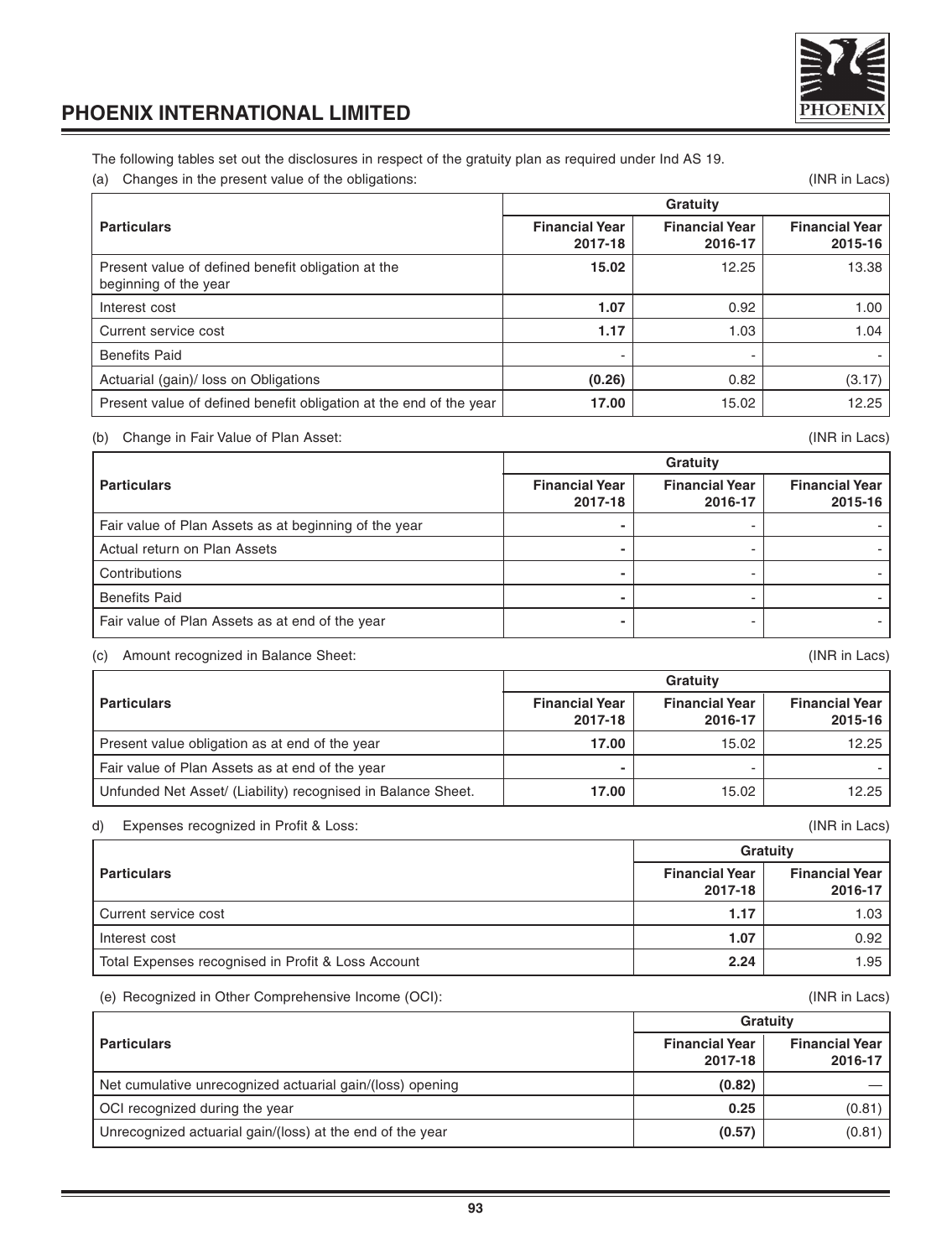

(f) Investment details of Fund : (INR in Lacs)

|                              | Gratuity                         |                                  |                                  |
|------------------------------|----------------------------------|----------------------------------|----------------------------------|
| <b>Particulars</b>           | <b>Financial Year</b><br>2017-18 | <b>Financial Year</b><br>2016-17 | <b>Financial Year</b><br>2015-16 |
| <b>Mutual Funds</b>          |                                  |                                  |                                  |
| <b>Government Securities</b> |                                  |                                  |                                  |
| <b>Bank Balance</b>          |                                  |                                  |                                  |
| <b>Bonds</b>                 |                                  |                                  |                                  |
| <b>TOTAL</b>                 |                                  |                                  |                                  |

(g) The principal actuarial assumption used for estimating the Company's defined benefit obligation are set out below:- **Weighted average actuarial assumptions**

|                                                               | Gratuity                               |                                  |                                  |
|---------------------------------------------------------------|----------------------------------------|----------------------------------|----------------------------------|
| <b>Particulars</b>                                            | <b>Financial Year</b><br>2017-18       | <b>Financial Year</b><br>2016-17 | <b>Financial Year</b><br>2015-16 |
| Discount Rate (per annum)                                     | 7.40%                                  | 7.20%                            | 7.50%                            |
| Rate of increase in compensation levels (per annum)           | 10.00%                                 | 10.00%                           | 10.00%                           |
| Rate of return on plan assets (per annum)                     | N.A.                                   | N.A.                             | N.A.                             |
| Expected Average remaining working lives of employees (years) | 18.00                                  | 14.15                            | 20.00                            |
| <b>Method Used</b>                                            | <b>Projected Unit</b><br><b>Credit</b> | Projected Unit  <br>Credit       | Projected Unit<br>Credit         |

The assumption of future salary increase takes into account the inflation, seniority, promotion and other relevant factors such as supply and demand in employment market. Same assumptions were considered for comparative period i.e. 2016-17 as considered in previous GAAP on transition to IND AS.

(h) The quantitative sensitivity analysis on net liability recognized on account of change in significant assumptions:

|                               |                                  |                                  | (INR in Lacs)                    |
|-------------------------------|----------------------------------|----------------------------------|----------------------------------|
| <b>Particulars</b>            | <b>Financial Year</b><br>2017-18 | <b>Financial Year</b><br>2016-17 | <b>Financial Year</b><br>2015-16 |
| <b>Discount Rate</b>          |                                  |                                  |                                  |
| 1% Increase                   | (0.99)                           | (0.90)                           | (0.73)                           |
| 1% decrease                   | 1.10                             | 1.01                             | 0.82                             |
| <b>Future Salary increase</b> |                                  |                                  |                                  |
| 1% Increase                   | 1.06                             | 0.97                             | 0.79                             |
| 1% decrease                   | (0.97)                           | (0.89)                           | (0.72)                           |
| Life expectancy*              |                                  |                                  |                                  |
| Increase by 1 year            | ۰                                | ٠                                |                                  |
| Decrease by 1 year            | ۰                                | ٠                                |                                  |

\*As per Actuarial Certificate, sensitivities due to mortality & withdrawals are not material & hence impact of change not calculated.

(i) The following payments are expected contributions to the defined benefit plan in future years (In absolute terms i.e. undiscounted): (INR in Lacs)

| <b>Particulars</b>      | Year ended<br>31 March 2018 | Year ended<br>31 March 2017 |
|-------------------------|-----------------------------|-----------------------------|
| Within 1 year           | 1.51                        | 1.30 l                      |
| After 1 Year            | 15.49                       | 13.72                       |
| Total expected payments | 17.00                       | 12.52                       |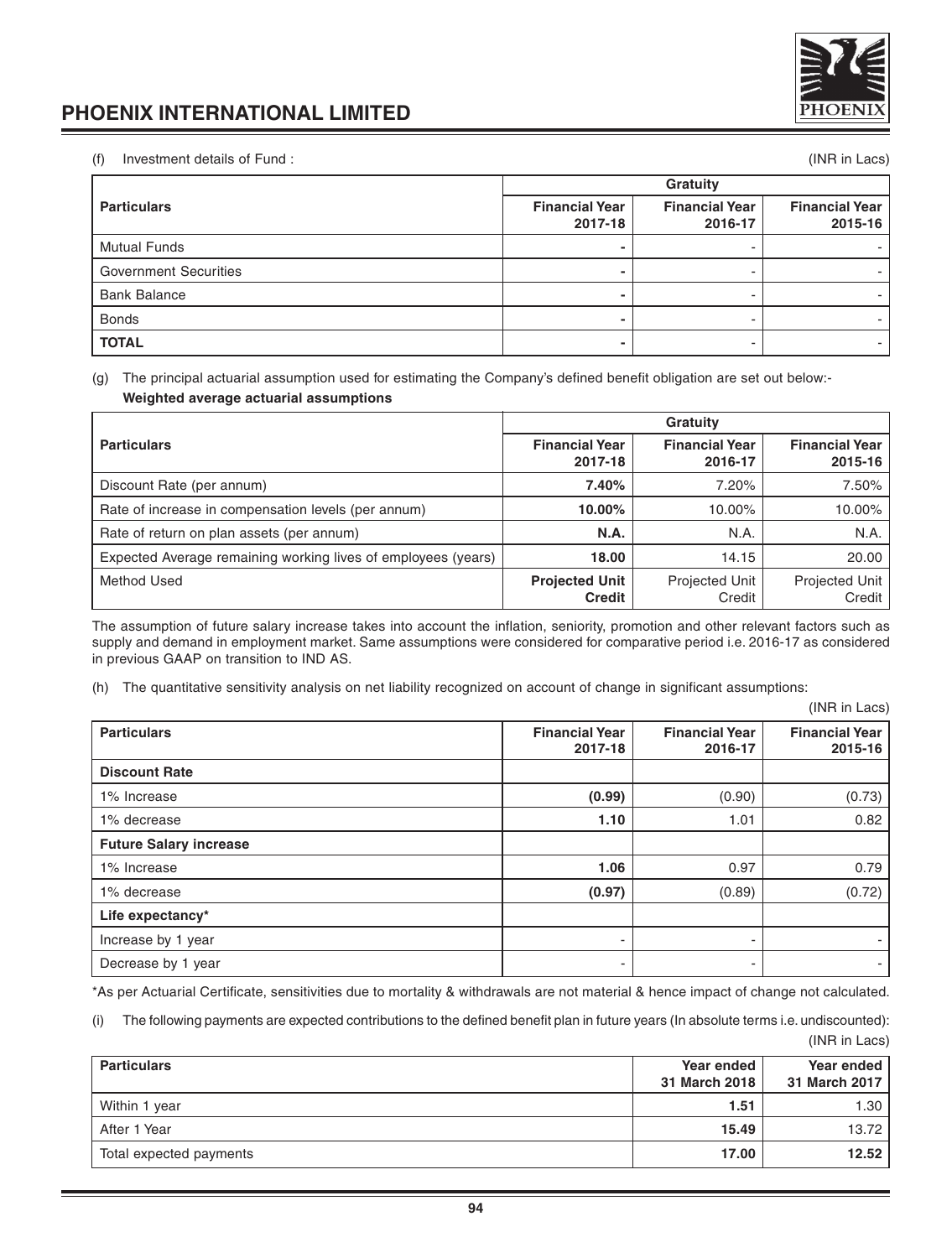

**36.** The Company operates in two business segment viz. "Shoe Manufacturing" & "Rental Services of Immovable Properties", both segments are reportable in accordance with the requirements of Ind AS -108 on "Operating Segments", prescribed by Companies (Indian Accounting Standards) Rules 2015. The Company's business activities primarily fall within single geographical segments.

### **SEGMENT REPORTING**

### **A) PRIMARY SEGMENT INFORMATIONS (INR in Lacs)**

|             | <b>PARTICULARS</b>                                            |                     | <b>RENTAL</b>      |                     | <b>SHOES</b>        |                     | <b>OTHERS</b>       |                     | <b>GREND TOTAL</b>  |
|-------------|---------------------------------------------------------------|---------------------|--------------------|---------------------|---------------------|---------------------|---------------------|---------------------|---------------------|
|             |                                                               | As at<br>31.03.2018 | As at<br>31.032017 | As at<br>31.03.2018 | As at<br>31.03.2017 | As at<br>31.03.2018 | As at<br>31.03.2017 | As at<br>31.03.2018 | As at<br>31.03.2017 |
| $\vert$     | <b>Segment Revenue</b>                                        | 1,631.00            | 1,573.60           | 2,266.09            | 2,516.43            | 9.82                | 126.43              | 3,906.91            | 4,216.46            |
|             | Less: Excise Duty / Service<br><b>Tax Recovered</b>           |                     |                    |                     |                     |                     |                     |                     |                     |
|             | <b>Net Turnover</b>                                           | 1,631.00            | 1,573.60           | 2,266.09            | 2,516.43            | 9.82                | 126.43              | 3,906.91            | 4,216.46            |
| $\parallel$ | <b>Segment Results before</b><br>interest and Tax             | 980.89              | 979.33             | 127.57              | (159.24)            | (0.70)              | 118.07              | 1,107.76            | 938.16              |
|             | Less : Interest Expenses                                      | 1.039.21            | 1,063.73           |                     |                     |                     |                     | 1,039.21            | 1,063.73            |
|             | Add: Interest Income                                          | 27.04               | 24.23              | 1.58                | 0.70                |                     |                     | 28.62               | 24.93               |
|             | Add: Exceptional Items                                        |                     |                    |                     |                     |                     |                     |                     |                     |
|             | Profit before Tax                                             | (31.28)             | (60.17)            | 129.15              | (158.54)            | (0.07)              | 118.07              | 91.17               | (100.64)            |
|             | <b>Current Tax</b>                                            | 92.00               | 50.00              |                     |                     |                     |                     | 92.00               | 50.00               |
|             | Deferred Tax Liability                                        | (174.36)            | (69.38)            |                     |                     |                     |                     | (174.36)            | (69.38)             |
|             | <b>Profit after Tax</b>                                       | 51.08               | (40.79)            | 129.15              | (158.54)            | 0.70                | 118.07              | 179.53              | (81.26)             |
| III)        | <b>OTHER INFORMATION</b>                                      |                     |                    |                     |                     |                     |                     |                     |                     |
|             | <b>Segment Assets</b>                                         | 37,592.00           | 34,065.71          | 4,922.95            | 4,776.25            | 3,651.77            | 8,269.22            | 46,166.72           | 47,111.18           |
|             | <b>Segment Liabilities</b>                                    | 10,567.52           | 10,853.94          | 3,139.59            | 1,857.68            | 724.44              | 2,776.70            | 14,431.55           | 15,488.32           |
|             | Capital Expenditure                                           |                     |                    | 3.63                | 9.09                |                     |                     | 3.63                | 9.09                |
|             | Depreciation and Amortisation                                 | 352.50              | 353.88             | 4.52                | 3.59                |                     |                     | 357.02              | 357.47              |
|             | Non Cash Expenses other than<br>Depreciation and Amortisation |                     |                    |                     |                     |                     |                     |                     |                     |

### **A. SECONDARY SEGMENT INFORMATION**

| <b>Particulars</b>                                  | 2017-18   | 2016-17   |
|-----------------------------------------------------|-----------|-----------|
| Segment Revenue - External Turnover<br>$\mathbf{I}$ |           |           |
| Within India                                        | 3,935.53  | 4,241.39  |
| Outside India                                       |           |           |
| <b>Total Revenue</b>                                | 3,935.53  | 4,241.39  |
| <b>Segment Assets</b><br>$\vert \vert \vert$        |           |           |
| Within India                                        | 46,166.72 | 47,111.18 |
| Outside India                                       |           |           |
| <b>Total Assets</b>                                 | 46,166.72 | 47,111.18 |
| III) Segment Liability                              |           |           |
| Within India                                        | 14,431.55 | 15,488.32 |
| Outside India                                       |           |           |
| <b>Total Liability</b>                              | 14,431.55 | 15,488.32 |
| IV) Capital Expenditure                             |           |           |
| Within India                                        | 3.63      | 9.09      |
| Outside India                                       |           |           |
| <b>Total Expenditure</b>                            | 3.63      | 9.09      |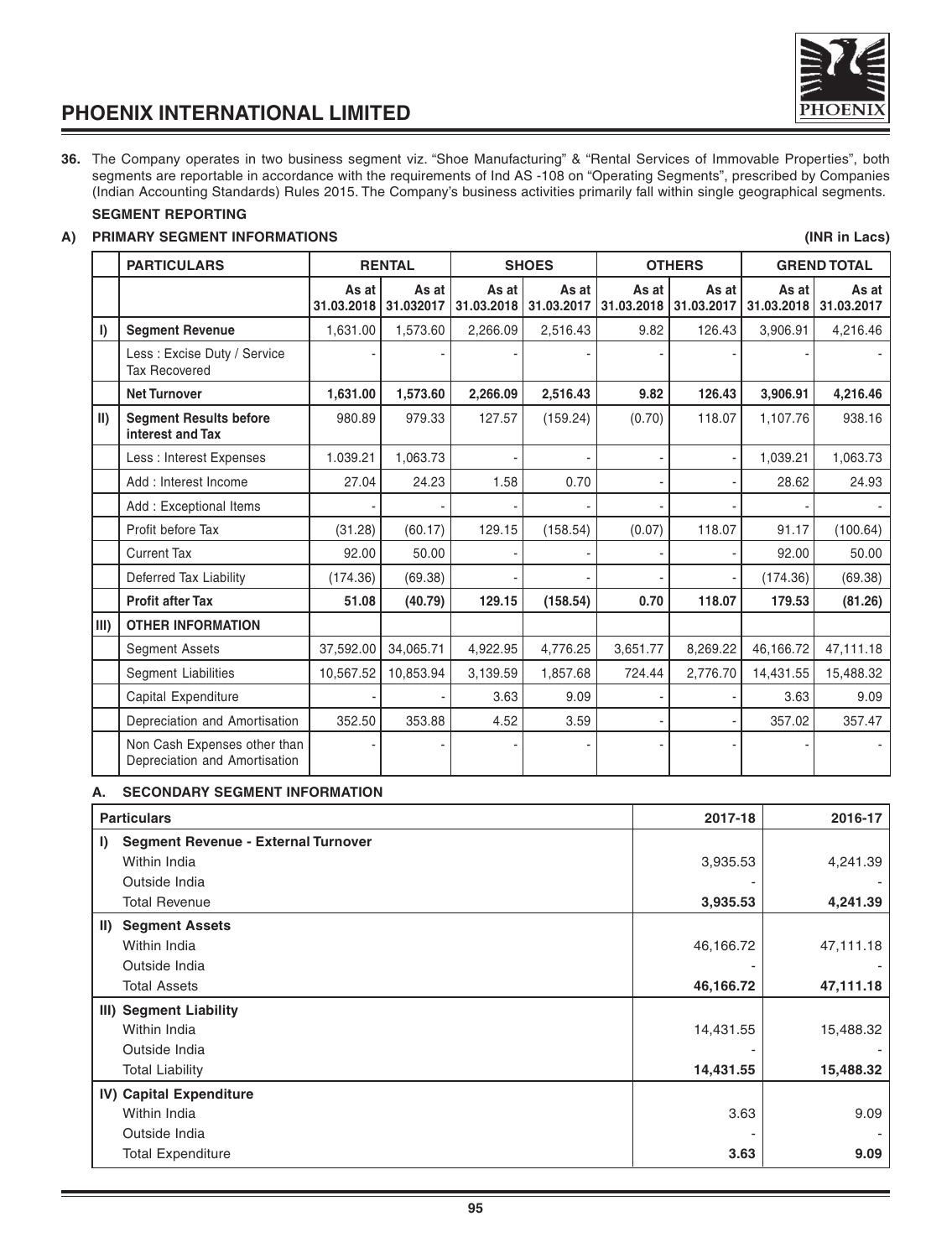### **37. Related Party Disclosure:**

In accordance with the requirements of IND AS 24, on related party disclosures, name of the related party, related party relationship, transactions and outstanding balances including commitments where control exits and with whom transactions have taken place during reported periods, are:

Disclosure of Related parties and relationship between parties:-

### **a) Key Management Personnel** : Mr. P M Alexander (Director)

- 
- : Mr. Narendra Aggarwal (Director) : Mr. Narender Makkar (Company Secretary)

### **b) Related parties:-**

| S.No. | Parties to whom the company is subsidiary / Associate Companies |
|-------|-----------------------------------------------------------------|
| ι.    | Phoenix Industries Limited (Subsidiary Company)                 |
| 2.    | Phoenix Cement Limited (Subsidiary Company)                     |
| 3.    | Focus Energy Limited (Associate Company)                        |

### **c) Related Party Transactions** (INR in Lacs)

Name of the Related Party **Nature of Asset As at Asset As at Asset Asset Asset Asset Asset Asset Asset Asset Asset Asset Asset Asset Asset Asset Asset Asset Asset Asset Asset Asset Asset Asset Asset Asset Asset Asset Asset Transactions Transactions 31.03.2018 31.03.2017** Mr. Narender Makkar **Directors Remuneration** 1 25.92 4.32 Focus Energy Limited Sale of Goods 2,201.85 **1,808.22** 990.84 Focus Energy Limited **Advance to Supplier**  $\begin{array}{|c|c|c|c|c|c|c|c|} \hline \end{array}$  **3,331.12** 2670.17 Focus Energy Limited **Consecured Loan 1899.40** 1899.40 **1899.40** 1899.40 Focus Energy Limited **Payable on Current A/c** | 176.38 | 176.38 Spartan Agro Industries Limited | Unsecured Loan | 30.00 | 30.00 Focus Energy Limited — 0.31 **(0.44)** (0.75)

\*\*\* As the liabilities for gratuity, leave encashment and sick leave are provided on an actuarial basis for the Company as a whole, the amount pertaining thereto are not included in above.

### **38. Disclosures as required by Indian Accounting Standard (Ind AS) 17 Lease:-**

### **Operating lease commitments:**

### **(i) Company as lessor:-**

The Company's significant leasing arrangements are in respect of operating leases for premises (residential, godown etc.). These leasing arrangements, which are non-cancellable with range from 11 months to 99 years and are usually renewable by mutual consent on mutually agreeable terms. The aggregate lease rentals receivable are charged as Rent under 'Rental Income'.

Future minimum lease payments under non-cancellable operating leases are as follows:

|                                                   |                        | (INR in Lacs)            |
|---------------------------------------------------|------------------------|--------------------------|
| <b>Particulars</b>                                | As at<br>31 March 2018 | As at I<br>31 March 2017 |
| Not later than one year                           | 1667.46                | 1600.39                  |
| Later than one year but not later than five years | 6307.55                | 6230.10                  |
| Later than five years                             | 20791.81               | 19257.84                 |
|                                                   | 28766.82               | 27088.33                 |

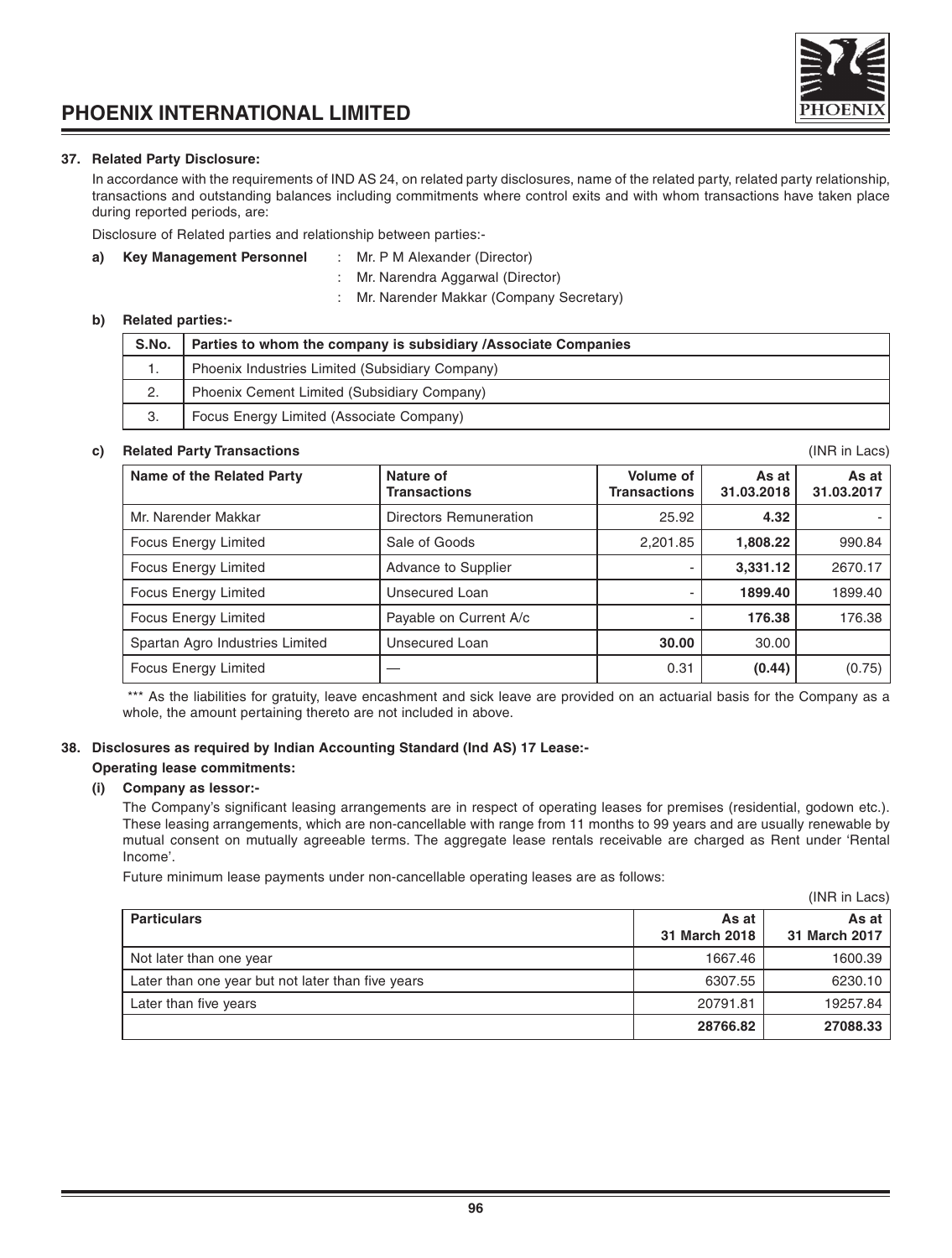

### **(ii) Company as lessee:-**

The total of future minimum lease payments under non cancellable operating leases for each of the following periods:

|                                                   |                        | (INR in Lacs)            |
|---------------------------------------------------|------------------------|--------------------------|
| <b>Particulars</b>                                | As at<br>31 March 2018 | As at I<br>31 March 2017 |
| Not later than one year                           | 3.78                   | 4.32                     |
| Later than one year but not later than five years |                        | 3.78                     |
| Later than five years                             |                        |                          |
|                                                   | 3.78                   | 8.10                     |

### **39. Earnings per Share**

The calculation of Earnings per Share (EPS) as disclosed in the Statement of Profit and Loss has been made in accordance with Ind AS- 33 on "Earnings per Share".

The following is a reconciliation of the equity shares used in the computation of basic and diluted earnings per equity share: (Number of shares)

| <b>Particulars</b>                                          | <b>Year Ended</b><br>March 31, 2018 | Year Ended<br>March 31, 2017 |
|-------------------------------------------------------------|-------------------------------------|------------------------------|
| Issued equity shares                                        | 16,789,560                          | 16,789,560                   |
| Less: Buyback of Shares#                                    |                                     |                              |
| Number of Shares at the end                                 | 16,789,560                          | 16,789,560                   |
| Weighted average shares outstanding - Basic and Diluted - A | 16,789,560                          | 16,789,560                   |

Net profit available to equity holders of the Company used in the basic and diluted earnings per share was determined as follows:

| <b>Particulars</b>                             | <b>Year Ended</b><br>March 31, 2018 | <b>Year Ended</b><br>March 31, 2017 |
|------------------------------------------------|-------------------------------------|-------------------------------------|
| Profit and loss after tax for EPS - B(In Lacs) | 186.69                              | (75.09)                             |
| Basic Earnings per share (B/A)                 | 1.11                                | (0.45)                              |
| Diluted Earnings per share (B/A)               | 1.11                                | (0.45)                              |

The number of shares used in computing basic EPS is the weighted average number of shares outstanding during the year. The diluted EPS is calculated on the same basis as basic EPS, after adjusting for the effects of potential dilutive equity, if any.

### **40. Income Tax:**

**a)** Any change in the amount of deferred tax liability on account of change in the enacted tax rates and change in the quantum of depreciation allowable under the tax laws, is disclosed in the statement of profit and loss account as 'Deferred tax adjustment'.

### **b) Reconciliation of Deferred tax liabilities (Net)**

|                                                                                            |                          |                                 | (INR in Lacs)           |
|--------------------------------------------------------------------------------------------|--------------------------|---------------------------------|-------------------------|
| <b>Particulars</b>                                                                         | As at<br>31st March 2018 | As at<br><b>31st March 2017</b> | As at<br>1st April 2016 |
| Balance at the beginning of the year                                                       | (674.31)                 | (743.69)                        | 32.63                   |
| Deferred tax income/expenses during the year recognized in<br>Statement of Profit and loss | 174.35                   | 69.38                           | (711.06)                |
| Deferred tax income/expenses during the year recognized in<br>Other Comprehensive income   |                          |                                 |                         |
| Deferred tax income/expenses during the year recognized<br>directly in equity              |                          |                                 |                         |
| Balance at the end of the year                                                             | 499.96                   | (674.31)                        | (743.69)                |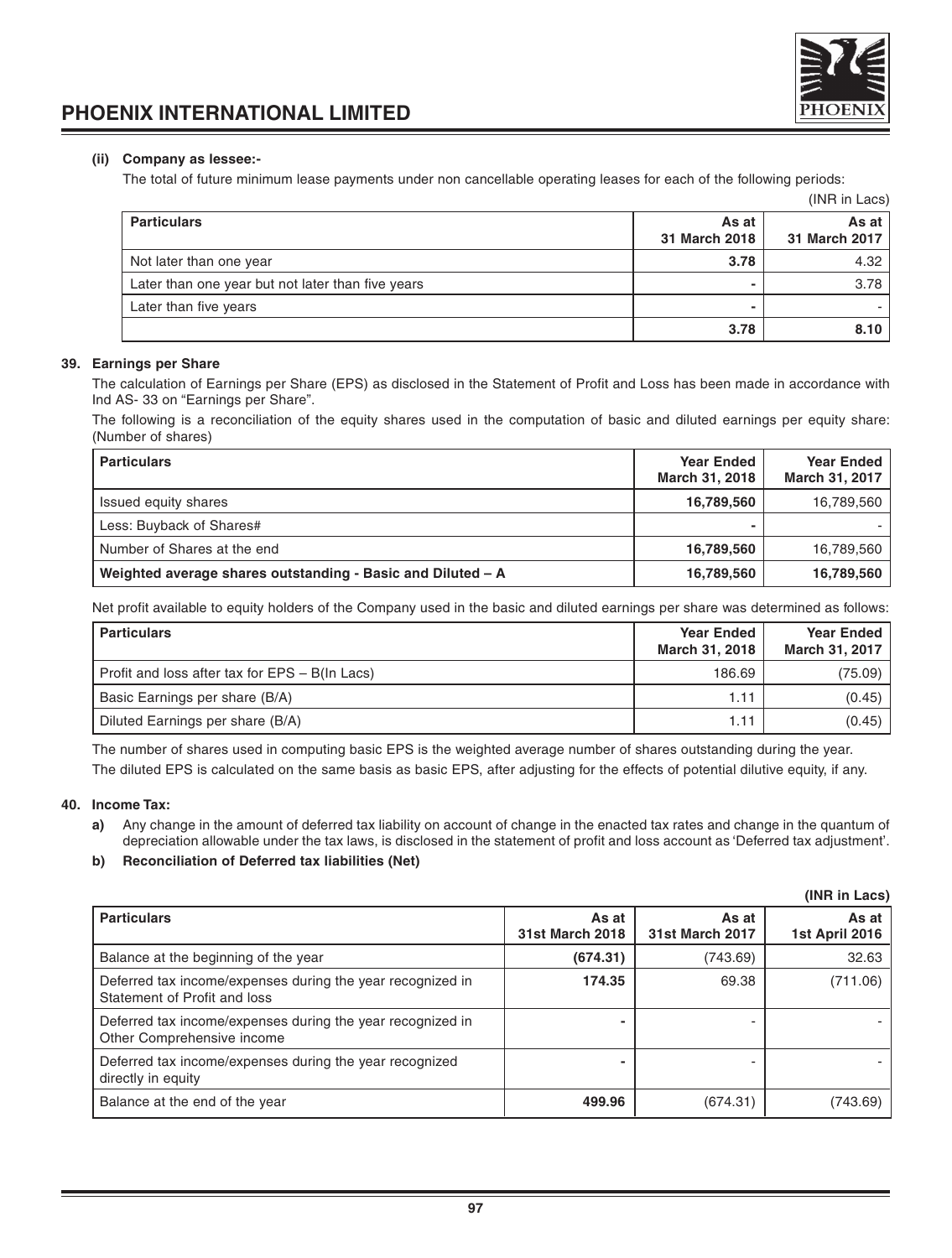### **41. Financial Risk Management**

The financial assets of the company include investments, loans, trade and other receivables, and cash and bank balances that derive directly from its operations.

The financial liabilities of the company, other than derivatives, include loans and borrowings, trade and other payables and the main purpose of these financial liabilities is to finance the day to day operations of the company.

The company is mainly exposed to the following risks that arise from financial instruments:

- (i) Market risk
- (ii) Liquidity risk
- (iii) Credit risk

The Company's senior management oversees the management of these risks and that advises on financial risks and the appropriate financial risk governance framework for the Company.

#### **(i) Market Risk**

Market risk is the risk that the fair value of future cash flows of a financial instrument will fluctuate because of changes in market prices. Market prices comprise two types of risk: interest rate risk, foreign currency risk.

#### **(a) Foreign currency risk**

The company imports certain assets and material from outside India. The exchange rate between the Indian rupee and foreign currencies has changed substantially in recent years and may fluctuate substantially in the future. Consequently the company is exposed to foreign currency risk and the results of the company may be affected as the rupee appreciates/ depreciates against foreign currencies. Foreign exchange risk arises from the future probable transactions and recognized assets and liabilities denominated in a currency other than company's functional currency.

The company measures the risk through a forecast of highly probable foreign currency cash flows and manages its foreign currency risk by hedging appropriately. The Company uses foreign exchange forward contracts to mitigate the risk of changes in exchange rates on foreign currency exposures. The Company's exposure to foreign currency risk was based on the following amounts as at the reporting dates:

|                                                                           |                                 | $U$ $V$ $III$ Laver             |
|---------------------------------------------------------------------------|---------------------------------|---------------------------------|
| <b>Particulars</b>                                                        | As at<br><b>31st March 2018</b> | As at<br><b>31st March 2017</b> |
| Advance to suppliers<br>-In GBP<br>-In USD                                | 0.09                            | 0.10                            |
| Net exposure to foreign currency risk (assets)<br>-In GBP<br>-In USD      | 0.09                            | 0.10                            |
| <b>Trade Payables</b><br>-In GBP<br>-In USD                               | 12.46<br>4.67                   | 0.50<br>4.73                    |
| -Foreign Exchange Forward Contracts bought foreign Currency in GBP        |                                 |                                 |
| Net exposure to foreign currency risk (Liabilities)<br>-In GBP<br>-In USD | 12.46<br>4.67                   | 0.50<br>4.73                    |
| Net exposure to foreign currency risk (Asset)<br>-In GBP<br>-In USD       | 0.09                            | 0.10                            |

The following significant exchange rates applied during the year:

| <b>Particulars</b> | 2017-18<br>(Year end rates) | 2016-17<br>(Year end rates) |
|--------------------|-----------------------------|-----------------------------|
| INR/USD            | 65.08                       | 64.81                       |
| INR/GBP            | 91.20                       | 81.01                       |

#### **Foreign currency sensitivity analysis**

Any changes in the exchange rate of EURO and USD against INR is not expected to have significant impact on the Company's profit due to the less exposure of these currencies. Accordingly, a 10% appreciation/depreciation of the INR as indicated below, against the EURO and USD would have increased/reduced profit by the amounts shown below. This analysis is based on the foreign currency exchange rate variances that the Company considered to be reasonably possible at the end of the reporting period. The analysis assumes that all other variable remains constant:



#### **(FC in Lacs)**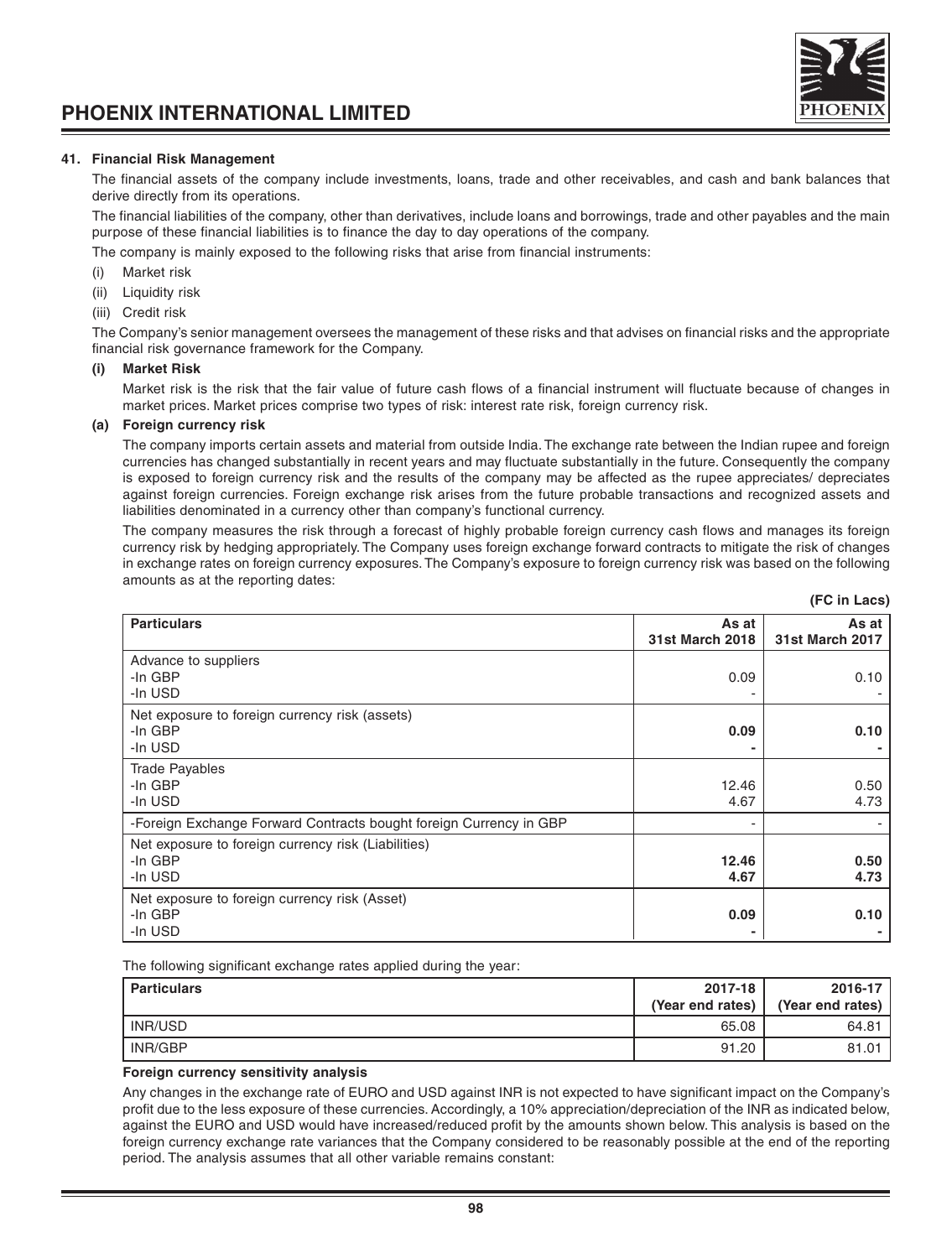

### (INR in Lacs)

| <b>Particulars</b>                              | As at | As at I<br>31st March 2018   31st March 2017 |
|-------------------------------------------------|-------|----------------------------------------------|
| 10% Strengthening/weakening of USD against INR  |       |                                              |
| 10% Strengthening/weakening of EURO against INR |       |                                              |

The following table gives details in respect of outstanding foreign currency forward held by the company to mitigate the risk of changes in exchange rates on foreign currency exposures.

(FC in Lacs)

| <b>Particulars</b>       | As at | As at I<br>31st March 2018   31st March 2017 |
|--------------------------|-------|----------------------------------------------|
| Contracts against export |       |                                              |
| -In USD                  |       |                                              |
| Contracts against Import |       |                                              |
| -In USD                  |       |                                              |
| -In EURO                 |       |                                              |

### **(b) Interest Rate Risk**

The group is exposed to interest rate risk because group borrows funds at fixed interest rate.

#### **(ii) Liquidity Risk**

The financial liabilities of the group, other than derivatives, include loans and borrowings, trade and other payables. The company's principal sources of liquidity are cash and cash equivalents and the cash flow that is generated from operations. Ultimate responsibility of liquidity risk management rests with board of directors.

The company monitors its risk of shortage of funds to meet the financial liabilities using a liquidity planning tool. The company plans to maintain sufficient cash and marketable securities to meet the obligations as and when falls due.

The below is the detail of contractual maturities of the financial liabilities of the company at the end of each reporting period: (INR in Lacs)

| <b>Particulars</b>                               | <b>Financial Year</b><br>2017-18 | <b>Financial Year</b><br>2016-17 | <b>Financial Year</b><br>2015-16 |
|--------------------------------------------------|----------------------------------|----------------------------------|----------------------------------|
| Borrowings at effective rate of interest @11.85% |                                  |                                  |                                  |
| Within 1 Year                                    | 388.20                           | 301.32                           | 222.60                           |
| More than 1 Year                                 | 8557.62                          | 8885.06                          | 9176.76                          |
| <b>Trade Payables</b>                            |                                  |                                  |                                  |
| Within 1 Year                                    | 3411.28                          | 2148.56                          | 1850.96                          |
| More than 3 Years                                |                                  |                                  |                                  |
| <b>Other Financial liabilities at EIR</b>        |                                  |                                  |                                  |
| Within 1 Year                                    |                                  |                                  |                                  |
| More than 3 Years                                |                                  |                                  |                                  |

#### **(iii) Credit Risk**

Credit risk refers to the risk that a counter party will default on its contractual obligations resulting in financial loss to the company. The company takes due care while extending any credit as per the approval matrix approved by ECRM.

### **Write off policy**

The financials assets are written off in case there is no reasonable expectation of recovering from the financial asset.

### **42. Capital Management**

The capital includes issued equity capital, share premium and all other equity reserves attributable to the equity holders of the company. The primary objective of the company's capital management is to maintain optimum capital structure to reduce cost of capital and to maximize the shareholder value.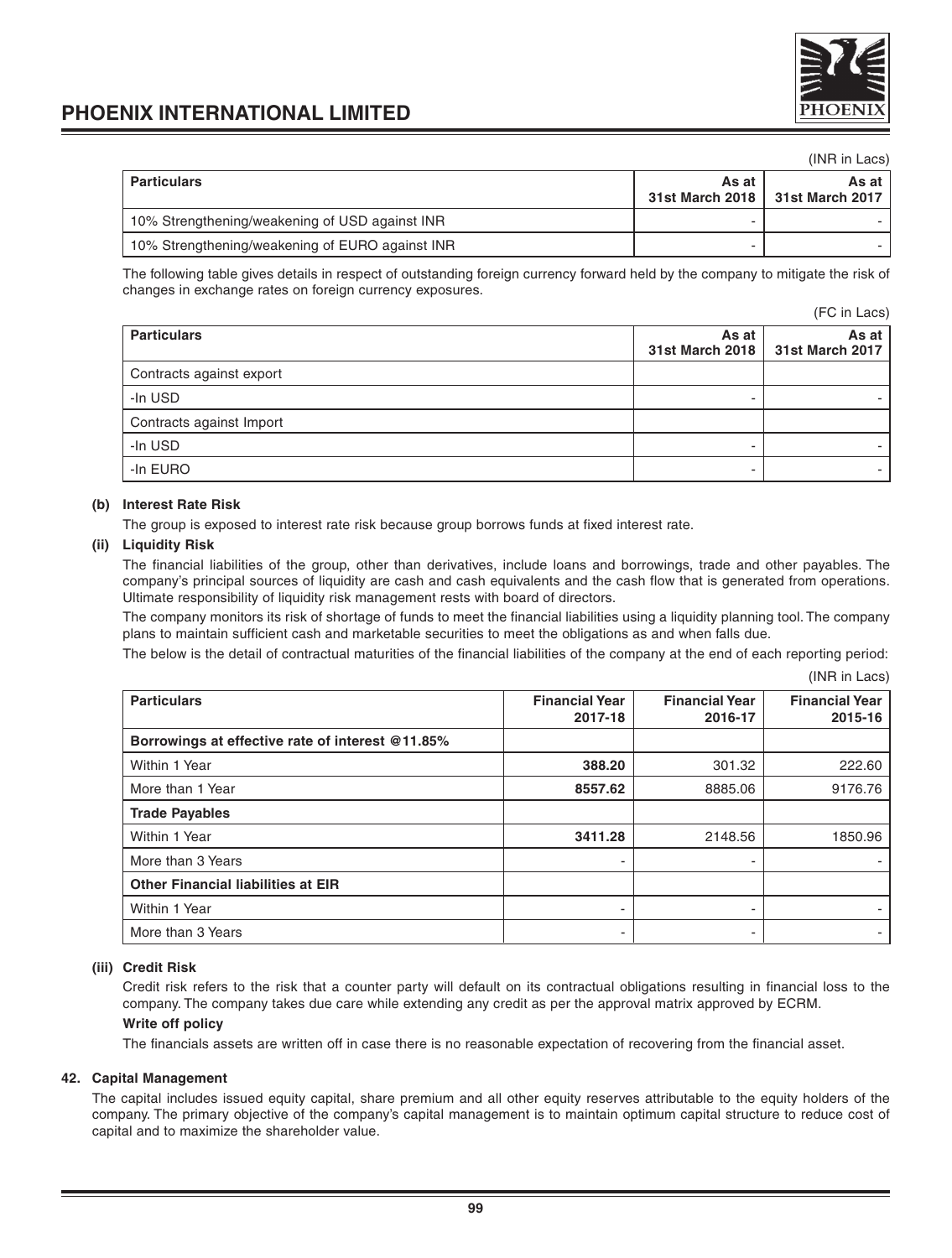

 $(1)$ 

### **PHOENIX INTERNATIONAL LIMITED**

The company manages its capital structure and makes adjustments in light of changes in economic conditions and the requirements of the financial covenants which otherwise would permit the banks to immediately call loans and borrowings. In order to maintain or adjust the capital structure, the company may adjust the dividend payment to shareholders, return capital to shareholders or issue new shares.

The Company monitors capital using a gearing ratio, which is net debt divided by total capital plus net debt. The Company's gearing ratio was as follows:

|                                 |                                  | (INR IN LACS)                    |
|---------------------------------|----------------------------------|----------------------------------|
| <b>Particulars</b>              | <b>Financial Year</b><br>2017-18 | <b>Financial Year</b><br>2016-17 |
| Borrowing                       | 9,303.42                         | 9,520.89                         |
| Less: Cash and cash equivalents | 4,906.32                         | 350.34                           |
| Net debt                        | 4,397.10                         | 9,170.55                         |
| Total equity                    | 31,735.17                        | 31,622.85                        |
| Capital and Net debt            | 36,132.27                        | 40,793.40                        |
| Gearing ratio                   | 12.17                            | 22.48                            |

Further, there have been no breaches in the financial covenants of any interest-bearing loans and borrowing in the current period. There were no changes in the objectives, policies or processes for managing capital during the year ended 31 March 2018 and 31 March 2017.

- 43. In accordance with the Ind AS-36 on Impairment of Assets, the Group has assessed as on the balance sheet date, whether there are any indications with regard to the impairment of any of the assets. Based on such assessment it has been ascertained that no potential loss is present and therefore, formal estimate of recoverable amount has not been made. Accordingly no impairment loss has been provided in the books of account.
- 44. The Group owes dues of Rs Nil (previous year Rs. Nil) towards Micro and Small Enterprises, which are outstanding for more than 45 days as at 31st March, 2018. This information as required to be disclosed under the Micro, Small and Medium Enterprises Development Act, 2006 has been determined to the extent such parties have been identified on the basis of information available with the company.
- 45. Previous Year figures have been regrouped/ reclassified wherever considered necessary.

| As per our report of even date attached |
|-----------------------------------------|
|-----------------------------------------|

**For Pradip Bhardwaj & Co., <br>Chartered Accountants and School Chartered Accountants and School Chartered Accountants and School Chartered Accountants Firm Registration No.: 013697C**

per Pradip Bhardwaj **Narender Makkar** Narendra Aggarwal P. M. Alexander Mr. Baby Kutty Company Secretary **Director** Director Chief Finance Officer **Membership No.: 500219** 

**Partner Company Secretary Director Director Director Director Company Secretary Director Chief Finance Officer** 

**Phoenix International Limited** 

**Place : New Delhi Date : 30.05.2018**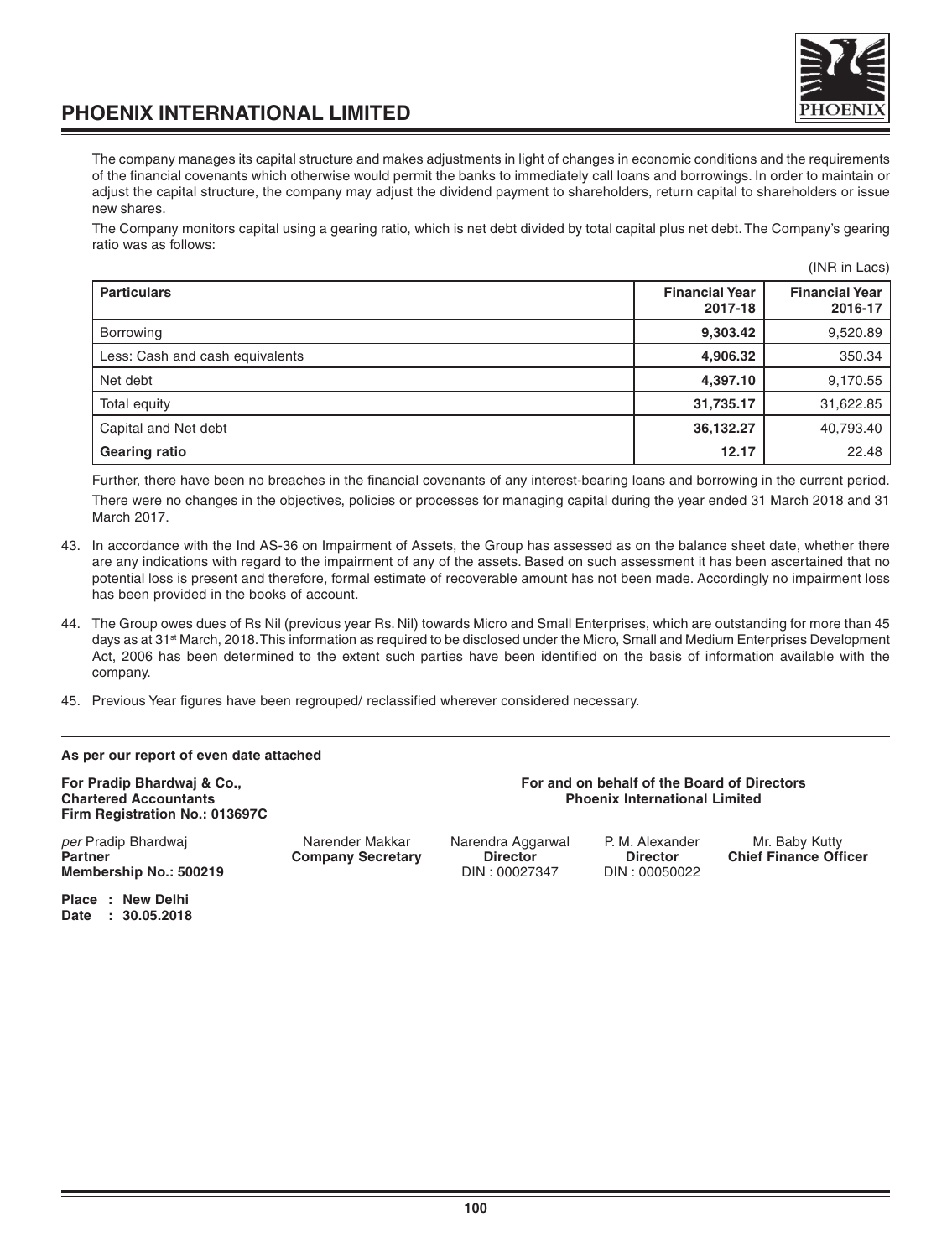

Affix Re. 1/- Revenue **Stamp** 

### **PHOENIX INTERNATIONAL LIMITED**

### **Form No. MGT-11**

### **Proxy form**

[Pursuant to section 105(6) of the Companies Act, 2013 and rule 19(3) of the Companies (Management and Administration) Rules, 2014]

| Name of the company      | <b>PHOENIX INTERNATIONAL LIMITED</b>                         |
|--------------------------|--------------------------------------------------------------|
| <b>CIN</b>               | L74899DL1987PLC030092                                        |
| <b>Registered Office</b> | 3rd Floor, Gopala Tower, 25 Rajendra Place, New Delhi-110008 |
| Name of the Member(s)    |                                                              |
| <b>Registered Office</b> |                                                              |
| E-mail Id                |                                                              |
| Folio No / Client ID     |                                                              |
| DP ID                    |                                                              |

I/We, being the member(s) holds ..................................... shares of the above named company. Hereby appoint

| Name:                     |  |
|---------------------------|--|
| Address:                  |  |
| E-mail Id:                |  |
| Signature, or failing him |  |
|                           |  |
| Name:                     |  |
| Address:                  |  |
| E-mail Id:                |  |
| Signature, or failing him |  |

as my/ our proxy to attend and vote( on a poll) for me/us and on my/our behalf at the 31st Annual General Meeting of the company, to be held on the 28th day of September, 2018 at 10.00 a.m. at Lok Kala Manch, 20 INSTITUTIONAL AREA, LODHI ROAD, NEW DELHI – 110003 and at any adjournment thereof in respect of such resolutions as are indicated below:

| Sr.<br>No | <b>Resolutions</b>                                                                                                                                                                                                                           | No of<br><b>Shares</b> | Assent to the<br><b>Resolution</b> | Dessent to<br>the Resolution |
|-----------|----------------------------------------------------------------------------------------------------------------------------------------------------------------------------------------------------------------------------------------------|------------------------|------------------------------------|------------------------------|
|           | <b>ORDINARY BUSINESS</b>                                                                                                                                                                                                                     |                        |                                    |                              |
|           | To adopt Audited Financial Statements of the Company (including<br>Audited consolidated financial statements) for the financial year ended<br>March 31, 2018 together with the Reports of the Board of Directors<br>and the Auditors thereon |                        |                                    |                              |
| 2.        | To appoint Director in place of Mr. Narendra Aggarwal (DIN:<br>00027347) who retires by rotation and being eligible, offers himself<br>for reappointment                                                                                     |                        |                                    |                              |
| 3.        | To ratify the appointment of the Auditors and fix their remuneration                                                                                                                                                                         |                        |                                    |                              |

### **Signed this ............................. day of ............................ 2018**

#### **................................................ Signature of Shareholder**

**NOTE:** This form of proxy in order to be effective should be duly completed and deposited at the registered office of the Company, not less than 48 hours before the commencement of the meeting.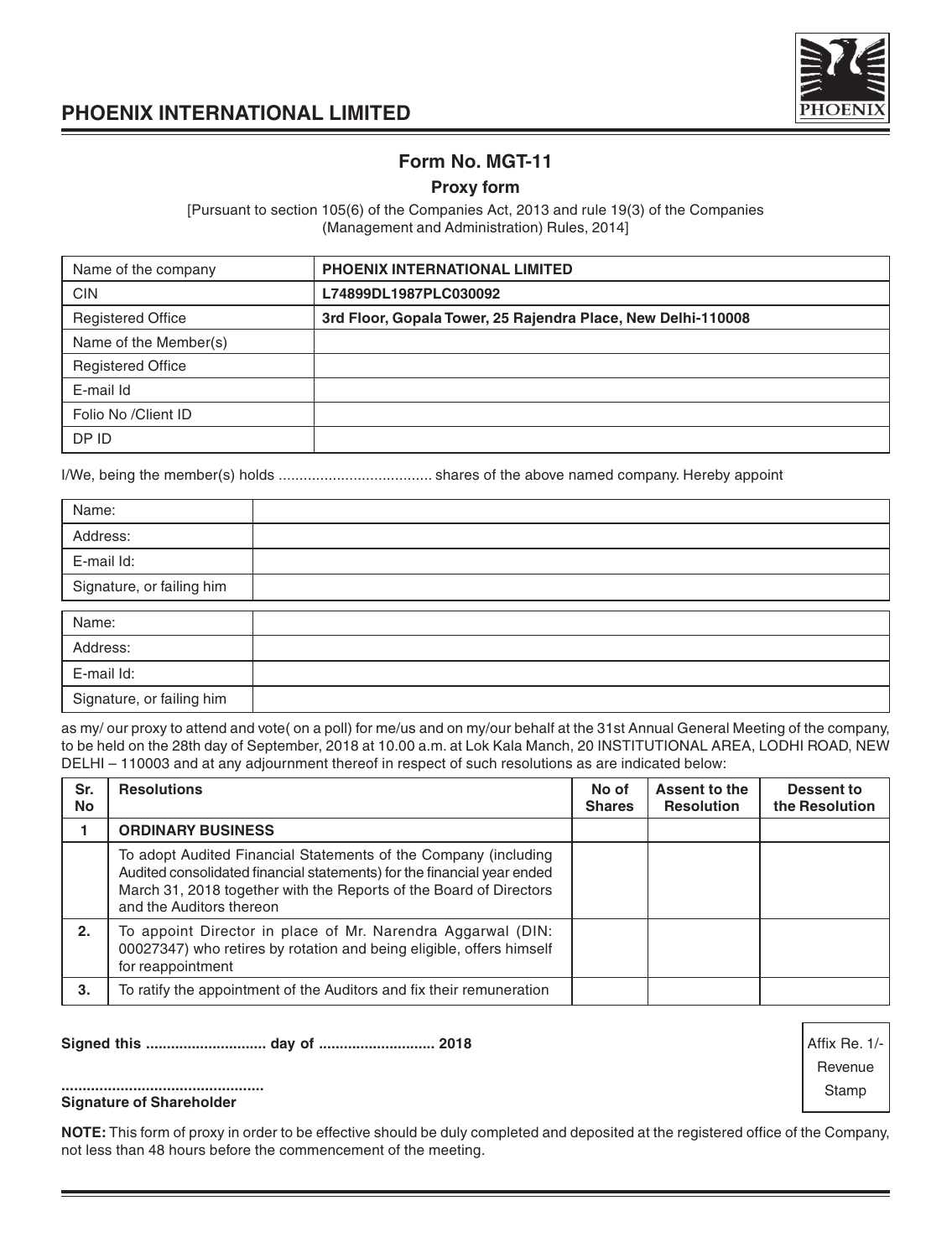

### **ASSENT /DESSENT FORM FOR VOTING ON ANNUAL GENERAL MEETING RESOLUTIONS**

| 1. Regd. Folio No. / DP ID - Client ID      |  |
|---------------------------------------------|--|
| 2. Name & Address of First/Sole Shareholder |  |

- 3. No. of Shares held **in the state of Shares held** in the state of Shares held **in the state of Shares held**
- 4. I/We hereby exercise my /our vote in respect of the following resolutions to be passed for the business stated in the Notice of the Annual General Meeting dated 28th September 2017 at 10.00am by conveying my /our assent / dessent to the resolutions by placing tick  $(v')$  mark in the appropriate box below :-

| Sr.<br><b>No</b> | <b>Resolutions</b>                                                                                                                                                                                                                           | No of<br><b>Shares</b> | Assent to the<br><b>Resolution</b> | Dessent to<br>the Resolution |
|------------------|----------------------------------------------------------------------------------------------------------------------------------------------------------------------------------------------------------------------------------------------|------------------------|------------------------------------|------------------------------|
|                  | <b>ORDINARY BUSINESS</b>                                                                                                                                                                                                                     |                        |                                    |                              |
|                  | To adopt Audited Financial Statements of the Company (including<br>Audited consolidated financial statements) for the financial year<br>ended March 31, 2018 together with the Reports of the Board of<br>Directors and the Auditors thereon |                        |                                    |                              |
| 2.               | To appoint Director in place of Mr. Narendra Aggarwal (DIN:<br>00027347) who retires by rotation and being eligible, offers<br>himself for reappointment                                                                                     |                        |                                    |                              |
| 3.               | To ratify the appointment of the Auditors and fix their remuneration                                                                                                                                                                         |                        |                                    |                              |

.......................................................................................... Signature of the Member/Authorized Representative

Place :-

Date :-

### **Note:-**

- i) If you opt to cast your vote by e-voting, there is no need to fill up and sign this form
- ii) Please read the instruction carefully before exercising your vote.

### **LOK KALA MANCH**

20, Lodhi Road, Behind Sai Baba Mandir, Institutional Area, Gokalpuri, Institutional Area, Lodi Colony, New Delhi, Delhi 110003